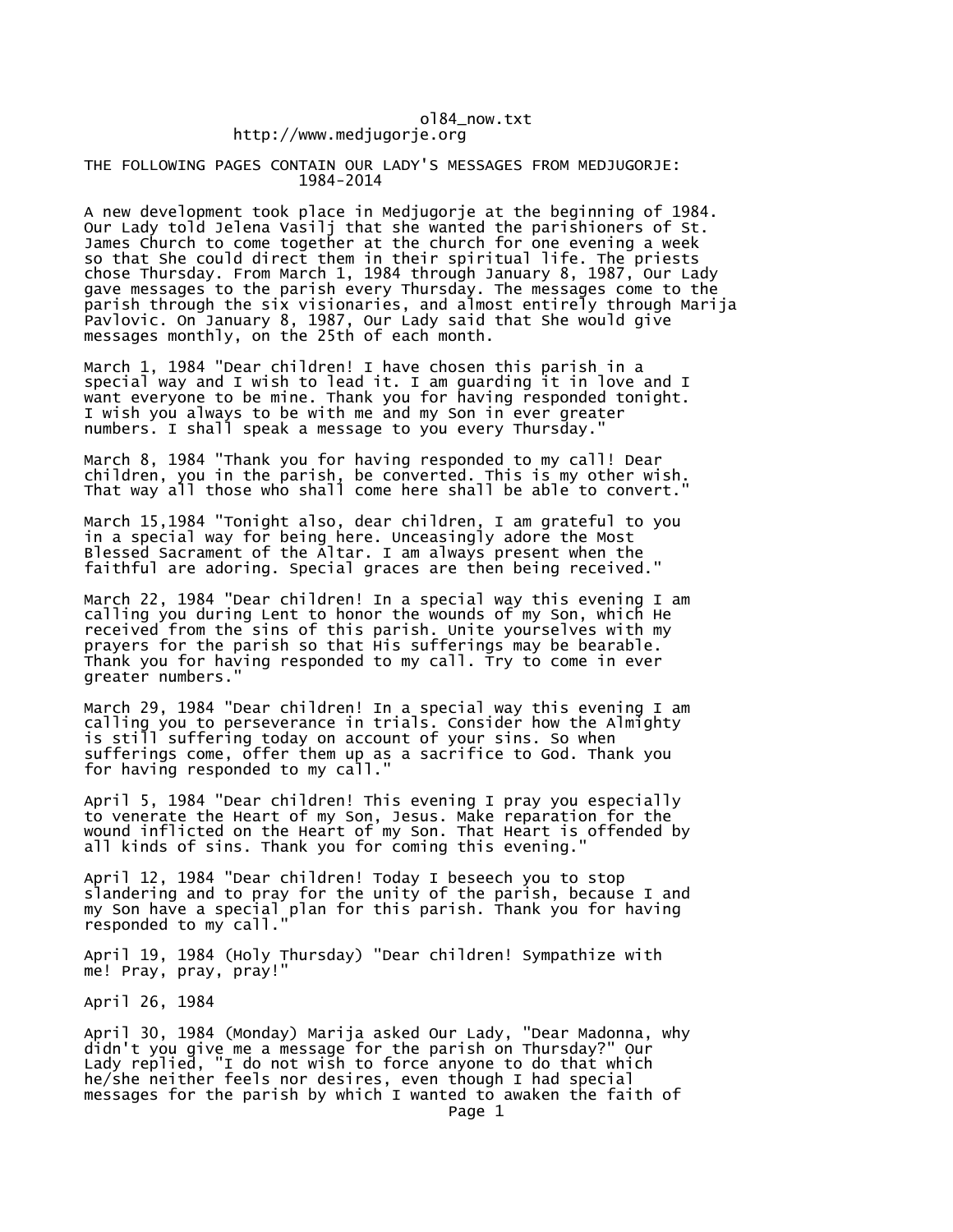every believer. But only a really small number has accepted my Thursday messages. In the beginning there were quite a few. But its become a routine affair for them. And now recently some are asking for the message out of curiosity, and not out of faith and devotion to my Son and me.

May 10, 1984 Many of the faithful felt shaken by the last message of Our Lady. Some had the feeling that Our Lady would not give any more messages to the parish, but this evening she said, "I am speaking to you and I wish to speak further. You just listen to my instructions!"

May 17, 1984 "Dear children! Today I am very happy because there are many who want to consecrate themselves to me. Thank you. You have not made a mistake. My Son, Jesus Christ, wishes to bestow on you special graces through me. My Son is happy because of your dedication. Thank you for having responded to my call."

May 24, 1984 "Dear children! I have told you already that I have chosen you in a special way, just the way you are. I, the Mother, love you all. And in any moment that is difficult for you, do not be afraid! Because I love you even then when you are far from me and my Son. Please, do not let my heart weep with tears of blood because of the souls who are lost in sin. Therefore, dear children, pray, pray, pray! Thank you for having responded to my call."

May 31, 1984 (Ascension Thursday) There were many people present from abroad. Our Lady did not give a message for the parish. She told Marija that she would give a message on Saturday to be announced at the Sunday parish Mass.

June 2, 1984 (Saturday) "Dear children! Tonight I wish to tell you during the days of this novena to pray for the outpouring of the Holy Spirit on your families and on your parish. Pray, and you shall not regret it. God will give you gifts by which you will glorify Him till the end of your life on this earth. Thank you for having responded to my call."

June 9, 1984 (Saturday) "Dear children! Tomorrow night pray for the Spirit of Truth! Especially, you from the parish. Because you need the Spirit of Truth to be able to convey the messages just the way they are, neither adding anything to them, nor taking anything whatsoever way from them, but just the way I said them. Pray for the Holy Spirit to inspire you with the spirit of prayer, so you will pray more. I, your Mother, tell you that you are praying little. Thank you for having responded to my call."

June 14, 1984

June 21, 1984 "Pray, pray, pray! Thank you for having responded to my call."

June 28, 1984 No message was given by Our Lady

July 12, 1984 "Dear children! These days Satan wants to frustrate my plans. Pray that his plan not be realized. I will pray my Son Jesus to give you the grace to experience the victory of Jesus in the temptations of Satan. Thank you for having responded to my call."

July 19, 1984 "Dear children! These days you have been experiencing how Satan is working. I am always with you, and Page 2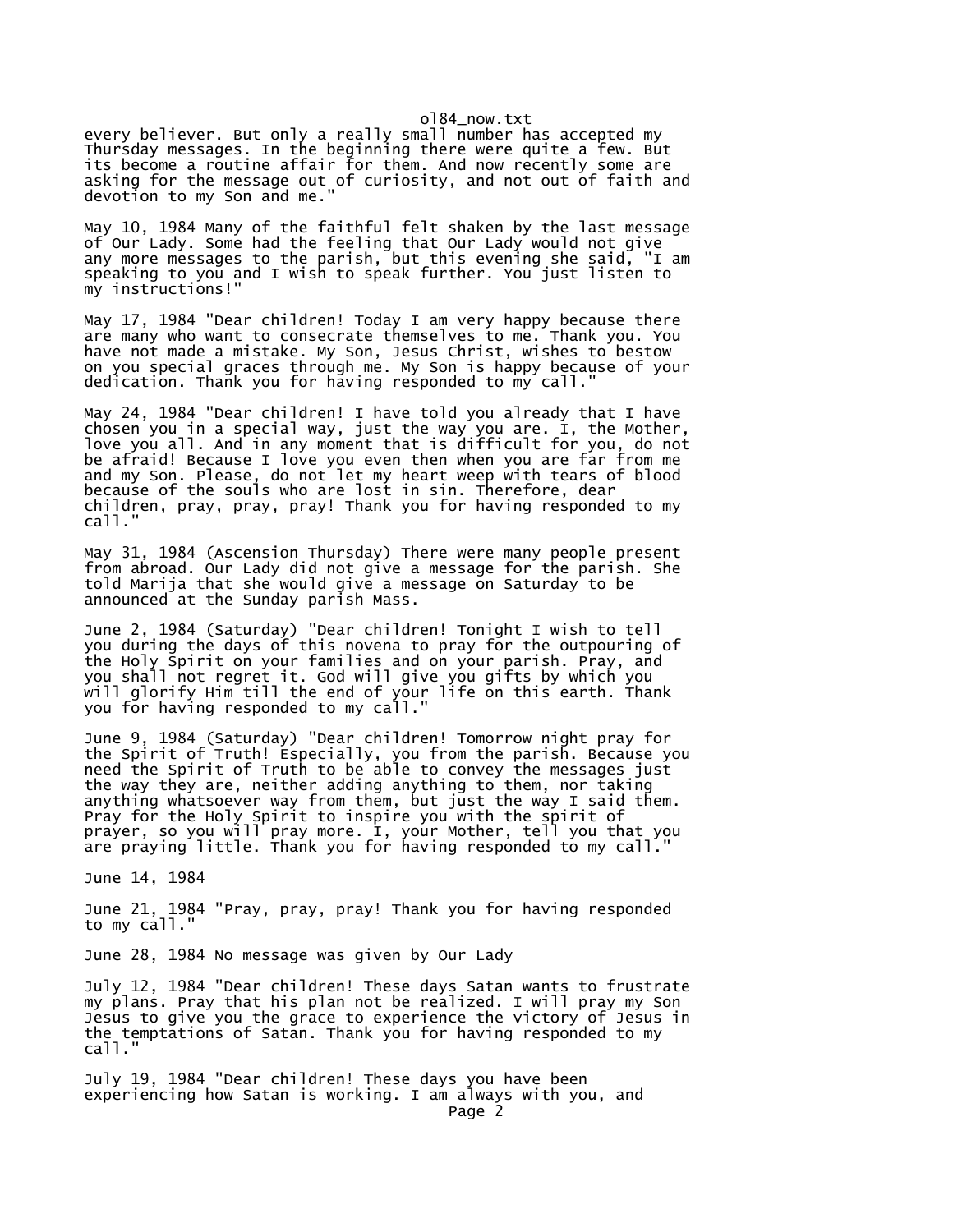ol84\_now.txt don't you be afraid of temptations because God is always watching over us. Also I have given myself to you and I sympathize with you even in the smallest temptation. Thank you for having responded to my call."

July 26, 1984 "Dear children! Today also I wish to call you to persistent prayer and penance. Especially, let the young people of this parish be more active in their prayers. Thank you for having responded to my call."

August 2, 1984 "Dear children! Today I am joyful and I thank you for your prayers. Pray still more these days for the conversion of sinners. Thank you for having responded to my call."

August 9, 1984 No message was given by Our Lady

August 11, 1984 (Saturday) "Dear children! Pray, because Satan wishes to complicate my plans still further. Pray with the heart and surrender yourselves to Jesus in prayer."

August 14, 1984 (Tuesday) This apparition was unexpected. Ivan was praying at home. After that he started to get ready to go to Church for the evening services. By surprise Our Lady appeared to him and told him to relate to the people. "I would like the people to pray along with me these days. And to pray as much as possible! And to fast strictly on Wednesdays and Fridays, and every day to pray at least one Rosary: the joyful, sorrowful and glorious mysteries." Our Lady asked that we accept this message with a firm will. She especially requested this of the parishioners and the faithful of the surrounding places.

August 16, 1984 "Dear children! I beseech you, especially those from this parish, to live my messages and convey them to others, to whomever you meet. Thank you for having responded to my call."

August 23, 1984 "Dear children! Pray, pray!" Marija said that he also invited the people, and especially the young people, to keep order during the Mass.

August 30, 1984 "Dear children! The cross was also in God's plan when you built it. These days, especially, go on the mountain and pray before the cross. I need your prayers. Thank you for having responded to my call."

September 6, 1984 "Dear children! Without prayer there is no peace. Therefore I say to you, dear children, pray at the foot of the cross for peace. Thank you for having responded to my call."

September 13, 1984 "Dear children! I still need your prayers. You wonder why all these prayers? Look around you, dear children, and you will see how greatly sin has dominated the world. Pray, therefore, that Jesus conquers. Thank you for having responded to my call.

September 20, 1984 "Dear children! Today I call on you to begin fasting with the heart. There are many people who are fasting, but only because everyone else is fasting. It has become a custom which no one wants to stop. I ask the parish to fast out of gratitude because God has allowed me to stay this long in this parish. Dear children, fast and pray with the heart. Thank you for having responded to my call."

September 27, 1984 "Dear children! You have helped me along by Page 3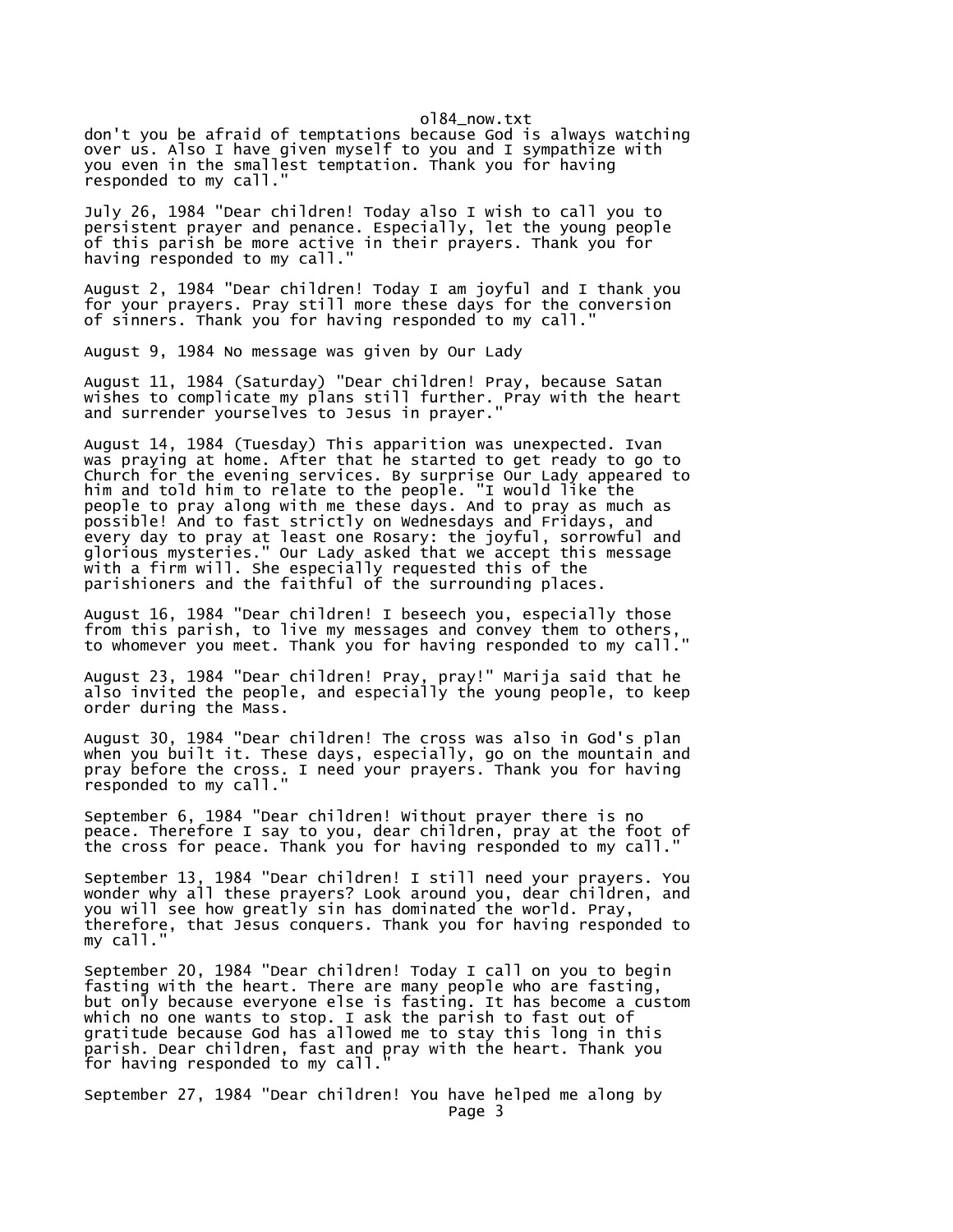your prayers to realize my plans. Keep on praying that my plans completely I request the families of the parish to pray the family rosary. Thank you for having responded to my call.

October 4, 1984 "Dear children! Today I want to tell you that again and again you make me happy by your prayer, but there are enough of those in this very parish who do not pray and my heart is saddened. Therefore pray that I can bring all your sacrifices and prayers to the Lord. Thank you for having responded to my call.

October 8, 1984 (Monday) (Jakov was sick and received this message at home.) "Dear children, Let all the prayers you say in your homes in the evening be for the conversion of sinners because the world is in great sin. Every evening pray the rosary."

October 11, 1984 "Dear children! Thank you for dedicating all your hard work to God even now when He is testing you through the grapes you are picking. Be assured, dear children, that He loves you and, therefore, He tests you. You just always offer up all your burdens to God and do not be anxious. Thank you for having responded to my call."

October 18, 1984 "Dear children! Today I call on you to read the Bible every day in your homes and let it be in a visible place so as always to encourage you to read it and to pray. Thank you for having responded to my call.

October 25, 1984 "Dear children! Pray during this month. God allows me every day to help you with graces to defend yourselves against evil. This is my month. I want to give it to you. You just pray and God will give you the graces you are seeking. I will help along with it. Thank you for having responded to my call."

November 1, 1984 "Dear children! Today I call you to the renewal of prayer in your homes. The work in the fields is over. Now devote yourselves to prayer. Let prayer take the first place in your families. Thank you for having responded to my call."

November 8, 1984 "Dear children! You are not conscious of the messages which God is sending you through me. He is giving you great graces and you do not comprehend them. Pray to the Holy Spirit for enlightenment. If you only knew how great are the graces God is granting you, you would be praying without ceasing. Thank you for having responded to my call."

November 15, 1984 "Dear children! You are a chosen people and God has given you great graces. You are not conscious of every message which I am giving you. Now I just want to say - pray, pray, pray! I don't know what else to tell you because I love you and I want you to comprehend my love and God's love through prayer. Thank you for having responded to my call."

November 22, 1984 "Dear children! These days live all the main messages and keep rooting them in your hearts till Thursday. Thank you for having responded to my call."

November 29, 1984 "Dear children! No, you don't know how to love and you don't know how to listen with love to the words I am saying to you. Be conscious, my beloved, that I am your Mother and I have come on earth to teach you to listen out of love, to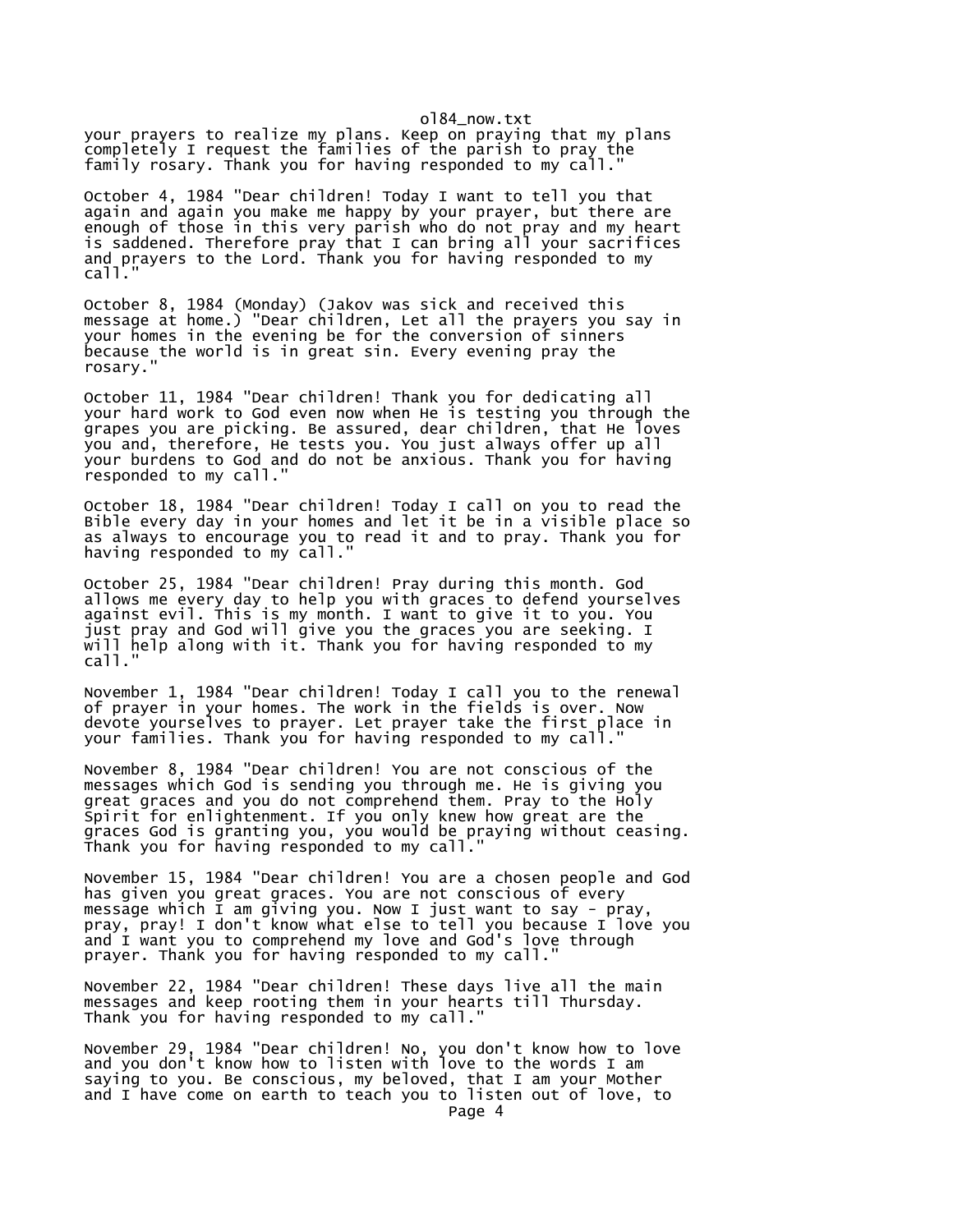pray out of love and not compelled by the fact that you are carrying a cross. By means of the cross God is glorified through every person. Thank you for having responded to my call.

December 6, 1984 "Dear children! These days I am calling you to family prayer. In God's Name many times I have been giving you messages, but you have not listened to me. This Christmas will be unforgettable for you only if you accept the messages which I am giving you. Dear children, don't allow that day of joy to become my most sorrowful day. Thank you for having responded to my call."

December 13, 1984 "Dear children! You know that the season of joy is getting closer, but without love you will achieve nothing. So first of all, begin to love your own family, everyone in the parish, and then you'll be able to love and accept all who are coming over here. Now let these seven days be a week when you need to learn to love. Thank you for having responded to my call."

December 20, 1984 "Dear children! Today I am inviting you to do something concrete for Jesus Christ. As a sign of dedication to Jesus I want each family of the parish to bring a single flower before that happy day. I want every member of the family to have a single flower by the crib so Jesus can come and see your dedication to Him! Thank you for having responded to my call."

December 21, 1984 (Friday) "I want you to be a flower which will blossom for Jesus on Christmas. And a flower that will not stop blooming when Christmas is over. I want your hearts to be shepherds to Jesus." (Message given through Jelena Vasilj.)

December 27, 1984 "Dear children! This Christmas Satan wanted in a special way to spoil God's plans. You, dear children, have discerned Satan even on Christmas day itself. But God is winning in all your hearts. So let your hearts keep on being happy. Thank you for having responded to my call."

January 3, 1985 "Dear children! These days the Lord has bestowed upon you great graces. Let this week be one of thanksgiving for all the graces which God has granted you. Thank you for having responded to my call."

January 10, 1985 "Dear children! Today I want to thank you for all your sacrifices, but special thanks to those who have become dear to my heart and come here gladly are enough parishioners who are not listening to the messages, but because of those who are in a special way close to my heart, because of them I am giving messages for the parish. And I will go on giving them because I love you and I want you to spread my messages with your heart. Thank you for having responded to my call.

January 14, 1985 (Monday) "My dear children! Satan is so strong and with all his might wants to disturb my plans which I have begun with you. You pray, just pray and don't stop for a minute! I will pray to my Son for the realization of all the plans I have begun. Be patient and constant in your prayers. And don't let Satan discourage you. He is working hard in the world. Be on your guard!" (Message conveyed by Vicka from Our Lady.)

January 17, 1985 "Dear children! These days Satan is working underhandedly against this parish, and you, dear children, have Page 5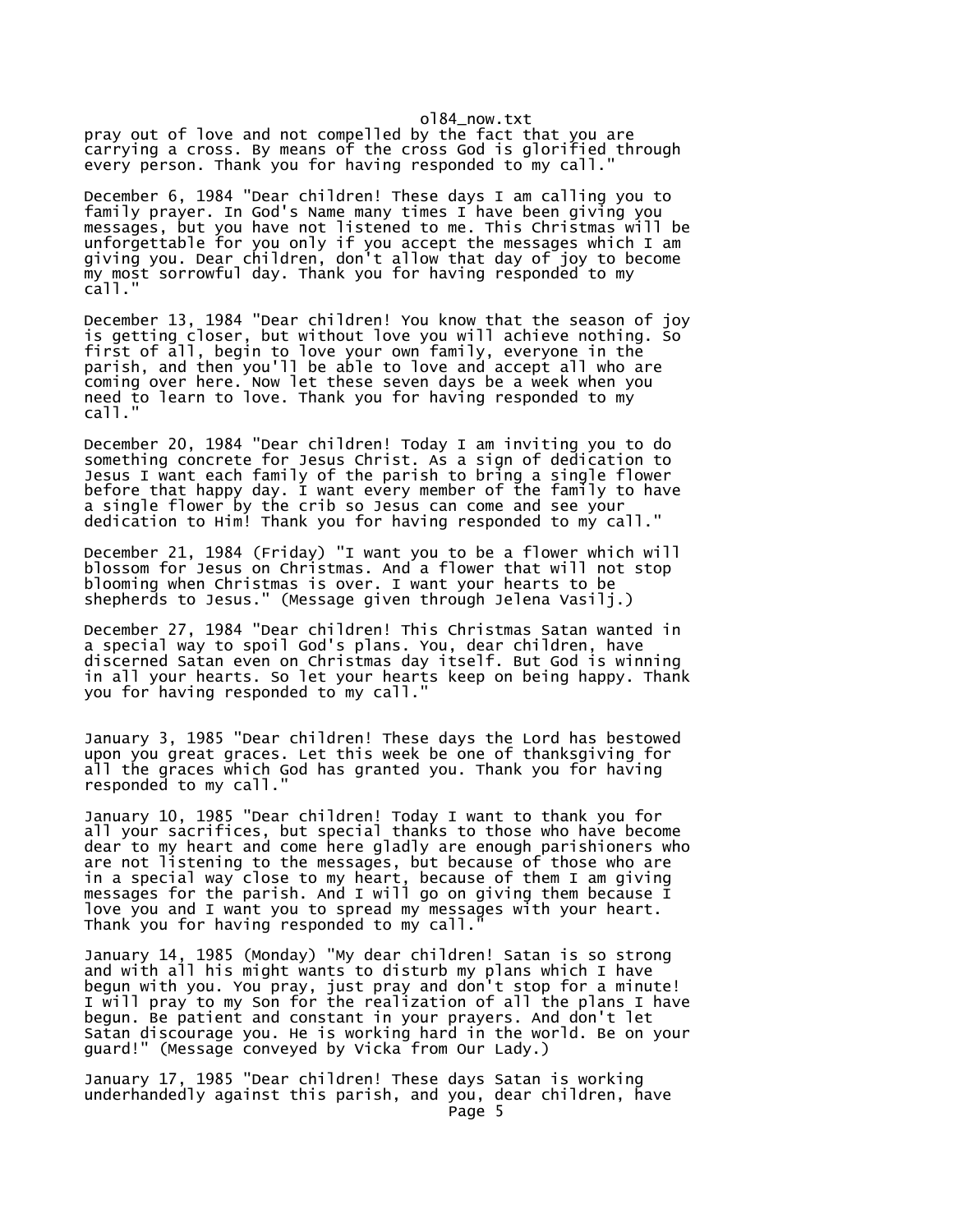ol84\_now.txt fallen asleep in prayer, and only some are going to Mass. Withstand the days of temptation! Thank you for having responded to my call.

January 24, 1985 "Dear children! These days you have experienced God's sweetness through the renewals which have been in this parish. Satan wants to work still more fiercely to take away your joy from each one of you. By prayer you can completely disarm him and ensure your happiness. Thank you for having responded to my call."

January 31, 1985 "Dear children! Today I wish to tell you to open your hearts to God like the spring flowers which crave for the sun. I am your Mother and I always want you to be closer to the Father and that He will always give abundant gifts to your hearts. Thank you for having responded to my call."

February 7, 1985 "Dear children! These days Satan is manifesting himself in a special way in this parish. Pray, dear children, that God's plan is brought into effect and that every work of Satan ends up for the glory of God. I have stayed with you this long so I might help you along in your trials. Thank you for having responded to my call.

February 14, 1985 "Dear children! Today is the day when I give you a message for the parish, but the whole parish is not accepting the messages and is not living them. I am saddened and I want you, dear children, to listen to me and to live my messages. Every family must pray family prayer and read the Bible! Thank you for having responded to my call."

February 21, 1985 "Dear children! From day to day I have been inviting you to renewal and prayer in the parish, but you are not accepting it. Today I am calling you for the last time! Now it's Lent and you as a parish can turn to my messages during Lent out of love. If you do not do that, I do not wish to keep on giving messages. God is permitting me that. Thank you for having responded to my call."

February 28, 1985 "Dear children! Today I call you to live the word this week: "I love God!" Dear children through love you will achieve everything and even what you think is impossible. God wants this parish to belong completely to Him. And that's what I want too. Thank you for having responded to my call.

March 7, 1985 "Dear children! Today I call you to renew prayer in your families. Dear children, encourage the very young to prayer and the children to go to Holy Mass. Thank you for having responded to my call."

March 14, 1985 "Dear children! In your life you have all experienced light and darkness. God grants to every person to recognize good and evil. I am calling you to the light which you should carry to all the people who are in darkness. People who are in darkness daily come into your homes. Dear children, give them the light! Thank you for having responded to my call.

March 21, 1985 "Dear children! I wish to keep on giving messages and therefore today I call you to live and accept my messages! Dear children, I love you and in a special way I have chosen this parish, one more dear to me than the others, in which I have gladly remained when the Almighty sent me. Therefore I call on you - accept me, dear children, that it might go well with you.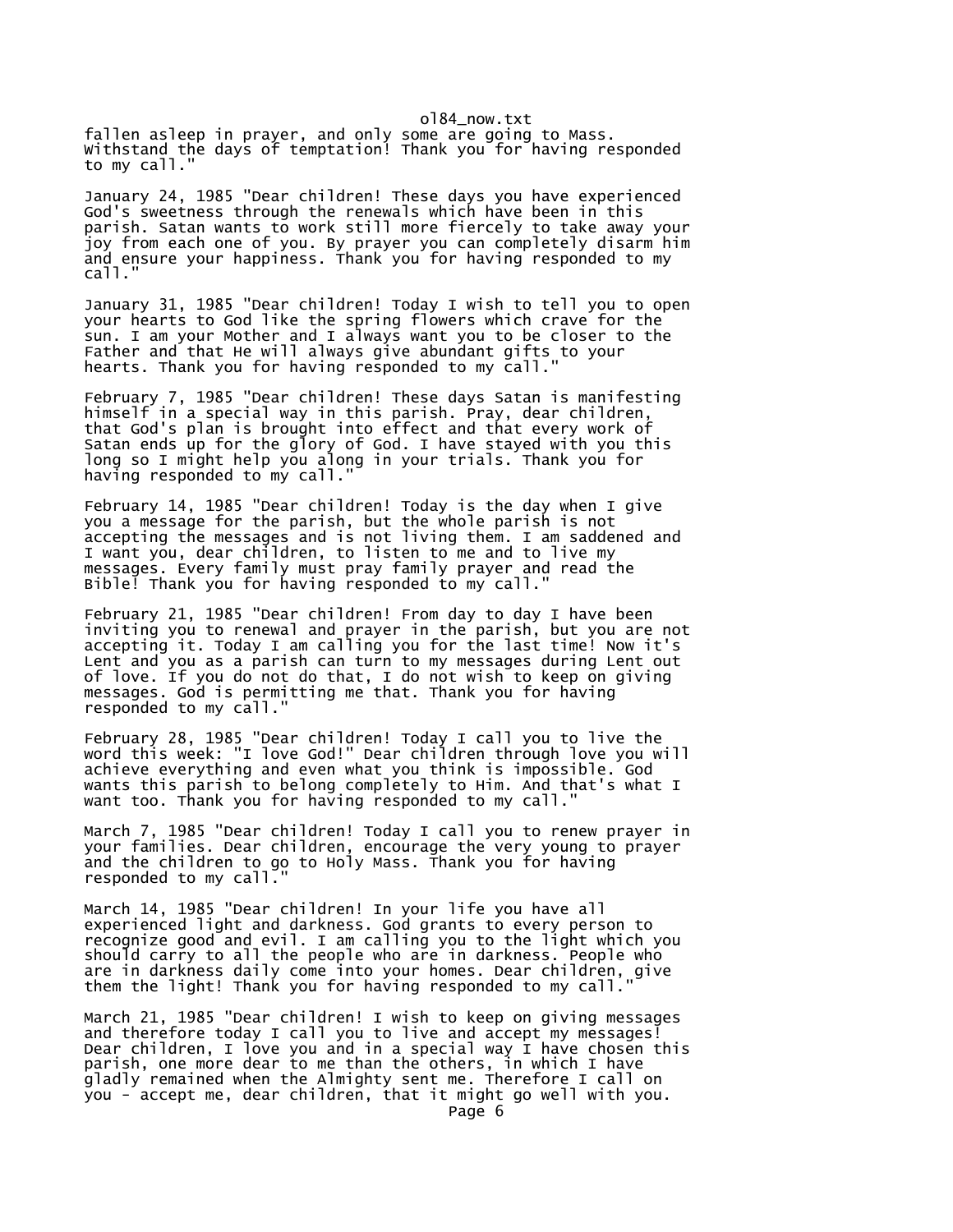ol84\_now.txt Listen to my messages! Thank you for having responded to my call."

March 24, 1985 (Sunday) "Today I wish to call you all to confession, even if you have confessed a few days ago. I wish that you all experience my feast day within yourselves. But you cannot experience it unless you abandon yourselves completely to God. Therefore, I am inviting you all to reconciliation with God!"

March 28, 1985 "Dear children! Today I wish to call you to pray, pray, pray! In prayer you shall perceive the greatest joy and the way out of every situation that has no exit. Thank you for starting up prayer. Each individual is dear to my heart. And I thank all who have urged prayer in their families. Thank you for having responded to my call.

April 4, 1985 (Holy Thursday) "Dear children! I thank you for having started to think more about God's glory in your hearts. Today is the day when I wished to stop giving the messages because some individuals did not accept me. The parish has been moved and I wish to keep on giving you messages as it has never been in history from the beginning of the world. Thank you for having responded to my call."

April 5, 1985 (Good Friday) "You parishioners have a great and heavy cross, but don't be afraid to carry it. My Son is here Who will help you." (Message given through Ivanka)

April 11, 1985 "Dear children! Today I wish to say to everyone in the parish to pray in a special way to the Holy Spirit for enlightenment. From today God wishes to test the parish in a special way in order that He might strengthen it in faith. Thank you for having responded to my call."

April 18, 1985 "Dear children! Today I thank you for every opening of your hearts. Joy overtakes me for every heart that is opened to God especially from the parish. Rejoice with me! Pray all the prayers for the opening of sinful hearts. I desire that. God desires that through me. Thank you for having responded to my call."

April 25, 1985 "Dear children! Today I wish to tell you to begin to work in your hearts as you are working in the fields. Work and change your hearts so that a new spirit from God can take its place in your hearts. Thank you for having responded to my call."

May 2, 1985 "Dear children! Today I call you to prayer with the heart, and not just from habit. Some are coming but do not wish to move ahead in prayer. Therefore, I wish to warn you like a Mother: pray that prayer prevails in your hearts in every moment. Thank you for having responded to my call."

May 9, 1985 "Dear children! No, you do not know how many graces God is giving you. You do not want to move ahead during these days when the Holy Spirit is working in a special way. Your hearts are turned toward the things of earth and they preoccupy you. Turn your hearts toward prayer and seek the Holy Spirit to be poured out on you. Thank you for having responded to my call."

May 16, 1985 "Dear children! I am calling you to a more active prayer and attendance at Holy Mass. I wish your Mass to be an experience of God. I wish especially to say to the young people: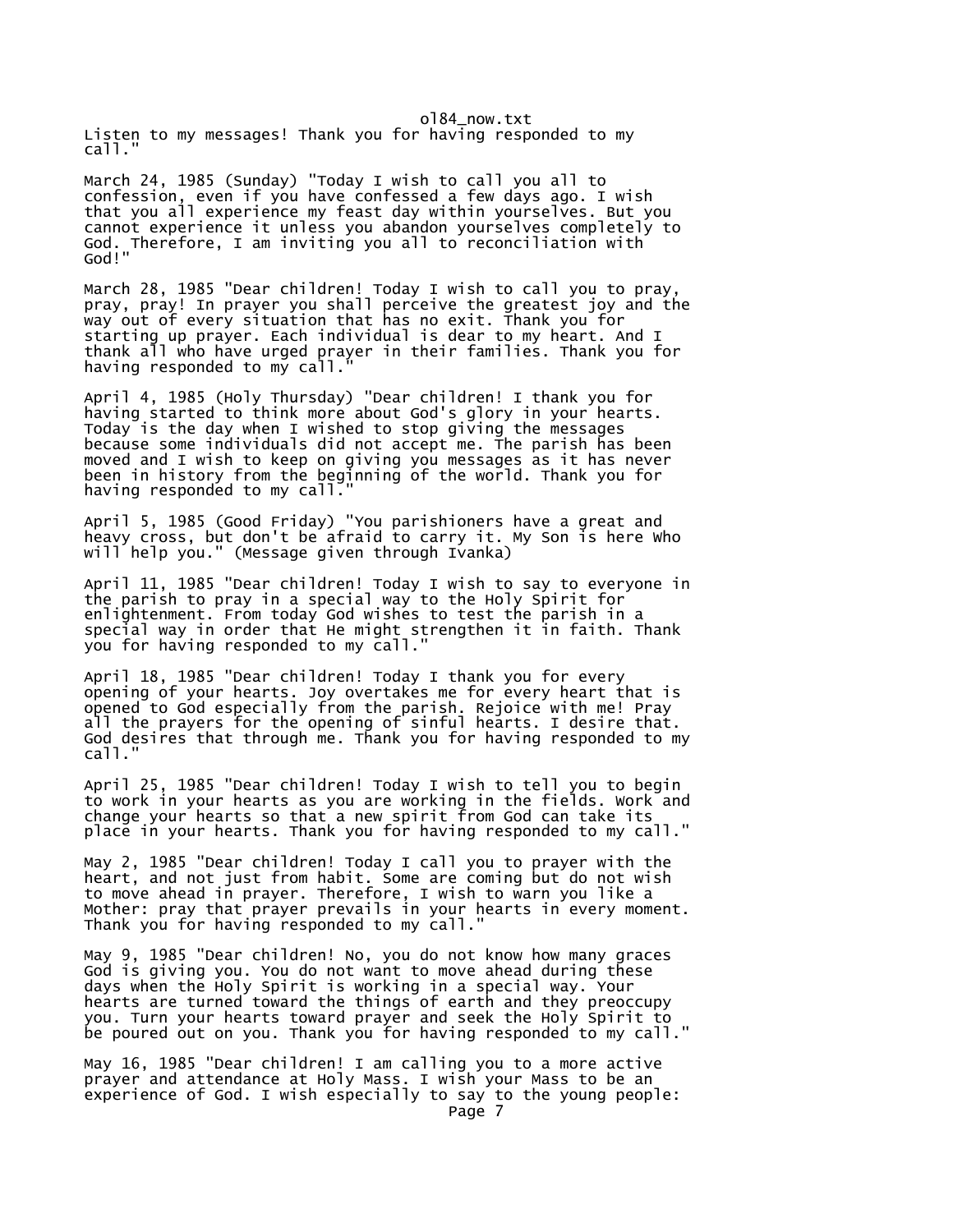ol84\_now.txt be open to the Holy Spirit because God wishes to draw you to Himself in these days when Satan is at work. Thank you for having responded to my call."

May 23, 1985 "Dear children! These days I call you especially to open your hearts to the Holy Spirit. Especially during these days the Holy Spirit is working through you. Open your hearts and surrender your life to Jesus so that He works through your hearts and strengthens you in faith. Thank you for having responded to my call.

May 30, 1985 "Dear children! I call you again to prayer with the heart. Let prayer, dear children, be your every day food in a special way when your work in the fields is so wearing you out that you cannot pray with the heart. Pray, and then you shall overcome even every weariness. Prayer will be your joy and your rest. Thank you for having responded to my call."

June 6, 1985 "Dear children! During these days people from all nations will be coming into the parish. And now I am calling you to love: love first of all your own household members, and then you will be able to accept and love all who are coming. Thank you for having responded to my call."

June 13, 1985 "Dear children! Until the anniversary day I am calling you, the parish, to pray more and to let your prayer be a sign of surrender to God. Dear children, I know that your are all tired, but you don't know how to surrender yourselves to me. During these days surrender yourselves completely to me! Thank your for having responded to my call."

June 20, 1985 Dear children! For this Feast Day I wish to tell you to open your hearts to the Master of all hearts. Give me all your feelings and all your problems! I wish to comfort your in all your trials. I wish to fill you with peace, joy and love of God. Thank you for having responded to my call."

June 25, 1985 (Tuesday) "I invite you to call on everyone to pray the Rosary. With the rosary you shall overcome all the adversities which Satan is trying to inflict on the Catholic Church. All you priests, pray the Rosary! Dedicate your time to the Rosary!" (This message Our Lady gave in response to the question of Marija Pavlovic: "Our Lady, what do you wish to recommend to priests?")

June 28, 1985 (Friday) "Dear children! Today I am giving you a message through which I desire to call you to humility. These days you have felt great joy because of all the people who have come and to whom you could tell your experiences with love. Now I invite you to continue in humility and with an open heart speak to all who are coming. Thank you for having responded to my message."

July 4, 1985 "Dear children! I thank you for every sacrifice you have offered. And now I urge you to offer every sacrifice with love. I wish you, the helpless ones, to begin helping with confidence and the Lord will keep on giving to you in confidence. Thank you for having responded to my call."

July 11, 1985 "Dear children! I love the parish and with my mantle I protect it from every work of Satan. Pray that Satan retreats from the parish and from every individual who comes into the parish. In that way you shall be able to hear every call of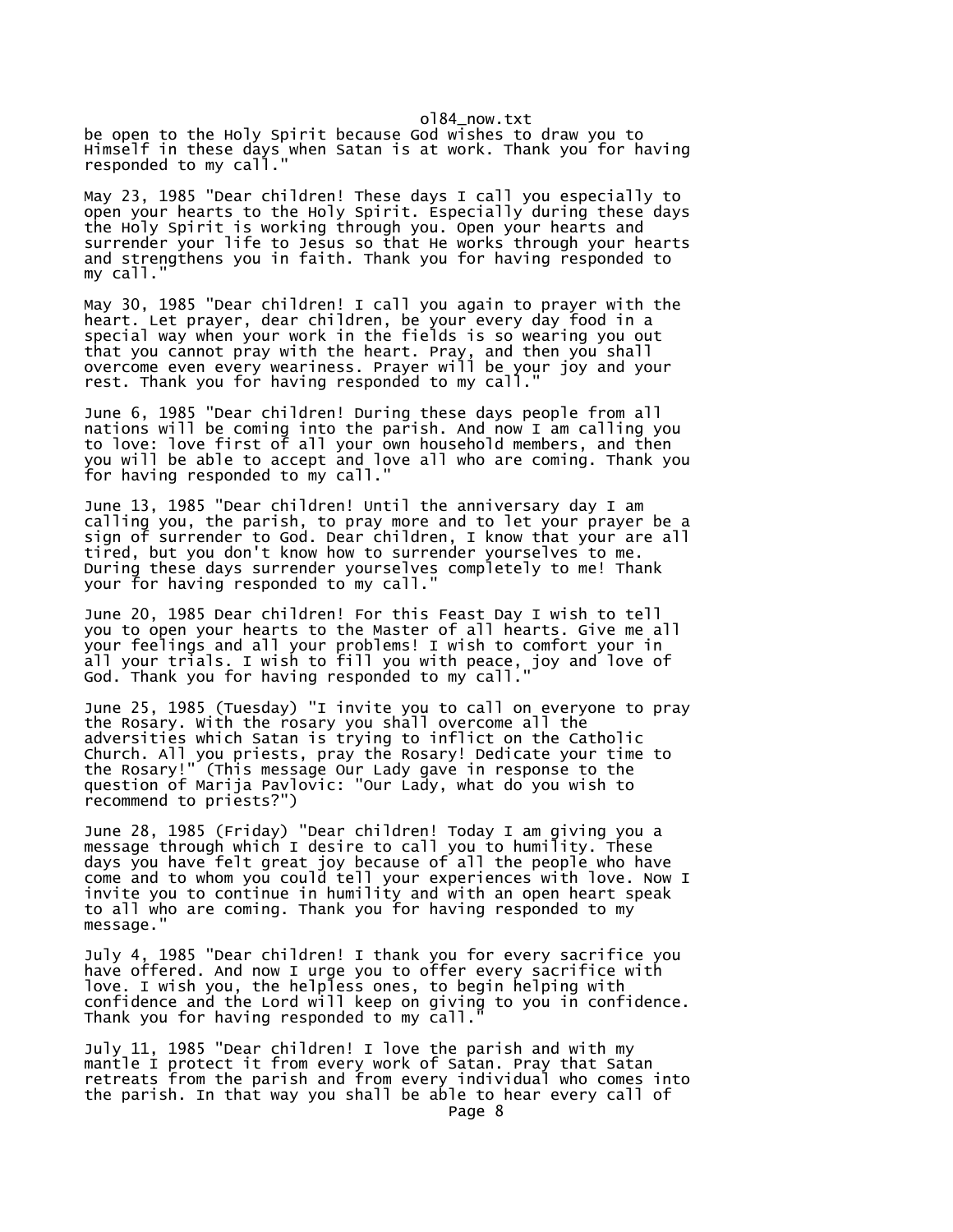ol84\_now.txt God and answer it with your life. Thank you for having responded to my call."

July 18, 1985 "Dear children! Today I call you to place more blessed objects in your homes and that everyone put some blessed objects on their person. Bless all the objects and thus Satan will attack you less because you will have armor against him. Thank you for having responded to my call."

July 25, 1985 "Dear children! I desire to lead you, but you do not wish to listen to my messages. Today I am calling you to listen to the messages and then you will be able to live everything which God tells me to convey to you. Open yourselves to God and God will work through you and keep on giving you everything you need. Thank you for having responded to my call."

August 1, 1985 "Dear children! I wish to tell you that I have chosen this parish and that I am guarding it in my hands like a little flower that does not want to die. I call you to surrender to me so that I can keep on presenting you to God, fresh and without sin. Satan has taken part of the plan and wants to possess it. Pray that he does not succeed in that, because I wish you for myself so I can keep on giving you to God. Thank you for having responded to my call."

August 8, 1985 "Dear children! Today I call you especially now to advance against Satan by means of prayer. Satan wants to work still more now that you know he is at work. Dear children, put on the armor for battle and with the Rosary in your hand defeat him! Thank you for having responded to my call.

August 15, 1985 "Dear children! Today I am blessing you and I wish to tell you that I love you and that I urge you to live my messages. Today I am blessing you with the solemn blessing that the Almighty grants me. Thank you for having responded to my call."

August 22, 1985 "Dear children! Today I wish to tell you that God wants to send you trials which you can overcome by prayer. God is testing you through daily chores. Now pray to peacefully withstand every trial. From everything through which God tests you come out more open to God and approach Him with love. Thank you for having responded to my call.

August 29, 1985 "Dear children! I am calling you to prayer! Especially since Satan wishes to take advantage of the yield of your vineyards. Pray that Satan does not succeed in his plan. Thank you for having responded to my call."

September 5, 1985 "Dear children! Today I thank you for all the prayers. Keep on praying all the more so that Satan will be far away from this place. Dear children, Satan's plan has failed. Pray for fulfillment of what God plans in this parish. I especially thank the young people for the sacrifices they have offered up. Thank you for having responded to my call."

September 12, 1985 "Dear children! I wish to tell you that the cross should be central these days. Pray especially before the cross from which great graces are coming. Now in your homes make a special consecration to the cross. Promise that you will neither offend Jesus nor abuse the cross. Thank you for having responded to my call."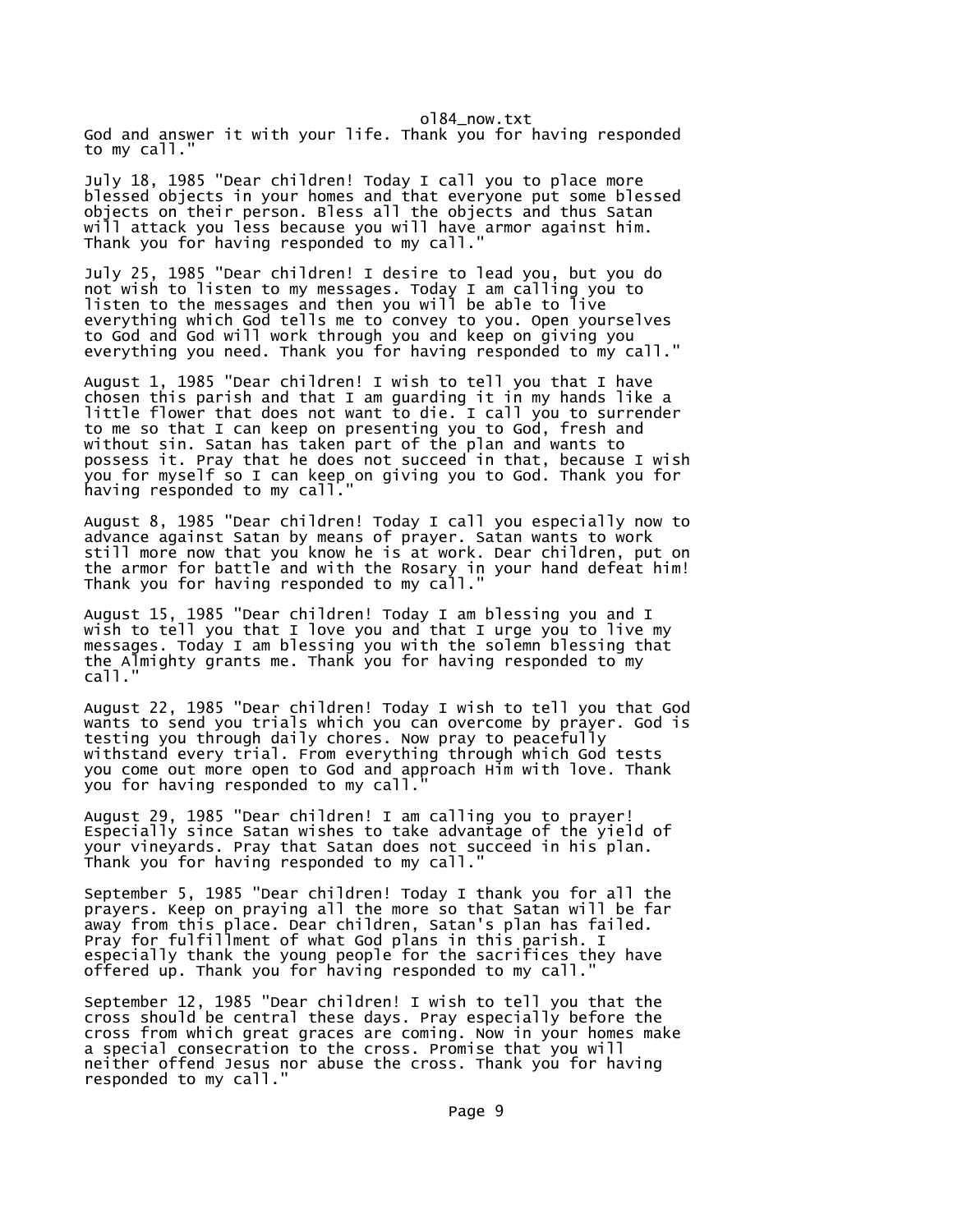September 19, 1985 September 20, 1985 (Friday) "Dear children! Today I invite you to live in humility all the messages which I am giving you. Do not become arrogant living the messages and saying 'I am living the messages'. If you shall bear and live the messages in your heart, everyone will feel it so that words, which serve those who do not obey, will not be necessary. For you, dear children, it is necessary to live and witness by your lives. Thank you for having responded to my call."

September 26, 1985 "Dear children! I thank you for all the prayers. Thank you for all the sacrifices. I wish to tell you, dear children, to renew the messages which I am giving you. Especially live the fast, because by fasting you will achieve and cause me the joy of the whole plan, which God is planning here in Medjugorje, being fulfilled. Thank you for having responded to my call."

October 3, 1985 "Dear children! I wish to tell you to thank God for all the graces which God has given you. For all the fruits thank the Lord and glorify him! Dear children, learn to give thanks in little things and then you will be able to give thanks also for the big things. Thank you for having responded to my call."

October 10, 1985 "Dear children! I wish also today to call you to live the messages in the parish. Especially I wish to call the youth of the parish, who are dear to me. Dear children, if you live the messages, you are living the seed of holiness. I, as the Mother, wish to call you all to holiness so that you can bestow it on others. You are a mirror to others! Thank you for having responded to my call."

October 17, 1985 "Dear children! Everything has its own time. Today I call you to start working on your own hearts. Now that all the work in the field is over, you are finding time for cleaning even the most neglected areas, but you leave your heart aside. Work more and clean with love every part of your heart. Thank you for having responded to my call.

October 24, 1985 "Dear children! From day to day I wish to clothe you in holiness, goodness, obedience and God's love, so that from day to day you become more beautiful and more prepared for your Master. Dear children, listen to and live my messages. I wish to guide you. Thank you for having responded to my call."

October 31, 1985 "Dear children! Today I wish to call you to work in the Church. I love all the same and I desire from each one to work as much as is possible. I know, dear children, that you can, but you do not wish to because you feel small and humble in these things. You need to be courageous and with little flowers do your share for the church and for Jesus so that everyone can be satisfied. Thank you for having responded to my call.

November 7, 1985 "Dear children! I am calling you to the love of neighbor and love toward the one from whom evil comes to you. In that way with love you will be able to discern the intentions of hearts. Pray and love, dear children! By love you are able to do even that which you think is impossible. Thank you for having responded to my call."

November 14, 1985 "Dear children! I, your Mother, love you and wish to urge you to prayer. I am tireless, dear children, and I am calling you even then, when you are far away from my heart. I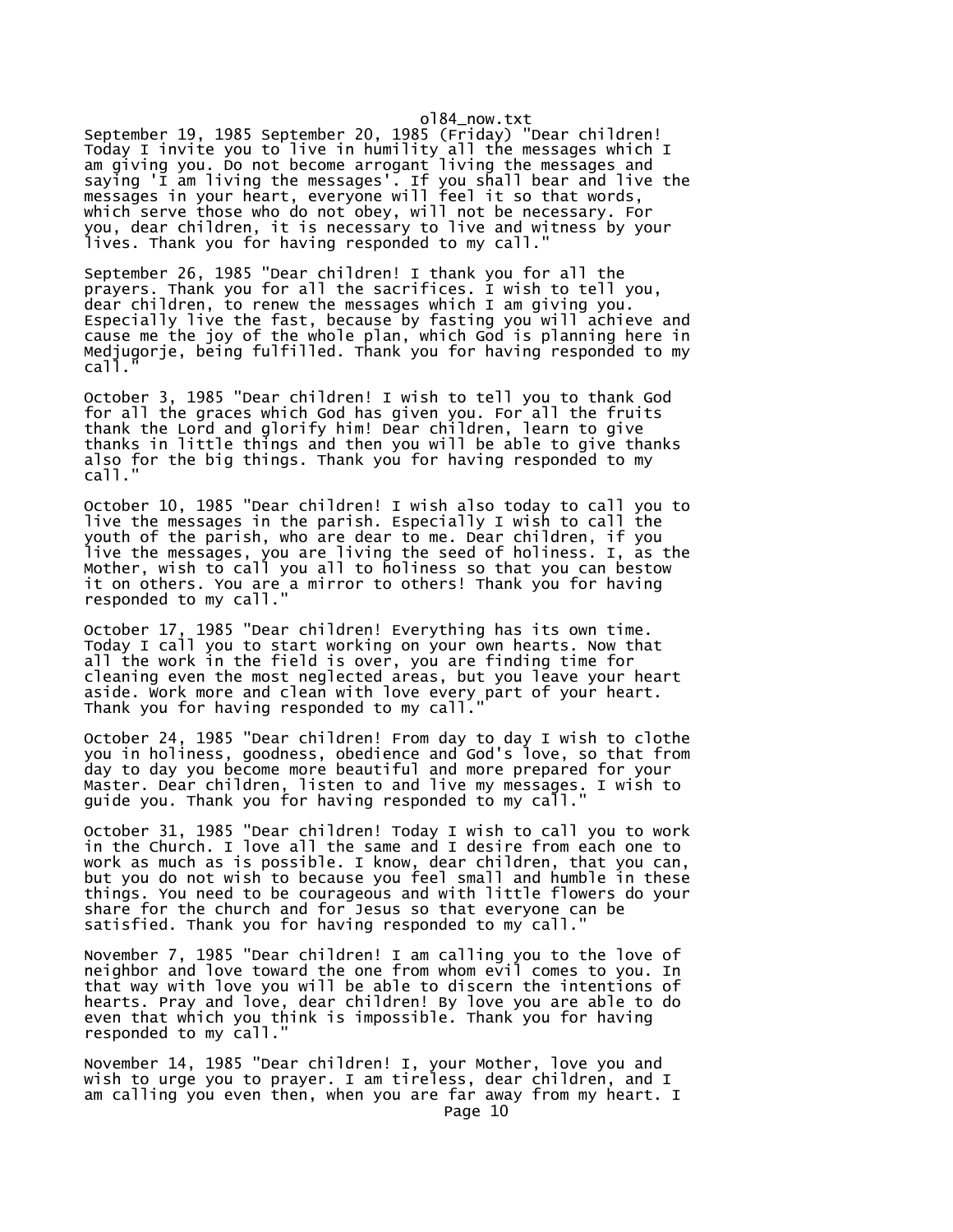ol84\_now.txt am a Mother, and even though I feel pain for each one who goes astray, I forgive easily and am happy for every child who returns to me. Thank you for having responded to my call."

November 21, 1985 "Dear children! I want to tell you that this season is especially for you from the parish. When it is summer, you saw that you have a lot of work. Now you don't have work in the fields, work on your own self personally! Come to Mass because this is the season given to you. Dear children, there are enough of those who come regularly despite bad weather because they love me and wish to show their love in a special way. What I want from you is to show me your love by coming to Mass, and the Lord will reward you abundantly. Thank you for having responded to my call."

November 28, 1985 "Dear children! I want to thank everyone for all you have done for me, especially the youth. I beseech you, dear children, come to prayer with awareness. In prayer you shall come to know the greatness of God. Thank you for having responded to my call."

December 5, 1985 "Dear children! I am calling you to prepare yourselves for Christmas by means of penance, prayer and works of charity. Dear children, do not look toward material things, because then you will not be able to experience Christmas. Thank you for having responded to my call."

December 12, 1985 "Dear children! For Christmas my invitation is that together we glorify Jesus. I present Him to you in a special way on that day and my invitation to you is that on that day we glorify Jesus and His nativity. Dear children, on that day pray still more and think more about Jesus. Thank you for having responded to my call."

December 19, 1985 "Dear children! Today I wish to call you to love of neighbor. The more you will to love your neighbour, the more you shall experience Jesus especially on Christmas Day. God will bestow great gifts on you if you surrender yourselves to Him. I wish in a special way on Christmas Day to give mothers my own special motherly blessing, and Jesus will bless the rest with His own blessing. Thank you for having responded to my call."

December 26, 1985 "Dear children! I wish to thank all who have listened to my messages and who on Christmas Day have lived what I said. Undefiled by sin from now on, I wish to lead you further in love. Abandon your hearts to me! Thank you for having responded to my call!"

January 2, 1986 "Dear children! I call you to decide completely for God. I beseech you, dear children, to surrender yourselves completely and you shall be able to live everything I am telling you. It shall not be difficult for you to surrender yourselves completely to God. Thank you for having responded to my call."

January 9, 1986 "Dear children! I call you by your prayers to help Jesus along in the fulfillment of all the plans which He is forming here. And offer your sacrifices to Jesus in order that everything is fulfilled the way He has planned it and that Satan can accomplish nothing. Thank you for having responded to my call."

January 16, 1986 "Dear children! Today also I am calling you to Page 11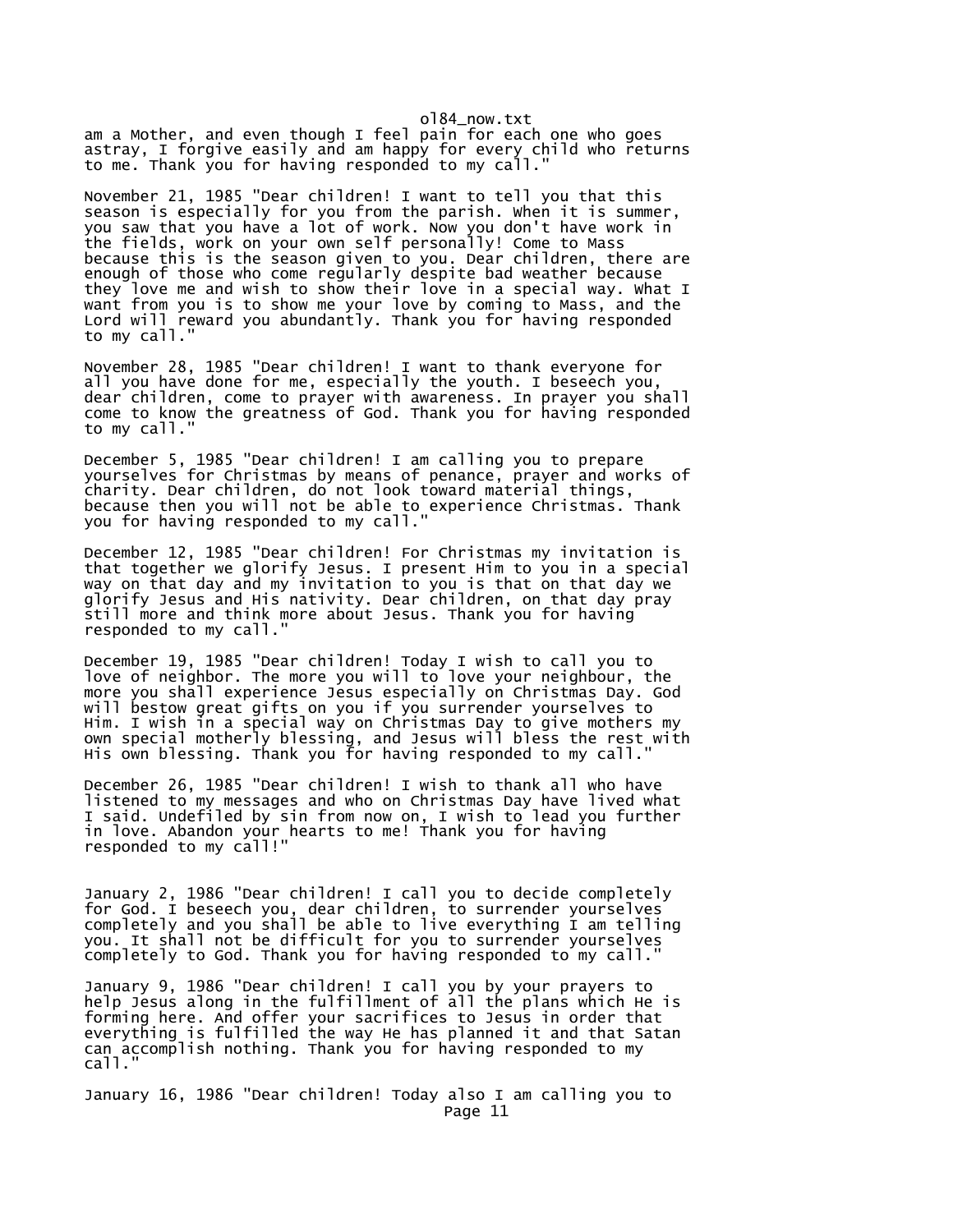prayer. Your prayers are necessary to me so that God may be glorified through all of you. Dear children, I pray you, obey and live the Mother's invitation, because only out of love am I calling you in order that I might help you. Thank you for having responded to my call."

January 23, 1986 "Dear children! Again I call you to prayer with the heart. If you pray with the heart, dear children, the ice of your brothers will melt and every barrier shall disappear. Conversion will be easy for all who desire to accept it. That is the gift which by prayer you must obtain for your neighbor. Thank you for having responded to my call."

January 30, 1986 "Dear children! Today I call you all to pray that God's plans for us may be realized and also everything that God desires through you! Help others to be converted, especially those who are coming to Medjugorje. Dear children, do not allow Satan to get control of your hearts, so you would be an image of Satan and not of me. I call you to pray for how you might be witnesses of my presence. Without you, God cannot bring to reality that which He desires. God has given a free will to everyone, and it's in your control. Thank you for having responded to my call."

February 6, 1986 "Dear children! This parish, which I have chosen, is special and different from others. And I am giving great graces to all who pray with the heart. Dear children, I am giving the messages first of all to the residents of the parish, and then to all the others. First of all you must accept the messages, and then the others. You shall be answerable to me and my Son, Jesus. Thank you for having responded to my call."

February 13, 1986 "Dear children! This Lent is a special incentive for you to change. Start from this moment. Turn off the television and renounce various things that are of no value. Dear children, I am calling you individually to conversion. This season is for you. Thank you for having responded to my call."

February 20, 1986 "Dear children! The second message of these Lenten days is that you renew prayer before the cross. Dear children, I am giving you special graces and Jesus is giving you special gifts from the cross. Take them and live! Reflect on Jesus' Passion and in your life be united with Jesus! Thank you for having responded to my call."

February 27, 1986 "Dear children! In humility live the messages which I am giving you. Thank you for having responded to my call."

March 6, 1986 "Dear children! Today I call you to open yourselves more to God, so that He can work through you. The more you open yourselves, the more you receive the fruits. I wish to call you again to prayer. Thank you for having responded to my call.'

March 13, 1986 "Dear children! Today I call you to live Lent by means of your little sacrifices. Thank you for every sacrifice you have brought me. Dear children, live that way continuously, and with your love help me to present the sacrifice. God will reward you for that. Thank you for having responded to my call."

March 20, 1986 "Dear children! Today I call you to approach prayer actively. You wish to live everything I am telling you, but you are not succeeding because you are not praying. Dear Page 12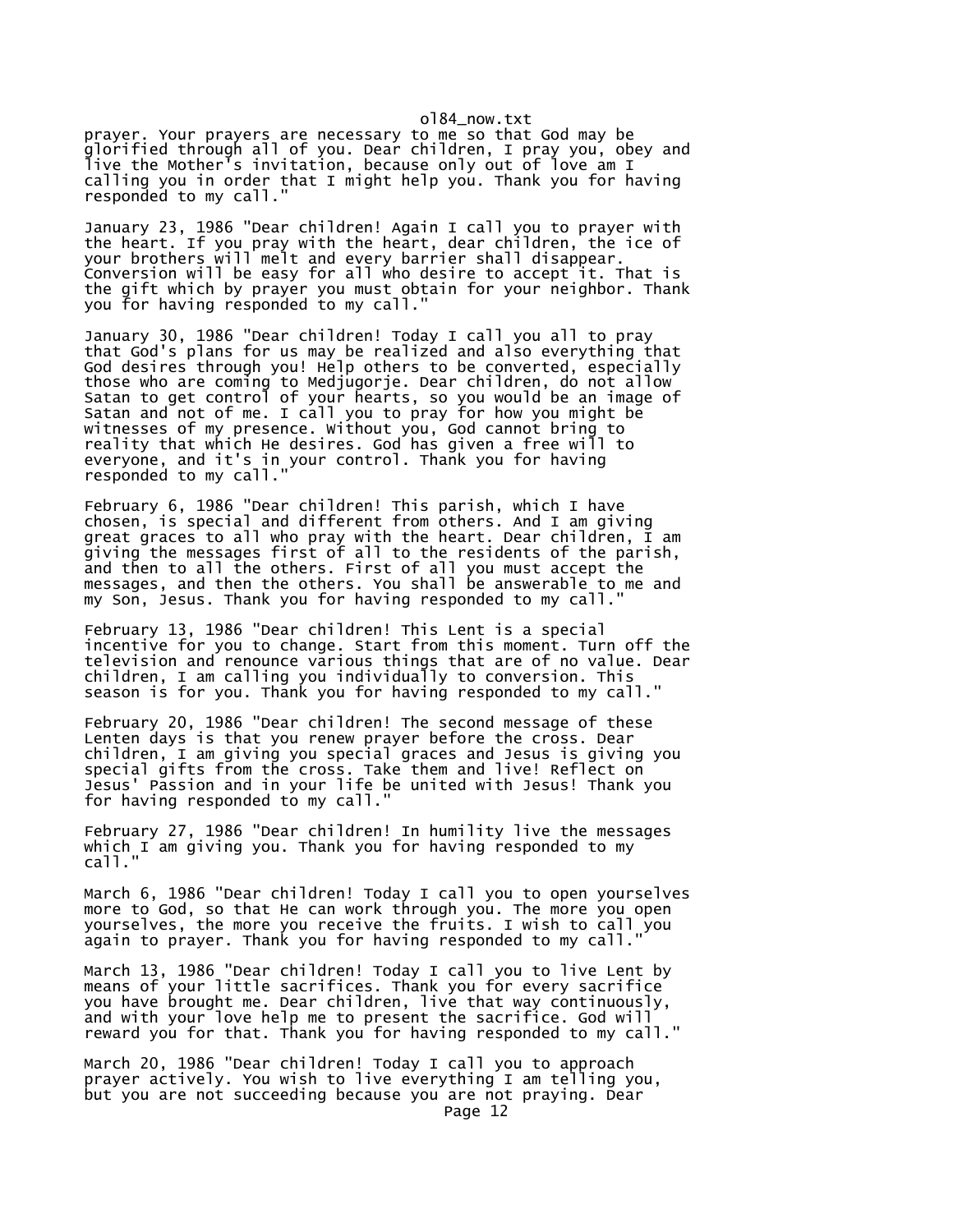ol84\_now.txt children, I beseech you to open yourselves and begin to pray. Prayer will be your joy. If you make a start, it won't be boring to you because you will be praying out of joy. Thank you for having responded to my call."

March 27, 1986 "Dear children! I wish to thank you for all the sacrifices and I invite you to the greatest sacrifice, the sacrifice of love. Without love, you are not able to accept either me or my Son. Without love, you cannot give an account of your experiences to others. Therefore, dear children, I call you to begin to live love within yourselves. Thank you for having responded to my call.

April 3, 1986 "Dear children! I wish to call you to a living of the Holy Mass. There are many of you who have sensed the beauty of the Holy Mass, but there are also those who come unwillingly. I have chosen you, dear children, but Jesus gives you His graces in the Mass. Therefore, consciously live the Holy Mass and let your coming to it be a joyful one. Come to it with love and make the Mass your own. Thank you for having responded to my call.

April 10, 1986 "Dear children! I desire to call you to grow in love. A flower is not able to grow normally without water. So also you, dear children, are not able to grow without God's blessing. From day to day you need to seek His blessing so you will grow normally and perform all your actions in union with God. Thank you for having responded to my call."

April 17, 1986 "Dear children! You are absorbed with material things, but in the material you lose everything that God wishes to give you. I call you, dear children, to pray for the gifts of the Holy Spirit which are necessary for you now in order to be able to give witness to my presence here and to all that I am giving you. Dear children, let go to me so I can lead you completely. Don't be absorbed with material things. Thank you for having responded to my call."

April 24, 1986 "Dear children! Today my invitation is that you pray. Dear children, you are forgetting that you are all important. The elderly are especially important in the family. Urge them to pray. Let all the young people be an example to others by their life and let them witness to Jesus. Dear children, I beseech you, begin to change through prayer and you will know what you need to do. Thank you for having responded to my call."

May 1, 1986 "Dear children! I beseech you to start changing your life in the family. Let the family be a harmonious flower that I wish to give to Jesus. Dear children, let every family be active in prayer for I wish that the fruits in the family be seen one day. Only that way shall I give you all, like petals, as a gift to Jesus in fulfillment of God's plans. Thank you for having responded to my call."

May 8, 1986 "Dear children! You are the ones responsible for the messages. The source of grace is here, but you, dear children, are the vessels which transport the gifts. Therefore, dear children, I am calling you to do your job with responsibility. Each one shall be responsible according to his own ability. Dear children, I am calling you to give the gifts to others with love, and not to keep them for yourselves. Thank you for having responded to my call."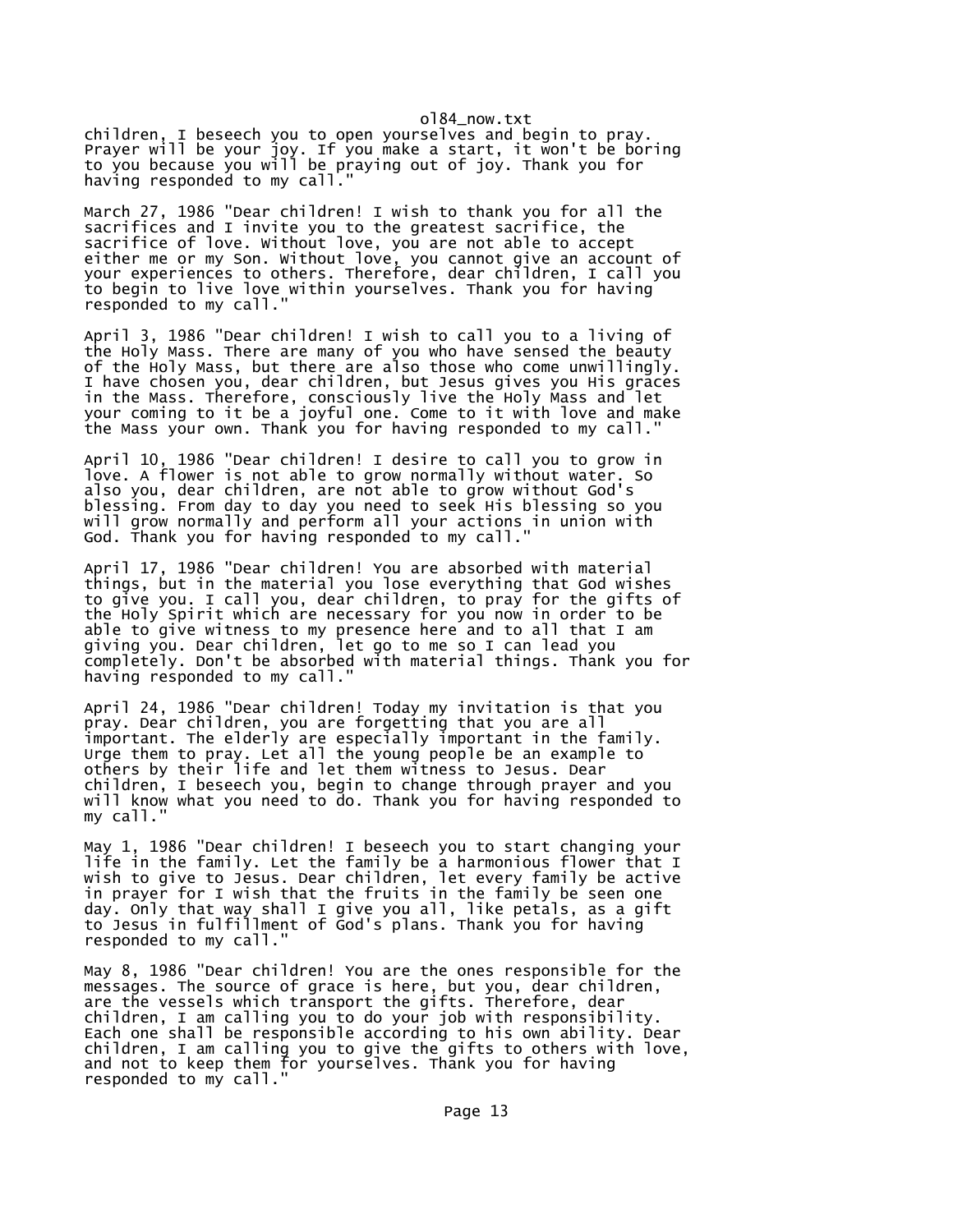May 15, 1986 "Dear children! Today I call you to give me your heart so I can change it to be like mine. You are wondering, dear children, why you cannot respond to that which I am seeking from you. You are not able to because you have not given me your heart so I can change it. You are talking but you are not doing. I call on you to do everything that I am telling you. That way I will be with you. Thank you for having responded to my call."

May 22, 1986 "Dear children! Today I wish to give you my own love. You do not know, dear children, how great my love is, and you do not know how to accept it. In various ways I wish to show it to you, but you, dear children, do not recognize it. You do not understand my words with your heart and neither are you able to comprehend my love. Dear children, accept me in your life and so you will be able to accept all I am saying to you and to which I am calling you. Thank you for having responded to my call."

May 29, 1986 "Dear children! Today my call to you is that in your life you live love toward God and neighbor. Without love, dear children, you can do nothing. Therefore, dear children, I am calling you to live in mutual love. Only in that way will you be able to love and accept both me and all those around you who are coming into your parish. Everyone will sense my love through you. Therefore, I beseech you, dear children, to start loving from today with an ardent love, the love with which I love you. Thank you for having responded to my call."

June 5, 1986 "Dear children! Today I am calling on you to decide whether or not you wish to live the messages which I am giving you. I wish you to be active in living and spreading the messages. Especially, dear children, I wish that you all be the reflection of Jesus, which will enlighten this unfaithful world walking in darkness. I wish all of you to be the light for everyone and that you give witness in the light. Dear children, you are not called to the darkness, but you are called to the light. Therefore, live the light with your own life. Thank you for having responded to my call."

June 12, 1986 "Dear children! Today I call you to begin to pray the Rosary with a living faith. That way I will be able to help you. You, dear children, wish to obtain graces, but you are not praying. I am not able to help you because you do not want to get started. Dear children, I am calling you to pray the Rosary and that your Rosary be an obligation which you shall fulfill with joy. That way you shall understand the reason I am with you this long. I desire to teach you to pray. Thank you for having responded to my call."

June 19, 1986 "Dear children! During these days my Lord is allowing me to be able to intercede more graces for you. Therefore, I wish to urge you once more to pray, dear children! Pray without ceasing! That way I will give you the joy which the Lord gives to me. With these graces, dear children, I want your sufferings to be a joy. I am your Mother and I desire to help you. Thank you for having responded to my call.

June 26, 1986 "Dear children! God is allowing me along with Himself to bring about this oasis of peace. I wish to call on you to protect it and that the oasis always be unspoiled. There are those who by their carelessness are destroying the peace and the prayer. I am inviting you to give witness and by your own life to help to preserve the peace. Thank you for having responded to my call."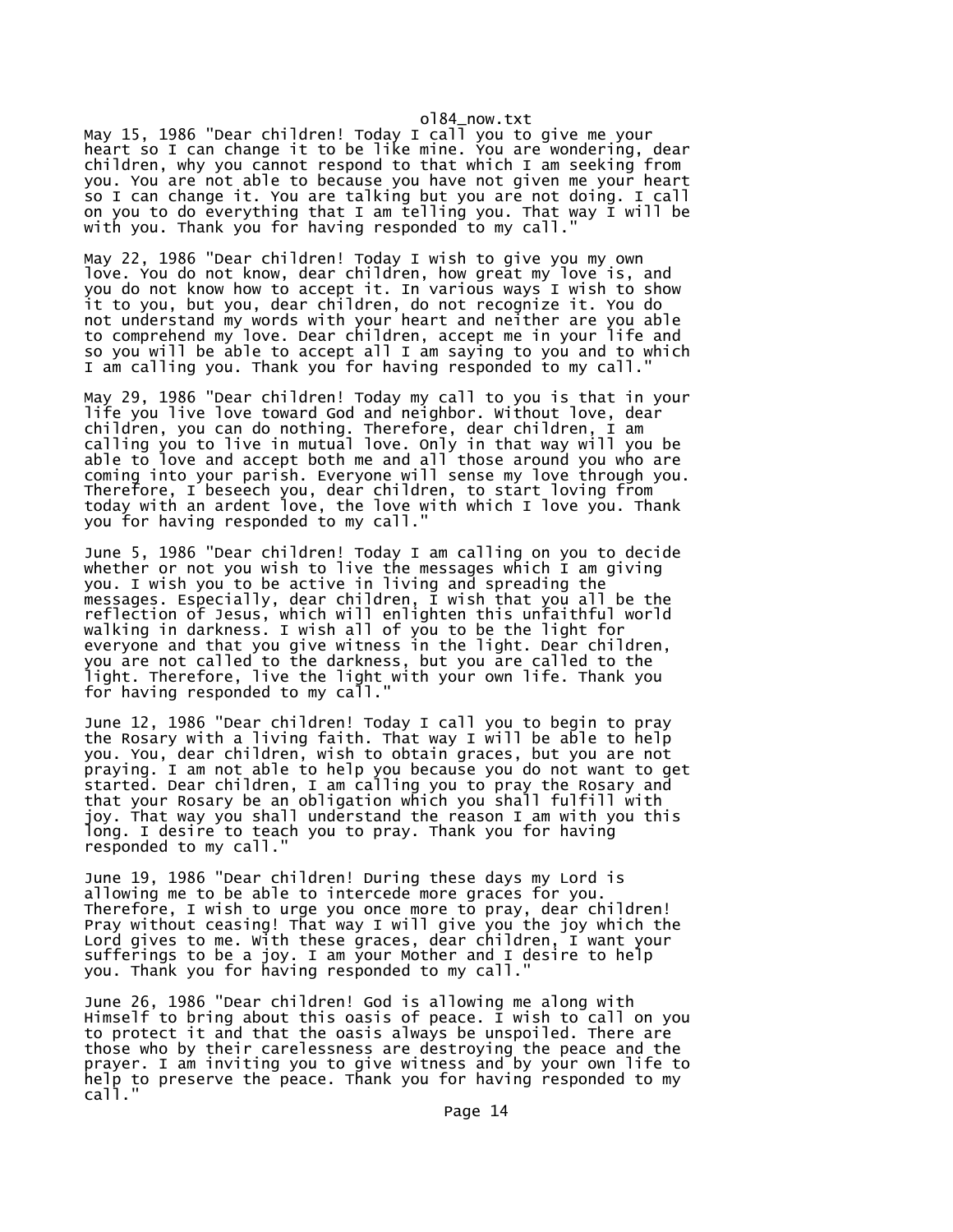July 3, 1986 "Dear children! Today I am calling you all to prayer. Without prayer, dear children, you are not able to experience either God, or me or the graces which I am giving you. Therefore, my call to you is that the beginning and end of your day always be prayer. Dear children, I wish to lead you daily more and more in prayer, but you are not able to grow because you do not desire it. My call, dear children, is that for you prayer be in the first place. Thank you for having responded to my call."

July 10, 1986 "Dear children! Today I am calling you to holiness. Without holiness you cannot live. Therefore, with love overcome every sin and with love overcome all the difficulties which are coming to you. Dear children, I beseech you to live love within yourselves. Thank you for having responded to my call."

July 17, 1986 "Dear children! Today I am calling you to reflect upon why I am with you this long. I am the Mediatrix between you and God. Therefore, dear children, I desire to call you to live always out of love all that which God desires of you. For that reason, dear children, in your own humility live all the messages which I am giving you. Thank you for having responded to my call."

July 24, 1986 "Dear children! I rejoice because of all of you who are on the way of holiness and I beseech you, by your own testimony help those who do not know how to live in holiness. Therefore, dear children, let your family be a place where holiness is birthed. Help everyone to live in holiness, but especially your own family. Thank you for having responded to my call."

July 31, 1986 "Dear children! Hatred gives birth to dissensions and does not regard anyone or anything. I call you always to bring harmony and peace. Especially, dear children, in the place where you live, act with love. Let your only instrument always be love. By love turn everything into good which Satan desires to destroy and possess. Only that way shall you be completely mine and I shall be able to help you. Thank you for having responded to my call."

August 7, 1986 "Dear children! You know that I promised you an oasis of peace, but you don't know that beside an oasis stands the desert, where Satan is lurking and wanting to tempt each one of you. Dear children, only by prayer are you able to overcome every influence of Satan in your place. I am with you, but I cannot take away your freedom. Thank you for having responded to my  $cal1$ .

August 14, 1986 "Dear children! My call to you is that your prayer be the joy of an encounter with the Lord. I am not able to guide you as long as you yourselves do not experience joy in prayer. From day to day I desire to lead you more and more in prayer, but I do not wish to force you. Thank you for having responded to my call."

August 21, 1986 "Dear children! I thank you for the love which you are showing me. You know, dear children, that I love you immeasurably and daily I pray the Lord to help you to understand the love which I am showing you. Therefore, you, dear children, pray, pray, pray!"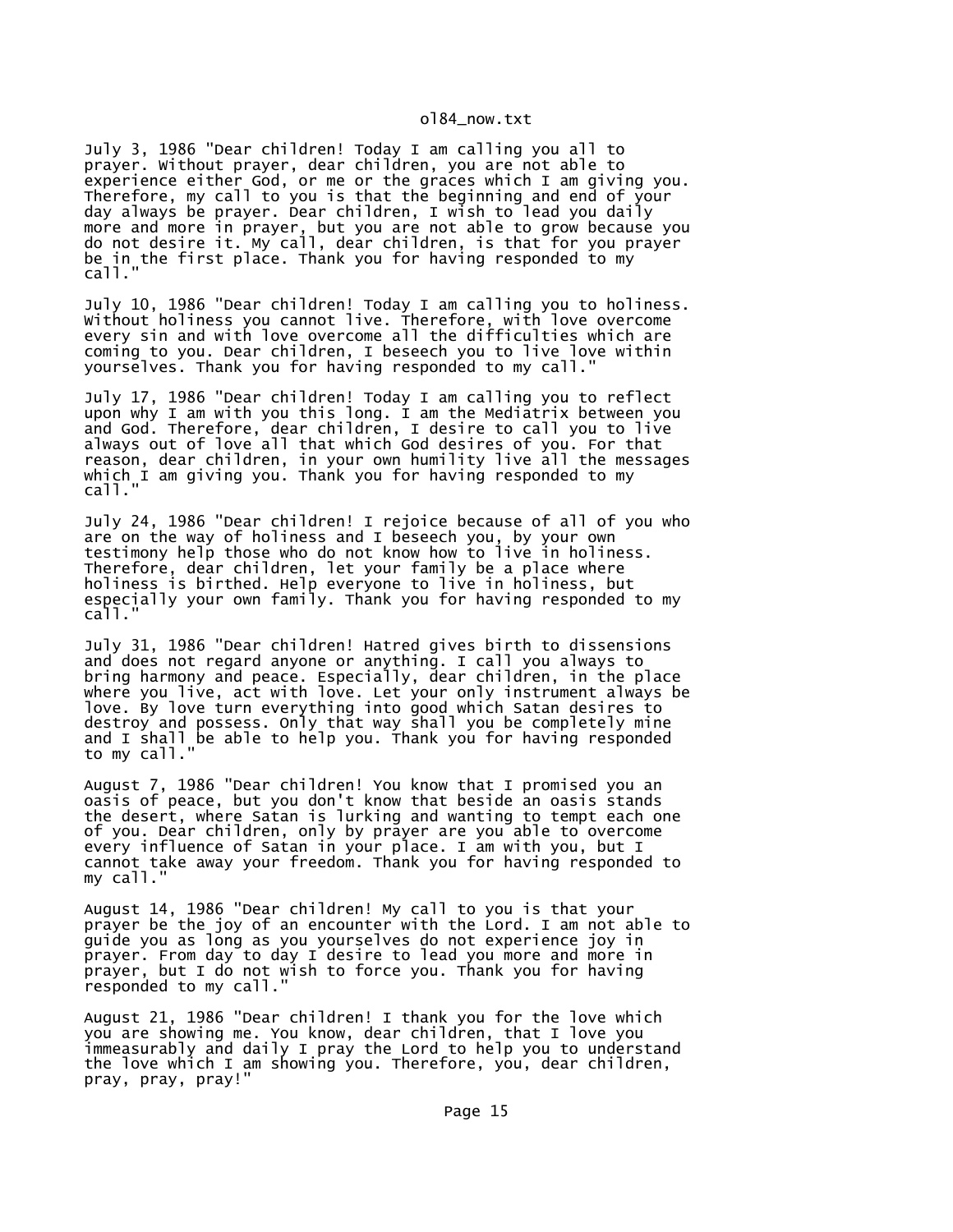August 28, 1986 "Dear children! My call is that in everything you would be an image for others, especially in prayer and witnessing. Dear children, without you I am not able to help the world. I desire that you cooperate with me in everything, even in the smallest things. Therefore, dear children, help me by letting your prayer be from the heart and all of you surrendering completely to me. That way I shall be able to teach and lead you on this way which I have begun with you. Thank you for having responded to my call."

September 4, 1986 "Dear children! Today again I am calling you to prayer and fasting. You know, dear children, that with your help I am able to accomplish everything and force Satan not to be seducing to evil and to remove himself from this place. Dear children, Satan is lurking for each individual. Especially in everyday affairs he wants to spread confusion among each one of you. Therefore, dear children, my call to you is that your day would be only prayer and complete surrender to God. Thank you for having responded to my call.

September 11, 1986 "Dear children! For these days while you are joyfully celebrating the cross, I desire that your cross also would be a joy for you. Especially, dear children, pray that you may be able to accept sickness and suffering with love the way Jesus accepted them. Only that way shall I be able with joy to give out to you the graces and healings which Jesus is permitting me. Thank you for having responded to my call.'

September 18, 1986 "Dear children! Today again I thank you for all that you have accomplished for me in these days. Especially, dear children, I thank you in the Name of Jesus for the sacrifices which you offered in this past week. Dear children, you are forgetting that I desire sacrifices from you so I can help you and drive Satan away from you. Therefore, I am calling you again to offer sacrifices with a special reverence toward God. Thank you for having responded to my call."

September 25, 1986 "Dear children! By your own peace I am calling you to help others to see and begin to seek peace. You, dear children, are at peace and not able to comprehend lack of peace. Therefore, I am calling you, so that by your prayer and your life you help to destroy everything that is evil in people and uncover the deception that Satan makes use of. You pray that the truth prevails in all hearts. Thank you for having responded to my  $cal1$ .

October 2, 1986 "Dear children! Today again I am calling you to pray. You, dear children, are not able to understand how great the value of prayer is as long as you yourselves do not say: 'now is the time for prayer, now nothing else is important to me, now not one person is important to me but God.' Dear children, consecrate yourselves to prayer with a special love so that God will be able to render graces back to you. Thank you for having responded to my call."

October 9, 1986 "Dear children! You know that I desire to lead you on the way of holiness, but I do not want to compel you to be saints by force. I desire that each of you by your own little self-denials help yourself and me so I can lead you from day to day closer to holiness. Therefore, dear children, I do not desire to force you to observe the messages. But rather this long time that I am with you is a sign that I love you immeasurably and what I desire of each individual is to become holy. Thank you for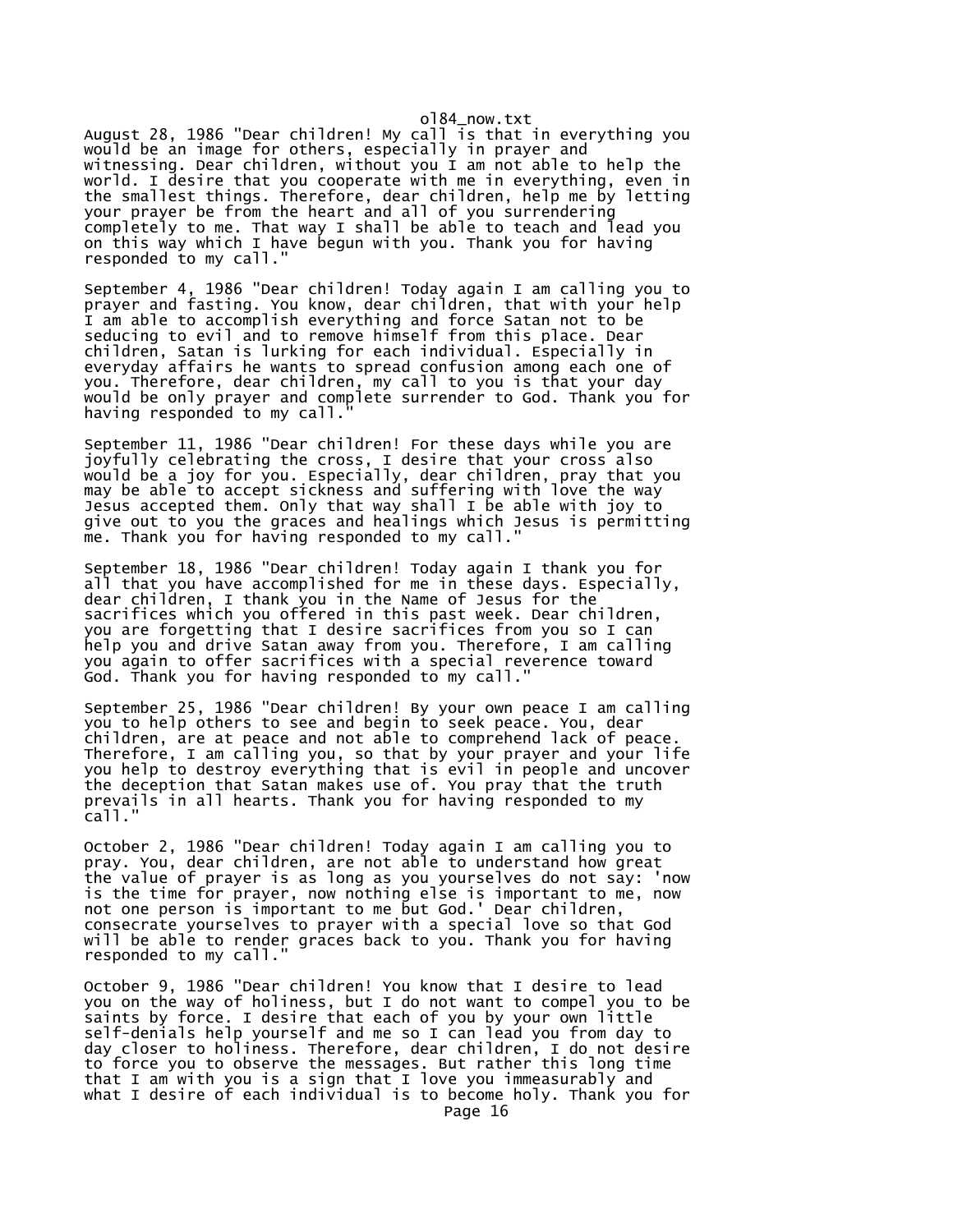having responded to my call."

October 16, 1986 "Dear children! Today again I want to show you how much I love you, but I am sorry that I am not able to help each one to understand my love. Therefore, dear children, I am calling you to prayer and complete surrender to God, because Satan wants to sift you through everyday affairs and in your life he wants to snatch the first place. Therefore, dear children, pray without ceasing! Thank you for having responded to my call."

October 23, 1986 "Dear children! Today again I am calling you to pray. Especially, dear children, do I call you to pray for peace. Without your prayers, dear children, I cannot help you to fulfill the message which the Lord has given me to give to you. Therefore, dear children, pray, so that in prayer you realize what God is giving you. Thank you for having responded to my call."

October 30, 1986 "Dear children! Today again I desire to call you to take seriously and carry out the messages which I am giving you. Dear children, it is for your sake that I have stayed this long so I could help you to fulfill all the messages which I am giving you. Therefore, dear children, out of love for me carry out all the messages which I am giving you. Thank you for having responded to my call."

November 6, 1986 "Dear children! Today I wish to call you to pray daily for souls in purgatory. For every soul prayer and grace is necessary to reach God and the love of God. By doing this, dear children, you obtain new intercessors who will help you in life to realize that all the earthly things are not important for you, that only Heaven is that for which it is necessary to strive. Therefore, dear children, pray without ceasing that you may be able to help yourselves and the others to whom your prayers will bring joy. Thank you for having responded to my call.

November 13, 1986 "Dear children! Today again I am calling you to pray with your whole heart and day by day to change your life. Especially, dear children, I am calling that by your prayers and sacrifices you begin to live in holiness, because I desire that each one of you who has been to this fountain of grace will come to Paradise with the special gift which you shall give me, and that is holiness. Therefore, dear children, pray and daily change your life in order to become fully holy. I shall always be close to you. Thank you for having responded to my call."

November 20, 1986 "Dear children! Today also I am calling you to live and follow with a special love all the messages which I am giving you. Dear children, God does not want you lukewarm and undecided, but that you totally surrender to Him. You know that I love you and that out of love I long for you. Therefore, dear children, you also decide for love so that you will long for and daily experience God's love. Dear children, decide for love so that love prevails in all of you, but not human love, rather God's love. Thank you for having responded to my call."

November 27, 1986 "Dear children! Again today I call you to consecrate your life to me with love, so I am able to guide you with love. I love you, dear children, with a special love and I desire to bring you all to Heaven unto God. I want you to realize that this life lasts briefly compared to the one in Heaven. Therefore, dear children, decide again today for God. Only that way will I be able to show how much you are dear to me and how Page 17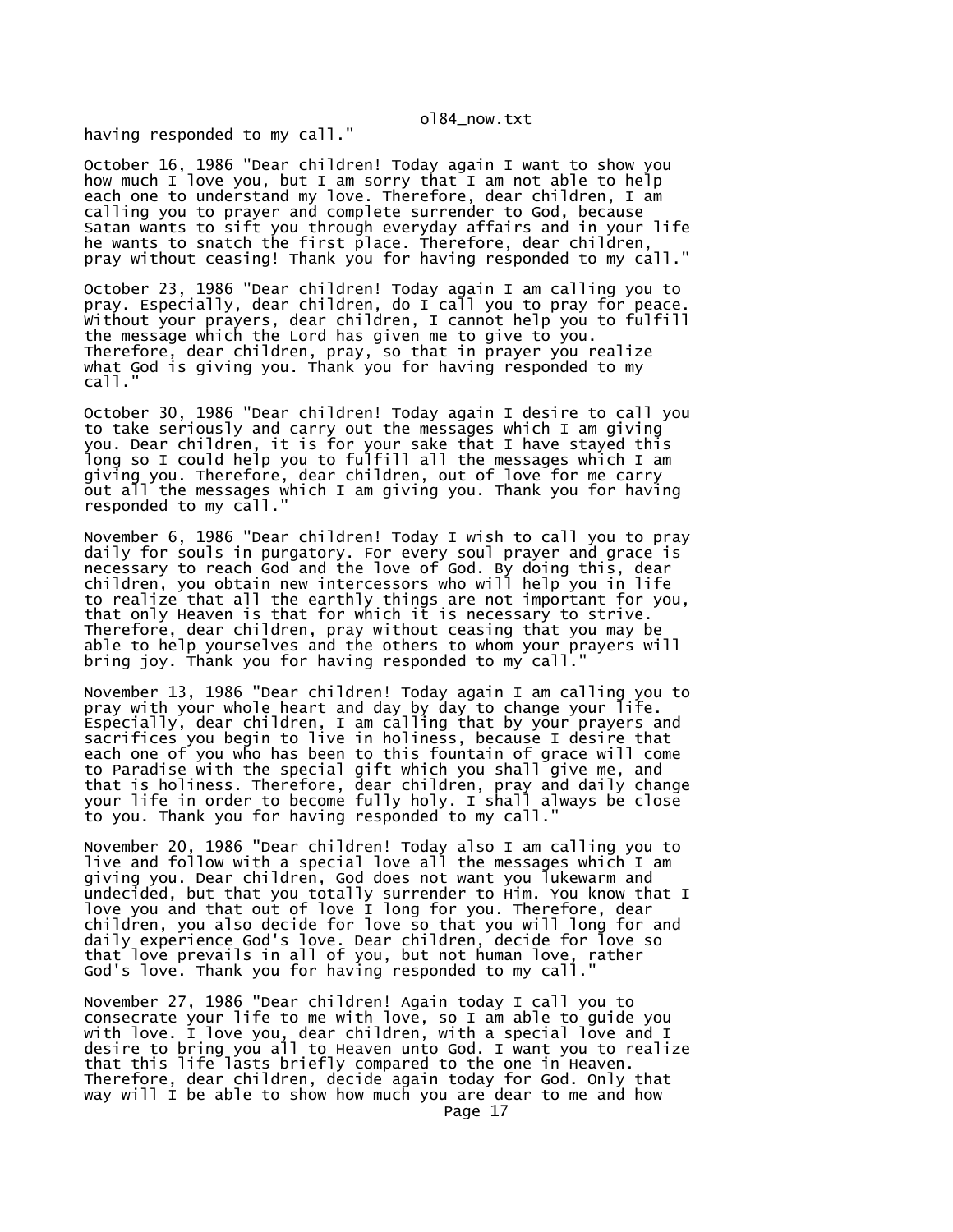ol84\_now.txt much I desire all to be saved and to be with me in Heaven. Thank you for having responded to my call."

December 4, 1986 "Dear children! Today I call you to prepare your hearts for these days when the Lord particularly desires to purify you from all the sins of your past. You, dear children, are not able by yourselves, therefore I am here to help you. You pray, dear children! Only that way shall you be able to recognize all the evil that is in you and surrender it to the Lord so the Lord may completely purify your hearts. Therefore, dear children, pray without ceasing and prepare your hearts in penance and fasting. Thank you for having responded to my call."

December 11, 1986 "Dear children! I am calling you to pray especially at this time in order to experience the joy of meeting with the new-born Jesus. Dear children, I desire that you experience these days just as I experience them. With joy I wish to guide you and show you the joy into which I desire to bring each one of you. Therefore, dear children, pray and surrender completely to me. Thank you for having responded to my call."

December 18, 1986 "Dear children! Once again I desire to call you to prayer. When you pray you are much more beautiful, like flowers, which after the snow, show all their beauty and all their colors become indescribable. So also you, dear children, after prayer show before God all so much more what is beautiful and are beloved by Him. Therefore, dear children, pray and open your inner self to the Lord so that He makes of you a harmonious and beautiful flower for Paradise. Thank you for having responded to my call."

December 25, 1986 (Christmas Day) "Dear children! Today also I give thanks to the Lord for all that He is doing for me, especially for this gift that I am able to be with you also today. Dear children, these are the days in which the Father grants special graces to all who open their hearts. I bless you and I desire that you too, dear children, become alive to the graces and place everything at God's disposal so that He may be glorified through you. My heart carefully follows your progress. Thank you for having responded to my call."

January 1, 1987 "Dear children! Today I wish to call on all of you that in the New Year you live the messages which I am giving you. Dear children, you know that for your sake I have remained a long time so I might teach you how to make progress on the way of holiness. Therefore, dear children, pray without ceasing and live the messages which I am giving you for I am doing it with great love toward God and toward you. Thank you for having responded to my call."

January 8, 1987 "Dear children! I desire to thank you for every response to the messages. Especially, dear children, thank you for all the sacrifices and prayers which you have presented to me. Dear children, I desire to keep on giving you still further messages, only not every Thursday, dear children, but on each 25th in the month. The time has come when what my Lord desired has been fulfilled. Now I will give you less messages, but I am still with you. Therefore, dear children, I beseech you, listen to my messages and live them, so I can guide you. Dear children, thank you for having responded to my call."

January 25, 1987 "Dear children! Behold, also today I want to Page 18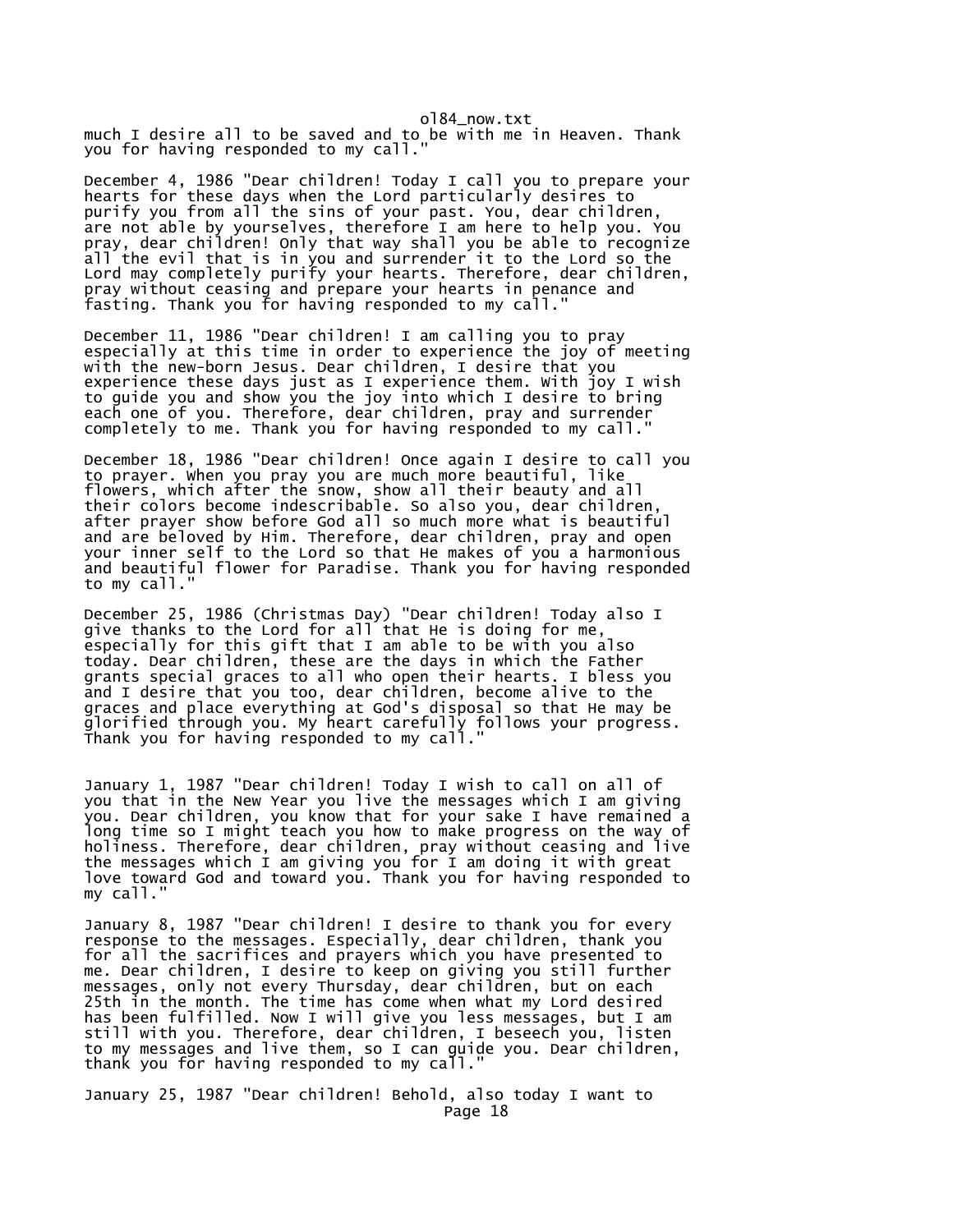call you to start living a new life as of today. Dear children, I want you to comprehend that God has chosen each one of you, in order to use you in His great plan for the salvation of mankind. You are not able to comprehend how great your role is in God's design. Therefore, dear children, pray so that in prayer you may be able to comprehend what God's plan is in your regard. I am with you in order that you may be able to bring it about in all its fullness. Thank you for having responded to my call."

February 25, 1987 "Dear children! Today I want to wrap you all in my mantle and lead you all along the way of conversion. Dear children, I beseech you, surrender to the Lord your entire past, all the evil that has accumulated in your hearts. I want each one of you to be happy, but in sin nobody can be happy. Therefore, dear children, pray, and in prayer you shall realize a new way of joy. Joy will manifest in your hearts and thus you shall be joyful witnesses of that which I and My Son want from each one of you. I am blessing you. Thank you for having responded to my call."

March 25, 1987 "Dear children! Today I am grateful to you for your presence in this place, where I am giving you special graces. I call each one of you to begin to live as of today that life which God wishes of you and to begin to perform good works of love and mercy. I do not want you, dear children, to live the message and be committing sin which is displeasing to me. Therefore, dear children, I want each of you to live a new life without destroying all that God produces in you and is giving you. I give you my special blessing and I am remaining with you on your way of conversion. Thank you for having responded to my call."

April 25, 1987 "Dear children! Today also I am calling you to prayer. You know, dear children, that God grants special graces in prayer. Therefore, seek and pray in order that you may be able to comprehend all that I am giving here. I call you, dear children, to prayer with the heart. You know that without prayer you cannot comprehend all that God is planning through each one of you. Therefore, pray! I desire that through each one of you God's plan may be fulfilled, that all which God has planted in your heart may keep on growing. So pray that God's blessing may protect each one of you from all the evil that is threatening you. I bless you, dear children. Thank you for having responded to my call.

May 25, 1987 "Dear children! I am calling everyone of you to start living in God's love. Dear children, you are ready to commit sin, and to put yourselves in the hand of Satan without reflecting. I call on each one of you to consciously decide for God and against Satan. I am your Mother and, therefore, I want to lead you all to perfect holiness. I want each one of you to be happy here on earth and to be with me in Heaven. That is, dear children, the purpose of my coming here and it's my desire. Thank you for having responded to my call."

June 25, 1987 "Dear children! Today I thank you and I want to invite you all to God's peace. I want each one of you to experience in your heart that peace which God gives. I want to bless you all today. I am blessing you with God's blessing and I beseech you, dear children, to follow and to live my way. I love you, dear children, and so not even counting the number of times, I go on calling you and I thank you for all that you are doing for my intentions. I beg you, help me to present you to God and Page 19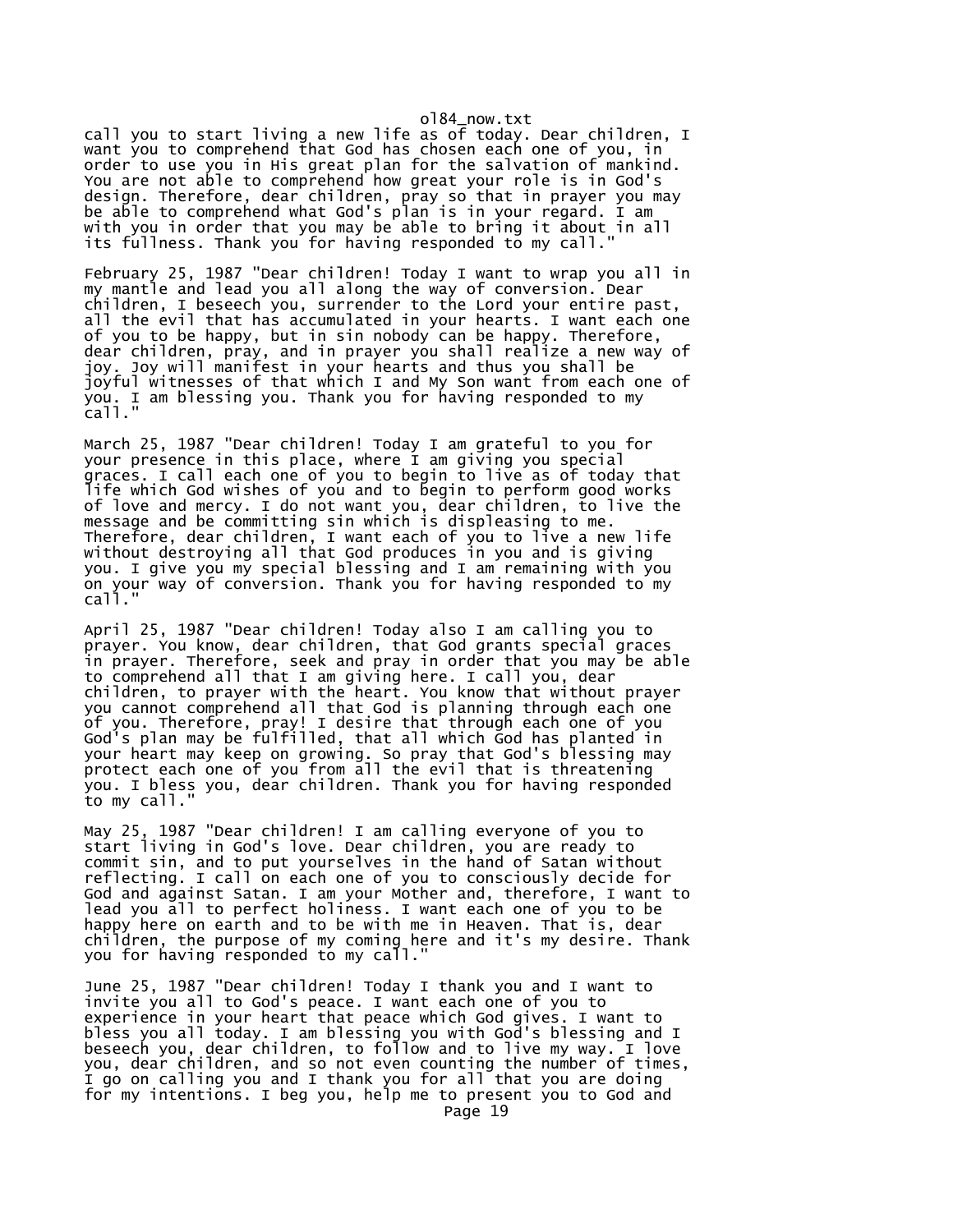ol84\_now.txt to save you. Thank you for having responded to my call."

July 25, 1987 "Dear children! I beseech you to take up the way of holiness beginning today. I love you and, therefore, I want you to be holy. I do not want Satan to block you on that way. Dear children, pray and accept all that God is offering you on a way which is bitter. But at the same time, God will reveal every sweetness to whomever begins to go on that way, and He will gladly answer every call of God. Do not attribute importance to petty things. Long for Heaven. Thank you for having responded to my call."

August 25, 1987 "Dear children! Today also I am calling you all in order that each one of you decides to live my messages. God has permitted me also in this year, which the Church has dedicated to me, to be able to speak to you and to be able to spur you on to holiness. Dear children, seek from God the graces which He is giving you through me. I am ready to intercede with God for all that you seek so that your holiness may be complete. Therefore, dear children, do not forget to seek, because God has permitted me to obtain graces for you. Thank you for having responded to my call."

September 25, 1987 "Dear children! Today also I want to call you all to prayer. Let prayer be your life. Dear children, dedicate your time only to Jesus and He will give you everything that you are seeking. He will reveal Himself to you in fullness. Dear children, Satan is strong and is waiting to test each one of you. Pray, and that way he will neither be able to injure you nor block you on the way of holiness. Dear children, through prayer grow all the more toward God from day to day. Thank you for having responded to my call."

October 25, 1987 "My dear children! Today I want to call all of you to decide for Paradise. The way is difficult for those who have not decided for God. Dear children, decide and believe that God is offering Himself to you in His fullness. You are invited and you need to answer the call of the Father, Who is calling you through me. Pray, because in prayer each one of you will be able to achieve complete love. I am blessing you and I desire to help you so that each one of you might be under my motherly mantle. Thank you for having responded to my call."

November 25, 1987 "Dear children! Today also I call each one of you to decide to surrender again everything completely to me. Only that way will I be able to present each of you to God. Dear children, you know that I love you immeasurably and that I desire each of you for myself, but God has given to all a freedom which I lovingly respect and humbly submit to. I desire, dear children, that you help so that everything God has planned in this parish shall be realized. If you do not pray, you shall not be able to recognize my love and the plans which God has for this parish and for each individual. Pray that Satan does not entice you with his pride and deceptive strength. I am with you and I want you to believe me, that I love you. Thank you for having responded to my call.

December 25, 1987 "Dear children! Rejoice with me! My heart is rejoicing because of Jesus and today I want to give Him to you. Dear children, I want each one of you to open your heart to Jesus and I will give Him to you with love. Dear children, I want Him to change you, to teach you and to protect you. Today I am praying in a special way for each one of you and I am presenting Page 20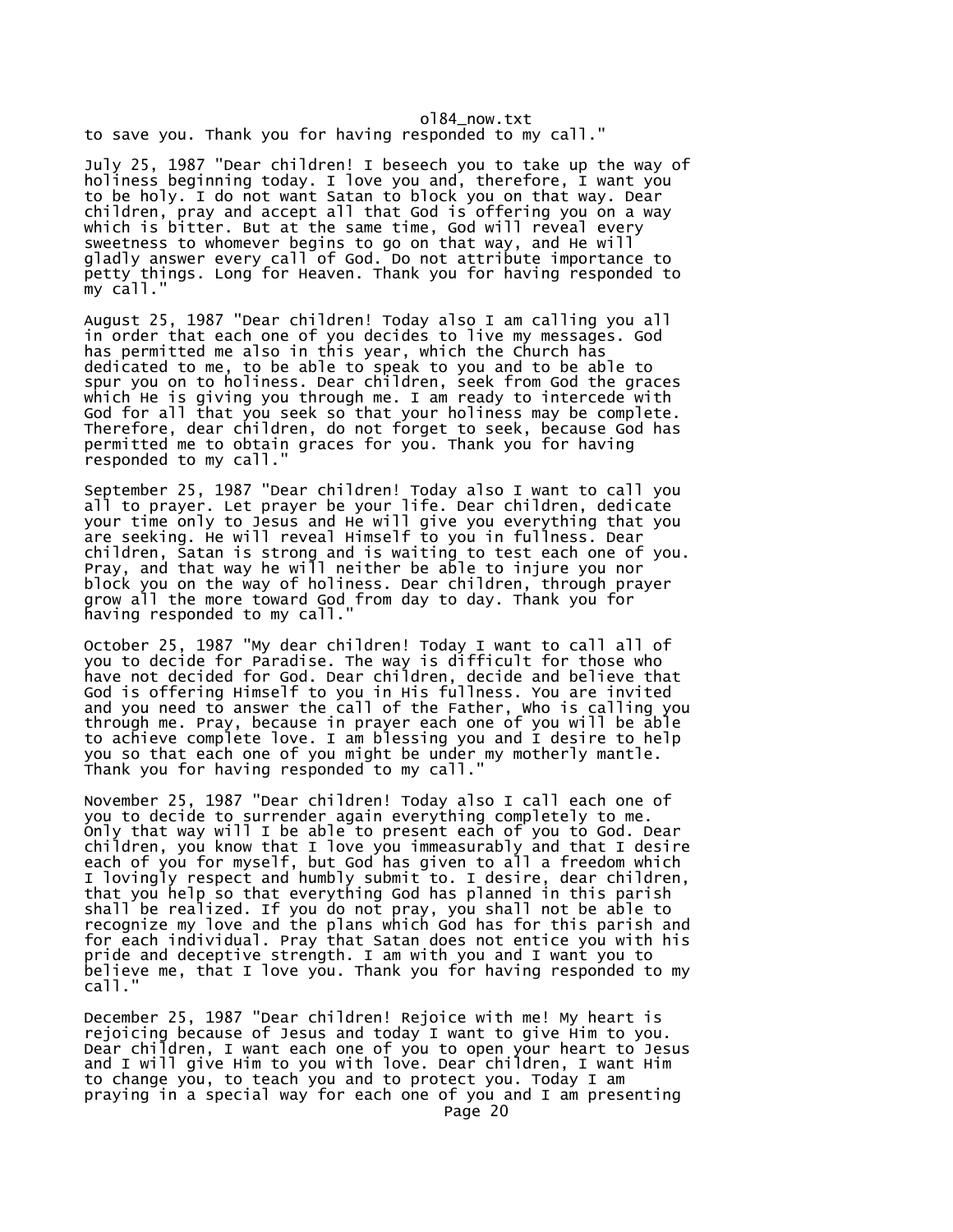you to God so He will manifest Himself in you. I am calling you to sincere prayer with the heart so that every prayer of yours may be an encounter with God. In your work and in your everyday life, put God in the first place. I call you today with great seriousness to obey me and to do as I am calling you. Thank you for having responded to my call."

January 25, 1988 "Dear children! Today again I am calling you to complete conversion, which is difficult for those who have not chosen God. God can give you everything that you seek from Him. But you seek God only when sicknesses, problems and difficulties come to you and you think that God is far from you and is not listening and does not hear your prayers. No, dear children, that is not the truth. When you are far from God, you cannot receive graces because you do not seek them with a firm faith. Day by day, I am praying for you, and I want to draw you ever more near to God, but I cannot if you don't want it. Therefore, dear children put your life in God's hands. I bless you all. Thank you for having responded to my call."

February 25, 1988 "Dear children! Today again I am calling you to prayer to complete surrender to God. You know that I love you and am coming here out of love so I could show you the path to peace and salvation for your souls. I want you to obey me and not permit Satan to seduce you. Dear children, Satan is very strong and, therefore, I ask you to dedicate your prayers to me so that those who are under his influence can be saved. Give witness by your life. Sacrifice your lives for the salvation of the world. I am with you, and I am grateful to you, but in heaven you shall receive the Father's reward which He has promised to you. Therefore, dear children, do not be afraid. If you pray, Satan cannot injure you even a little bit because you are God's children and He is watching over you. Pray and let the rosary always be in your hand as a sign to Satan that you belong to me. Thank you for having responded to my call."

March 25, 1988 "Dear children! Today also I am inviting you to a complete surrender to God. Dear children, you are not conscious of how God loves you with such a great love because He permits me to be with you so I can instruct you and help you to find the way of peace. This way, however, you cannot discover if you do not pray. Therefore, dear children, forsake everything and consecrate your time to God and God will bestow gifts upon you and bless you. Little children, don't forget that your life is fleeting like a spring flower which today is wondrously beautiful but tomorrow has vanished. Therefore, pray in such a way that your prayer, your surrender to God, may become like a road sign. That way, your witness will not only have value for yourselves but for all eternity. Thank you for having responded to my call."

April 25, 1988 "Dear children! God wants to make you holy. Therefore, through me He is inviting you to complete surrender. Let holy mass be your life. Understand that the church is God's palace, the place in which I gather you and want to show you the way to God. Come and pray. Neither look at others nor slander them, but rather, let your life be a testimony on the way of holiness. Churches deserve respect and are set apart as holy because God, who became man, dwells in them day and night. Therefore, little children, believe and pray that the Father increase your faith, and then ask for whatever you need. I am with you and I am rejoicing because of you conversion and I am protecting you with my motherly mantle. Thank you for having Page 21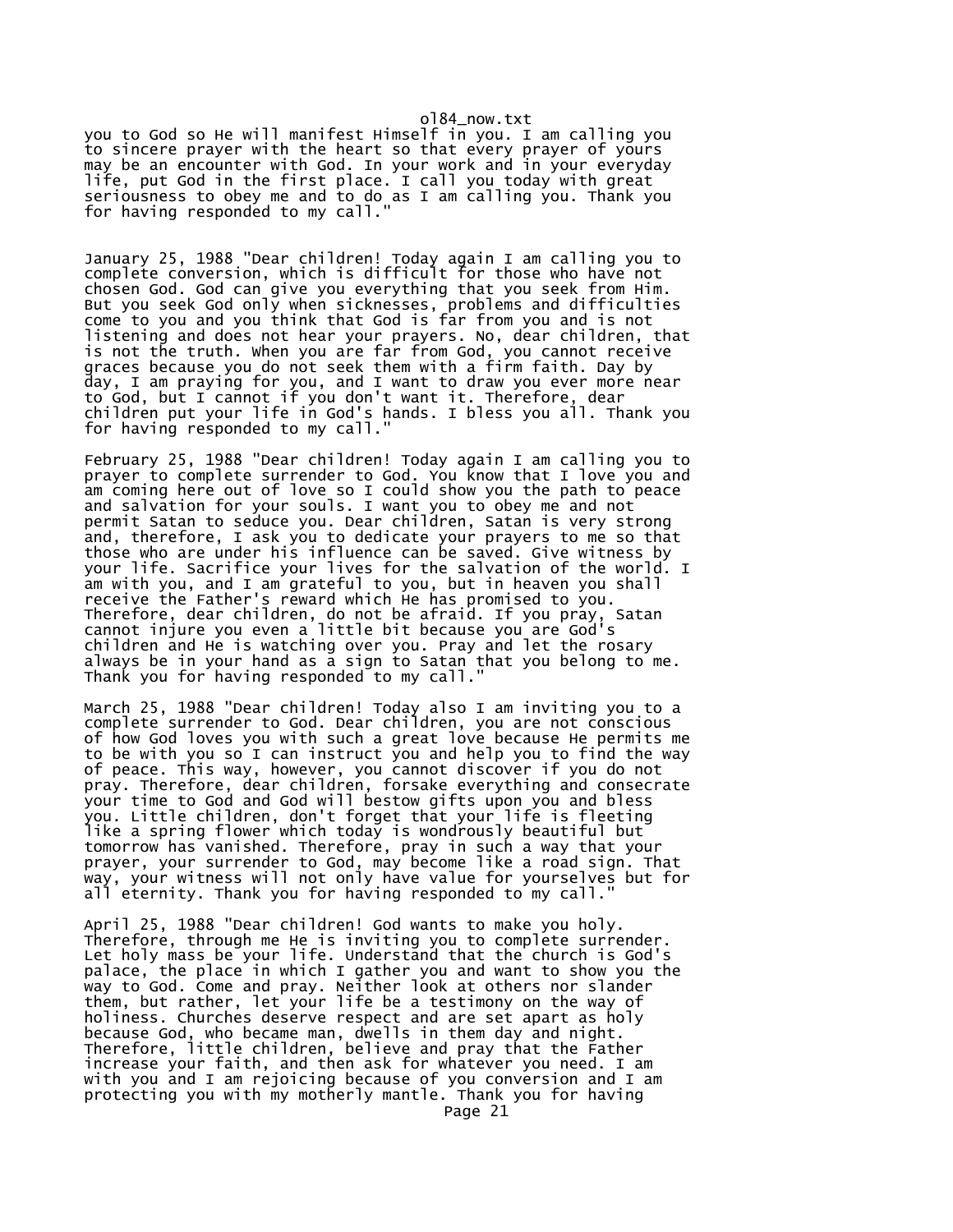responded to my call."

May 25, 1988 "Dear children! I am inviting you to a complete surrender to God. Pray, little children, that Satan may not carry you about like the branches in the wind. Be strong in God. I desire that through you the whole world may get to know the God of joy. By your life bear witness for God's joy. Do not be anxious nor worried. God himself will help you and show you the way. I desire that you love all men with my love. Only in that way can love reign over the world. Little children, you are mine. I love you and want you to surrender to me so that I can lead you to God. Never cease praying so that Satan cannot take advantage of you. Pray for the knowledge that you are mine. I bless you with blessings of joy. Thank you for having responded to my call."

June 25, 1988 "Dear children! I am calling you to that love which is loyal and pleasing to God. Little children, love bears everything bitter and difficult for the sake of Jesus who is love. Therefore, dear children, pray that God come to your aid, not however according to your desire, but according to His love. Surrender yourself to God so that He may hear you, console you and forgive everything inside you which is a hindrance on the way of love. In this way God can move your life, and you will grow in love. Dear children, glorify God with a hymn of love so that God's love may be able to grow in you day by day to its fullness. Thank you for having responded to my call."

July 25, 1988 "Dear children! Today I am calling you to a complete surrender to God. Everything you do and everything you possess give over to God so that He can take control in your life as the King of all that you possess. That way, through me, God can lead you into the depths of the spiritual life. Little children, do not be afraid, because I am with you even if you think there is no way out and that Satan is in control. I am bringing peace to you I am your mother, the Queen of Peace. I am blessing you with the blessings of joy so that for you God may be everything in your life. Thank you for having responded to my  $ca11.$ 

August 25, 1988 "Dear children! Today I invite you all to rejoice in the life which God gives you. Little children, rejoice in God, the Creator, because He has created you so wonderfully. Pray that your life be joyful thanksgiving which flows out of your heart like a river of joy. Little children, give thanks unceasingly for all that you possess, for each little gift which God has given you, so that a joyful blessing always comes down from God upon your life. Thank you for having responded to my call."

September 25, 1988 "Dear children! Today I am inviting all of you, without exception, to the way of holiness in your life. God gave you the grace, the gift of holiness. Pray that you may, more and more, comprehend it, and in that way, you will be able, by your life, to bear witness for God. Dear children, I am blessing you and I intercede to God for you so that your way and your witness may be a complete one and a joy for God. Thank you for having responded to my call."

October 25, 1988 "Dear children! My invitation that you live the messages which I am giving you is a daily one, specially, little children, because I want to draw you closer to the Heart of Jesus. Therefore, little children, I am inviting you today to the prayer of consecration to Jesus, my dear Son, so that each of you Page 22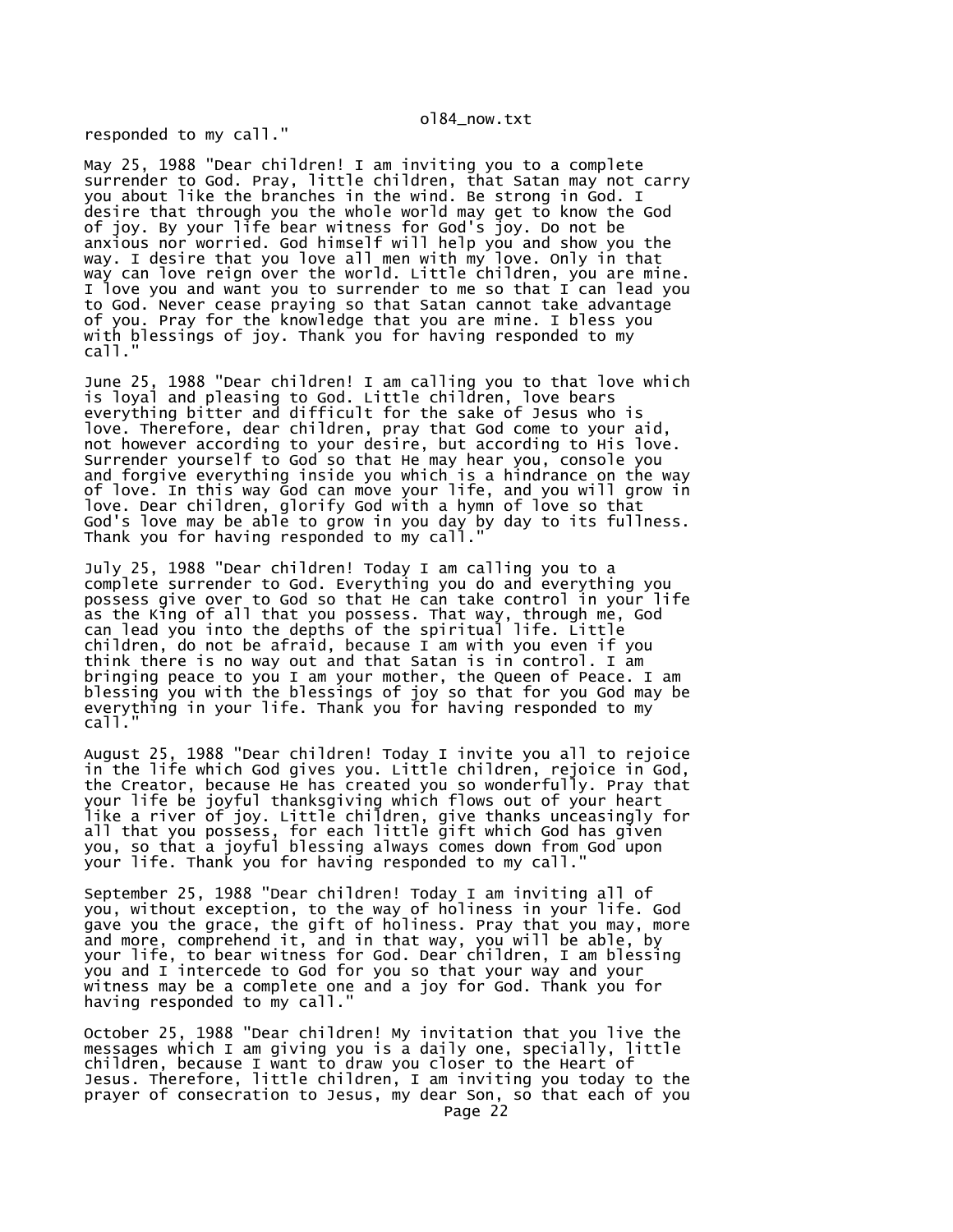may be His. And then I am inviting you to the consecration of my Immaculate Heart. I want you to consecrate yourselves as parents, as families and as parishioners so that all belong to God through my heart. Therefore, little children, pray that you comprehend the greatness of this message which I am giving you. I do not want anything for myself, rather all for the salvation of your soul. Satan is strong and therefore, you, little children, by constant prayer, press tightly against my motherly heart. Thank you for having responded to my call."

November 25, 1988 "Dear children! I call you to prayer, to have an encounter with God in prayer. God gives Himself to you, but He wants you to answer in your own freedom to his invitation. That is why little children during the day, find yourself a special time when you could pray in peace and humility, and have this meeting with God the creator. I am with you and I intercede for you in front of God, so watch in vigil, so that every encounter in prayer be the joy of your contact with God. Thank you for having responded to my call."

December 25, 1988 "Dear children! I call you to peace. Live it in your heart and all around you, so that all will know peace, peace that does not come from you but from God. Little children, today is a great day. Rejoice with me. Glorify the Nativity of Jesus through the peace that I give you. It is for this peace that I have come as your Mother, Queen of Peace. Today I give you my special blessing. Bring it to all creation, so that all creation will know peace. Thank you for having responded to my call."

January 25, 1989 "Dear children! Today I am calling you to the way of holiness. Pray that you may comprehend the beauty and the greatness of this way where God reveals himself to you in a special way. Pray that you may be open to everything that God does through you that in your life you may be enabled to give thanks to God and to rejoice over everything that He does through each individual. I give you my blessing. Thank you for having responded to my call."

February 25, 1989 "Dear children! Today I invite you to prayer of the heart. Throughout this season of grace I wish each of you to be united with Jesus, but without unceasing prayer you cannot experience the beauty and greatness of the grace which God is offering you. Therefore, little children, at all times fill your heart with even the smallest prayers. I am with you and unceasingly keep watch over every heart which is given to me. Thank you for having responded to my call."

March 25, 1989 "Dear children! I am calling you to a complete surrender to God. I am calling you to great joy and peace which only God can give. I am with you and I intercede for you every day before God. I call you, little children, to listen to me and to live the messages that I am giving you. Already for years you are invited to holiness but you are still far away. I am blessing you. Thank you for having responded to my call."

April 25, 1989 "Dear children! I am calling you to a complete surrender to God. Let everything that you possess be in the hands of God. Only in that way shall you have joy in your heart. Little children, rejoice in everything that you have. Give thanks to God because everything is God's gift to you. That way in your life you shall be able to give thanks for everything and discover God in everything even in the smallest flower. Thank you for having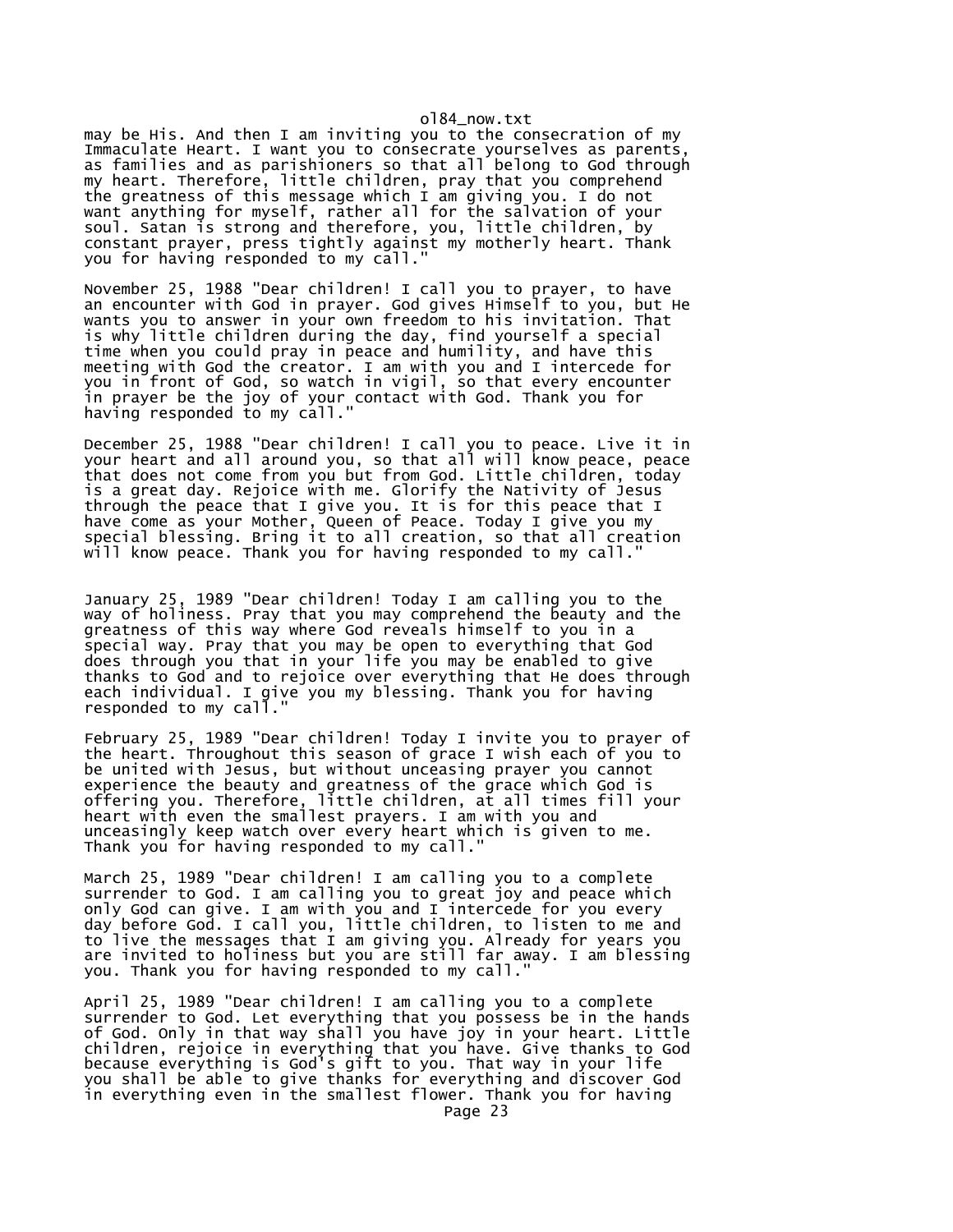responded to my call."

May 25, 1989 "Dear children! I invite you now to be open to God. See, children, how nature is opening herself and is giving life and fruits. In the same way I invite you to live with God and to surrender completely to him. Children, I am with you and I want to introduce you continuously to the joy of life. I desire that everyone may discover the joy and love which can be found only in God and which only God can give. God doesn't want anything from you only your surrender. Therefore, children, decide seriously for God because everything else passes away. Only God doesn't pass away. Pray to be able to discover the greatness and joy of life which God gives you. Thank you for having responded to my call."

June 25, 1989 "Dear children! Today I am calling you to live the messages I have been giving you during the past eight years. This is the time of grace and I desire the grace of God be great for every single one of you. I am blessing you and I love you with a special love. Thank you for having responded to call."

July 25, 1989 "Dear children! Today I am calling you to renew your hearts. Open yourselves to God and surrender to him all your difficulties and crosses so, God may turn everything into joy. Little children, you cannot open yourselves to God if you do not pray. Therefore, from today, decide to consecrate a time in the day only for an encounter with God in silence. In that way you will be able, with God, to witness my presence here. Little children, I do not wish to force you. Rather freely give God your time, like children of God. Thank you for having responded to my call."

August 25, 1989 "Dear children! I call you to prayer. By means of prayer, little children, you obtain joy and peace. Through prayer you are richer in the mercy of God. Therefore, little children, let prayer be the life of each one of you. Especially I call you to pray so that all those who are far away from God may be converted. Then our hearts shall be richer because God will rule in the hearts of all men. Therefore, little children, pray, pray, pray! Let prayers begin to rule in the whole world. Thank you for having responded to my call."

September 25, 1989 "Dear children! Today I invite you to give thanks to God for all the gifts you have discovered in the course of your life and even for the least gift that you have perceived. I give thanks with you and want all of you to experience the joy of these gifts. And I want God to be everything for each one of you. And then, little children, you can grow continuously on the way of holiness. Thank you for responding to my call."

October 25, 1989 "Dear children! Today also I am inviting you to prayer. I am always inviting you, but you are still far away. Therefore, from today, decide seriously to dedicate time to God. I am with you and I wish to teach you to pray with the heart. In prayer with the heart you shall encounter God. Therefore, little children, pray, pray, pray! Thank you for having responded to my call."

November 25, 1989 "Dear children! I am inviting you for years by these messages which I am giving you. Little children, by means of the messages I wish to make a very beautiful mosaic in your hearts, so I may be able to present each one of you to God like the original image. Therefore, little children, I desire that Page 24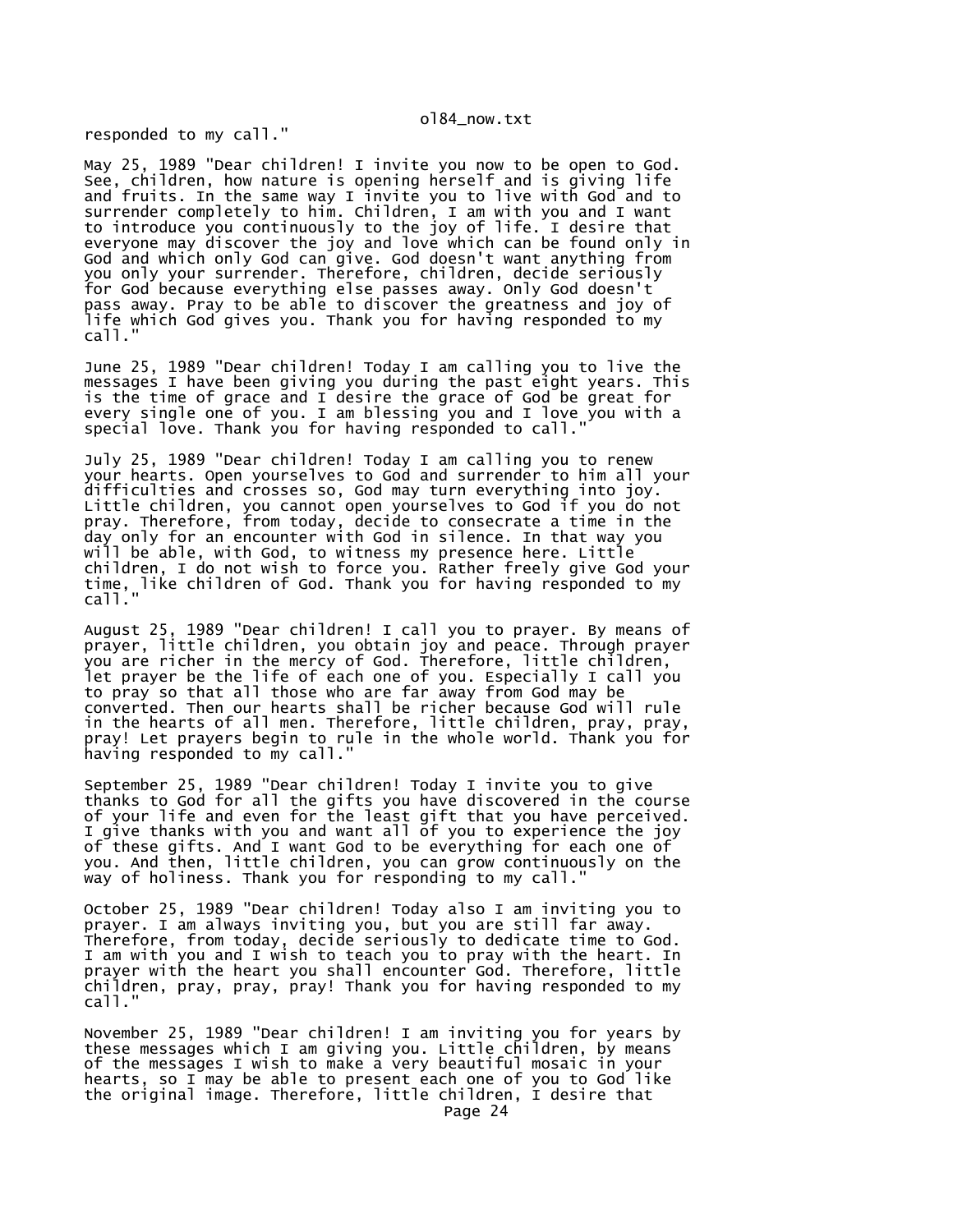ol84\_now.txt your decisions be free before God, because He has given you freedom. Therefore pray, so that, free from any influence of Satan, we may decide only for God. I am praying for you before God and I am seeking your surrender to God. Thank you for responding to my call."

December 25, 1989 "Dear children! Today I bless you in a special way with my motherly blessing and I am interceding for you before God that He gives you the gift of conversion of the heart. For years I am calling you and exhorting you to a deep spiritual life in simplicity, but you are so cold. Therefore, little children, I ask you to accept and live the messages with seriousness, so that your soul will not be sad when I will no longer be with you, and when I will no longer lead you like insecure children in their first steps. Therefore, little children, every day read the messages that I have given you and transform them into life. I love you and therefore I am calling you all to the way of salvation with God. Thank you for having responded to my call."

January 25, 1990 "Dear children! Today I invite you to decide for God once again and to choose Him before everything and above everything, so that He may work miracles in your life and that day by day your life may become joy with Him. Therefore, little children, pray and do not permit Satan to work in your life through misunderstandings, the non-understanding and nonacceptance of one another. Pray that you may be able to comprehend the greatness and the beauty of the gift of life. Thank you for having responded to my call."

February 25, 1990 "Dear children! I invite you to surrender to God. In this season I specially want you to renounce all the things to which you are attached but which are hurting your spiritual life. Therefore, little children, decide completely for God, and do not allow Satan to come into your life through those things that hurt both you and your spiritual life. Little children, God is offering Himself to you in fullness, and you can discover and recognize Him only in prayer. Therefore make a decision for prayer. Thank you for having responded to call."

March 25, 1990 "Dear children! I am with you even if you are not conscious of it. I want to protect you from everything that Satan offers you and through which he wants to destroy you. As I bore Jesus in my womb, so also, dear children, do I wish to bear you into holiness. God wants to save you and sends you messages through men, nature, and so many things which can only help you to understand that you must change the direction of your life. Therefore, little children, understand also the greatness of the gift which God is giving you through me, so that I may protect you with my mantle and lead you to the joy of life. Thank you for having responded to my call."

April 25, 1990 "Dear children! Today I invite you to accept with seriousness and to live the messages which I am giving you. I am with you and I desire, dear children, that each one of you be ever closer to my heart. Therefore, little children, pray and seek the will of God in your everyday life. I desire that each one of you discover the way of holiness and grow in it until eternity. I will pray for you and intercede for you before God that you understand the greatness of this gift which God is giving me that I can be with you. Thank you for having responded to my call."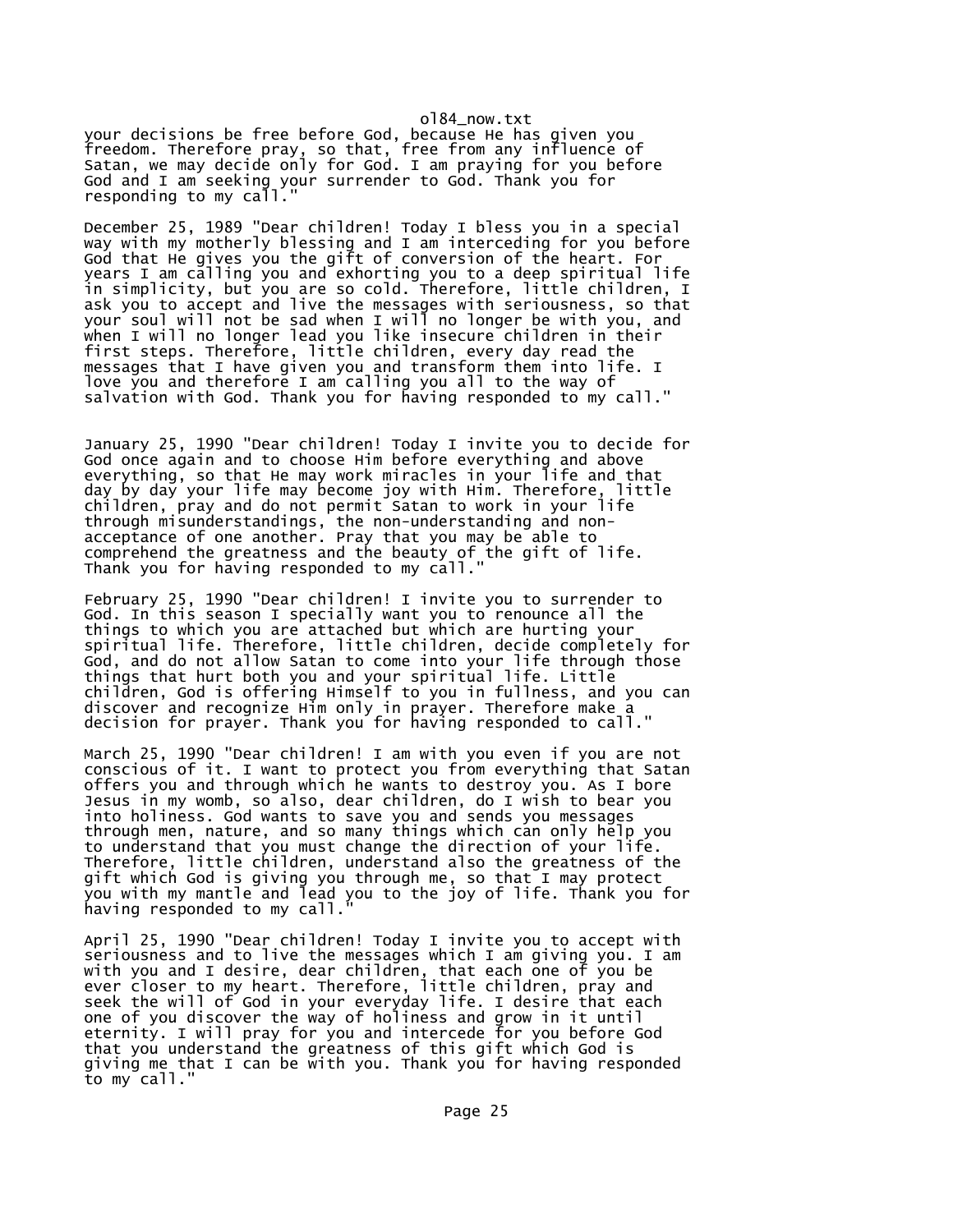May 25, 1990 "Dear children! I invite you to decide with seriousness to live this novena. Consecrate the time to prayer and to sacrifice. I am with you and I desire to help you to grow in renunciation and mortification, that you may be able to understand the beauty of the life of people who go on giving themselves to me in special way. Dear children, God blesses you day after day and desires a change of your life. Therefore, pray that you may have the strength to change your life. Thank you for having responded to my call.

June 25, 1990 "Dear children! Today I desire to thank you for all your sacrifices and for all your prayers. I am blessing you with my special motherly blessing. I invite you all to decide for God, so that from day to day you will discover His will in prayer. I desire, dear children, to call all of you to a full conversion so that joy will be in your hearts. I am happy that you are here today in such great numbers. Thank you for having responded to my call."

July 25, 1990 "Dear children! Today I invite you to peace. I have come here as the Queen of Peace and I desire to enrich you with my motherly peace. Dear children, I love you and I desire to bring all of you to the peace which only God gives and which enriches every heart. I invite you to become carriers and witnesses of my peace to this unpeaceful world. Let peace reign in the whole world which is without peace and longs for peace. I bless you with my motherly blessing. Thank you for having responded to my call."

August 25, 1990 "Dear children! I desire to invite you to take with seriousness and put into practice the messages which I am giving you. You know, little children, that I am with you and I desire to lead you along the same path to heaven, which is beautiful for those who discover it in prayer. Therefore, little children, do not forget that those messages which I am giving you have to be put into your everyday life in order that you might be able to say: "There, I have taken the messages and tried to live them." Dear children, I am protecting you before the heavenly Father by my own prayers. Thank you for having responded to my call."

September 25, 1990 "Dear children! I invite you to pray with the heart in order that your prayer may be a conversation with God. I desire each one of you to dedicate more time to God. Satan is strong and wants to destroy and deceive you in many ways. Therefore, dear children, pray every day that your life will be good for yourselves and for all those you meet. I am with you and I am protecting you even though Satan wishes to destroy my plans and to hinder the desires which the Heavenly Father wants to realize here. Thank you for having responded to my call."

October 25, 1990 "Dear children! Today I call you to pray in a special way that you offer up sacrifices and good deeds for peace in the world. Satan is strong and with all his strength, desires to destroy the peace which comes from God. Therefore, dear children, pray in a special way with me for peace. I am with you and I desire to help you with my prayers and I desire to guide you on the path of peace. I bless you with my motherly blessing. Do not forget to live the messages of peace. Thank you for having responded to my call."

November 25, 1990 "Dear children! Today I invite you to do works of mercy with love and out of love for me and for your and my Page 26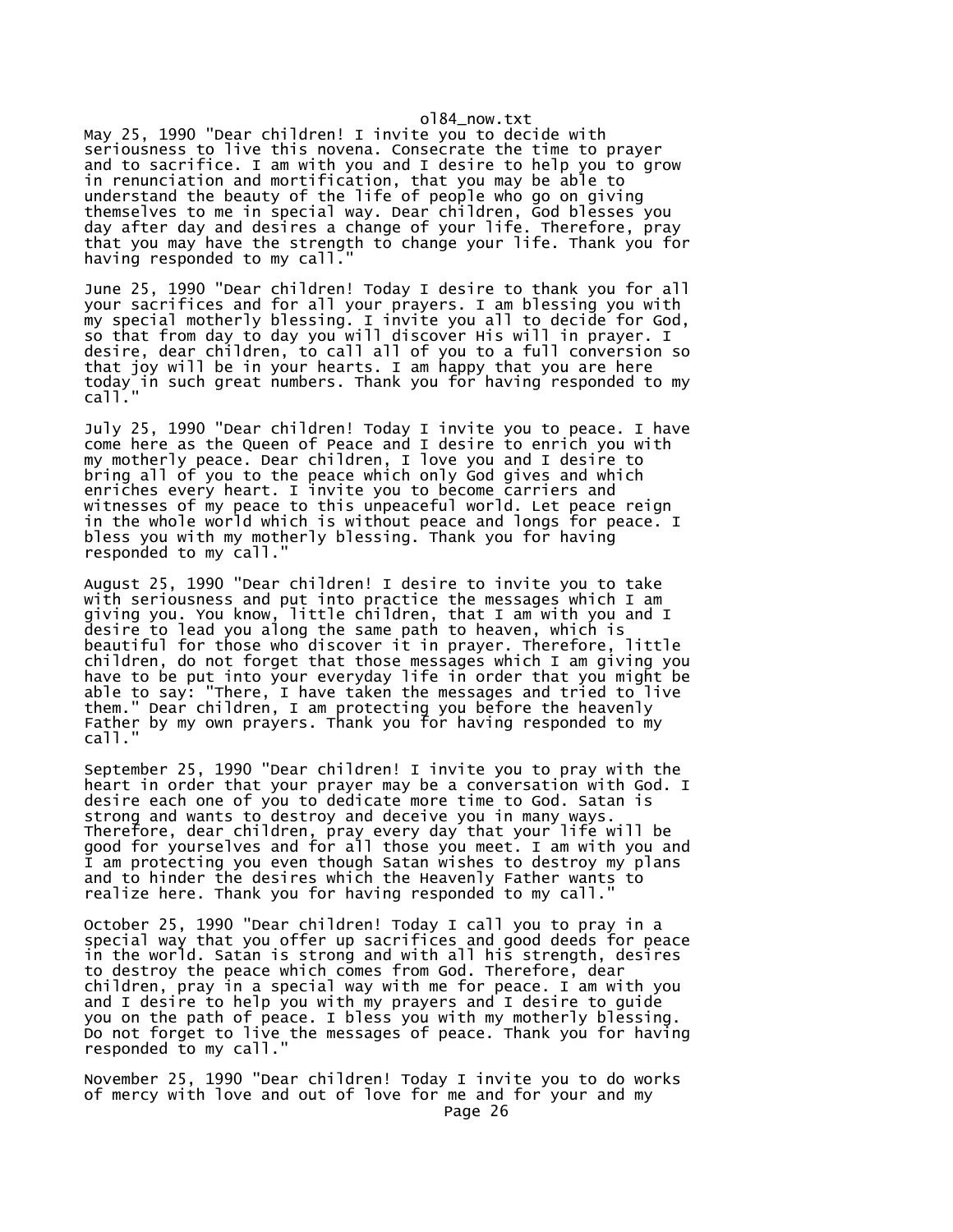brothers and sisters. Dear children, all that you do for others, do it with great joy and humility towards God. I am with you and day after day I offer your sacrifices and prayers to God for the salvation of the world. Thank you for having responded to my call."

December 25, 1990 "Dear children! Today I invite you in a special way to pray for peace. Dear children, without peace you cannot experience the birth of the little Jesus neither today nor in your daily lives. Therefore, pray the Lord of Peace that He may protect you with His mantle and that He may help you to comprehend the greatness and the importance of peace in your heart. In this way you shall be able to spread peace from your heart throughout the whole world. I am with you and I intercede for you before God. Pray, because Satan wants to destroy my plans of peace. Be reconciled with one another and by means of your lives help peace reign in the whole earth. Thank you for having responded to my call."

January 25, 1991 "Dear children! Today, like never before, I invite you to prayer. Let your prayer be a prayer for peace. Satan is strong and desires to destroy not only human life, but also nature and the planet on which you live. Therefore, dear children, pray that through prayer you can protect yourselves with God's blessing of peace. God has sent me among you so that I may help you. If you so wish, grasp for the rosary. Even the rosary alone can work miracles in the world and in your lives. I bless you and I remain with you for as long as it is God's will. Thank you for not betraying my presence here and I thank you because your response is serving the good and the peace.

February 25, 1991 "Dear children! Today, I invite you to decide for God, because distance from god is the fruit of the lack of peace in your hearts. God is only peace. Therefore, approach Him through your personal prayer and then live peace in your hearts and in this way peace will flow from your hearts like a river into the whole world. Do not talk about peace, but make peace. I am blessing each of you and each good decision of yours. Thank you for having responded to my call."

March 25, 1991 "Dear children! Again today I invite you to live the passion of Jesus in prayer, and in union with Him. Decide to give more time to God who gave you these days of grace. Therefore, dear children, pray and in a special way renew the love for Jesus for in your hearts. I am with you and I accompany you with my blessing any my prayers. Thank you for having responded to my call."

April 25, 1991 "Dear children! Today I invite you all so that your prayer be prayer with the heart. Let each of you find time for prayer so that in prayer you discover God. I do not desire you to talk about prayer, but to pray. Let your every day be filled with prayer of gratitude to God for life and for all that you have. I do not desire your life to pass by in words but that you glorify God with deeds. I am with you and I am grateful to God for every moment spent with you. Thank you for having responded to my call."

May 25,1991 "Dear Children! Today I invite all of you who have heard my message of peace to realize it with seriousness and with love in your life. There are many who think that they are doing a lot by talking about the messages, but do not live them. Dear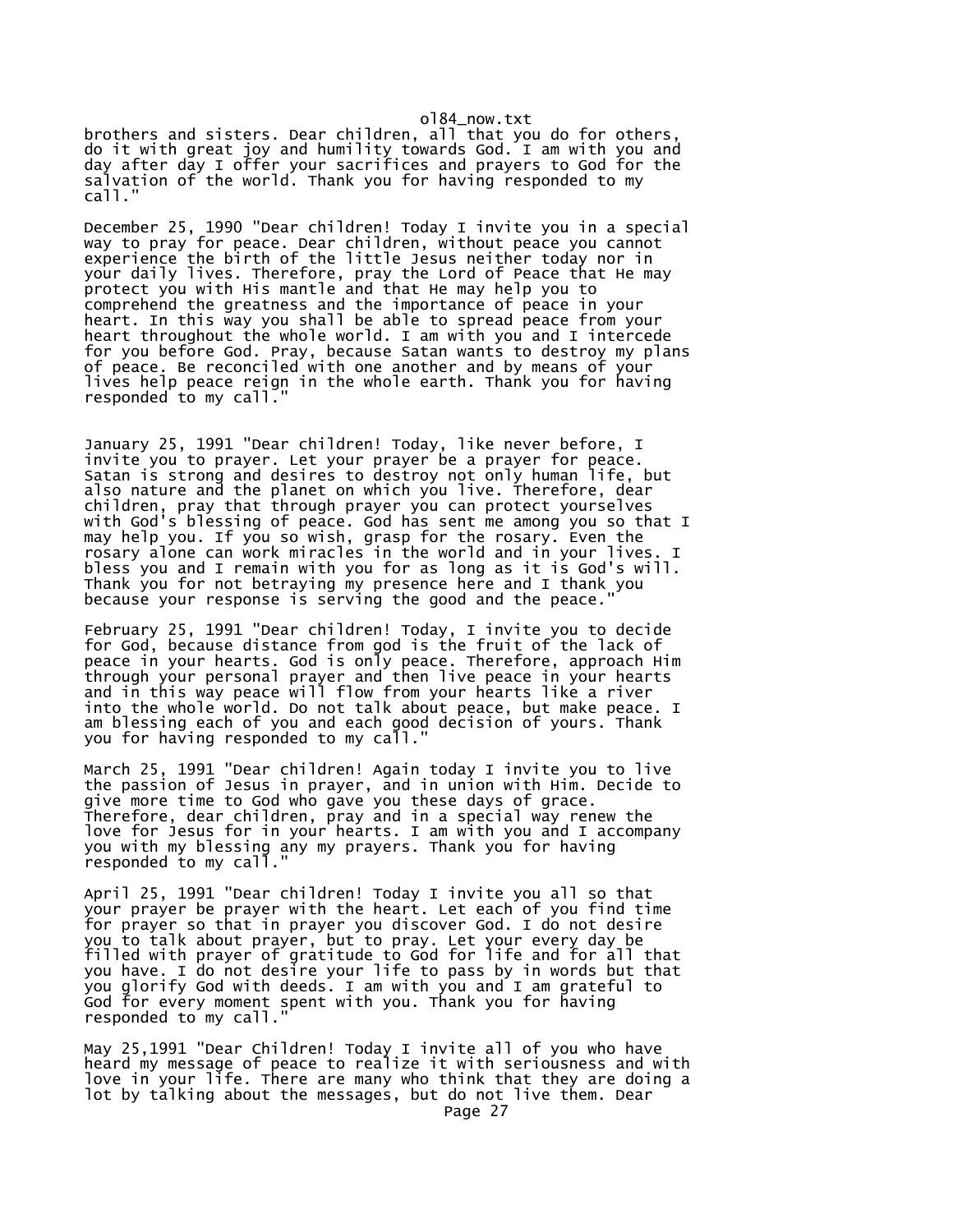children, I invite you to life and to change all the negative in you, so that it all turns into the positive and life. Dear children, I am with you and I desire to help each of you to live and by living, to witness the good news. I am here, dear children, to help you and to lead you to heaven, and in heaven is the joy through which you can already live heaven now. Thank you for having responded to my call!"

June 25,1991 "Dear children! Today on this great day which you have given to me, I desire to bless all of you and to say: these days while I am with you are days of grace. I desire to teach you and help you to walk the way of holiness. There are many people who do not desire to understand my messages and to accept with seriousness what I am saying. But you I therefore call and ask that by your lives and by your daily living you witness my presence. If you pray, God will help you to discover the true reason for my coming. Therefore, little children, pray and read the Sacred Scriptures so that through my coming you discover the message in Sacred Scripture for you. Thank you for having responded to my call.

July 25, 1991 "Dear Children! Today I invite you to pray for peace. At this time peace is being threatened in a special way, and I am seeking from you to renew fasting and prayer in your families. Dear children, I desire you to grasp the seriousness of the situation and that much of what will happen depends on your prayers and you are praying a little bit. Dear children, I am with you and I am inviting you to begin to pray and fast seriously as in the first days of my coming. Thank you for having responded to my call.

August 25, 1991 "Dear Children! Today also I invite you to prayer, now as never before when my plan has begun to be realized. Satan is strong and wants to sweep away my plans of peace and joy and make you think that my Son is not strong in His decisions. Therefore, I call all of you, dear children, to pray and fast still more firmly. I invite you to self-renunciation for nine days so that, with your help, everything that I desire to realize through the secrets I began in Fatima, may be fulfilled. I call you, dear children, to now grasp the importance of my coming and the seriousness of the situation. I want to save all souls and present them to God. Therefore, let us pray that everything I have begun be fully realized. Thank you for having responded to my call.

September 25, 1991 "Dear children! Today in a special way I invite you all to prayer and renunciation. For now as never before Satan wants to show the world his shameful face by which he wants to seduce as many people as possible onto the way of death and sin. Therefore, dear children, help my Immaculate Heart to triumph in the sinful world. I beseech all of you to offer prayers and sacrifices for my intentions so I can present them to God for what is most necessary. Forget your desires, dear children, and pray for what God desires, and not for what you desire. Thank you for having responded to my call."

October 25, 1991 "Dear children! Pray! Pray! Pray!"

November 25, 1991 "Dear Children! This time also I am inviting you to prayer. Pray that you might be able to comprehend what God desires to tell you through my presence and through the messages I am giving you. I desire to draw you ever closer to Jesus and to His wounded heart that you might be able to comprehend the Page 28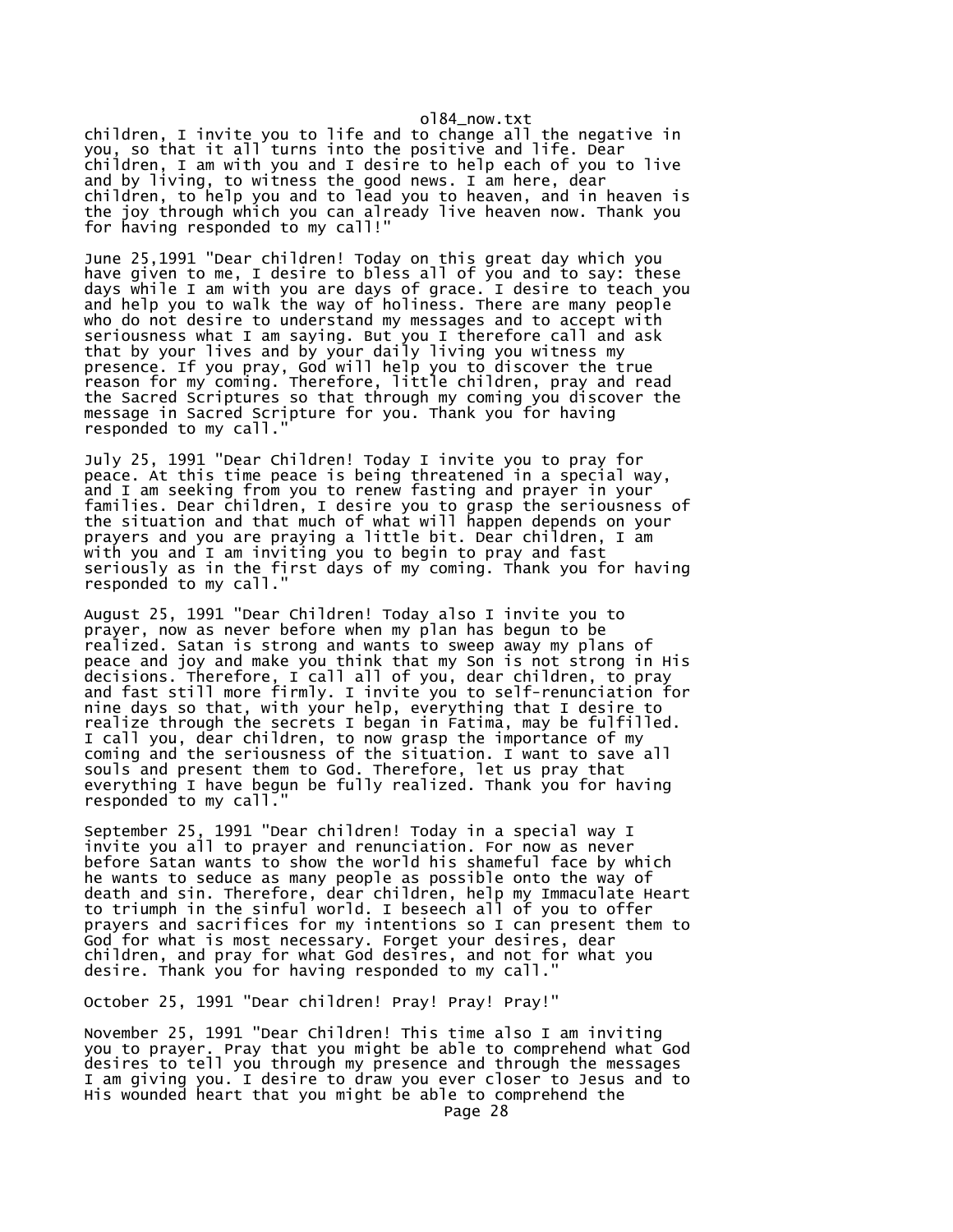immeasurable love which gave itself for each one of you. Therefore, dear children, pray that from your heart would flow a fountain of love to every person both to the one who hates you and to the one who despises you. That way you will be able through Jesus' love to overcome all the misery in this world of sorrows, which is without hope for those who do not know Jesus. I am with you and I love you with the immeasurable love of Jesus. Thank you for all your sacrifices and prayers. Pray so I might be able to help you still more. Your prayers are necessary to me. Thank you for having responded to my call."

December 25, 1991 "Dear children! Today in a special way I bring the little Jesus to you, that He may bless you with His blessing of peace and love. Dear children, do not forget that this is a grace which many people neither understand nor accept. Therefore, you who have said that you are mine, and seek my help, give all of yourself. First of all, give your love and example in your families. You say that Christmas is a family feast. Therefore, dear children, put God in the first place in your families, so that He may give you peace and may protect you not only from war, but also in peace protect you from every satanic attack. When God is with you, you have everything. But when you do not want Him, then you are miserable and lost, and you do not know on whose side you are. Therefore, dear children, decide for God. Then you will get everything. Thank you for having responded to my call."

January 25, 1992 "Dear Children! Today, I am inviting you to a renewal of prayer in your families so that way every family will become a joy to my son Jesus. Therefore, dear children, pray and seek more time for Jesus and then you will be able to understand and accept everything, even the most difficult sicknesses and crosses. I am with you and I desire to take you into my heart and protect you, but you have not yet decided. Therefore, dear children, I am seeking for you to pray, so through prayer you would allow me to help you. Pray, my dear little children, so prayer becomes your daily bread. Thank you for having responded to my call."

February 25, 1992 "Dear children! Today I invite you to draw still closer to God through prayer. Only that way will I be able to help you and to protect you from every attack of Satan. I am with you and I intercede for you with God, that He protect you. But I need your prayers and your - "Yes." You get lost easily in material and human things, and forget that God is your greatest friend. Therefore, my dear little children, draw close to God so He may protect you and guard you from every evil. Thank you for having responded to my call!

March 25, 1992 "Dear children! Today as never before I invite you to live my messages and to put them into practice in your life. I have come to you to help you and, therefore, I invite you to change your life because you have taken a path of misery, a path of ruin. When I told you: convert, pray, fast, be reconciled, you took these messages superficially. You started to live them and then you stopped, because it was difficult for you. No, dear children, when something is good, you have to persevere in the good and not think: God does not see me, He is not listening, He is not helping. And so you have gone away from God and from me because of your miserable interest. I wanted to create of you an oasis of peace, love and goodness. God wanted you, with your love and with His help, to do miracles and, thus, give an example. Therefore, here is what I say to you: Satan is playing with you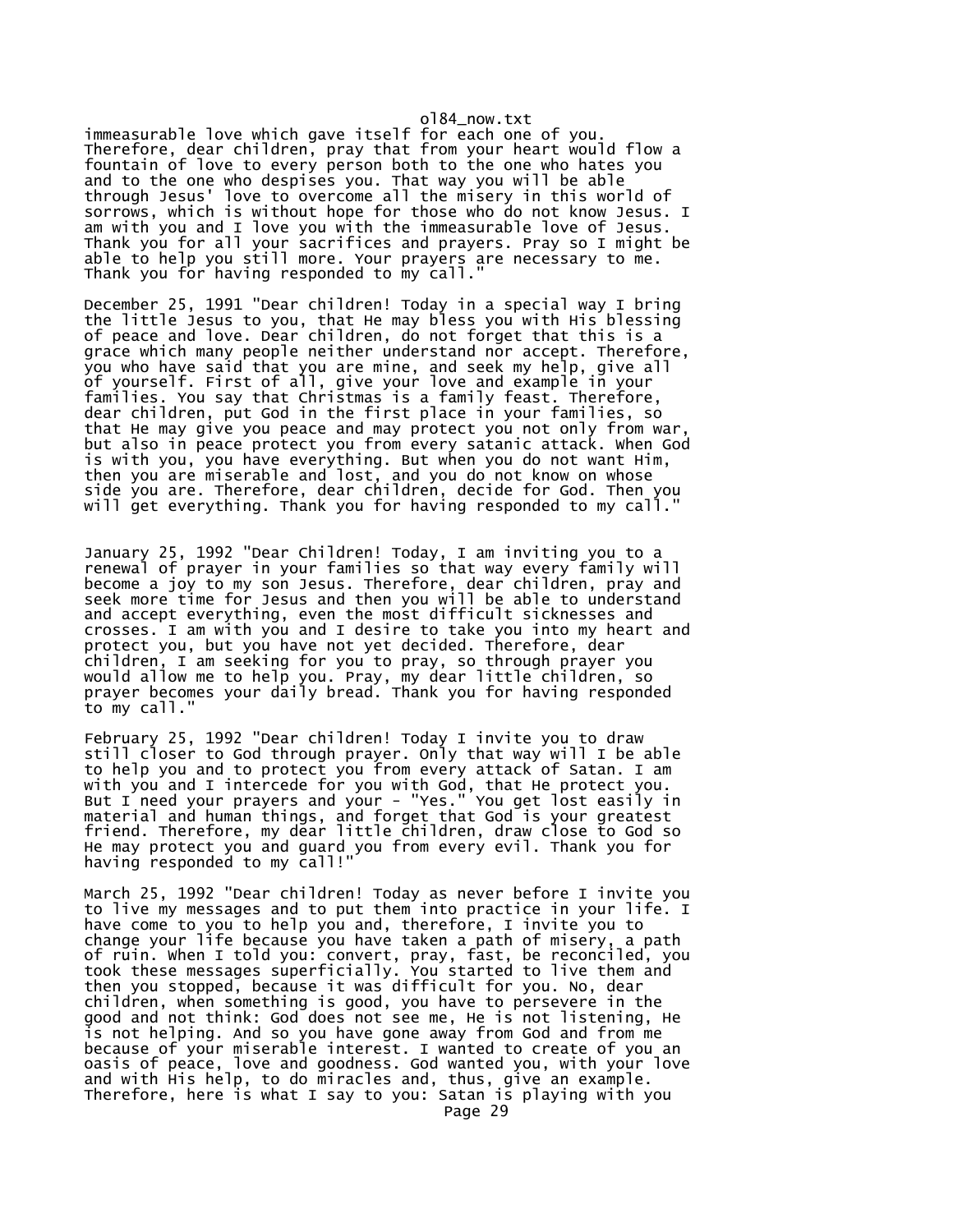ol84\_now.txt and with your souls and I cannot help you because you are far away from my heart. Therefore, pray, live my messages and then you will see the miracles of God's love in your everyday life. Thank you for having responded to my call."

April 25, 1992 "Dear children! Today also I invite you to prayer. Only by prayer and fasting can war be stopped. Therefore, my dear little children, pray and by your life give witness that you are mine and that you belong to me, because Satan wishes in these turbulent days to seduce as many souls as possible. Therefore, I invite you to decide for God and He will protect you and show you what you should do and which path to take. I invite all those who have said "yes" to me to renew their consecration to my Son Jesus and to His Heart and to me so we can take you more intensely as instruments of peace in this unpeaceful world. Medjugorje is a sign to all of you and a call to pray and live the days of grace that God is giving you. Therefore, dear children, accept the call to prayer with seriousness. I am with you and your suffering is also mine. Thank you for having responded to my call."

May 25, 1992 "Dear children! Today also I invite you to prayer, so that through prayer you come still nearer to God. I am with you and I desire to lead you on the path to salvation that Jesus gives you. From day to day, I am nearer to you although you are not aware of it and you do not want to admit that you are only linked to me in a small way with your few prayers. When trials and problems arise, you say, "O God! O Mother! Where are you?" As for me, I only wait for your "Yes" to present to Jesus for Him to fill you with His grace. That is why, once more, please accept my call and start to pray in a new way until prayer becomes joy to you. Then you will discover that God is all-powerful in your daily life. I am with you and I am waiting for you. Thank you for having responded to my call."

June 25, 1992 "Dear children! Today I am happy, even if in my heart there is still a little sadness for all those who have started on this path and then have left it. My presence here is to take you on a new path, the path to salvation. This is why I call you, day after day to conversion. But if you do not pray, you cannot say that you are on the way to being converted. I pray for you and I intercede to God for peace; first peace in your hearts and also peace around you, so that God may be your peace. Thank you for having responded to my call."

July 25, 1992 "Dear children! Today also I invite you to prayer, a prayer of joy so that in these sad days no one amongst you may feel sadness in prayer, but a joyful meeting with God His Creator. Pray, little children, to be able to come closer to me and to feel through prayer what it is I desire from you. I am with you and each day I bless you with my maternal blessing so that Our Lord may fill you abundantly with His grace for your daily life. Give thanks to God for the grace of my being able to be with you because I assure you it is a great grace. Thank you for having responded to my call."

August 25, 1992 "Dear children! Today I desire to tell you that I love you. I love you with my maternal love and I invite you to open yourselves completely to me so that, through each one of you, I can convert and save this world which is full of sin and bad things. That is why, my dear little children, you should open yourselves completely to me so that I may carry you always further toward the marvelous love of God the Creator who reveals Himself to you from day to day. I am with you and I wish to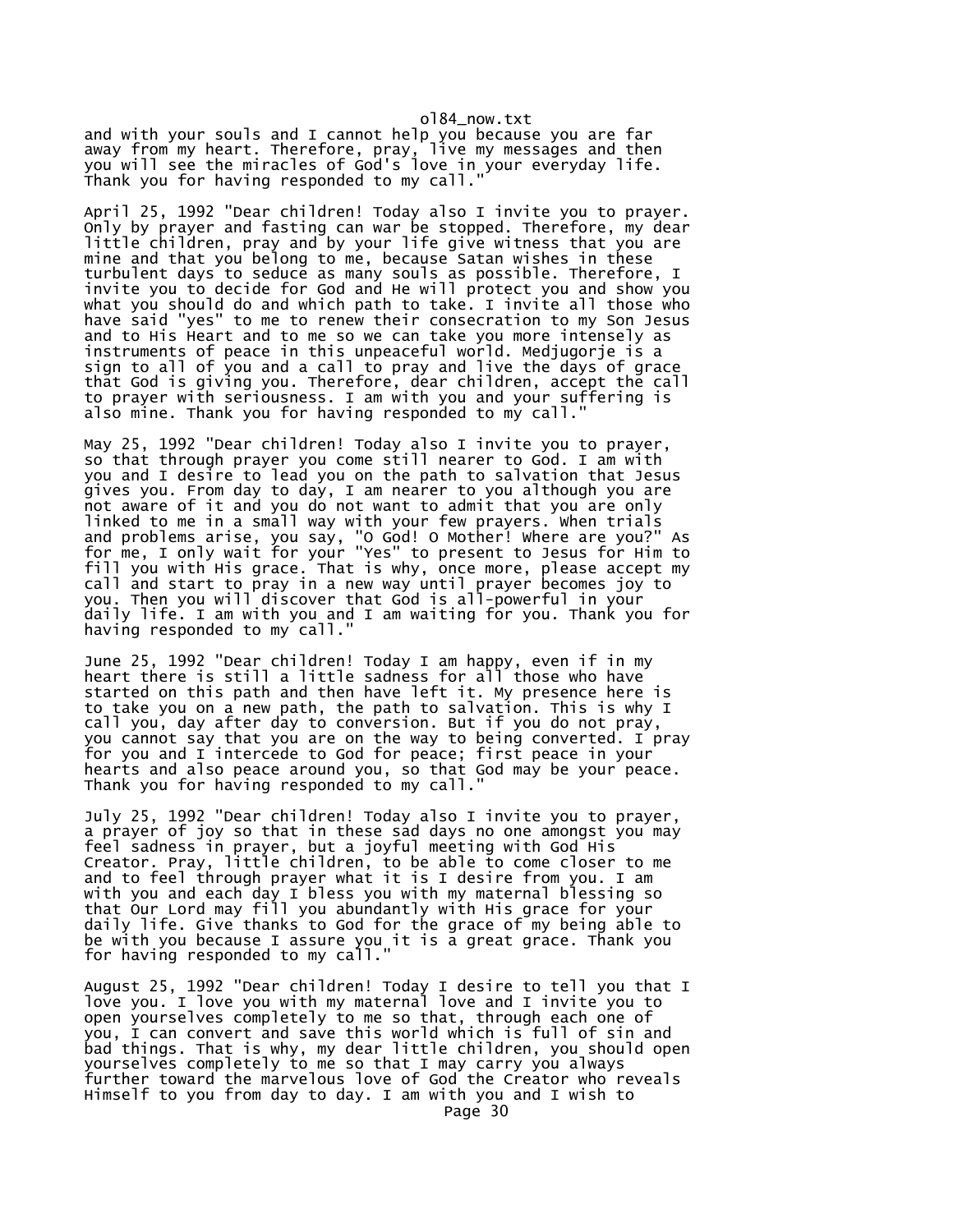ol84\_now.txt reveal to you and show you the God who loves you. Thank you for having responded to my call.

September 25, 1992 "Dear children! Today again I would like to say to you that I am with you also in these troubled days during which Satan wishes to destroy all that my Son Jesus and I are building. He desires especially to destroy your souls. He wants to take you away as far as possible from the Christian life and from the commandments that the Church calls you to live. Satan wishes to destroy everything that is holy in you and around you. This is why, little children, pray, pray, pray to be able to grasp all that God is giving you through my coming. Thank you for having responded to my call.

October 25, 1992 "Dear children! I invite you to prayer now when Satan is strong and wishes to make as many souls as possible his own. Pray, dear children, and have more trust in me because I am here in order to help you and to guide you on a new path toward a new life. Therefore, dear little children, listen and live what I tell you because it is important for you when I shall not be with you any longer that you remember my words and all that I told you. I call you to begin to change your life from the beginning and that you decide for conversion not with words but with your life. Thank you for having responded to my call."

November 25, 1992 "Dear Children! Today, more than ever, I am calling you to pray. May your life become a continuous prayer. Without love you cannot pray. That is why I am calling you to love God, the Creator of your lives, above everything else. Then you will come to know God and will love Him in everything as He loves you. Dear children, it is a grace that I am with you. That is why you should accept and live my messages for your own good. I love you and that is why I am with you, in order to teach you and to lead you to a new life of conversion and renunciation. Only in this way will you discover God and all that which now seems so far away from you. Therefore, my dear children, pray. Thank you for having responded to my call."

December 25, 1992 "Dear children! I desire to place all of you under my mantle and protect you from all satanic attacks. Today is a day of peace, but in the whole world there is a great lack of peace. That is why I call you all to build a new world of peace with me through prayer. This I cannot do without you, and this is why I call all of you with my motherly love and God will do the rest. So, open yourselves to God's plan and to His designs to be able to cooperate with Him for peace and for everything that is good. Do not forget that your life does not belong to you, but is a gift with which you must bring joy to others and lead them to eternal life. May the tenderness of the little Jesus always accompany you. Thank you for having responded to my call."

January 25, 1993 "Dear children! Today I call you to accept and live my messages with seriousness. These days are the days when you need to decide for God, for peace and for the good. May every hatred and jealousy disappear from your life and your thoughts, and may there only dwell love for God and for your neighbor. Thus, and only thus shall you be able to discern the signs of the time. I am with you and I guide you into a new time, a time which God gives you as grace so that you may get to know him more. Thank you for having responded to my call."

February 25, 1993 "Dear children! Today I bless you with my Page 31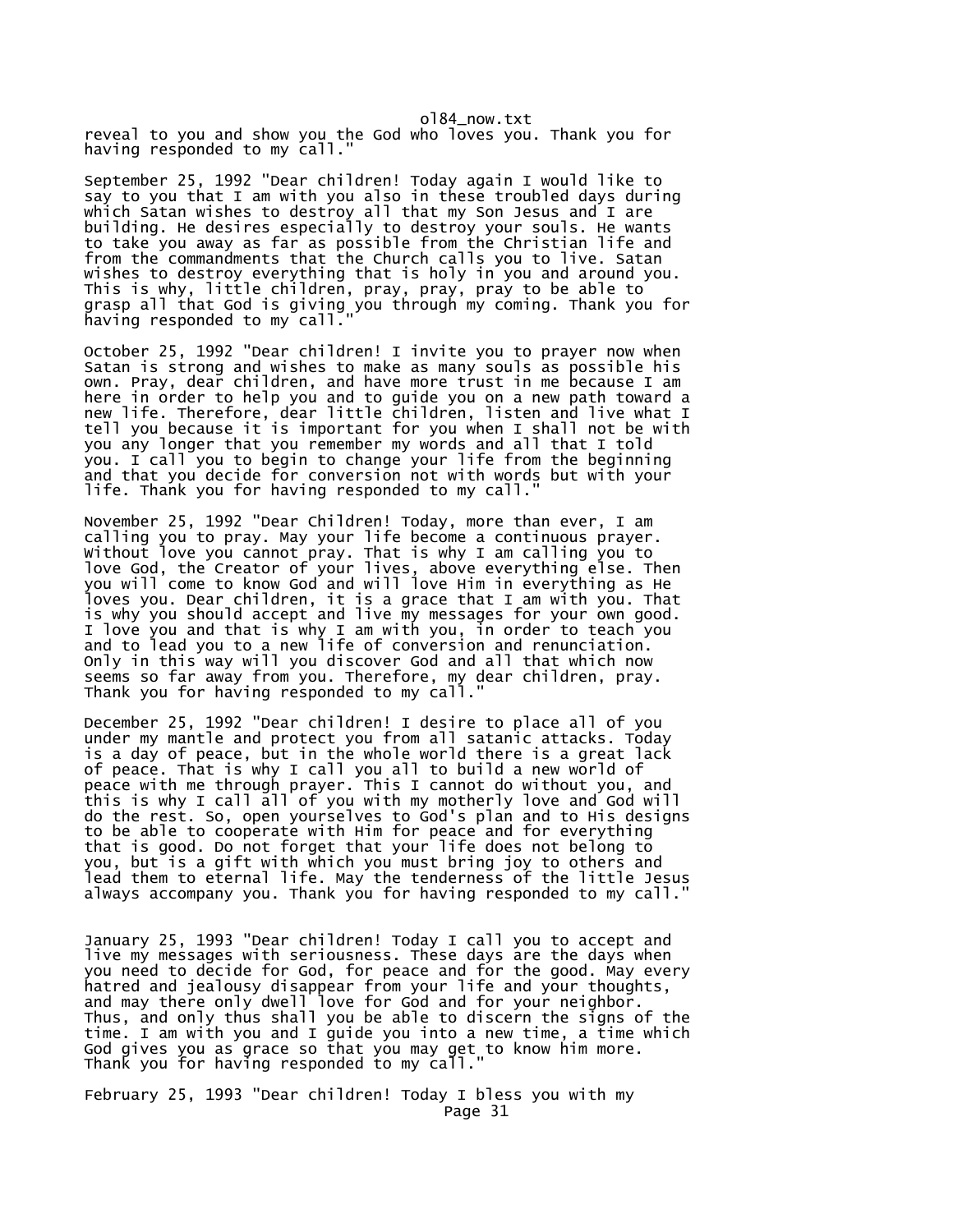motherly blessing and I invite you all to conversion. I wish that each of you decide for a change of life and that each of you works more in the Church not through words and thoughts but through example, so that your life may be a joyful testimony for Jesus. You cannot say that you are converted, because your life must become a daily conversion. In order to understand what you have to do, little children, pray and God will give you what you completely have to do, and where you have to change. I am with you and place you all under my mantle. Thank you for having responded to my call."

March 25, 1993 "Dear children! Today like never I call you to pray for peace, for peace in your hearts, peace in your families and peace in the whole world, because Satan wants war, wants lack of peace, wants to destroy all which is good. Therefore, dear children, pray, pray, pray. Thank you for having responded to my call."

April 25, 1993 "Dear children! Today I invite you all to awaken your hearts to love. Go into nature and look how nature is awakening and it will be a help to you to open your hearts to the love of God, the Creator. I desire you to awaken love in your families so that where there is unrest and hatred, love will reign and when there is love in your hearts then there is also prayer. And, dear children, do not forget that I am with you and I am helping you with my prayer that God may give you the strength to love. I bless and love you with my motherly love. Thank you for having responded to my call."

May 25, 1993 "Dear children! Today I invite you to open yourselves to God by means of prayer so the Holy Spirit may begin to work miracles in you and through you. I am with you and I intercede before God for each one of you because, dear children, each one of you is important in my plan of salvation. I invite you to be carriers of good and peace. God can give you peace only if you convert and pray. Therefore, my dear little children, pray, pray, pray and do that which the Holy Spirit inspires you. Thank you for having responded to my call."

June 25, 1993 "Dear children! Today I also rejoice at your presence here. I bless you with my motherly blessing and intercede for each one of you before God. I call you anew to live my messages and to put them into life and practice. I am with you and bless all of you day by day. Dear children, these are special times and, therefore, I am with you to love and protect you; to protect your hearts from Satan and to bring you all closer to the heart of my Son, Jesus. Thank you for having responded to my call.

July 25, 1993 "Dear children! I thank you for your prayers and for the love you show toward me. I invite you to decide to pray for my intentions. Dear children, offer novenas, making sacrifices wherein you feel the most bound. I want your life to be bound to me. I am your Mother, little children, and I do not want Satan to deceive you for He wants to lead you the wrong way, but he cannot if you do not permit him. Therefore, little children, renew prayer in your hearts, and then you will understand my call and my live desire to help you. Thank you for having responded to my call."

August 25, 1993 "Dear children! I want you to understand that I am your Mother, that I want to help you and call you to prayer. Only by prayer can you understand and accept my messages and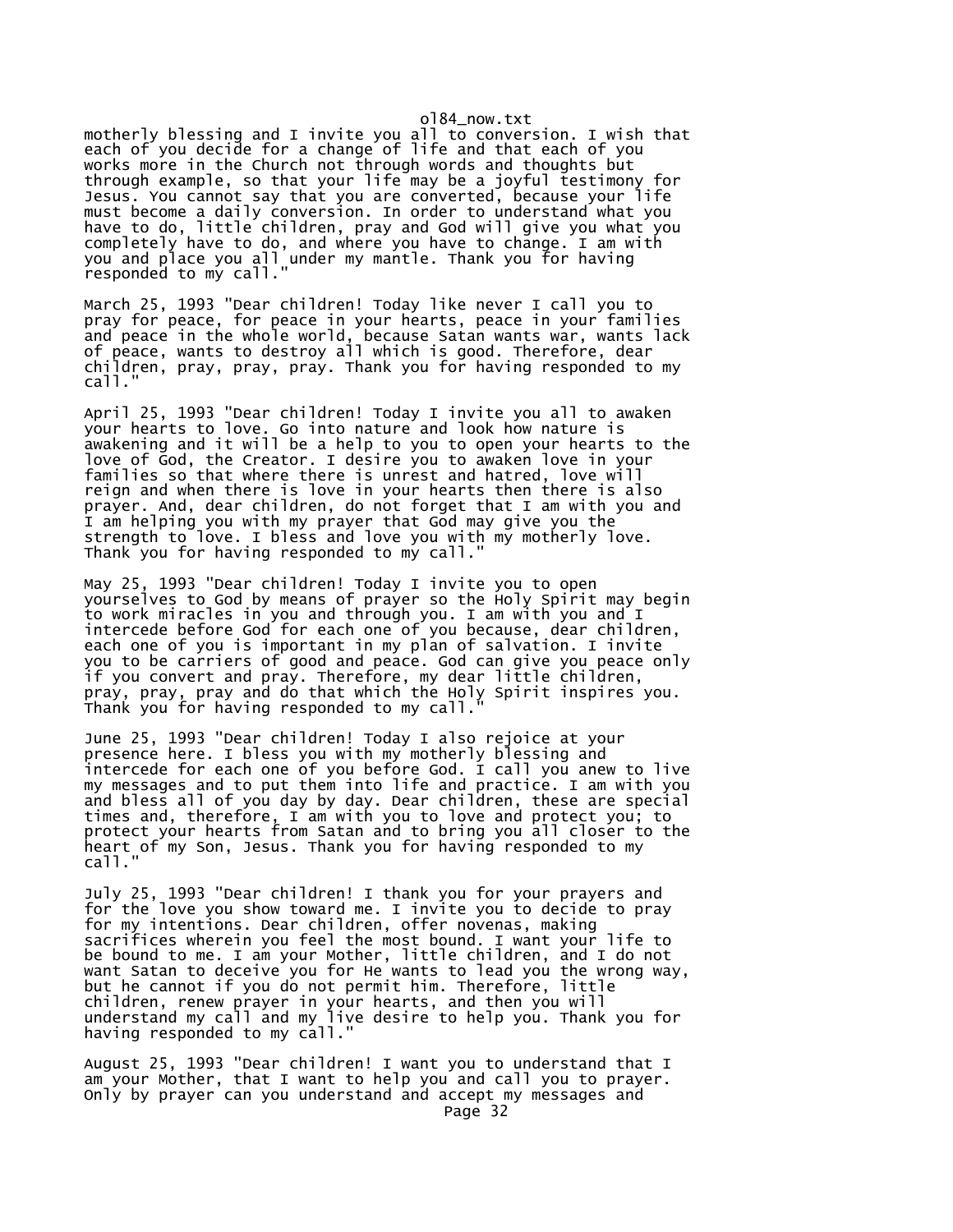practice them in your life. Read Sacred Scripture, live it, and pray to understand the signs of the times. This is a special time, therefore, I am with you to draw you close to my heart and the heart of my Son, Jesus. Dear little children, I want you to be children of the light and not of the darkness. Therefore, live what I am telling you. Thank you for having responded to my call."

September 25, 1993 "Dear children! I am your Mother and I invite you to come closer to God through prayer because only He is your peace, your savior. Therefore, little children, do not seek comfort in material things, but rather seek God. I am praying for you and I intercede before God for each individual. I am looking for your prayers that you accept me and accept my messages as in the first days of the apparitions and only then when you open your hearts and pray will miracles happen. Thank you for having responded to my call."

October 25, 1993 "Dear children! These years I have been calling you to pray, to live what I am telling you, but you are living my messages a little. You talk, but do not live, that is why little children, this war is lasting so long. I invite you to open yourselves to God and in your hearts to live with God, living the good and giving witness to my messages. I love you and wish to protect you from every evil, but you do not desire it. Dear children, I cannot help you if you do not live God's commandments, if you do not live the mass, if you do not give up sin. I invite you to be apostles of love and goodness. In this world of unrest give witness to God and God's love, and God will bless you and give you what you seek from Him. Thank you for having responded to my call."

November 25, 1993 "Dear children! I invite you in this time like never before to prepare for the coming of Jesus. Let little Jesus reign in your hearts and only then when Jesus is your friend will you be happy. It will not be difficult for you either to pray or offer sacrifices or to witness Jesus' greatness in your life because He will give you strength and joy in this time. I am close to you by my intercession and prayer and I love and bless all of you. Thank you for having responded to my call.

December 25, 1993 "Dear children! Today i rejoice with the little Jesus and I desire that Jesus' joy may enter into every heart. Little children, with the message I give you a blessing with my son Jesus, so that in every heart peace may reign. I love you, little children, and I invite all of your to come closer to me by means of prayer. You talk and talk but do not pray. Therefore, little children, decide for prayer. Only in this way will you be happy and God will give your what you seek from Him. Thank you for having responded to my call."

January 25,1994 "Dear children! You are all my children. I love you. But, little children, you must not forget that without prayer you cannot be close to me. In these times Satan wants to create disorder in your hearts and in your families. Little children, do not give in. You should not allow him to lead you and your life. I love you and intercede before God for you. Little children, pray. Thank you for having responded to my call."

February 25, 1994 "Dear children! Today I thank you for your prayers. All of you have helped me so that this war may end as Page 33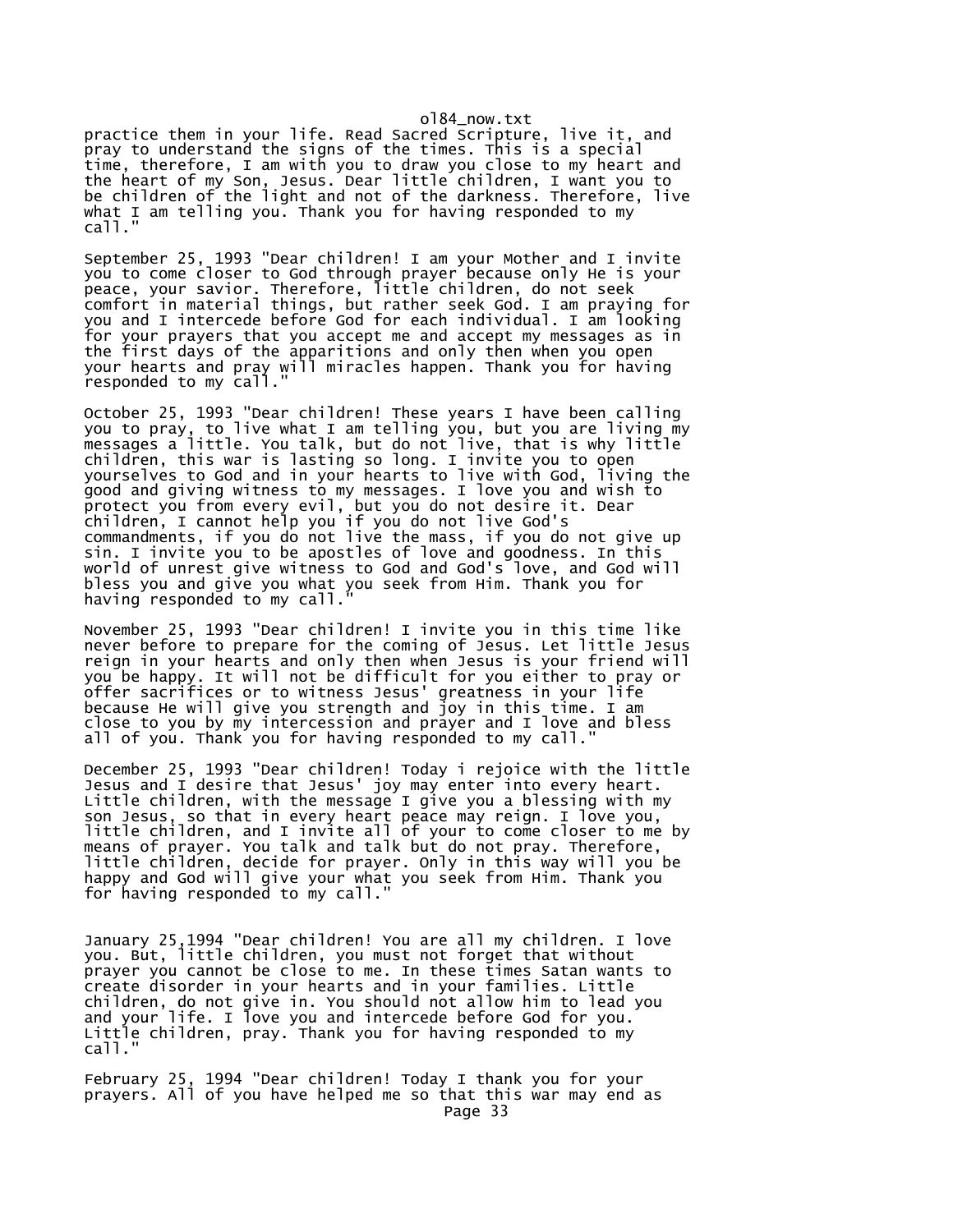soon as possible. I am close to you and I pray for each one of you and I beg you: pray, pray, pray. Only through prayer can we defeat evil and protect all that Satan wants to destroy in your lives. I am your Mother and I love you all equally, and I intercede for you before God. Thank you for having responded to my call."

March 25, 1994 "Dear children! Today I rejoice with you and I invite you to open yourselves to me, and become an instrument in my hands for the salvation of the world. I desire, little children, that all of you who have felt the odor of holiness through these messages which I am giving you to carry, to carry it into this world, hungry for God and God's love. I thank you all for having responded in such a number and I bless you all with my motherly blessing. Thank you for having responded to my call."

April 25, 1994 "Dear children! Today I invite you to decide to pray according to my intention. Little children, I invite each one of you to help my plan to be realized through this parish. Now I invite you in a special way, little children, to decide to go along the way of holiness. Only this way will you be close to me. I love you and I desire to conduct you all with me to Paradise. But, if you do not pray and if you are not humble and obedient to the messages which I am giving you, I cannot help you. Thank you for having responded to my call."

May 25, 1994 "Dear children! I invite you all to have more trust in me and to live my messages more deeply. I am with you and I intercede before God for you but also I wait for your hearts to open up to my messages. Rejoice because God loves you and gives you the possibility to convert every day and to believe more in God the Creator. Thank you having responded to my call."

June 25, 1994 "Dear children! Today I rejoice in my heart in seeing you all present here. I bless you and I call you all to decide to live my messages which I give you here. I desire, little children, to guide you all to Jesus because He is your salvation. Therefore, little children, the more you pray the more you will be mine and of my Son, Jesus. I bless you all with my motherly blessing and I thank you for having responded to my call."

July 25, 1994 "Dear children! Today I invite you to decide to give time patiently for prayer. Little children, you cannot say you are mine and that you have experienced conversion through my messages if you are not ready to give time to God every day. I am close to you and I bless you all. Little children, do not forget that if you do not pray you are not close to me, nor are you close to the Holy Spirit who leads you along the path to holiness. Thank you for having responded to my call."

August 25, 1994 "Dear children! Today I am united with you in prayer in a special way, praying for the gift of the presence of my most beloved son in your home country. Pray, little children, for the health of my most beloved son, who suffers, and whom I have chosen for these times. I pray and intercede before my Son, Jesus, so that the dream that your fathers had may be fulfilled. Pray, little children, in a special way, because Satan is strong and wants to destroy hope in your heart. I bless you. Thank you for having responded to my call."

September 25, 1994 "Dear children! I rejoice with you and I Page 34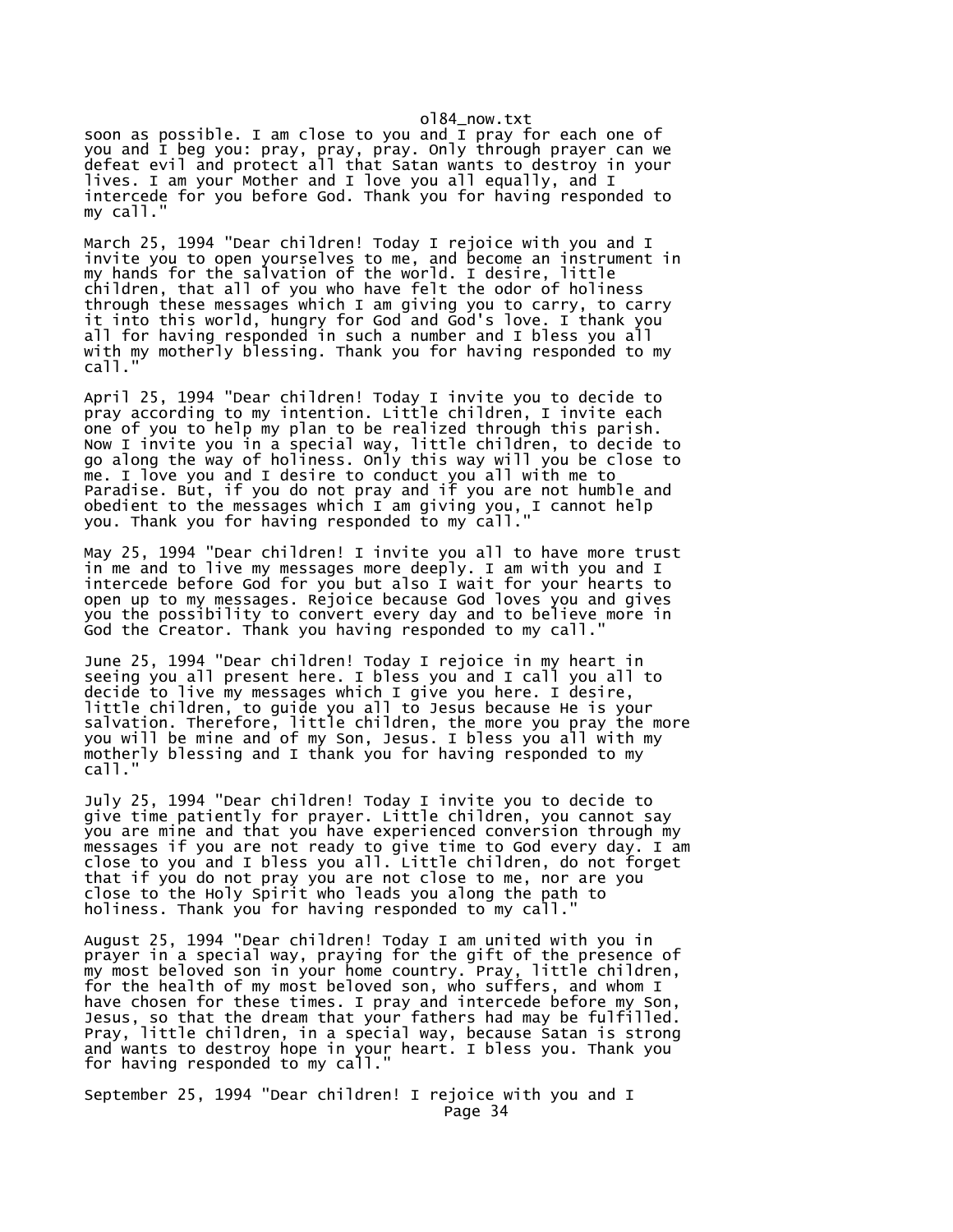invite you to prayer. Little children, pray for my intention. Your prayers are necessary to me, through which I desire to bring you closer to God. He is your salvation. God sends me to help you and to guide you towards paradise, which is your goal. Therefore, little children, pray, pray, pray. Thank you for having responded to my call."

October 25, 1994 "Dear children! I am with you and I rejoice today because the Most High has granted me to be with you and to teach you and to guide you on the path of perfection. Little children, I wish you to be a beautiful bouquet of flowers which I wish to present to God for the day of All Saints. I invite you to open yourselves and to live, taking the saints as an example. Mother Church has chosen them, that they may be an impulse for your daily life. Thank you for having responded to my call!"

November 25, 1994 "Dear children! Today I call you to prayer. I am with you and I love you all. I am your Mother and I wish that your hearts be similar to my heart. Little children, without prayer you cannot live and say that you are mine. Prayer is joy. Prayer is what the human heart desires. Therefore, get closer, little children, to my Immaculate Heart and you will discover God. Thank you for having responded to my call."

December 25, 1994 "Dear children! Today I rejoice with you and I am praying with you for peace: peace in your hearts, peace in your families, peace in your desires, peace in the whole world. May the King of Peace bless you today and give your peace. I bless you and I carry each one of your in my heart. Thank you for having responded to my call.

January 25, 1995 "Dear children! I invite you to open the door of your heart to Jesus as the flower opens itself to the sun. Jesus desires to fill your hearts with peace and joy. You cannot, little children, realize peace if your are not at peace with Jesus. Therefore, I invite you to confession so Jesus may be your truth and peace. So, little children, pray to have the strength to realize what I am telling you. I am with your and I love your. Thank you for having responded to my call."

February 25, 1995 "Dear children! Today I invite you to become missionaries of my messages, which I am giving here through this place that is dear to me. God has allowed me to stay this long with you and therefore, little children, I invite you to live with love the messages I give and to transmit them to the whole world, so that a river of love flows to people who are full of hatred and without peace. I invite you, little children, to become peace where there is no peace and light where there is darkness, so that each heart accepts the light and the way of salvation. Thank you for having responded to my call."

March 25, 1995 "Dear Children! Today I invite you to live the peace in your hearts and families. There is no peace, little children, where there is no prayer and there is no love, where there is no faith. Therefore, little children, I invite you all, to decide again today for conversion. I am close to you and I invite you all, little children, into my embrace to help you, but you do not want and in this way, Satan is tempting you, and in the smallest thing, your faith disappears. This is why little children, pray and through prayer, you will have blessing and peace. Thank you for having responded to my call."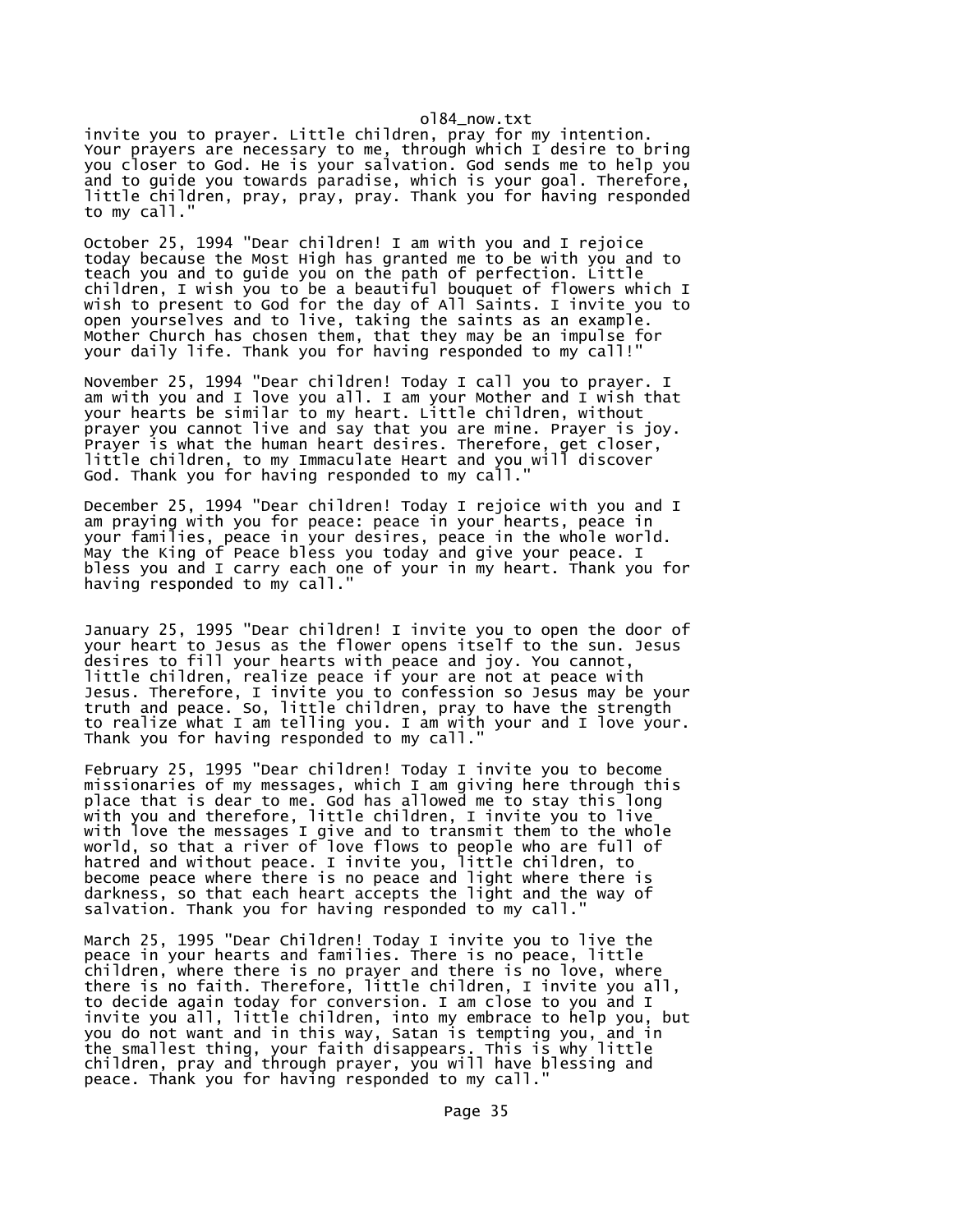April 25, 1995 "Dear children! Today I call you to love. Little children, without love you can neither live with God nor with brother. Therefore, I call all of you to open your hearts to the love of God that is so great and open to each one of you. God, out of love for man, has sent me among you to show you the path of salvation, the path of love. If you do not first love God, then you will neither be able to love neighbor nor the one you hate. Therefore, little children, pray and through prayer you will discover love. Thank you for having responded to my call."

May 25, 1995 "Dear Children! I invite you, little children, to help me through your prayers so that as many hearts as possible come close to my Immaculate Heart. Satan is strong and with all his forces wants to bring closer the most people possible to himself and to sin. That is why he is on the prowl to snatch more every moment. I beg you, little children, pray and help me to help you. I am your mother and I love you and that is why I wish to help you. Thank you for having responded to my call."

June 25, 1995 "Dear Children! Today I am happy to see you in such great numbers, that you have responded and have come to live my messages. I invite you, little children, to be my joyful carriers of peace in this troubled world. Pray for peace so that as soon as possible a time of peace, which my heart waits impatiently for, may reign. I am near to you, little children, and intercede for every one of you before the Most High. I bless you with my motherly blessing. Thank you for having responded to my call."

July 25, 1995 "Dear children! Today I invite you to prayer because only in prayer can you understand my coming here. The Holy Spirit will enlighten you to understand that you must convert. Little children, I wish to make of you a most beautiful bouquet prepared for eternity but you do not accept the way of conversion, the way of salvation that I am offering you through these apparitions. Little children, pray, convert your hearts and come closer to me. May good overcome evil. I love you and bless you. Thank you for having responded to my call."

August 25, 1995 "Dear children! Today I invite you to prayer. Let prayer be life for you. A family cannot say that it is in peace if it does not pray. Therefore, let your morning begin with morning prayer, and the evening end with thanksgiving. Little children, I am with you, and I love you and I bless you and I wish for every one of you to be in my embrace. You cannot be in my embrace if you are not ready to pray every day. Thank you for having responded to my call.

September 25, 1995 "Dear Children! Today I invite you to fall in love with the Most Holy Sacrament of the Altar. Adore Him, little children, in your Parishes and in this way you will be united with the entire world. Jesus will become your friend and you will not talk of Him like someone whom you barely know. Unity with Him will be a joy for you and you will become witnesses to the love of Jesus that He has for every creature. Little children, when you adore Jesus you are also close to me. Thank you for having responded to my call."

October 25, 1995 "Dear Children! Today I invite you to go into nature because there you will meet God the Creator. Today I invite you, little children, to thank God for all that He gives you. In thanking Him you will discover the Most High and all the goods that surround you. Little children, God is great and His love for every creature is great. Therefore, pray to be able to Page 36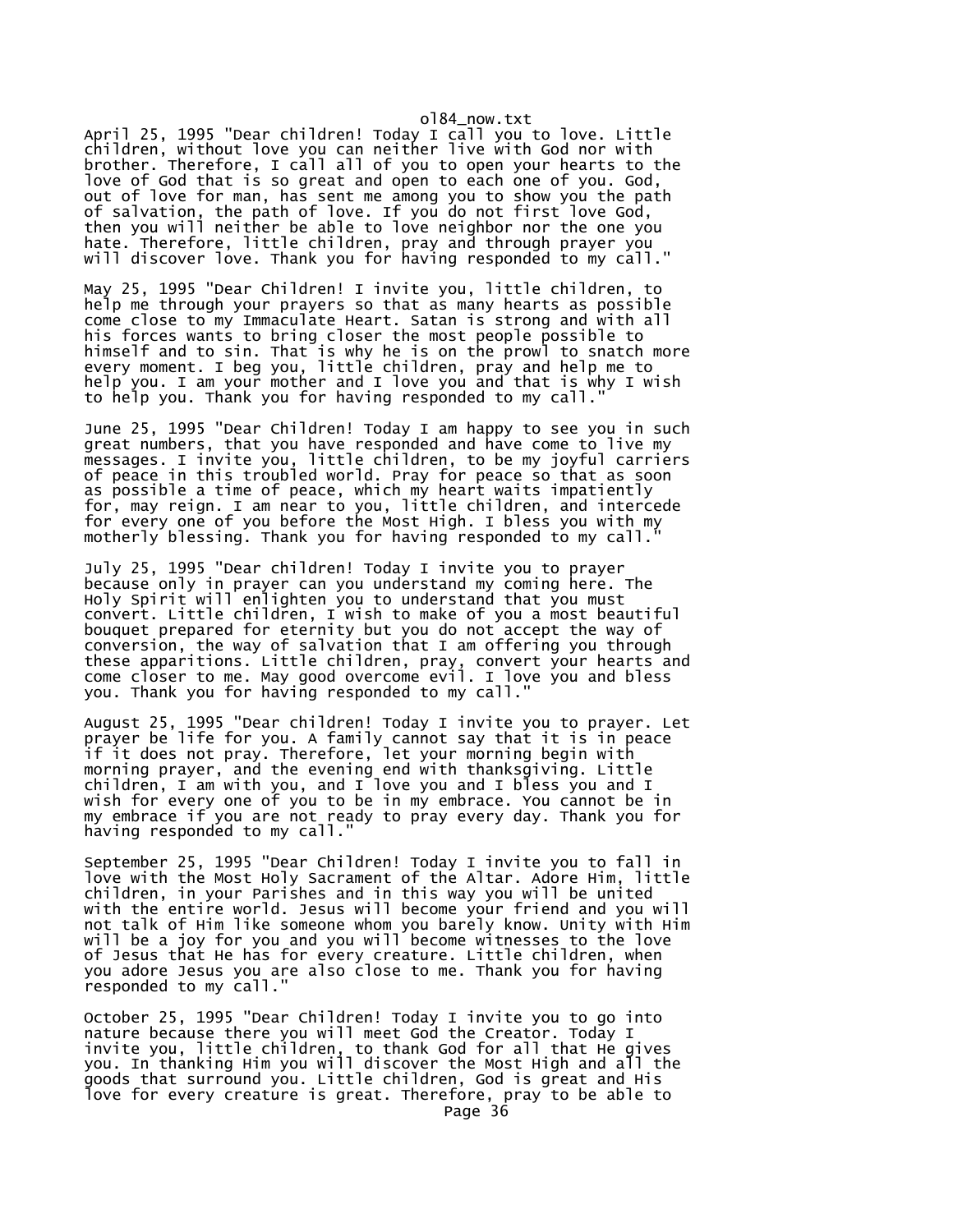ol84\_now.txt understand the love and goodness of God. In the goodness and the love of God the Creator, I also am with you as a gift. Thank you for having responded to my call."

November 25, 1995 "Dear Children! Today I invite you that each of you begin again to love, in the first place, God who saved and redeemed each of you, and then brothers and sisters in your proximity. Without love, little children, you cannot grow in holiness and cannot do good deeds. Therefore, little children, pray without ceasing that God reveals His love to you. I have invited all of you to unite yourselves with me and to love. Today I am with you and invite you to discover love in your hearts and in the families. For God to live in your hearts, you must love. Thank you for having responded to my call.

December 25, 1995 "Dear Children! Today I also rejoice with you and I bring you little Jesus, so that He may bless you. I invite you, dear children, so that your life may be united with Him. Jesus is the King of Peace and only He can give you the peace that you seek. I am with you and I present you to Jesus in a special way, now in this new time in which one should decide for Him. This time is the time of grace. Thank you for having responded to my call."

January 25, 1996 "Dear Children! Today I invite you to decide for peace. Pray that God give you the true peace. Live peace in your hearts and you will understand, dear children, that peace is the gift of God. Dear children, without love you cannot live peace. The fruit of peace is love and the fruit of love is forgiveness. I am with you and I invite all of you, little children, that before all else forgive in the family and then you will be able to forgive others. Thank you for having responded to my call."

February 25, 1996 "Dear children! Today I invite you to conversion. This is the most important message that I have given you here. Little children, I wish that each of you become a carrier of my messages. I invite you, little children, to live the messages that I have given you over these years. This time is a time of grace. Especially now, when the Church also is inviting you to prayer and conversion. I also, little children, invite you to live my messages that I have given you during the time since I appear here. Thank you for having responded to my call."

March 25, 1996 "Dear children! I invite you to decide again to love God above all else. In this time when due to the spirit of consumerism one forgets what it means to love and to cherish true values, I invite you again, little children, to put God in the first place in your life. Do not let Satan attract you through material things but, little children, decide for God who is freedom and love. Choose life and not death of the soul, little children, and in this time when you meditate upon the suffering and death of Jesus I invite you to decide for life which blossomed through the Resurrection, and that your life may be renewed today through conversion that shall lead you to eternal life. Thank you for having responded to my call."

April 25, 1996 "Dear children! Today I invite you again to put prayer in the first place in your families. Little children, when God is in the first place, then you will, in all that you do, seek the will of God. In this way your daily conversion will become easier. Little children, seek with humility that which is not in order in your hearts, and you shall understand what you Page 37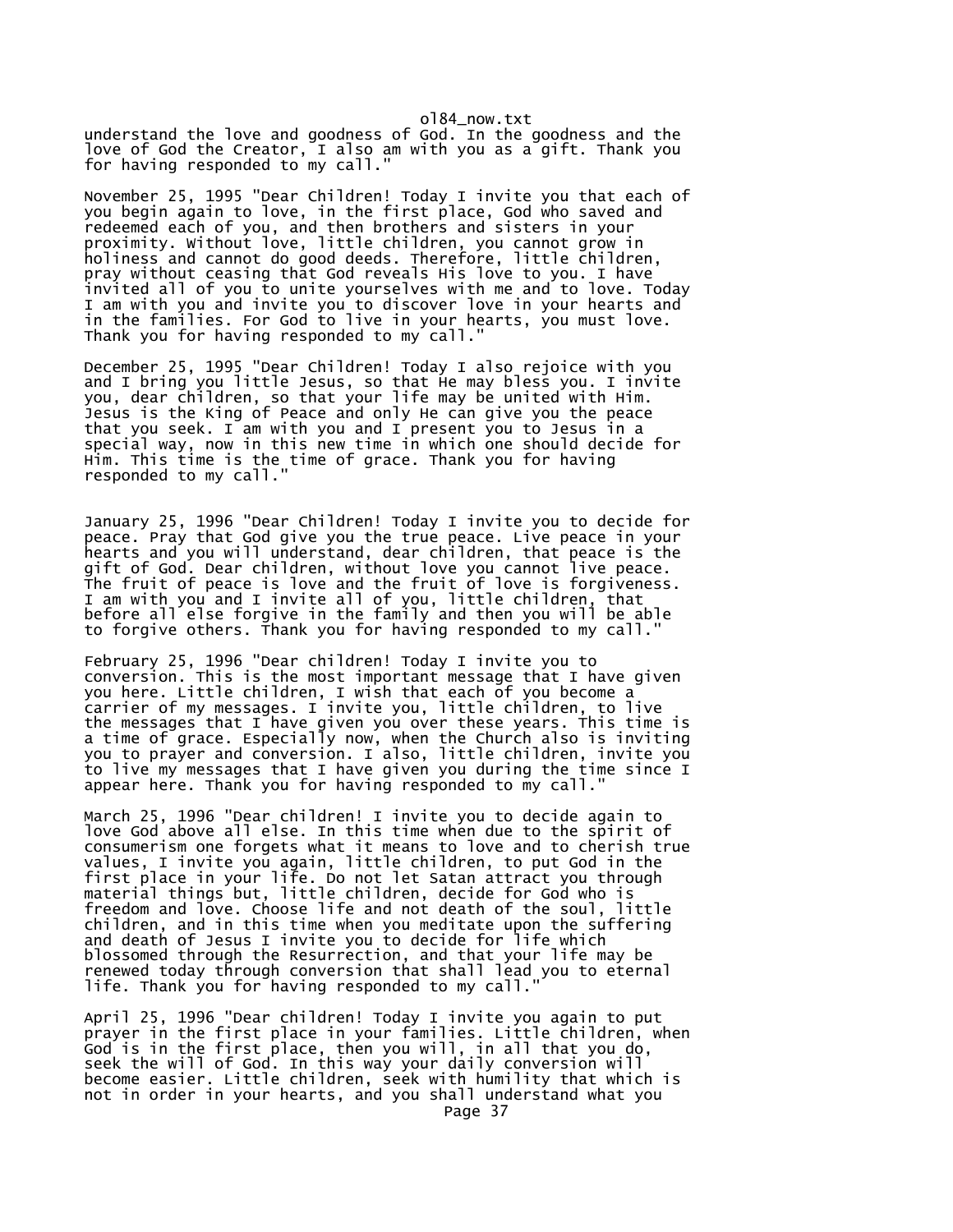ol84\_now.txt have to do. Conversion will become a daily duty that you will do with joy. Little children, I am with you, I bless you all and I invite you to become my witnesses by prayer and personal conversion. Thank you for having responded to my call."

May 25, 1996 "Dear children! Today I wish to thank you for all your prayers and sacrifices that you, during this month which is consecrated to me, have offered to me. Little children, I also wish that you all become active during this time that is through me connected to heaven in a special way. Pray in order to understand that you all, through your life and your example, ought to collaborate in the work of salvation. Little children, I wish that all people convert and see me and my son, Jesus, in you. I will intercede for you and help you to become the light. In helping the other, your soul will also find salvation. Thank you for having responded to my call."

June 25, 1996 "Dear children! Today I thank you for all the sacrifices you have offered me these days. Little children, I invite you to open yourselves to me and to decide for conversion. Your hearts, little children, are still not completely open to me and therefore, I invite you again to open to prayer so that in prayer the Holy Spirit will help you, that your hearts become of flesh and not of stone. Little children, thank you for having responded to my call and for having decided to walk with me toward holiness."

July 25, 1996 "Dear children! Today I invite you to decide every day for God. Little children, you speak much about God, but you witness little with your life. Therefore, little children, decide for conversion, that your life may be true before God, so that in the truth of your life you witness the beauty God gave you. Little children, I invite you again to decide for prayer because through prayer, you will be able to live the conversion. Each one of you shall become in the simplicity, similar to a child which is open to the love of the Father. Thank you for having responded to my call."

August 25, 1996 "Dear children! Listen, because I wish to speak to you and to invite you to have more faith and trust in God, who loves you immeasurably. Little children, you do not know how to live in the grace of God, that is why I call you all anew, to carry the word of God in your heart and in thoughts. Little children, place the Sacred Scripture in a visible place in your family, and read and live it. Teach your children, because if you are not an example to them, children depart into godlessness. Reflect and pray and then God will be born in your heart and your heart will be joyous. Thank you for having for responded to my call."

September 25, 1996 "Dear children! Today I invite you to offer your crosses and suffering for my intentions. Little children, I am your mother and I wish to help you by seeking for you the grace from God. Little children, offer your sufferings as a gift to God so they become a most beautiful flower of joy. That is why, little children, pray that you may understand that suffering can become joy and the cross the way of joy. Thank you for having for responded to my call."

October 25, 1996 "Dear children! Today I invite you to open yourselves to God the Creator, so that He changes you. Little children, you are dear to me. I love you all and I call you to be closer to me and that your love towards my Immaculate Heart be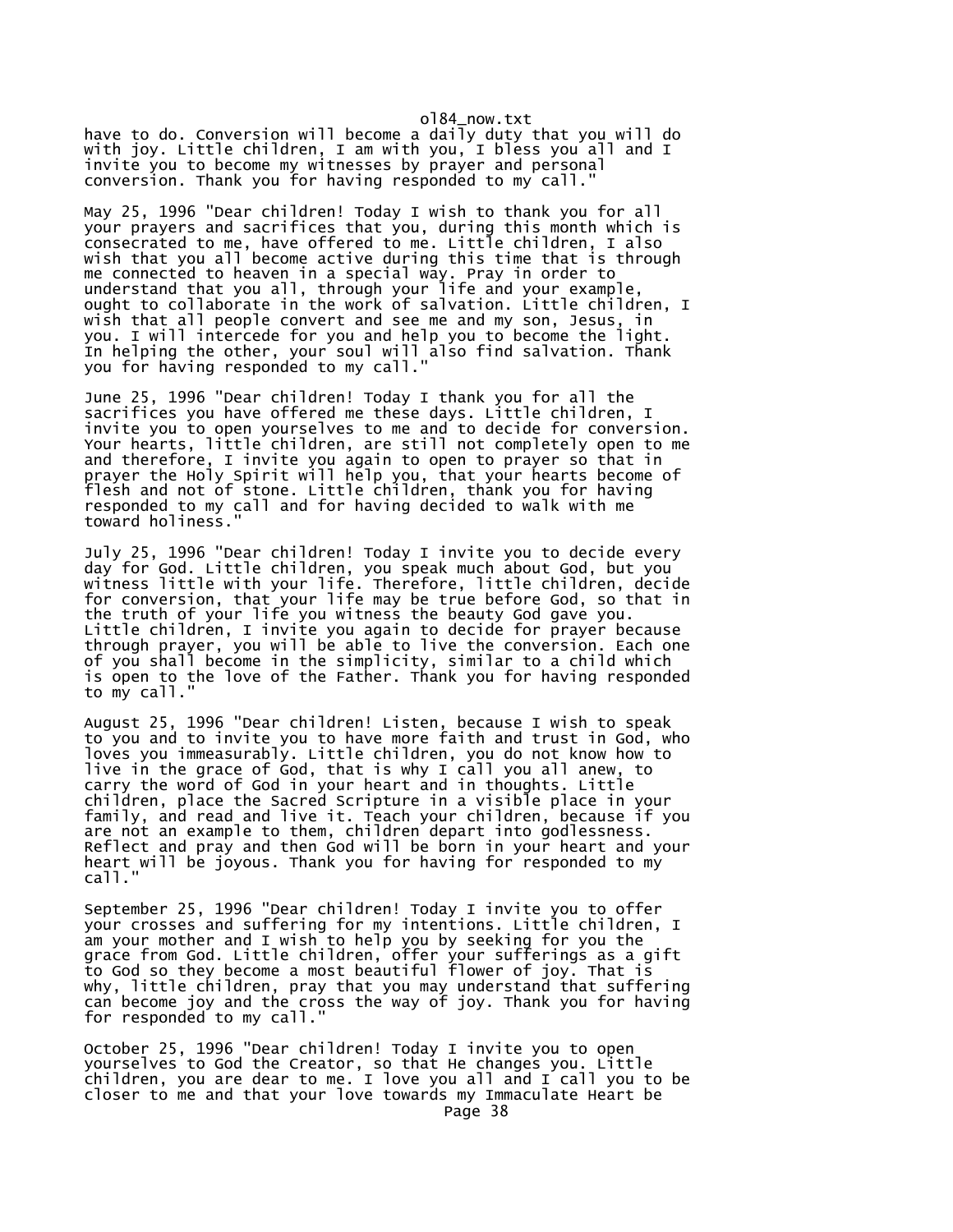more fervent. I wish to renew you and lead you with my Heart to the Heart of Jesus, which still today suffers for you and calls you to conversion and renewal. Through you, I wish to renew the world. Comprehend, little children, that you are today the salt of the earth and the light of the world. Little children, I invite you and I love you and in a special way implore: Convert!" Thank you for having responded to my call."

November 25, 1996 "Dear children! Today, again, I invite you to pray, so that through prayer, fasting and small sacrifices you may prepare yourselves for the coming of Jesus. May this time, little children, be a time of grace for you. Use every moment and do good, for only in this way will you feel the birth of Jesus in your hearts. If with your life you give an example and become a sign of God's love, joy will prevail in the hearts of men. Thank you for having responded to my call."

December 25, 1996 "Dear children! Today I am with you in a special way, holding little Jesus in my lap and I invite you, little children, to open yourselves to His call. He calls you to joy. Little children, joyfully live the messages of the Gospel, which I am repeating in the time since I am with you. Little children, I am your Mother and I desire to reveal to you the God of love and the God of peace. I do not desire for your life to be in sadness but that it be realized in joy for eternity, according to the Gospel. Only in this way will your life have meaning. Thank you for having responded to my call."

January 25, 1997 "Dear children! I invite you to reflect about your future. You are creating a new world without God, only with your own strength and that is why you are unsatisfied and without joy in the heart. This time is my time and that is why, little children, I invite you again to pray. When you find unity with God, you will feel hunger for the word of God and your heart, little children, will overflow with joy. You will witness God's love wherever you are. I bless you and I repeat to you that I am with you to help you. Thank you for having responded to my call."

February 25, 1997 "Dear children! Today I invite you in a special way to open yourselves to God the Creator and to become active. I invite you, little children, to see at this time who needs your spiritual or material help. By your example, little children, you will be the extended hands of God, which humanity is seeking. Only in this way will you understand, that you are called to witness and to become joyful carriers of God's word and of His love. Thank you for having responded to my call."

March 25, 1997 "Dear children! Today, in a special way, I invite you to take the cross in the hands and to meditate on the wounds of Jesus. Ask of Jesus to heal your wounds, which you, dear children, during your life sustained because of your sins or the sins of your parents. Only in this way, dear children, you will understand that the world is in need of healing of faith in God the Creator. By Jesus' passion and death on the cross, you will understand that only through prayer you, too, can become true apostles of faith; when, in simplicity and prayer, you live faith which is a gift. Thank you for having responded to my call."

April 25, 1997 "Dear children! Today I call you to have your life be connected with God the Creator, because only in this way will your life have meaning and you will comprehend that God is love. God sends me to you out of love, that I may help you to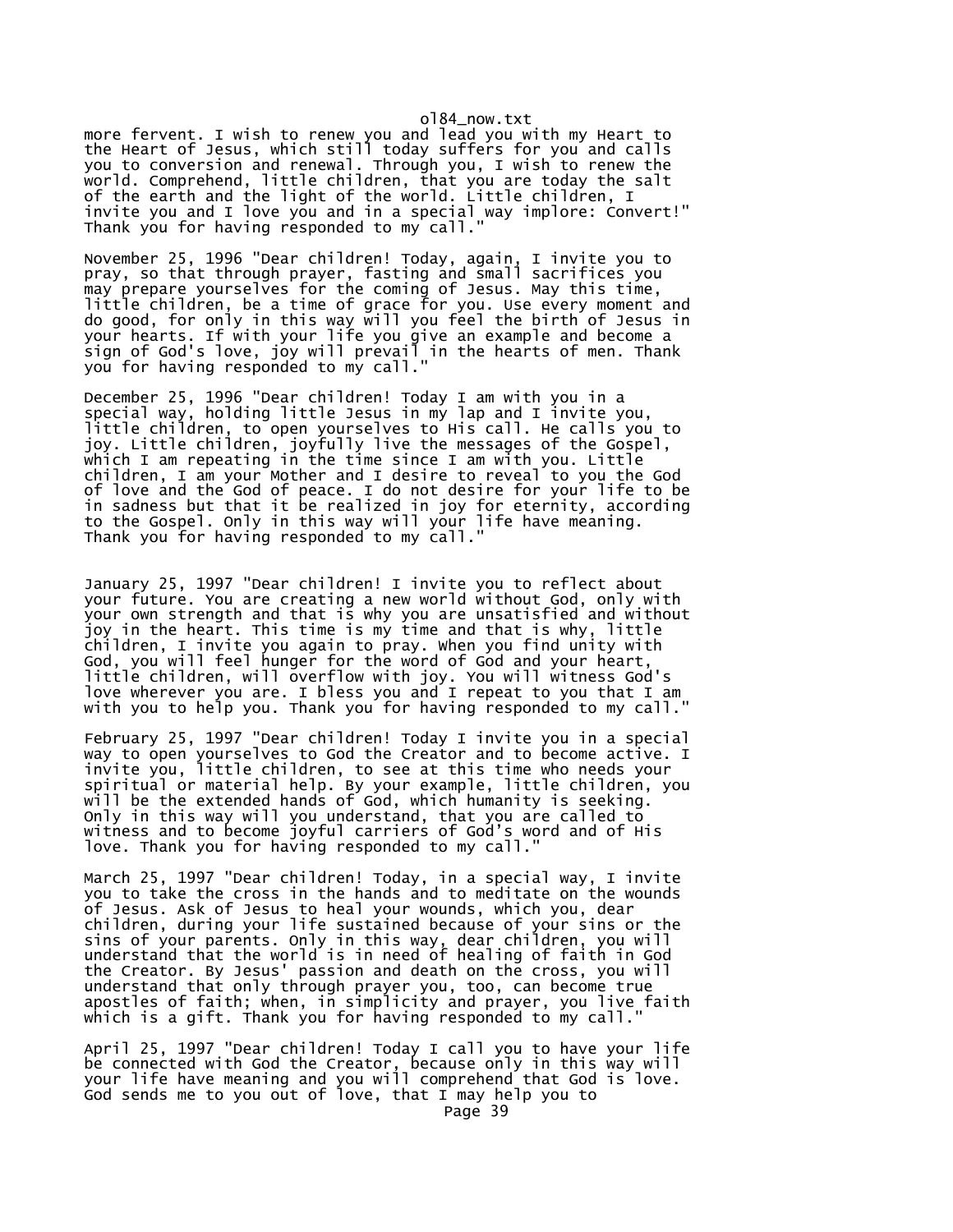comprehend that without Him there is no future or joy and, above all, there is no eternal salvation. Little children, I call you to leave sin and to accept prayer at all times, that you may in prayer come to know the meaning of your life. God gives Himself to him who seeks Him. Thank you for having responded to my call."

May 25, 1997 "Dear children! Today I invite you to glorify God and for the Name of God to be holy in your hearts and in your life. Little children, when you are in the holiness of God, He is with you and gives you peace and joy which come from God only through prayer. That is why, little children, renew prayer in your families and your heart will glorify the holy Name of God and heaven will reign in your heart. I am close to you and I intercede for you before God. Thank you for having responded to my call."

June 25, 1997 "Dear children! Today I am with you in a special way and I bring you my motherly blessing of peace. I pray for you and I intercede for you before God, so that you may comprehend that each of you is a carrier of peace. You cannot have peace if your heart is not at peace with God. That is why, little children, pray, pray, pray, because prayer is the foundation of your peace. Open your heart and give time to God so that He will be your friend. When true friendship with God is realized, no storm can destroy it. Thank you for having responded to my call."

July 25, 1997 "Dear children! Today I invite you to respond to my call to prayer. I desire, dear children, that during this time you find a corner for personal prayer. I desire to lead you towards prayer with the heart. Only in this way will you comprehend that your life is empty without prayer. You will discover the meaning of your life when you discover God in prayer. That is why, little children, open the door of your heart and you will comprehend that prayer is joy without which you cannot live. Thank you for having responded to my call."

August 25, 1997 "Dear children! God gives me this time as a gift to you, so that I may instruct and lead you on the path of salvation. Dear children, now you do not comprehend this grace, but soon a time will come when you will lament for these messages. That is why, little children, live all of the words which I have given you through this time of grace and renew prayer, until prayer becomes a joy for you. Especially, I call all those who have consecrated themselves to my Immaculate Heart to become an example to others. I call all priests and religious brothers and sisters to pray the rosary and to teach others to pray. The rosary, little children, is especially dear to me. Through the rosary open your heart to me and I am able to help you. Thank you for having responded to my call."

September 25, 1997 "Dear children! Today I call you to comprehend that without love you cannot comprehend that God needs to be in the first place in your life. That is why, little children, I call you all to love, not with a human but with God's love. In this way, your life will be more beautiful and without an interest. You will comprehend that God gives Himself to you in the simplest way out of love. Little children, so that you may comprehend my words which I give you out of love, pray, pray, pray and you will be able to accept others with love and to forgive all who have done evil to you. Respond with prayer; prayer is a fruit of love towards God the Creator. Thank you for having responded to my call."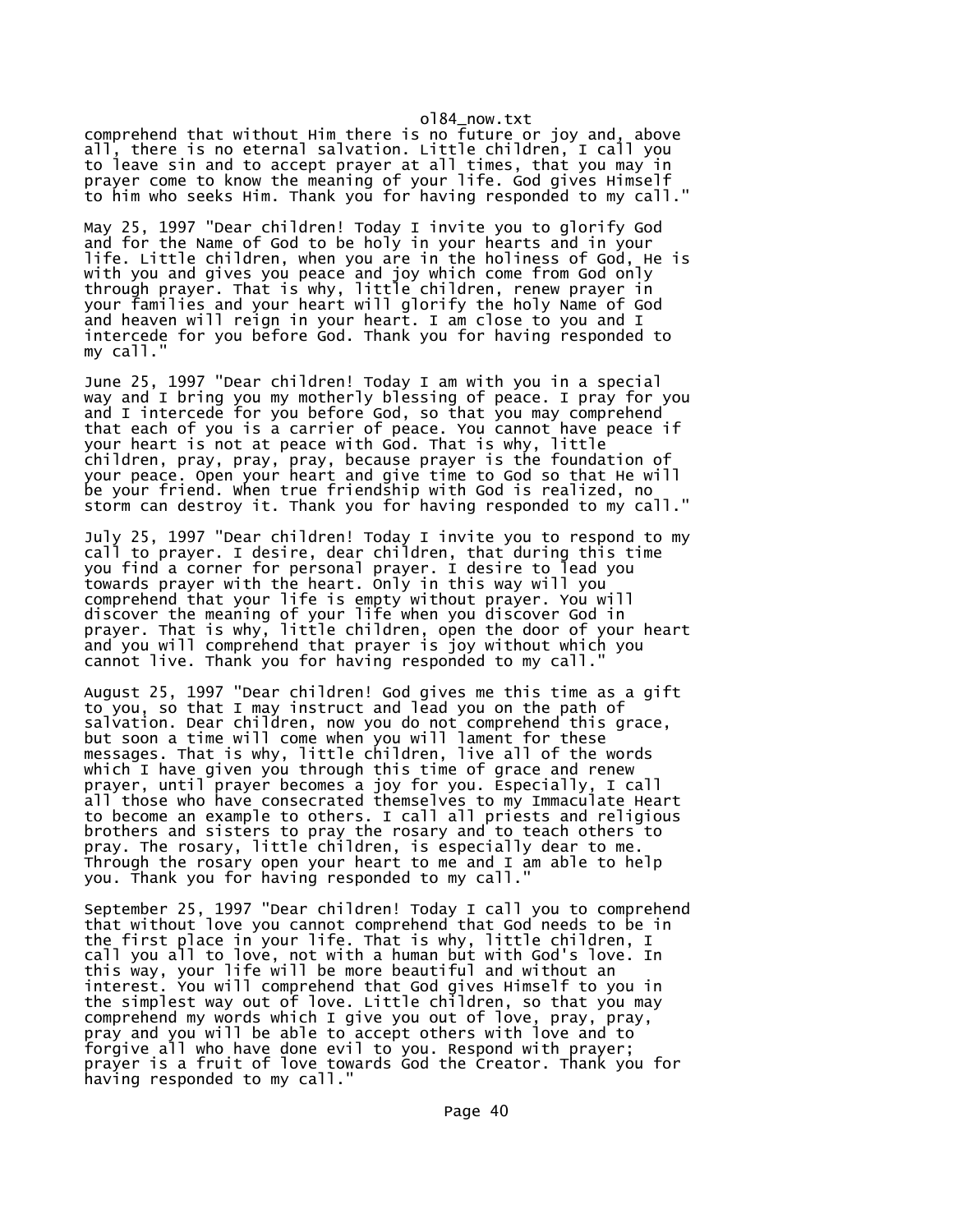October 25, 1997 "Dear children! Also today I am with you and I call all of you to renew yourselves by living my messages. Little children, may prayer be life for you and may you be an example to others. Little children, I desire for you to become carriers of peace and of God's joy to today's world without peace. That is why, little children, pray, pray, pray! I am with you and I bless you with my motherly peace. Thank you for having responded to my call."

November 25, 1997 "Dear children! Today I invite you to comprehend your Christian vocation. Little children, I led and am leading you through this time of grace, that you may become conscious of your Christian vocation. Holy martyrs died witnessing: I am a Christian and love God over everything. Little children, today also I invite you to rejoice and be joyful Christians, responsible and conscious that God called you in a special way to be joyfully extended hands toward those who do not believe, and that through the example of your life, they may receive faith and love for God. Therefore, pray, pray, pray that your heart may open and be sensitive for the Word of God. Thank you for having responded to my call.

December 25, 1997 "Dear children! Also today I rejoice with you and I call you to the good. I desire that each of you reflect and carry peace in your heart and say: I want to put God in the first place in my life. In this way, little children, each of you will become holy. Little children, tell everyone, I want the good for you and he will respond with the good and, little children, good will come to dwell in the heart of each man. Little children, tonight I bring to you the good of my Son who gave His life to save you. That is why, little children, rejoice and extend your hands to Jesus who is only good. Thank you for having responded to my call."

January 25, 1998 "Dear children! Today again I call all of you to prayer. Only with prayer, dear children, will your heart change, become better, and be more sensitive to the Word of God. Little children, do not permit Satan to pull you apart and to do with you what he wants. I call you to be responsible and determined and to consecrate each day to God in prayer. May Holy Mass, little children, not be a habit for you, but life. By living Holy Mass each day, you will feel the need for holiness and you will grow in holiness. I am close to you and intercede before God for each of you, so that He may give you strength to change your heart. Thank you for having responded to my call."

February 25, 1998 "Dear children! Also today I am with you and I, again, call all of you to come closer to me through your prayers. In a special way, I call you to renunciation in this time of grace. Little children, meditate on and live, through your little sacrifices, the passion and death of Jesus for each of you. Only if you come closer to Jesus will you comprehend the immeasurable love He has for each of you. Through prayer and your renunciation you will become more open to the gift of faith and love towards the Church and the people who are around you. I love you and bless you. Thank you for having responded to my call."

March 25, 1998 "Dear children! Also today I call you to fasting and renunciation. Little children, renounce that which hinders you from being closer to Jesus. In a special way I call you: Pray, because only through prayer will you be able to overcome your will and discover the will of God even in the smallest Page 41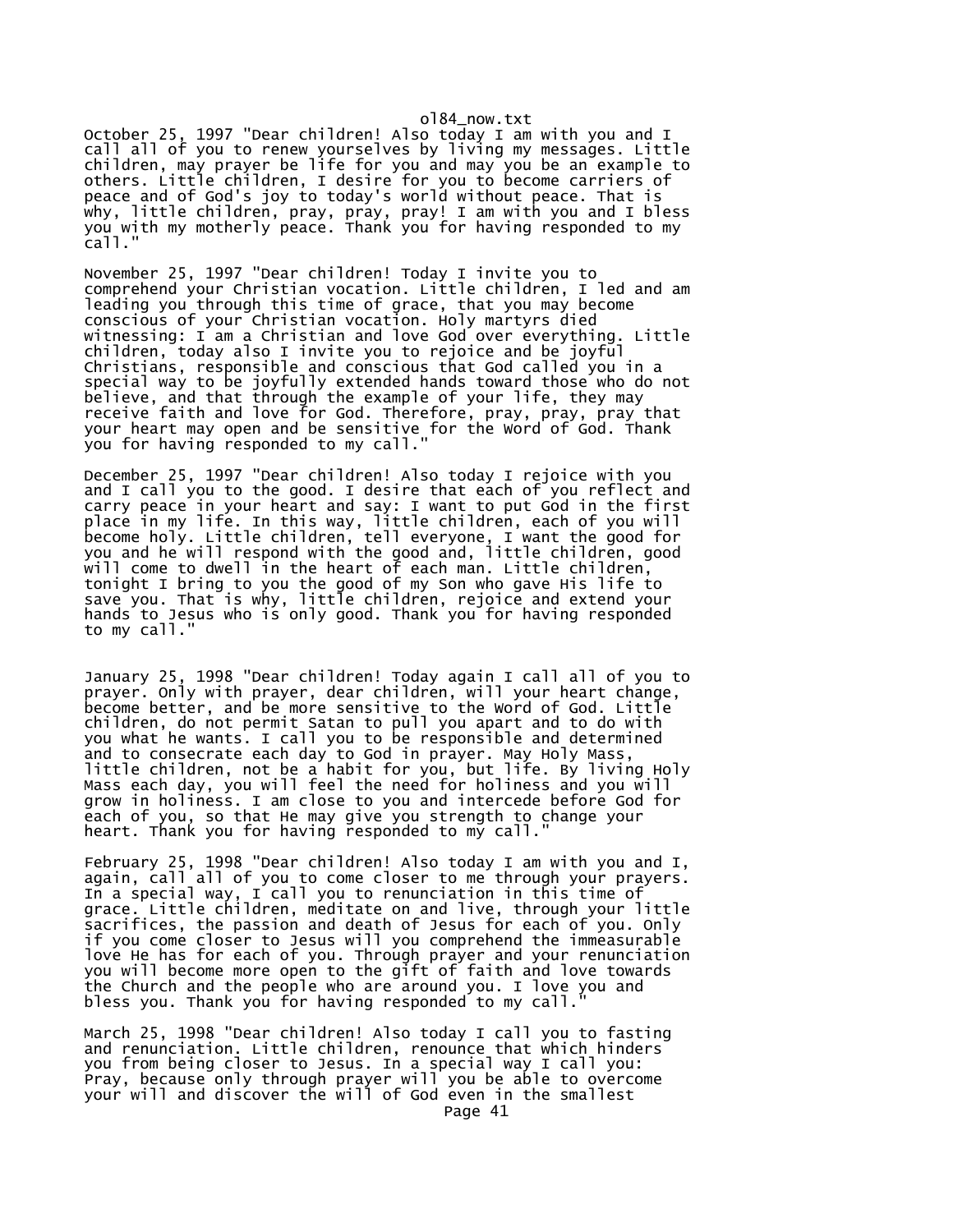things. By your daily life, little children, you will become an example and witness that you live for Jesus or against Him and His will. Little children, I desire that you become apostles of love. By loving, little children, it will be recognized that you are mine. Thank you for having responded to my call."

April 25, 1998 "Dear children! Today I call you, through prayer, to open yourselves to God as a flower opens itself to the rays of the morning sun. Little children, do not be afraid. I am with you and I intercede before God for each of you so that your heart receives the gift of conversion. Only in this way, little children, will you comprehend the importance of grace in these times and God will become nearer to you. Thank you for having responded to my call."

May 25, 1998 "Dear children! Today I call you, through prayer and sacrifice, to prepare yourselves for the coming of the Holy Spirit. Little children, this is a time of grace and so, again, I call you to decide for God the Creator. Allow Him to transform and change you. May your heart be prepared to listen to, and live, everything which the Holy Spirit has in His plan for each of you. Little children, allow the Holy Spirit to lead you on the way of truth and salvation towards eternal life. Thank you for having responded to my call."

June 25, 1998 "Dear children! Today I desire to thank you for living my messages. I bless you all with my motherly blessing and I bring you all before my Son Jesus. Thank you for having responded to my call."

July 25, 1998 "Dear children! Today, little children, I invite you, through prayer, to be with Jesus, so that through a personal experience of prayer you may be able to discover the beauty of God's creatures. You cannot speak or witness about prayer, if you do not pray. That is why, little children, in the silence of the heart, remain with Jesus, so that He may change and transform you with His love. This, little children, is a time of grace for you. Make good use of it for your personal conversion, because when you have God, you have everything. Thank you for having responded to my call."

August 25, 1998 "Dear children! Today I invite you to come still closer to me through prayer. Little children, I am your mother, I love you and I desire that each of you be saved and thus be with me in Heaven. That is why, little children, pray, pray, pray until your life becomes prayer. Thank you for having responded to my call."

September 25, 1998 "Dear children! Today, I call you to become my witnesses by living the faith of your fathers. Little children, you seek signs and messages and do not see that, with every morning sunrise, God calls you to convert and to return to the way of truth and salvation. You speak much, little children, but you work little on your conversion. That is why, convert and start to live my messages, not with your words but with your life. In this way, little children, you will have the strength to decide for the true conversion of the heart. Thank you for having responded to my call."

October 25, 1998 "Dear children! Today I call you to come closer to my Immaculate Heart. I call you to renew in your families the fervor of the first days when I called you to fasting, prayer and conversion. Little children, you accepted my messages with open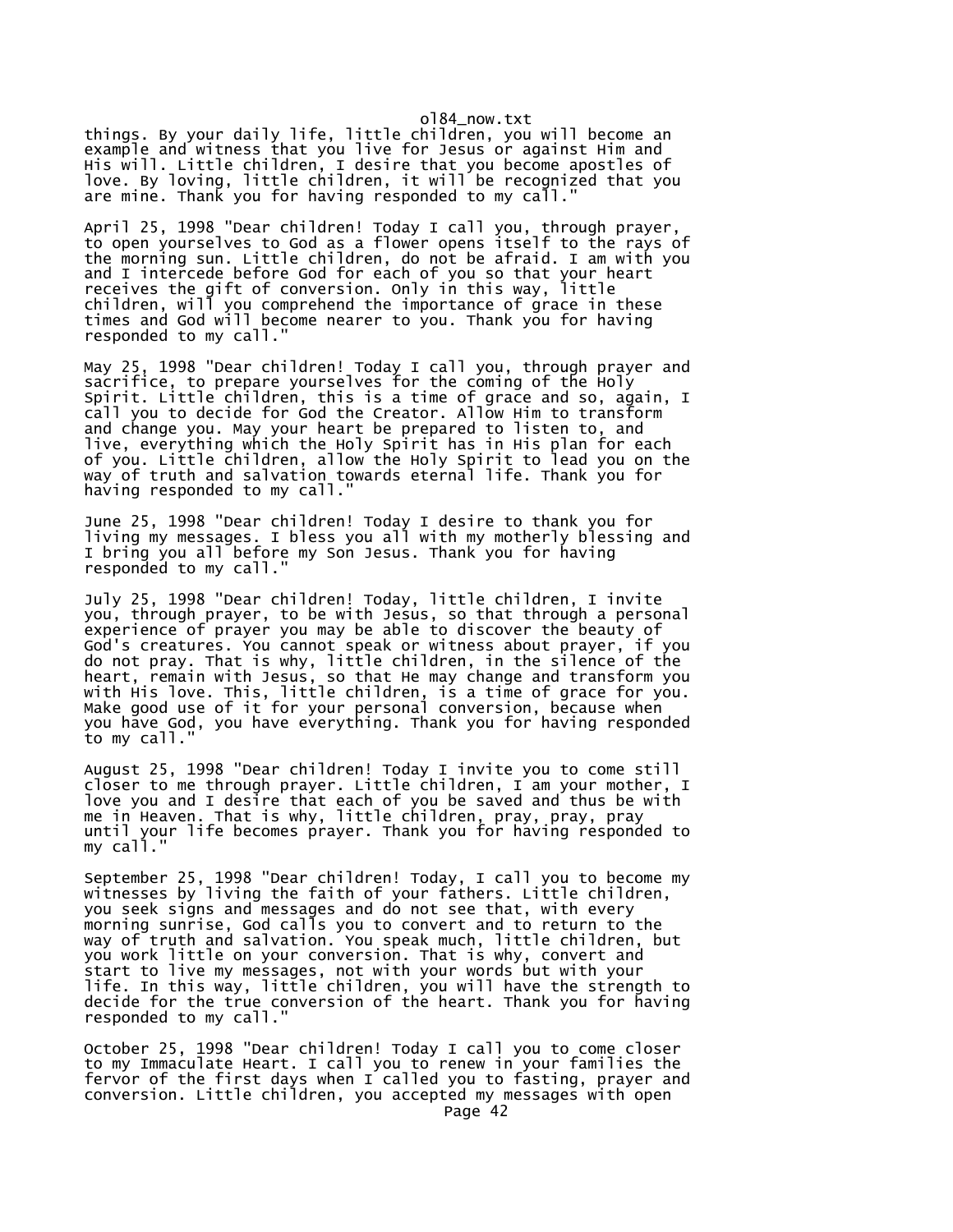hearts, although you did not know what prayer was. Today, I call you to open yourselves completely to me so that I may transform you and lead you to the heart of my son Jesus, so that He can fill you with His love. Only in this way, little children, will you find true peace - the peace that only God gives you. Thank you for having responded to my call."

November 25, 1998 "Dear children! Today I call you to prepare yourselves for the coming of Jesus. In a special way, prepare your hearts. May holy Confession be the first act of conversion for you and then, dear children, decide for holiness. May your conversion and decision for holiness begin today and not tomorrow. Little children, I call you all to the way of salvation and I desire to show you the way to Heaven. That is why, little children, be mine and decide with me for holiness. Little children, accept prayer with seriousness and pray, pray, pray. Thank you for having responded to my call."

December 25, 1998 "Dear children! In this Christmas joy I desire to bless you with my blessing. In a special way, little children, I give you the blessing of little Jesus. May He fill you with His peace. Today, little children, you do not have peace and yet you yearn for it. That is why, with my Son Jesus, on this day I call you to pray, pray, pray, because without prayer you do not have joy or peace or a future. Yearn for peace and seek it, for God is true peace. Thank you for having responded to my call."

January 25, 1999 "Dear children! I again invite you to prayer. You have no excuse to work more because nature still lies in deep sleep. Open yourselves in prayer. Renew prayer in your families. Put Holy Scripture in a visible place in your families, read it, reflect on it and learn how God loves His people. His love shows itself also in present times because He sends me to call you upon the path of salvation. Thank you for having responded to my call."

February 25, 1999 "Dear children! Also today I am with you in a special way contemplating and living the passion of Jesus in my heart. Little children, open your hearts and give me everything that is in them: joys, sorrows and each, even the smallest, pain, that I may offer them to Jesus; so that with His immeasurable love, He may burn and transform your sorrows into the joy of His resurrection. That is why, I now call you in a special way, little children, for your hearts to open to prayer, so that through prayer you may become friends of Jesus. Thank you for having responded to my call."

March 25, 1999 "Dear children! I call you to prayer with the heart. In a special way, little children, I call you to pray for conversion of sinners, for those who pierce my heart and the heart of my Son Jesus with the sword of hatred and daily blasphemies. Let us pray, little children, for all those who do not desire to come to know the love of God, even though they are in the Church. Let us pray that they convert, so that the Church may resurrect in love. Only with love and prayer, little children, can you live this time which is given to you for conversion. Place God in the first place, then the risen Jesus will become your friend. Thank you for having responded to my call."

April 25, 1999 "Dear children! Also today I call you to prayer. Little children, be joyful carriers of peace and love in this Page 43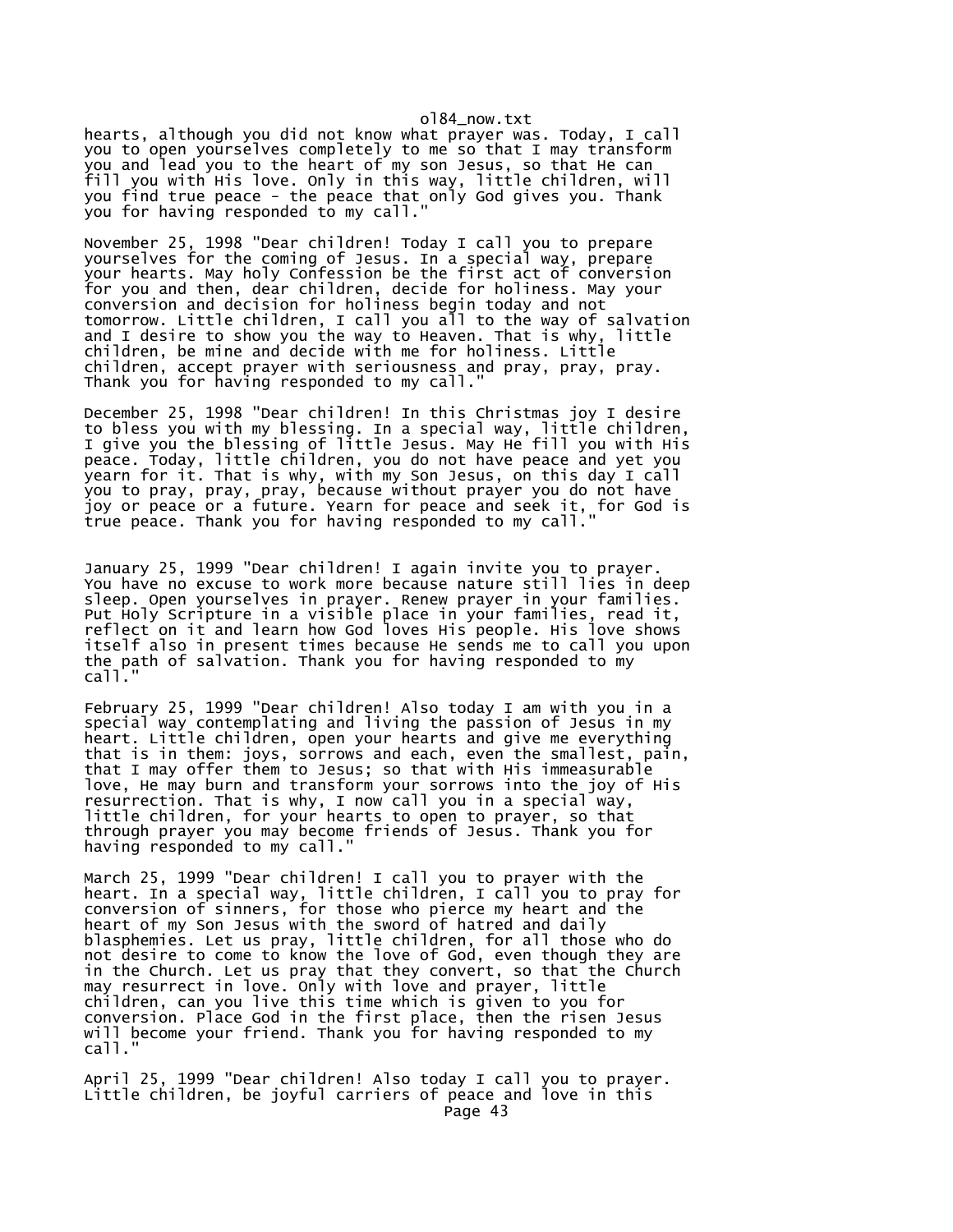peaceless world. By fasting and prayer, witness that you are mine and that you live my messages. Pray and seek! I am praying and interceding for you before God that you convert; that your life and behavior always be Christian. Thank you for having responded to my call."

May 25, 1999 "Dear children! Also today I call you to convert and to more firmly believe in God. Children, you seek peace and pray in different ways, but you have not yet given your hearts to God for Him to fill them with His love. So, I am with you to teach you and to bring you closer to the love of God. If you love God above all else, it will be easy for you to pray and to open your hearts to Him. Thank you for having responded to my call."

June 25, 1999 "Dear children! Today I thank you for living and witnessing my messages with your life. Little children, be strong and pray so that prayer may give you strength and joy. Only in this way will each of you be mine and I will lead you on the way of salvation. Little children, pray and with your life witness my presence here. May each day be a joyful witness for you of God's love. Thank you for having responded to my call.

July 25, 1999 "Dear children! Also today I rejoice with you and I call you all to prayer with the heart. I call all of you, little children, to give thanks to God here with me for the graces which He gives to you through me. I desire for you to comprehend that I want to realize here, not only a place of prayer but also a meeting of hearts. I desire for my, Jesus' and your heart to become one heart of love and peace. That is why, little children, pray and rejoice over everything that God does here, despite that Satan provokes quarrels and unrest. I am with you and I lead you all on the way of love. Thank you for having responded to my call."

August 25, 1999 "Dear children! Also today I call you to give glory to God the Creator in the colors of nature. He speaks to you also through the smallest flower about His beauty and the depth of love with which He has created you. Little children, may prayer flow from your hearts like fresh water from a spring. May the wheat fields speak to you about the mercy of God towards every creature. That is why, renew prayer of thanksgiving for everything He gives you. Thank you for having responded to my call."

September 25, 1999 "Dear children! Today again I call you to become carriers of my peace. In a special way, now when it is being said that God is far away, He has truly never been nearer to you. I call you to renew prayer in your families by reading the Sacred Scripture and to experience joy in meeting with God who infinitely loves His creatures. Thank you for having responded to my call."

October 25, 1999 "Dear children! Do not forget: this is a time of grace; that is why, pray, pray, pray! Thank you for having responded to my call."

November 25, 1999 "Dear children! Also today I call you to prayer. In this time of grace, may the cross be a sign-post of love and unity for you through which true peace comes. That is why, little children, pray especially at this time that little Jesus, the Creator of peace, may be born in your hearts. Only through prayer will you become my apostles of peace in this world without peace. That is why, pray until prayer becomes a joy for Page 44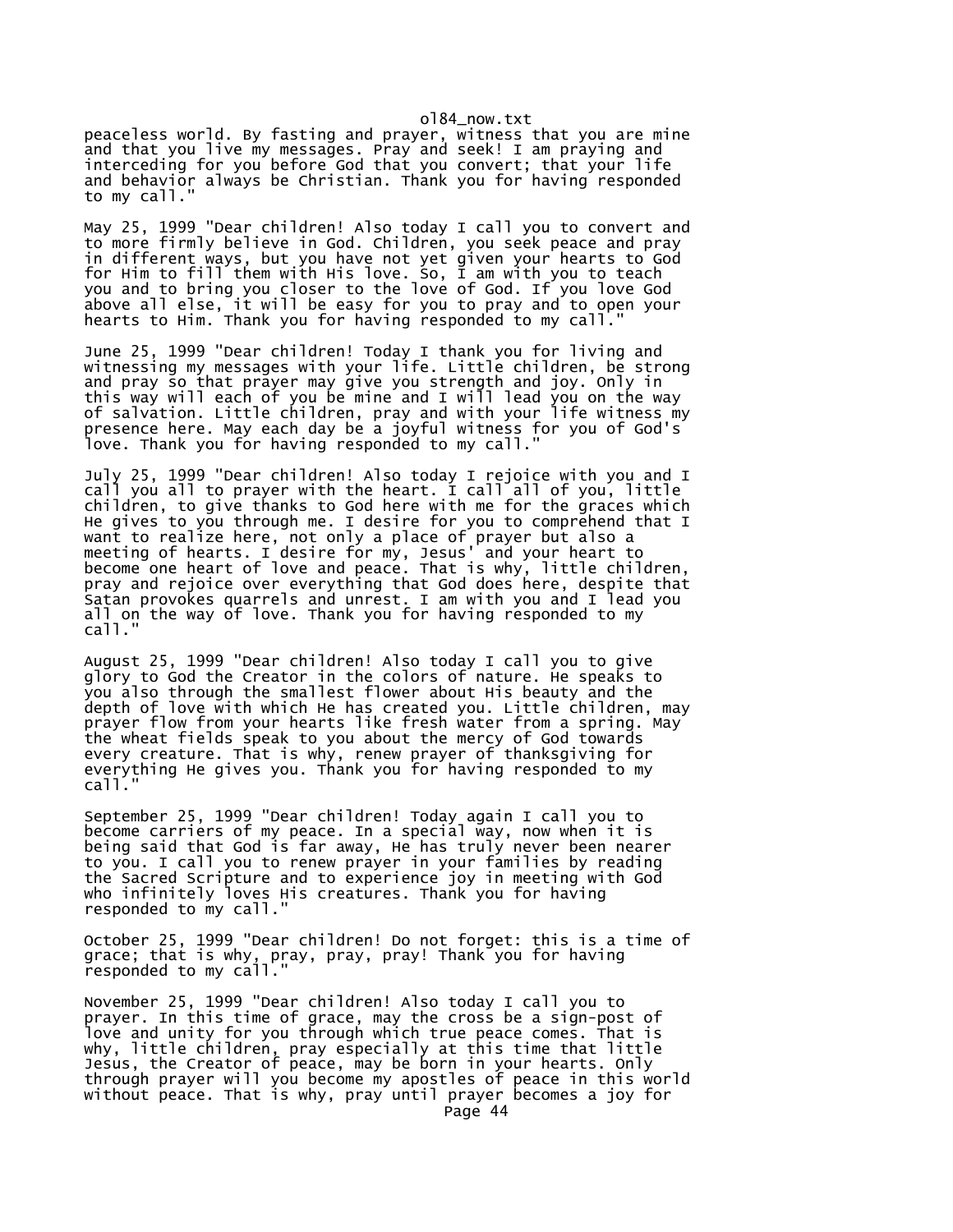ol84\_now.txt you. Thank you for having responded to my call."

December 25, 1999 "Dear children! This is the time of grace. Little children, today in a special way with little Jesus, whom I hold in my embrace, I am giving you the possibility to decide for peace. Through your 'yes' for peace and your decision for God, a new possibility for peace is opened. Only in this way, little children, this century will be for you a time of peace and wellbeing. Therefore, put little newborn Jesus in the first place in your life and He will lead you on the way of salvation. Thank you for having responded to my call."

January 25, 2000 "Dear children! I call you, little children, to pray without ceasing. If you pray, you are closer to God and He will lead you on the way of peace and salvation. That is why I call you today to give peace to others. Only in God is there true peace. Open your hearts and become those who give a gift of peace and others will discover peace in you and through you and in this way you will witness God's peace and love which He gives you. Thank you for having responded to my call.

February 25, 2000 "Dear children! Wake up from the sleep of unbelief and sin, because this is a time of grace which God gives you. Use this time and seek the grace of healing of your heart from God, so that you may see God and man with the heart. Pray in a special way for those who have not come to know God's love, and witness with your life so that they also can come to know God and His immeasurable love. Thank you for having responded to my call."

March 25, 2000 "Dear children! Pray and make good use of this time, because this is a time of grace. I am with you and I intercede for each one of you before God, for your heart to open to God and to God's love. Little children, pray without ceasing, until prayer becomes a joy for you. Thank you for having responded to my call."

April 25, 2000 "Dear children! Also today I call you to conversion. You are concerned too much about material things and little about spiritual ones. Open your hearts and start again to work more on your personal conversion. Decide everyday to dedicate time to God and to prayer until prayer becomes a joyful meeting with God for you. Only in this way will your life have meaning and with joy you will contemplate eternal life. Thank you for having responded to my call."

May 25, 2000 "Dear children! I rejoice with you and in this time of grace I call you to spiritual renewal. Pray, little children, that the Holy Spirit may come to dwell in you in fullness, so that you may be able to witness in joy to all those who are far from faith. Especially, little children, pray for the gifts of the Holy Spirit so that in the spirit of love, every day and in each situation, you may be closer to your fellow-man; and that in wisdom and love you may overcome every difficulty. I am with you and I intercede for each of you before Jesus. Thank you for having responded to my call."

June 25, 2000 "Dear children! Today I call you to prayer. The one who prays is not afraid of the future. Little children do not forget, I am with you and I love you all. Thank you for having responded to my call."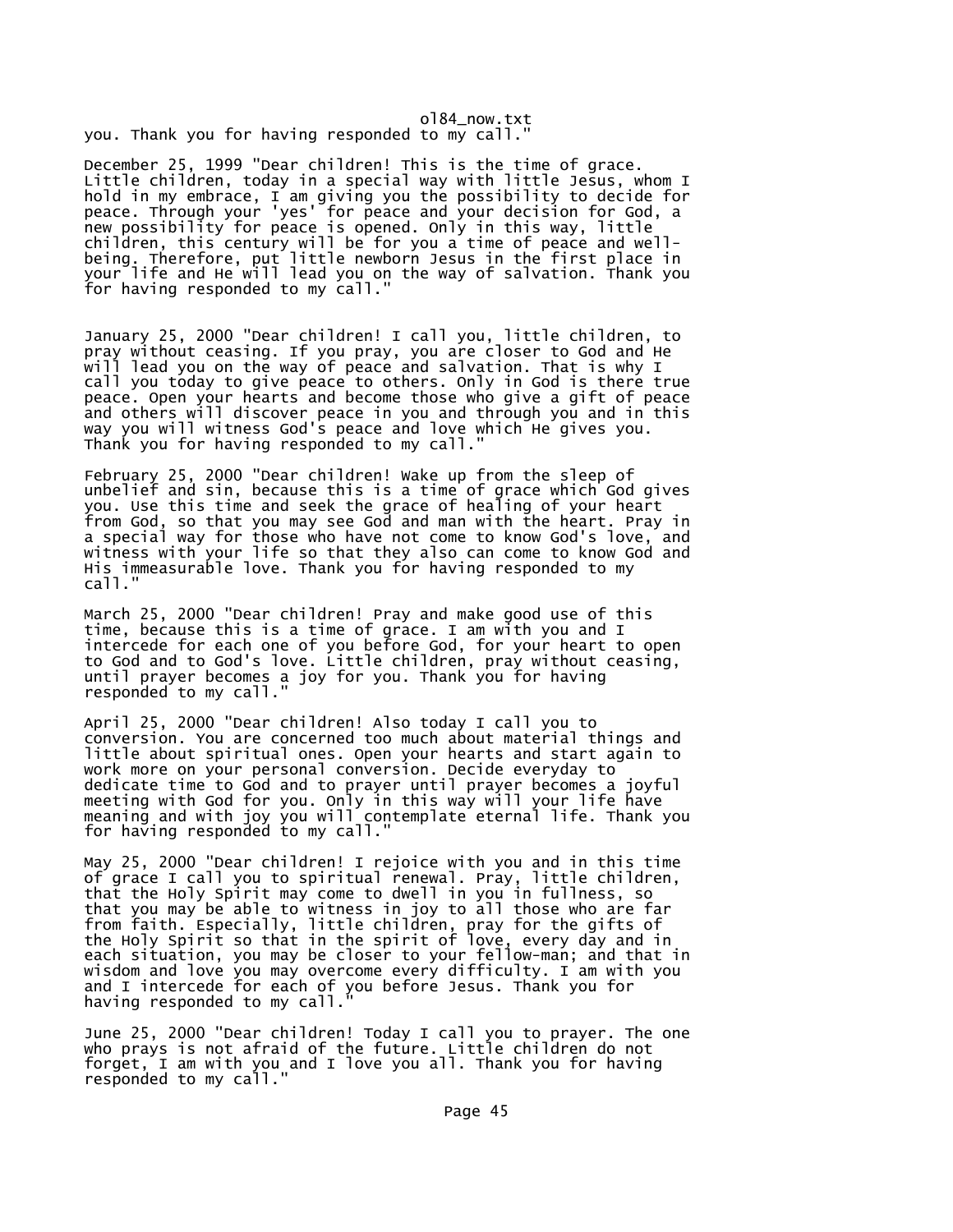July 25, 2000 "Dear children! Do not forget that you are here on earth on the way to eternity and that your home is in Heaven. That is why, little children, be open to God's love and leave egoism and sin. May your joy be only in discovering God in daily prayer. That is why, make good use of this time and pray, pray, pray; and God is near to you in prayer and through prayer. Thank you for having responded to my call."

August 25, 2000 "Dear children! I desire to share my joy with you. In my Immaculate Heart I feel that there are many of those who have drawn closer to me and are, in a special way, carrying the victory of my Immaculate Heart in their hearts by praying and converting. I desire to thank you and to inspire you to work even more for God and His kingdom with love and the power of the Holy Spirit. I am with you and I bless you with my motherly blessing. Thank you for having responded to my call."

September 25, 2000 "Dear children! Today I call you to open yourselves to prayer. May prayer become joy for you. Renew prayer in your families and form prayer groups. In this way, you will experience joy in prayer and togetherness. All those who pray and are members of prayer groups are open to God's will in their hearts and joyfully witness God's love. I am with you, I carry all of you in my heart and I bless you with my motherly blessing. Thank you for having responded to my call."

October 25, 2000 "Dear children! Today I desire to open my motherly heart to you and to call you all to pray for my intentions. I desire to renew prayer with you and to call you to fast which I desire to offer to my Son Jesus for the coming of a new time – a time of spring. In this Jubilee year many hearts have opened to me and the Church is being renewed in the Spirit. I rejoice with you and I thank God for this gift; and you, little children, I call to pray, pray, pray – until prayer becomes a joy for you. Thank you for having responded to my call."

November 25, 2000 "Dear children! Today when Heaven is near to you in a special way, I call you to prayer so that through prayer you place God in the first place. Little children, today I am near you and I bless each of you with my motherly blessing so that you have the strength and love for all the people you meet in your earthly life and that you can give God's love. I rejoice with you and I desire to tell you that your brother Slavko has been born into Heaven and intercedes for you. Thank you for having responded to my call."

December 25, 2000 "Dear children! Today when God granted to me that I can be with you, with little Jesus in my arms, I rejoice with you and I give thanks to God for everything He has done in this Jubilee year. I thank God especially for all the vocations of those who said 'yes' to God completely. I bless you all with my blessing and the blessing of the newborn Jesus. I pray for all of you for joy to be born in your hearts so that in joy you too carry the joy I have today. In this Child I bring to you the Savior of the your hearts and the One who calls you to the holiness of life. Thank you for having responded to my call."

January 25, 2001 "Dear children! Today I call you to renew prayer and fasting with even greater enthusiasm until prayer becomes a joy for you. Little children, the one who prays is not afraid of the future and the one who fasts is not afraid of evil. Once again, I repeat to you: only through prayer and fasting also wars Page 46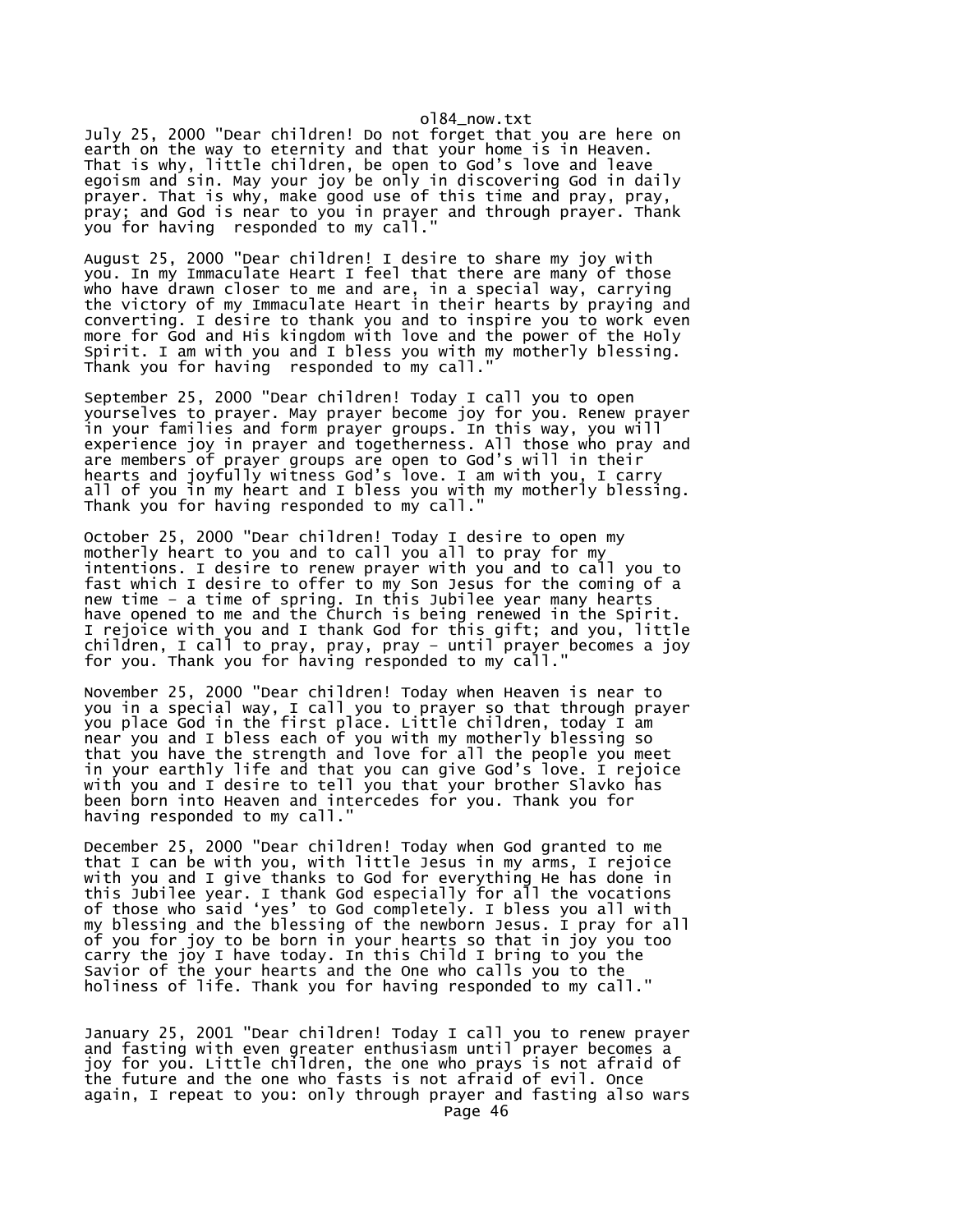can be stopped – wars of your unbelief and fear for the future. I am with you and am teaching you little children: your peace and hope are in God. That is why draw closer to God and put Him in the first place in your life. Thank you for having responded to my  $cal1$ .

February 25, 2001 "Dear children! This is a time of grace. That is why pray, pray, pray until you comprehend God's love for each of you. Thank you for having responded to my call."

March 25, 2001 "Dear children! Also today I call you to open yourselves to prayer. Little children, you live in a time in which God gives great graces but you do not know how to make good use of them. You are concerned about everything else, but the least for the soul and spiritual life. Awaken from the tired sleep of your soul and say yes to God with all your strength. Decide for conversion and holiness. I am with you, little children, and I call you to perfection of your soul and of everything you do. Thank you for having responded to my call."

April 25, 2001 "Dear children! Also today, I call you to prayer. Little children, prayer works miracles. When you are tired and sick and you do not know the meaning of your life, take the Rosary and pray; pray until prayer becomes for you a joyful meeting with your Savior. I am with you, little children, and I intercede and pray for you. Thank you for having responded to my call."

Message of May 25, 2001 "Dear children! At this time of grace, I call you to prayer. Little children, you work much but without God's blessing. Bless and seek the wisdom of the Holy Spirit to lead you at this time so that you may comprehend and live in the grace of this time. Convert, little children, and kneel in the silence of your hearts. Put God in the center of your being so that, in that way, you can witness in joy the beauty that God continually gives in your life. Thank you for having responded to my call."

Message of June 25, 2001 "Dear children! I am with you and I bless you all with my motherly blessing. Especially today when God gives you abundant graces, pray and seek God through me. God gives you great graces, that is why, little children make good use of this time of grace and come closer to my heart so that I can lead you to my Son Jesus. Thank you for having responded to my  $cal1$ .

Message of July 25, 2001 "Dear children! In this time of grace, I call you to come even closer to God through your personal prayer. Make good use of the time of rest and give your soul and your eyes rest in God. Find peace in nature and you will discover God the Creator Whom you will be able to give thanks to for all creatures; then you will find joy in your heart. Thank you for having responded to my call."

Message of August 25, 2001 "Dear children! Today I call all of you to decide for holiness. May for you, little children, always in your thoughts and in each situation holiness be in the first place, in work and in speech. In this way, you will also put it into practice; little by little, step by step, prayer and a decision for holiness will enter into your family. Be real with yourselves and do not bind yourselves to material things but to God. And do not forget, little chlidren, that your life is as passing as a flower. Thank you for having responded to my call."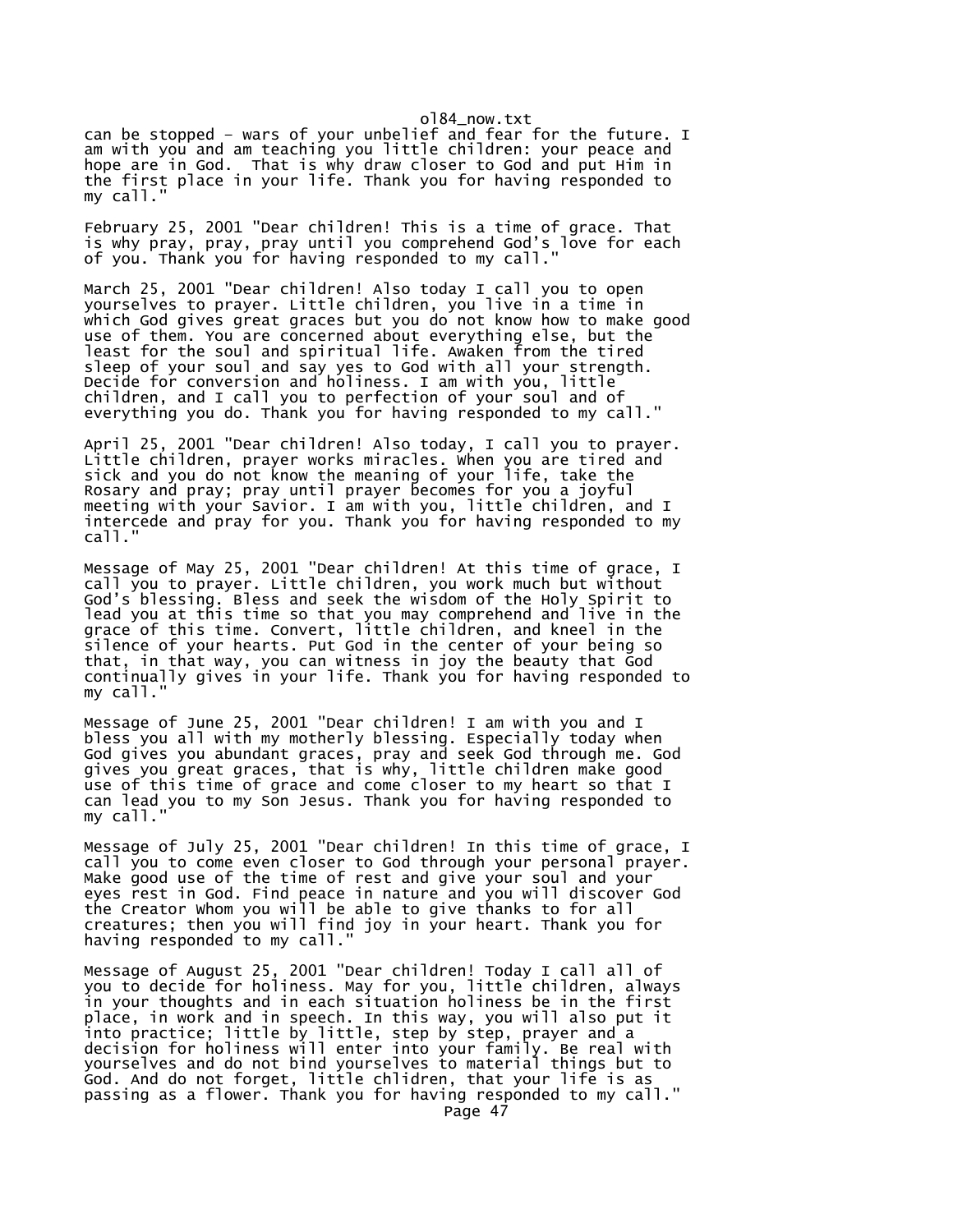Message of September 25, 2001 "Dear children! Also today I call you to prayer, especially today when Satan wants war and hatred. I call you anew, little children: pray and fast that God may give you peace. Witness peace to every heart and be carriers of peace in this world without peace. I am with you and intercede before God for each of you. And you do not be afraid because the one who prays is not afraid of evil and has no hatred in the heart. Thank you for having responded to my call."

Message of October 25, 2001 "Dear children! Also today I call you to pray from your whole heart and to love each other. Little children, you are chosen to witness peace and joy. If there is no peace, pray and you will receive it. Through you and your prayer, little children, peace will begin to flow through the world. That is why, little children, pray, pray, pray, because prayer works miracles in human hearts and in the world. I am with you and I thank God for each of you who has accepted and lives prayer with seriousness. Thank you for having responded to my call."

Message of November 25, 2001 "Dear children! In this time of grace, I call you anew to prayer. Little children, pray and prepare your hearts for the coming of the King of Peace, that with His blessing He may give peace to the whole world. Peacelessness has begun to reign in hearts and hatred reigns in the world. That is why, you who live my messages be the light and extended hands to this faithless world that all may come to know the God of Love. Do not forget, little children, I am with you and bless you all. Thank you for having responded to my call."

Message of December 25, 2001 "Dear children! I call you today and encourage you to prayer for peace. Especially today I call you, carrying the newborn Jesus in my arms for you, to unite with Him through prayer and to become a sign to this peaceless world. Encourage each other, little children, to prayer and love. May your faith be an encouragement to others to believe and to love more. I bless you all and call you to be closer to my heart and to the heart of little Jesus. Thank you for having responded to my call.

Annual Apparition to Jakov on December 25th 2001

At the last daily apparition to Jakov Colo on September 12th, 1998, Our Lady told him that henceforth he would have one apparition a year, every December 25th, on Christmas Day. This is also how it was this year. The apparition began at 3:30 pm and lasted 5 minutes. Our Lady gave the following message:

"Dear Children, today when Jesus is born anew for you, in a special way, I want to call you to conversion. Pray, pray, pray for the conversion of your heart, so that Jesus may be born in you all and may dwell in you and come to reign over your entire being. Thank you for having responded to the call.

Message of January 25, 2002 "Dear children! At this time while you are still looking back to the past year I call you, little children, to look deeply into your heart and to decide to be closer to God and to prayer. Little children, you are still attached to earthly things and little to spiritual life. May my call today also be an encouragement to you to decide for God and for daily conversion. You cannot be converted, little children, if you do not abandon sins and do not decide for love towards God and neighbor. Thank you for having responded to my call."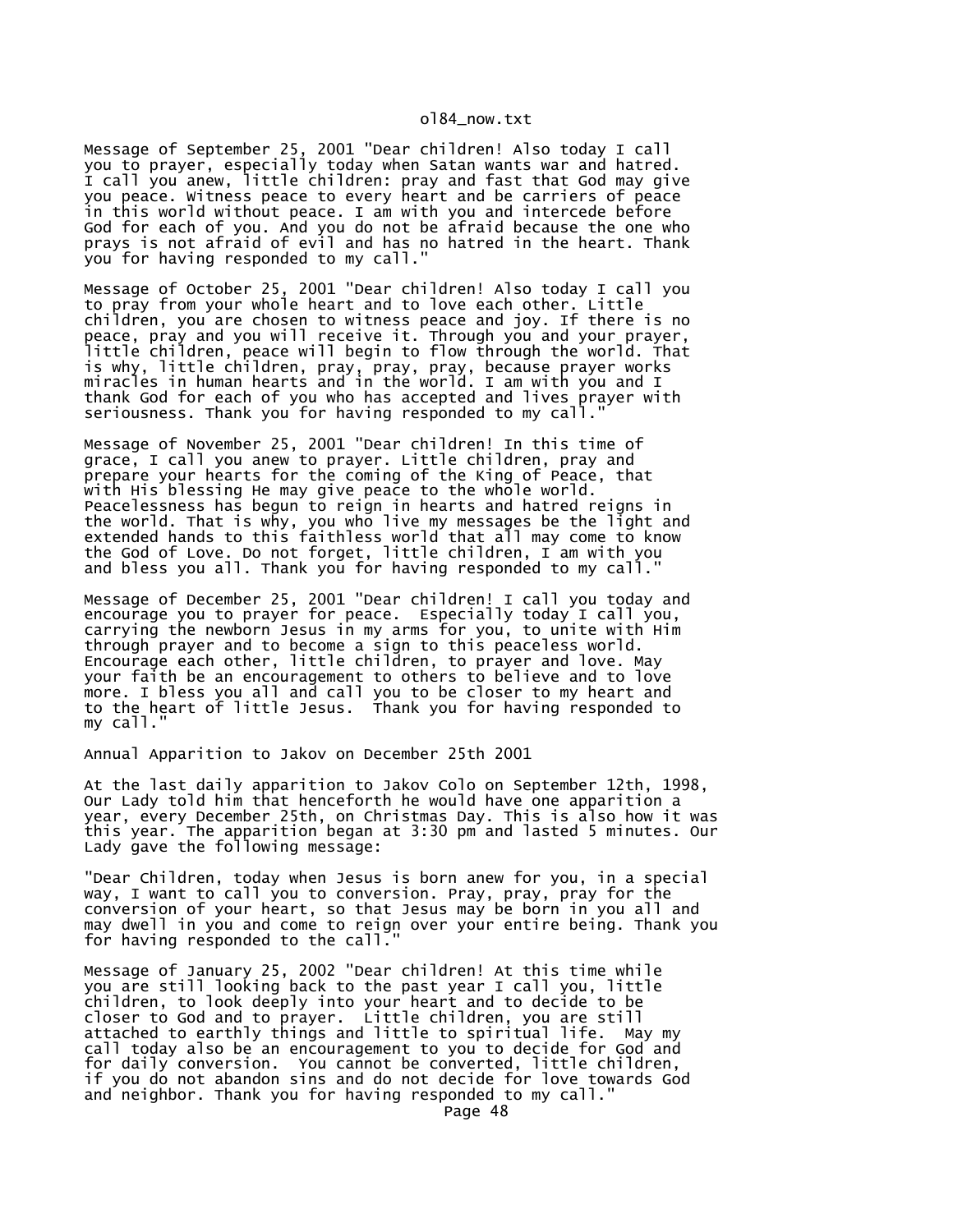Message of February 25, 2002 "Dear children! In this time of grace, I call you to become friends of Jesus. Pray for peace in your hearts and work for your personal conversion. Little children, only in this way will you be able to become witnesses of peace and of the love of Jesus in the world. Open yourselves to prayer so that prayer becomes a need for you. Be converted, little children, and work so that as many souls as possible may come to know Jesus and His love. I am close to you and I bless you all. Thank you for having responded to my call."

Message of March 25, 2002 "Dear children! Today I call you to unite with Jesus in prayer. Open your heart to Him and give Him everything that is in it: joys, sorrows and illnesses. May this be a time of grace for you. Pray, little children, and may every moment belong to Jesus. I am with you and I intercede for you. Thank you for having responded to my call."

Message of April 25, 2002 "Dear children! Rejoice with me in this time of spring when all nature is awakening and your hearts long for change. Open yourselves, little children, and pray. Do not forget that I am with you and I desire to take you all to my Son that He may give you the gift of sincere love towards God and everything that is from Him. Open yourselves to prayer and seek a conversion of your hearts from God; everything else He sees and provides. Thank you for having responded to my call."

Message of May 25, 2002 "Dear children! Today I call you to put prayer in the first place in your life. Pray and may prayer, little children, be a joy for you. I am with you and intercede for all of you, and you, little children, be joyful carriers of my messages. May your life with me be joy. Thank you for having responded to my call."

Message of June 25, 2002 "Dear children! Today I pray for you and with you that the Holy Spirit may help you and increase your faith, so that you may accept even more the messages that I am giving you here in this holy place. Little children, comprehend that this is a time of grace for each of you; and with me, little children, you are secure. I desire to lead you all on the way of holiness. Live my messages and put into life every word that I am giving you. May they be precious to you because they come from heaven. Thank you for having responded to my call.

Message of July 25, 2002 "Dear children! Today I rejoice with your patron saint and call you to be open to God's will, so that in you and through you, faith may grow in the people you meet in your everyday life. Little children, pray until prayer becomes joy for you. Ask your holy protectors to help you grow in love towards God. Thank you for having responded to my call."

Message of August 25, 2002 "Dear children! Also today I am with you in prayer so that God gives you an even stronger faith. Little children, your faith is small and you are not even aware how much, despite this, you are not ready to seek the gift of faith from God. That is why I am with you, little children, to help you comprehend my messages and put them into life. Pray, pray, pray and only in faith and through prayer your soul will find peace and the world will find joy to be with God. Thank you for having responded to my call."

Message of September 25, 2002 "Dear children! Also in this peaceless time, I call you to prayer. Little children, pray for Page 49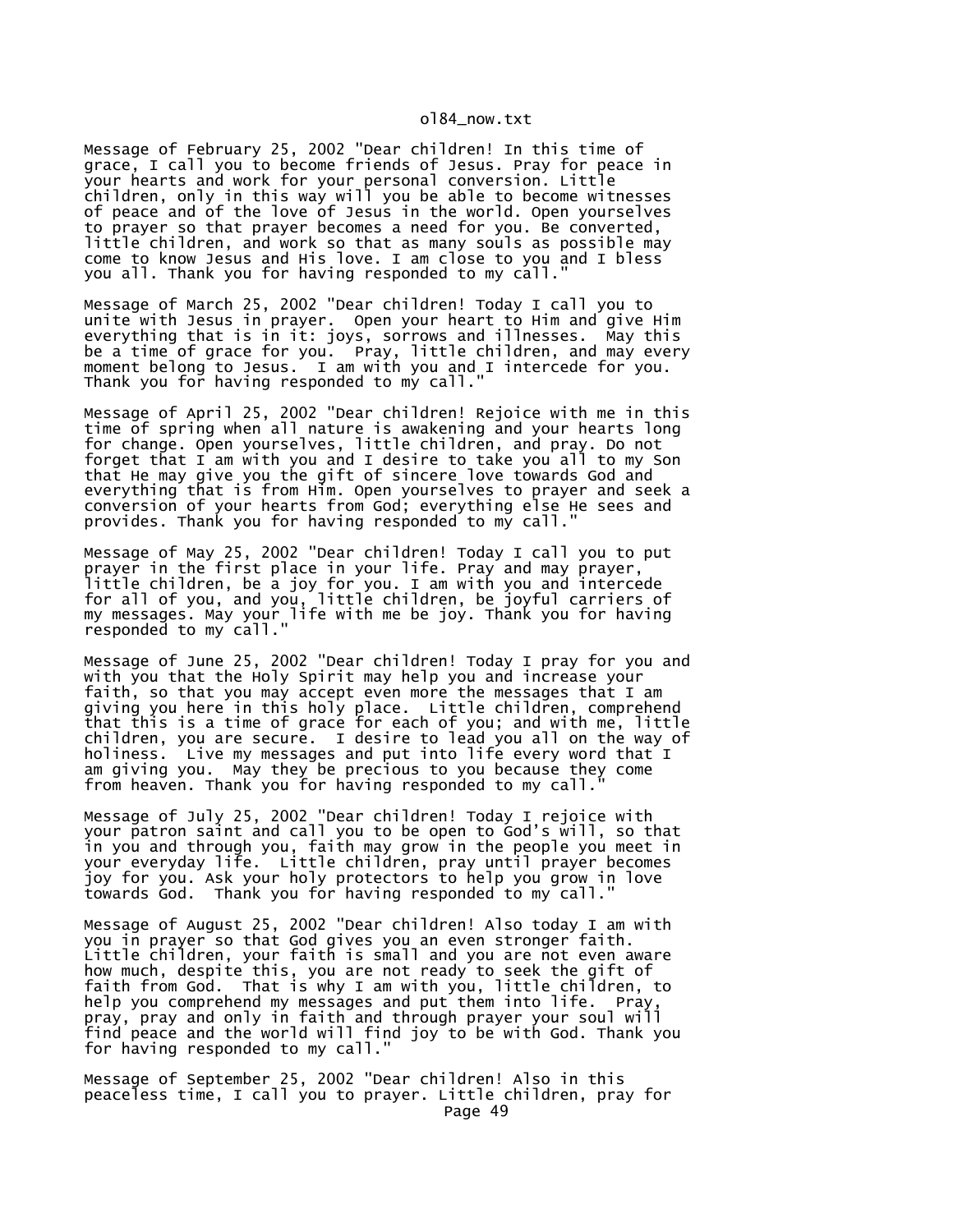peace so that in the world every person would feel love towards peace. Only when the soul finds peace in God, it feels content and love will begin to flow in the world. And in a special way, little children, you are called to live and witness peace – peace in your hearts and families – and, through you, peace will also begin to flow in the world. Thank you for having responded to my call."

Message of October 25, 2002 "Dear children! Also today I call you to prayer. Little children, believe that by simple prayer miracles can be worked. Through your prayer you open your heart to God and He works miracles in your life. By looking at the fruits, your heart fills with joy and gratitude to God for everything He does in your life and, through you, also to others. Pray and believe little children, God gives you graces and you do not see them. Pray and you will see them. May your day be filled with prayer and thanksgiving for everything that God gives you. Thank you for having responded to my call."

Message of November 25, 2002 "Dear children! I call you also today to conversion. Open your heart to God, little children, through Holy Confession and prepare your soul so that little Jesus can be born anew in your heart. Permit Him to transform you and lead you on the way of peace and joy. Little children, decide for prayer. Especially now, in this time of grace, may your heart yearn for prayer. I am close to you and intercede before God for all of you. Thank you for having responded to my call."

Message of December 25, 2002 "Dear children! This is a time of great graces, but also a time of great trials for all those who desire to follow the way of peace. Because of that, little children, again I call you to pray, pray, pray, not with words but with the heart. Live my messages and be converted. Be conscious of this gift that God has permitted me to be with you, especially today when in my arms I have little Jesus - the King of Peace. I desire to give you peace, and that you carry it in your hearts and give it to others until God's peace begins to rule the world. Thank you for having responded to my call."

Message of January 25, 2003 "Dear children! With this message I call you anew to pray for peace. Particularly now when peace is in crisis, you be those who pray and bear witness to peace. Little children, be peace in this peaceless world. Thank you for having responded to my call."

Message of February 25, 2003 "Dear children! Also today I call you to pray and fast for peace. As I have already said and now repeat to you, little children, only with prayer and fasting can wars also be stopped. Peace is a precious gift from God. Seek, pray and you will receive it. Speak about peace and carry peace in your hearts. Nurture it like a flower which is in need of water, tenderness and light. Be those who carry peace to others. I am with you and intercede for all of you. Thank you for having responded to my call."

Message of March 25, 2003 "Dear children! Also today I call you to pray for peace. Pray with the heart, little children, and do not lose hope because God loves His creatures. He desires to save you, one by one, through my coming here. I call you to the way of holiness. Pray, and in prayer you are open to God's will; in this way, in everything you do, you realize God's plan in you and through you. Thank you for having responded to my call."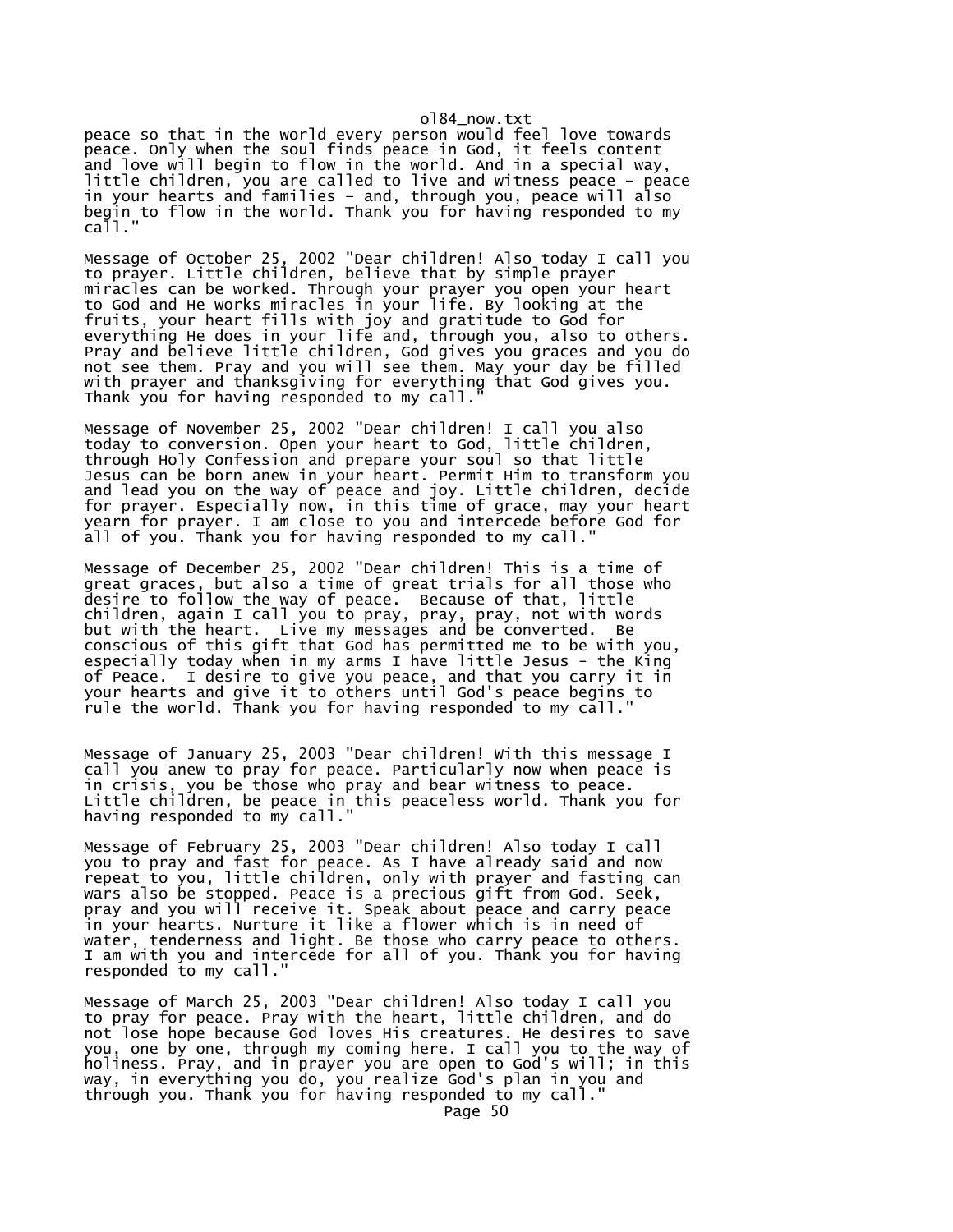Message of April 25, 2003 "Dear children! I call you also today to open yourselves to prayer. In the foregone time of Lent you have realized how small you are and how small your faith is. Little children, decide also today for God, that in you and through you He may change the hearts of people, and also your hearts. Be joyful carriers of the risen Jesus in this peaceless world, which yearns for God and for everything that is from God. I am with you, little children, and I love you with a special love. Thank you for having responded to my call.'

Message of May 25, 2003 "Dear children! Also today I call you to prayer. Renew your personal prayer, and in a special way pray to the Holy Spirit to help you pray with the heart. I intercede for all of you, little children, and call all of you to conversion. If you convert, all those around you will also be renewed and prayer will be a joy for them. Thank you for having responded to my call."

Message of June 25, 2003 "Dear children! Also today, I call you with great joy to live my messages. I am with you and I thank you for putting into life what I am saying to you. I call you to renew my messages even more, with new enthusiasm and joy. May prayer be your daily practice. Thank you for having responded to my call."

Message of July 25, 2003 "Dear children! Also today I call you to prayer. Little children, pray until prayer becomes a joy for you. Only in this way each of you will discover peace in the heart and your soul will be content. You will feel the need to witness to others the love that you feel in your heart and life. I am with you and intercede before God for all of you. Thank you for having responded to my call."

Message of August 25, 2003 "Dear children! Also today I call you to give thanks to God in your heart for all the graces which He gives you, also through the signs and colors that are in nature. God wants to draw you closer to Himself and moves you to give Him glory and thanks. Therefore, little children, I call you anew to pray, pray, pray and do not forget that I am with you. I intercede before God for each of you until your joy in Him is complete. Thank you for having responded to my call."

Message of September 25, 2003 "Dear children! Also today I call you to come closer to my heart. Only in this way, will you comprehend the gift of my presence here among you. I desire, little children, to lead you to the heart of my Son Jesus; but you resist and do not desire to open your hearts to prayer. Again, little children, I call you not to be deaf but to comprehend my call, which is salvation for you. Thank you for having responded to my call."

Message of October 25, 2003 "Dear children! I call you anew to consecrate yourselves to my heart and the heart of my Son Jesus. I desire, little children, to lead you all on the way of conversion and holiness. Only in this way, through you, we can lead all the more souls on the way of salvation. Do not delay, little children, but say with all your heart: "I want to help Jesus and Mary that all the more brothers and sisters may come to know the way of holiness." In this way, you will feel the contentment of being friends of Jesus. Thank you for having responded to my call."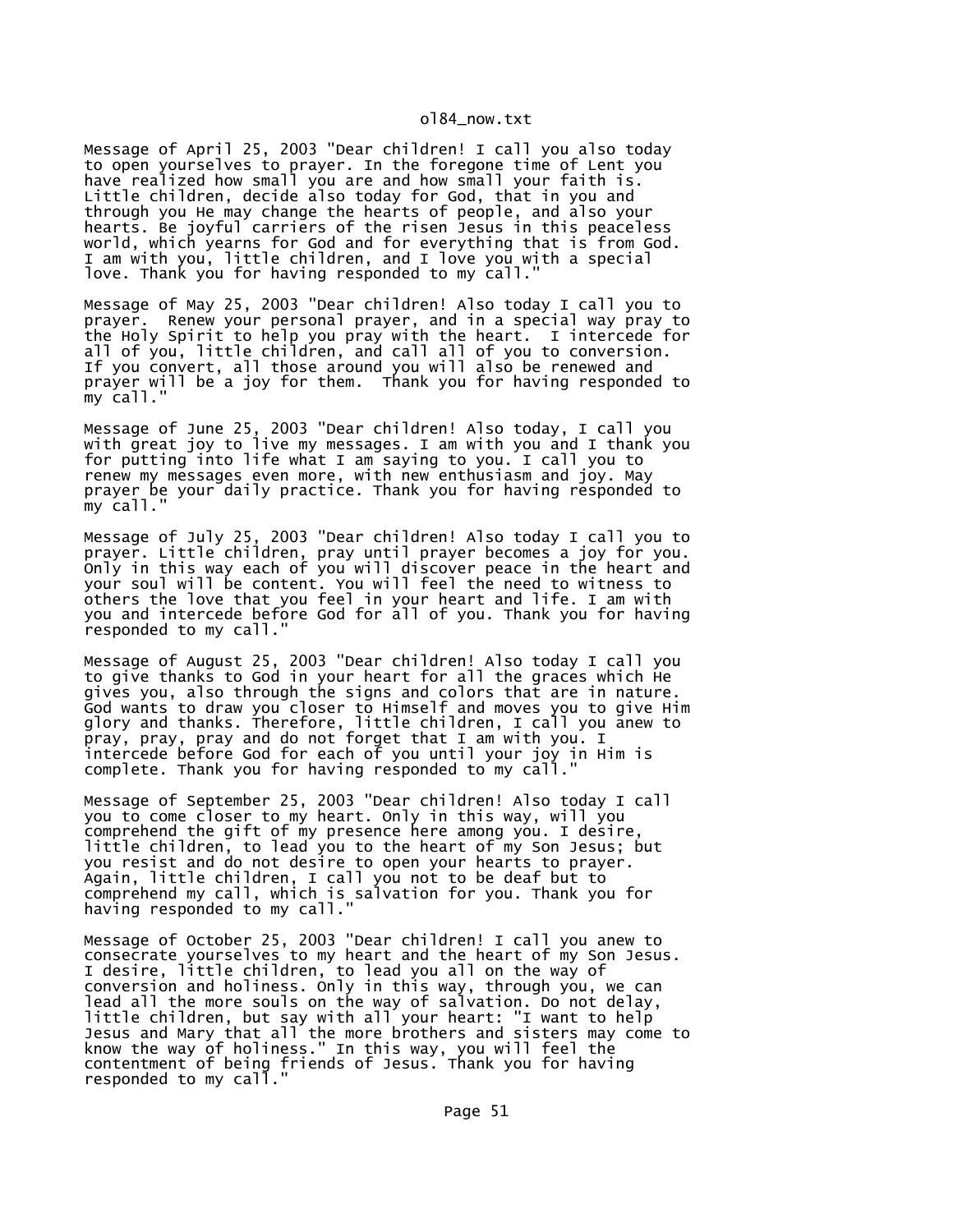Message of November 25, 2003 "Dear children! I call you that this time be for you an even greater incentive to prayer. In this time, little children, pray that Jesus be born in all hearts, especially in those who do not know Him. Be love, joy and peace in this peaceless world. I am with you and intercede before God for each of you. Thank you for having responded to my call."

Message of December 25, 2003 "Dear children! Also today, I bless you all with my Son Jesus in my arms and I carry Him, who is the King of Peace, to you, that He grant you His peace. I am with you and I love you all, little children. Thank you for having responded to my call."

Message of January 25, 2004 "Dear children! Also today I call you to pray. Pray, little children, in a special way for all those who have not come to know God's love. Pray that their hearts may open and draw closer to my heart and the Heart of my Son Jesus, so that we can transform them into people of peace and love. Thank you for having responded to my call."

Message of February 25, 2004 "Dear children! Also today, as never up to now, I call you to open your hearts to my messages. Little children, be those who draw souls to God and not those who distance them. I am with you and love you all with a special love. This is a time of penance and conversion. From the bottom of my heart, I call you to be mine with all your heart and then you will see that your God is great, because He will give you an abundance of blessings and peace. Thank you for having responded to my call."

Message of March 25, 2004 "Dear children! Also today, I call you to open yourselves to prayer. Especially now, in this time of grace, open your hearts, little children, and express your love to the Crucified. Only in this way, will you discover peace, and prayer will begin to flow from your heart into the world. Be an example, little children, and an incentive for the good. I am close to you and I love you all. Thank you for having responded to my call.

Message of April 25, 2004 "Dear children! Also today, I call you to live my messages even more strongly in humility and love so that the Holy Spirit may fill you with His grace and strength. Only in this way will you be witnesses of peace and forgiveness. Thank you for having responded to my call."

Message of May 25, 2004 "Dear children! Also today, I urge you to consecrate yourselves to my Heart and to the Heart of my Son Jesus. Only in this way will you be mine more each day and you will inspire each other all the more to holiness. In this way joy will rule your hearts and you will be carriers of peace and love. Thank you for having responded to my call."

Message of June 25, 2004 "Dear children! Also today, joy is in my heart. I desire to thank you for making my plan realizable. Each of you is important, therefore, little children, pray and rejoice with me for every heart that has converted and become an instrument of peace in the world. Prayer groups are powerful, and through them I can see, little children, that the Holy Spirit is at work in the world. Thank you for having responded to my call."

Message of July 25, 2004 "Dear children! I call you anew: be open to my messages. I desire, little children, to draw you all closer Page 52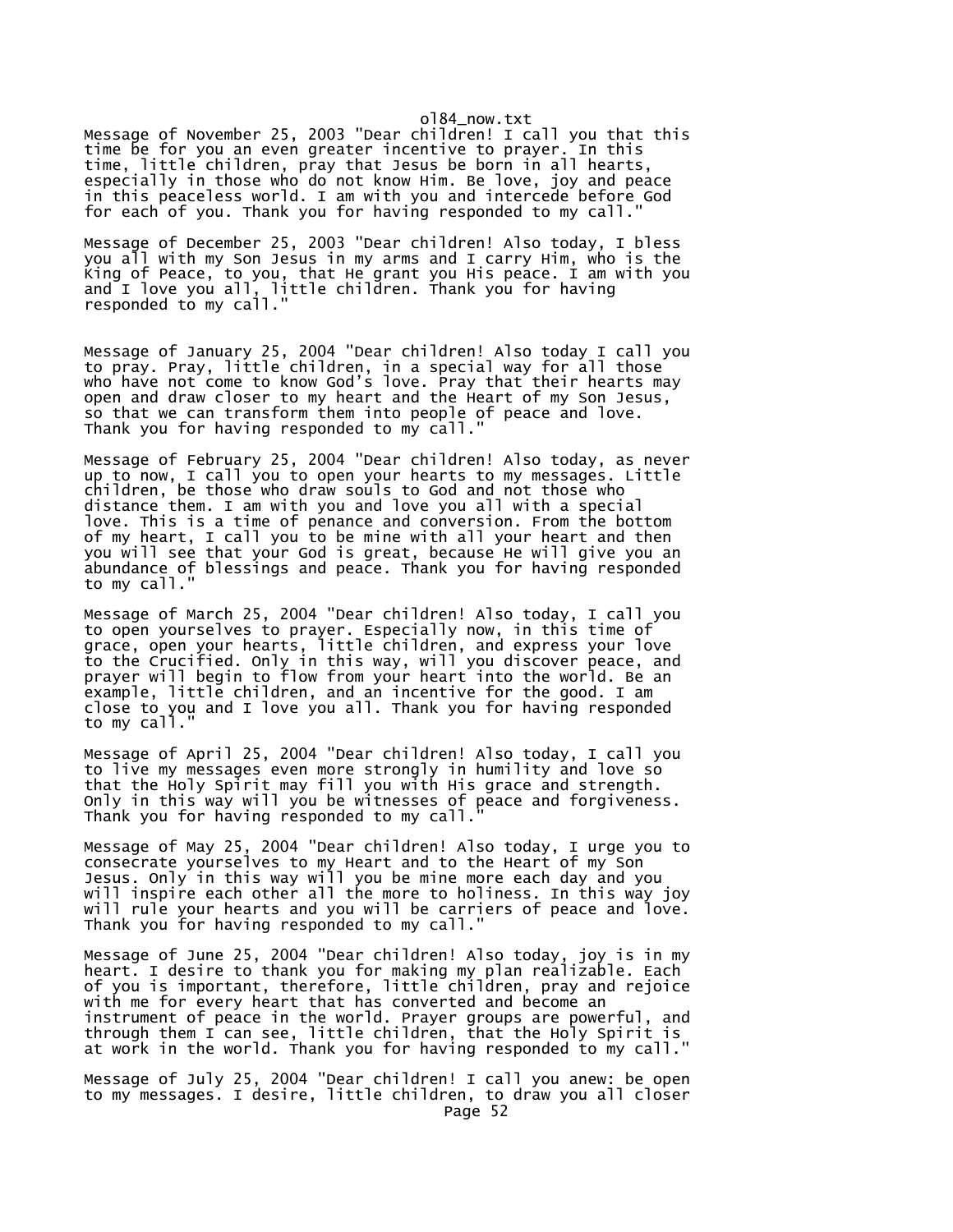to my Son Jesus; therefore, you pray and fast. Especially I call you to pray for my intentions, so that I can present you to my Son Jesus; for Him to transform and open your hearts to love. When you will have love in the heart, peace will rule in you. Thank you for having responded to my call.

Message of August 25, 2004 "Dear children! I call you all to conversion of heart. Decide, as in the first days of my coming here, for a complete change of your life. In this way, little children, you will have the strength to kneel and to open your hearts before God. God will hear your prayers and answer them. Before God, I intercede for each of you. Thank you for having responded to my call."

Message of September 25, 2004 "Dear children! Also today, I call you to be love where there is hatred and food where there is hunger. Open your hearts, little children, and let your hands be extended and generous so that, through you, every creature may thank God the Creator. Pray, little children, and open your heart to God's love, but you cannot if you do not pray. Therefore, pray, pray, pray. Thank you for having responded to my call.

Message of October 25, 2004 "Dear children! This is a time of grace for the family and, therefore, I call you to renew prayer. May Jesus be in the heart of your family. In prayer, learn to love everything that is holy. Imitate the lives of saints so that they may be an incentive and teachers on the way of holiness. May every family become a witness of love in this world without prayer and peace. Thank you for having responded to my call."

Message of November 25, 2004 "Dear children! At this time, I call you all to pray for my intentions. Especially, little children, pray for those who have not yet come to know the love of God and do not seek God the Savior. You, little children, be my extended hands and by your example draw them closer to my Heart and the Heart of my Son. God will reward you with graces and every blessing. Thank you for having responded to my call."

Message of December 25, 2004 "Dear children! With great joy, also today I carry my Son Jesus in my arms to you; He blesses you and calls you to peace. Pray, little children, and be courageous witnesses of Good News in every situation. Only in this way will God bless you and give you everything you ask of Him in faith. I am with you as long as the Almighty permits me. I intercede for each of you with great love. Thank you for having responded to my call.

Message of January 25, 2005 "Dear children! In this time of grace again I call you to prayer. Pray, little children, for unity of Christians, that all may be one heart. Unity will really be among you inasmuch as you will pray and forgive. Do not forget: love will conquer only if you pray, and your heart will open. Thank you for having responded to my call."

Message of February 25, 2005 "Dear children! Today I call you to be my extended hands in this world that puts God in the last place. You, little children, put God in the first place in your life. God will bless you and give you strength to bear witness to Him, the God of love and peace. I am with you and intercede for all of you. Little children, do not forget that I love you with a tender love. Thank you for having responded to my call."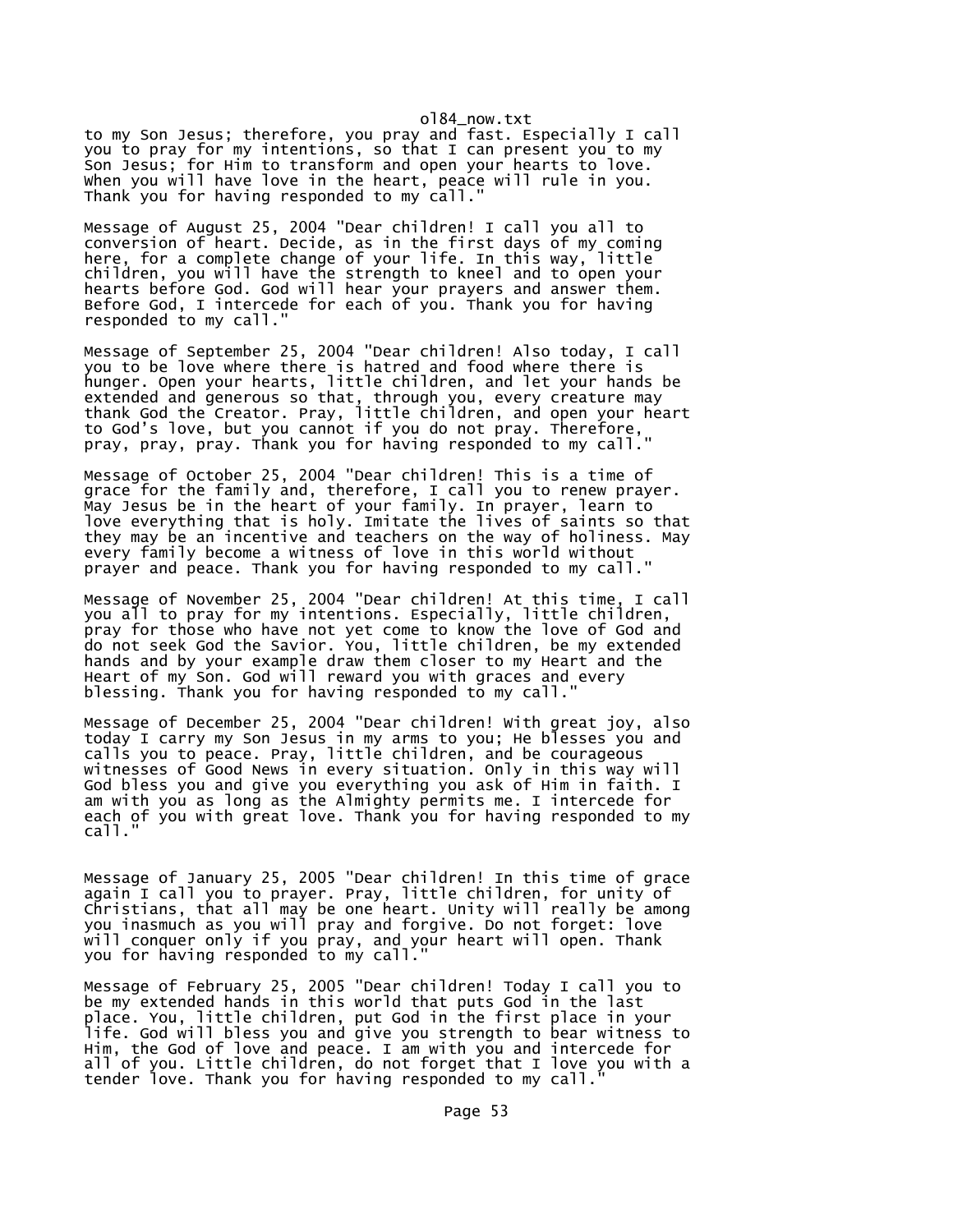## ANNUAL APPARITION TO MIRJANA DRAGICEVIC-SOLDO ON MARCH 18, 2005

18.03.2005. - The visionary Mirjana Dragicevic-Soldo had daily apparitions from June 24th 1981 to December 25th 1982. During the last daily apparition, Our Lady gave her the 10th secret, and told her that she would appear to her once a year, on the 18th of March. It has been this way through the years.

This year several thousand pilgrims gathered to pray the Rosary at the Cenacolo Community in Medjugorje. The apparition lasted from 14:09 to 14:14 and Our Lady gave the following message:

"Dear children! I come to you as the mother who, above all, loves her children. My children, I desire to teach you to love also. I pray for this. I pray that you will recognize my Son in each of your neighbors. The way to my Son, who is true peace and love, passes through the love for all neighbors. My children, pray and fast for your heart to be open for this my intention.

Message Of March 25, 2005 "Dear Children! Today I Call You To Love. Little Children, Love Each Other With God's Love. At Every Moment, In Joy And In Sorrow, May Love Prevail And, In This Way, Love Will Begin To Reign In Your Hearts. The Risen Jesus Will Be With You And You Will Be His Witnesses. I Will Rejoice With You And Protect You With My Motherly Mantle. Especially, Little Children, I Will Watch Your Daily Conversion With Love. Thank You For Having Responded To My Call."

Message of April 25, 2005 "Dear children! Also today, I call you to renew prayer in your families. By prayer and the reading of Sacred Scripture, may the Holy Spirit, who will renew you, enter into your families. In this way, you will become teachers of the faith in your family. By prayer and your love, the world will set out on a better way and love will begin to rule in the world. Thank you for having responded to my call."

Message of May 25, 2005 "Dear children! Anew I call you to live my messages in humility. Especially witness them now when we are approaching the anniversary of my apparitions. Little children, be a sign to those who are far from God and His love. I am with you and bless you all with my motherly blessing. Thank you for having responded to my call.

Message of June 25, 2005 "Dear children! Today I thank you for every sacrifice that you have offered for my intentions. I call you, little children, to be my apostles of peace and love in your families and in the world. Pray that the Holy Spirit may enlighten and lead you on the way of holiness. I am with you and bless you all with my motherly blessing. Thank you for having responded to my call."

# ANNUAL APPARITION TO IVANKA 2005

The visionary Ivanka Ivankovic-Elez had her regular annual apparition on June 25th 2005. According to the visionaries, Vicka, Marija and Ivan continue to have daily apparitions, and Mirjana, Ivanka and Jakov have an annual apparition.

At Her last daily apparition on May 7, 1985, Our Lady confided to Ivanka the 10th secret and told her that she would have an Page 54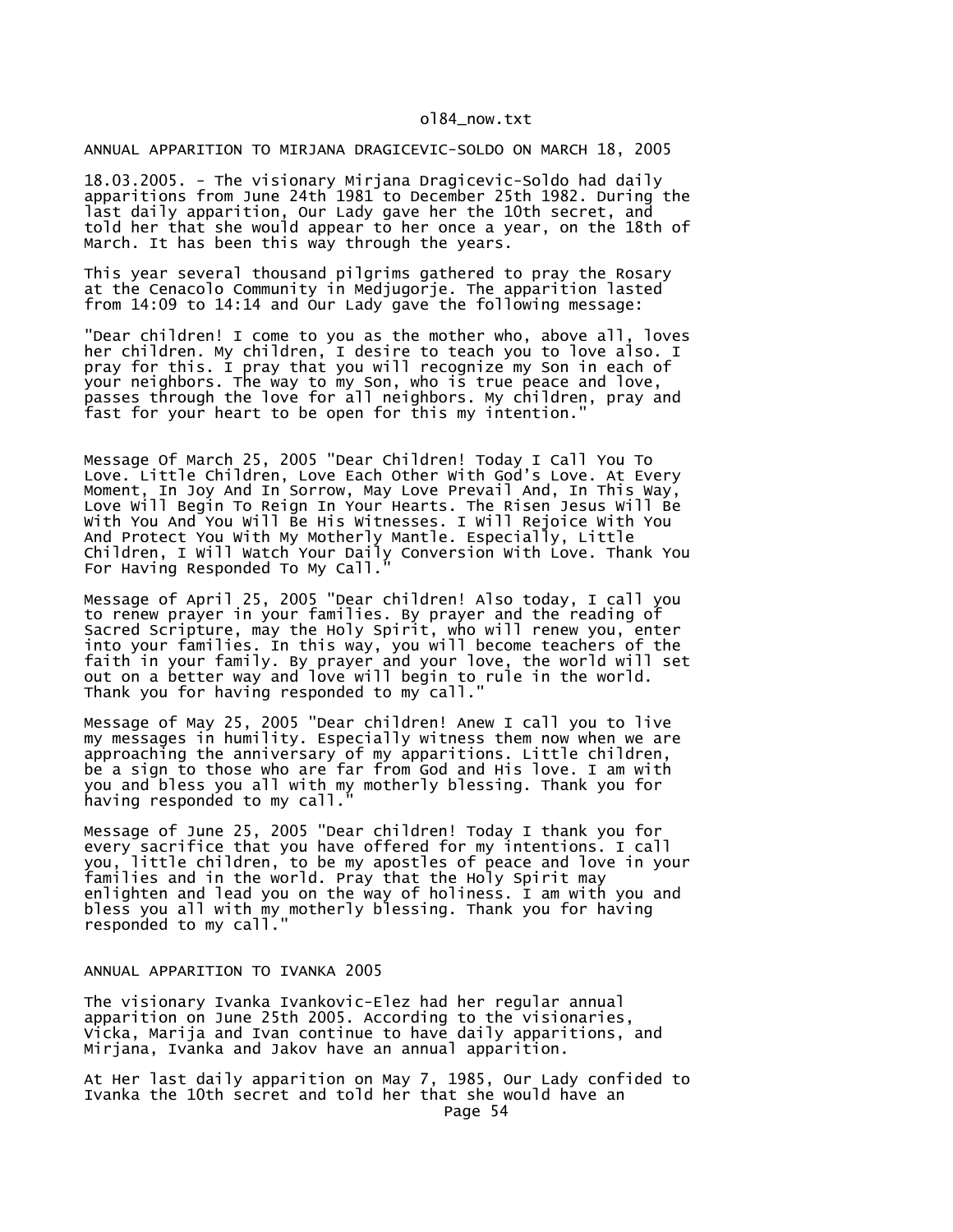apparition once a year on the anniversary of the apparitions. It was that way also this year. The apparition lasted 10 minutes. Ivanka had the apparition at home in the presence of her family, her husband and her three children. Our Lady gave the following message:

"Dear children, love each other with the love of my Son. Peace, peace, peace."

Our Lady was joyful and spoke to Ivanka about the 6th secret.

Message of July 25, 2005 "Dear children! Also today, I call you to fill your day with short and ardent prayers. When you pray, your heart is open and God loves you with a special love and gives you special graces. Therefore, make good use of this time of grace and devote it to God more than ever up to now. Do novenas of fasting and renunciation so that Satan be far from you and grace be around you. I am near you and intercede before God for each of you. Thank you for having responded to my call.

Message of August 25, 2005 "Dear children! Also today I call you to live my messages. God gave you a gift of this time as a time of grace. Therefore, little children, make good use of every moment and pray, pray, pray. I bless you all and intercede before the Most High for each of you. Thank you for having responded to my call.

Message of September 25, 2005 "Dear children! In love I call you: convert, even though you are far from my heart. Do not forget, I am your mother and I feel pain for each one who is far from my heart; but I do not leave you alone. I believe you can leave the way of sin and decide for holiness. Thank you for having responded to my call."

Message of October 25, 2005 "Little children, believe, pray and love, and God will be near you. He will give you the gift of all the graces you seek from Him. I am a gift to you, because, from day to day, God permits me to be with you and to love each of you with immeasurable love. Therefore, little children, in prayer and humility, open your hearts and be witnesses of my presence. Thank you for having responded to my call."

Message of November 25, 2005 "Dear children! Also today I call you to pray, pray, pray until prayer becomes life for you. Little children, at this time, in a special way, I pray before God to give you the gift of faith. Only in faith will you discover the joy of the gift of life that God has given you. Your heart will be joyful thinking of eternity. I am with you and love you with a tender love. Thank you for having responded to my call."

Message of December 25, 2005 "Dear children! Also today, in my arms I bring you little Jesus, the King of Peace, to bless you with His peace. Little children, in a special way today I call you to be my carriers of peace in this peaceless world. God will bless you. Little children, do not forget that I am your mother. I bless you all with a special blessing, with little Jesus in my arms. Thank you for having responded to my call."

### ANNUAL APPARITION TO JAKOV ON DECEMBER 25TH 2005

At the last daily apparition to Jakov Colo on September 12th, Page 55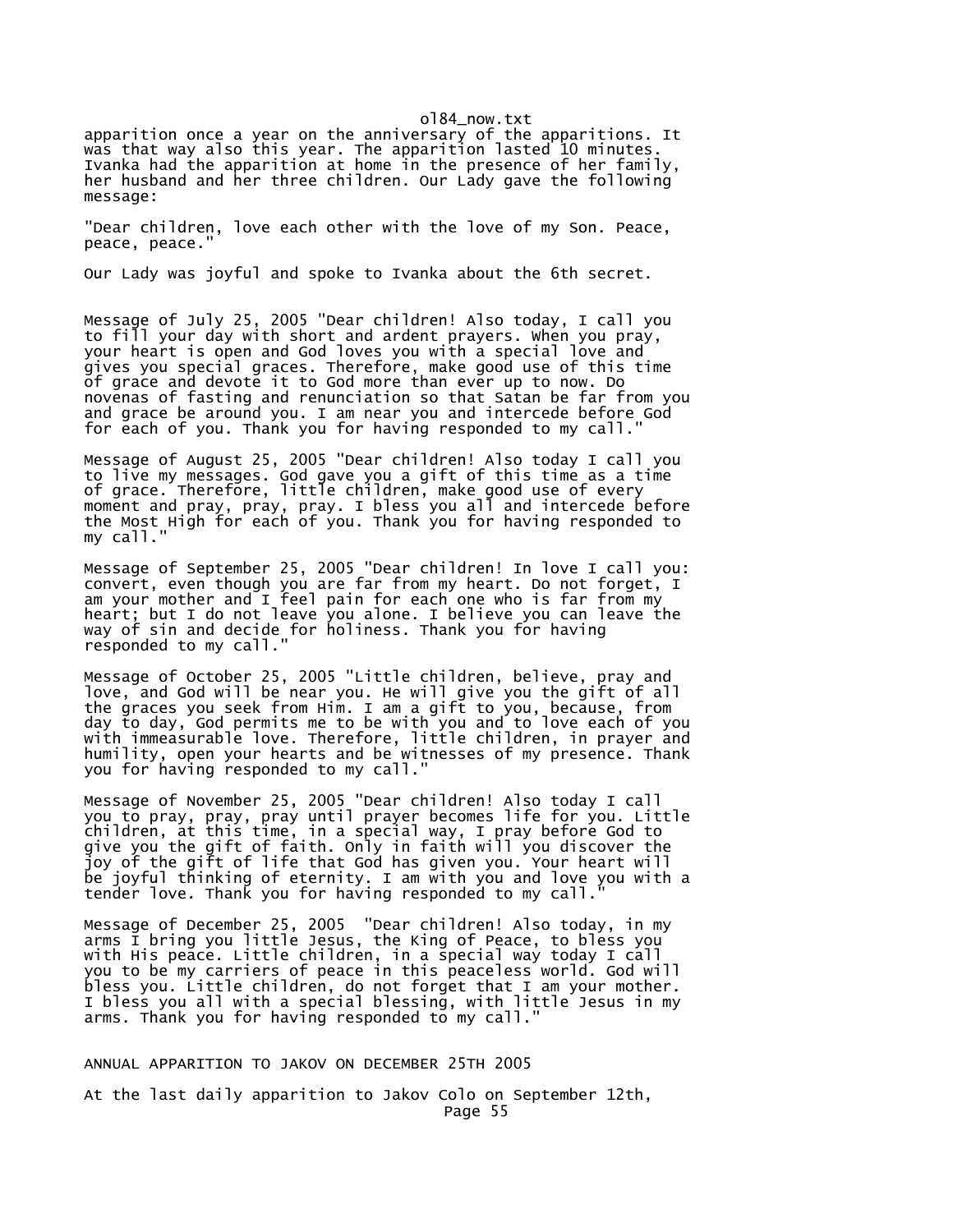ol84\_now.txt 1998, Our Lady told him that henceforth he would have one apparition a year, every December 25th, on Christmas Day. This is also how it was this year. The apparition began at 2:45 pm and lasted 7 minutes. Our Lady gave the following message:

"Dear children! Today, with Jesus in my arms, in a special way I call you to conversion. Children, through all this time which God permitted me to be with you, I continuously called you to conversion. Many of your hearts remained closed. Little children, Jesus is peace, love and joy; therefore now decide for Jesus. Start to pray. Pray to Him for the gift of conversion. Little children, only with Jesus can you have peace, joy and a heart filled with love. Little children, I love you. I am your mother and give you my motherly blessing."

Message of January 25, 2006 "Dear children! Also today I call you to be carriers of the Gospel in your families. Do not forget, little children, to read Sacred Scripture. Put it in a visible place and witness with your life that you believe and live the Word of God. I am close to you with my love and intercede before my Son for each of you. Thank you for having responded to my call."

Message of February 25, 2006 "Dear children! In this Lenten time of grace, I call you to open your hearts to the gifts that God desires to give you. Do not be closed, but with prayer and renunciation say 'yes' to God and He will give to you in abundance. As in springtime the earth opens to the seed and yields a hundredfold, so also your heavenly Father will give to you in abundance. I am with you and love you, little children, with a tender love. Thank you for having responded to my call.

Message of April 25, 2006 "Dear children! Also today I call you to have more trust in me and my Son. He has conquered by His death and resurrection and, through me, calls you to be a part of His joy. You do not see God, little children, but if you pray you will feel His nearness. I am with you and intercede before God for each of you. Thank you for having responded to my call."

Message of May 25, 2006 "Dear children! Also today I call you to put into practice and to live my messages that I am giving you. Decide for holiness, little children, and think of heaven. Only in this way, will you have peace in your heart that no one will be able to destroy. Peace is a gift, which God gives you in prayer. Little children, seek and work with all your strength for peace to win in your hearts and in the world. Thank you for having responded to my call."

Message of June 25, 2006 "Dear children! With great joy in my heart I thank you for all the prayers that, in these days, you offered for my intentions. Know, little children, that you will not regret it, neither you nor your children. God will reward you with great graces and you will merit eternal life. I am near you and thank all those who, through these years, have accepted my messages, have poured them into their life and decided for holiness and peace. Thank you for having responded to my call."

## ANNUAL APPARITION TO THE VISIONARY IVANKA 2006

The visionary Ivanka Ivankovic-Elez had her regular annual apparition on June 25th 2006. According to the visionaries, Vicka, Marija and Ivan continue to have daily apparitions, and Page 56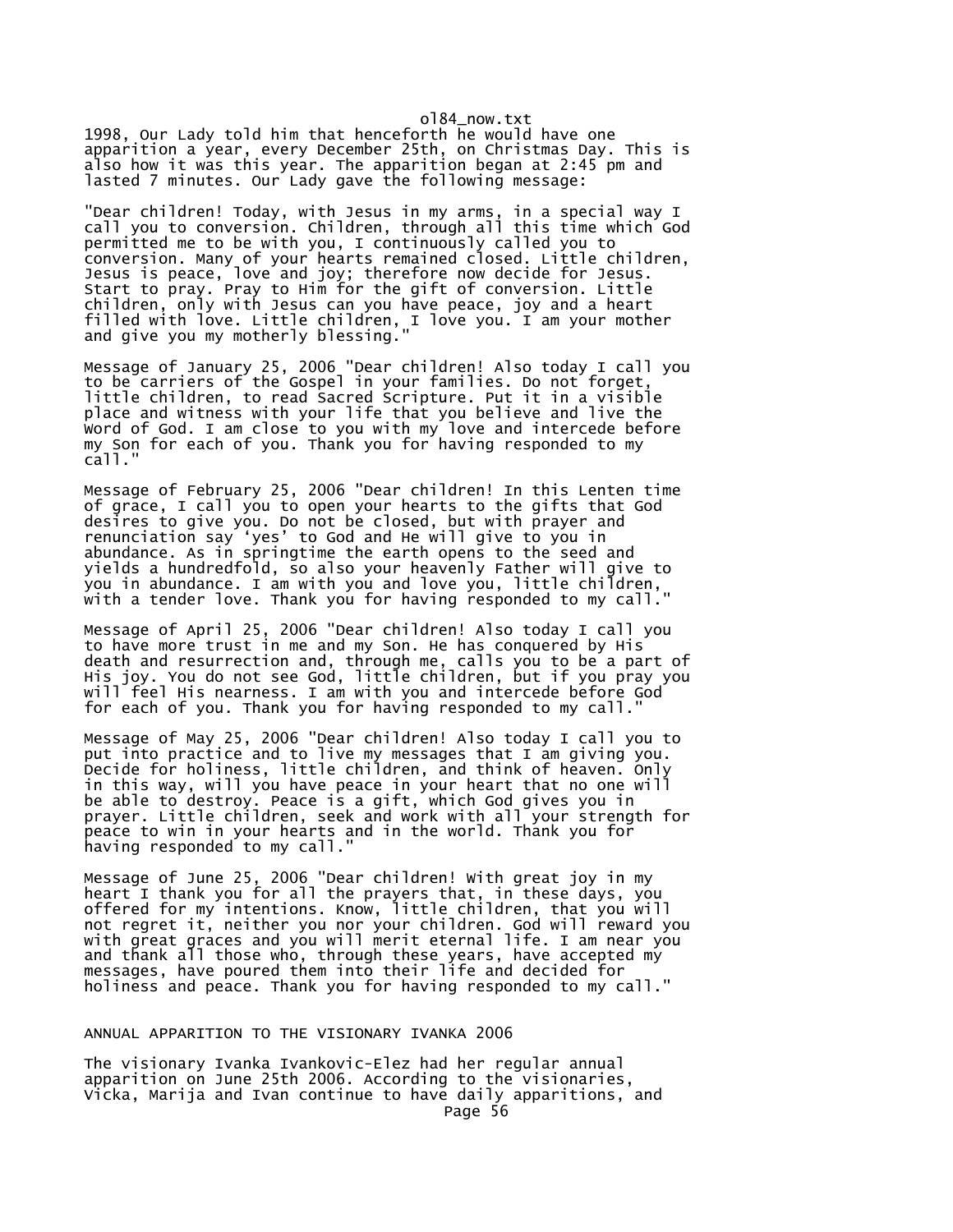Mirjana, Ivanka and Jakov have an annual apparition. At Her last daily apparition on May 7, 1985, Our Lady confided to Ivanka the 10th secret and told her that she would have an apparition once a year on the anniversary of the apparitions. It was that way also this year. The apparition lasted 7 minutes. Ivanka had the apparition at home in the presence of her family, her husband and her three children. Our Lady gave the following message:

"Dear children, thank you for having responded to my call. Pray, pray, pray."

Our Lady was joyful and spoke about the seventh secret.

Message of July 25, 2006 "Dear children! At this time, do not only think of rest for your body but, little children, seek time also for the soul. In silence may the Holy Spirit speak to you and permit Him to convert and change you. I am with you and before God I intercede for each of you. Thank you for having responded to my call."

Message of August 25, 2006 "Dear children! Also today I call you to pray, pray, pray. Only in prayer will you be near to me and my Son and you will see how short this life is. In your heart a desire for Heaven will be born. Joy will begin to rule in your heart and prayer will begin to flow like a river. In your words there will only be thanksgiving to God for having created you and the desire for holiness will become a reality for you. Thank you for having responded to my call."

Message of September 25, 2006 "Dear children! Also today I am with you and call all of you to complete conversion. Decide for God, little children, and you will find in God the peace your heart seeks. Imitate the lives of saints and may they be an example for you; and I will inspire you as long as the Almighty permits me to be with you. Thank you for having responded to my call."

Message of October 25, 2006 "Dear children! Today the Lord permitted me to tell you again that you live in a time of grace. You are not conscious, little children, that God is giving you a great opportunity to convert and to live in peace and love. You are so blind and attached to earthly things and think of earthly life. God sent me to lead you toward eternal life. I, little children, am not tired, although I see that your hearts are heavy and tired for everything that is a grace and a gift. Thank you for having responded to my call."

Message of November 25, 2006 "Dear children! Also today I call you to pray, pray, pray. Little children, when you pray you are close to God and He gives you the desire for eternity. This is a time when you can speak more about God and do more for God. Therefore, little children, do not resist but permit Him to lead you, to change you and to enter into your life. Do not forget that you are travellers on the way toward eternity. Therefore, little children, permit God to lead you as a shepherd leads his flock. Thank you for having responded to my call.

Message of December 25, 2006 "Dear children! Also today I bring you the newborn Jesus in my arms. He who is the King of Heaven and earth, He is your peace. Little children, no one can give you peace as He who is the King of Peace. Therefore, adore Him in your hearts, choose Him and you will have joy in Him. He will Page 57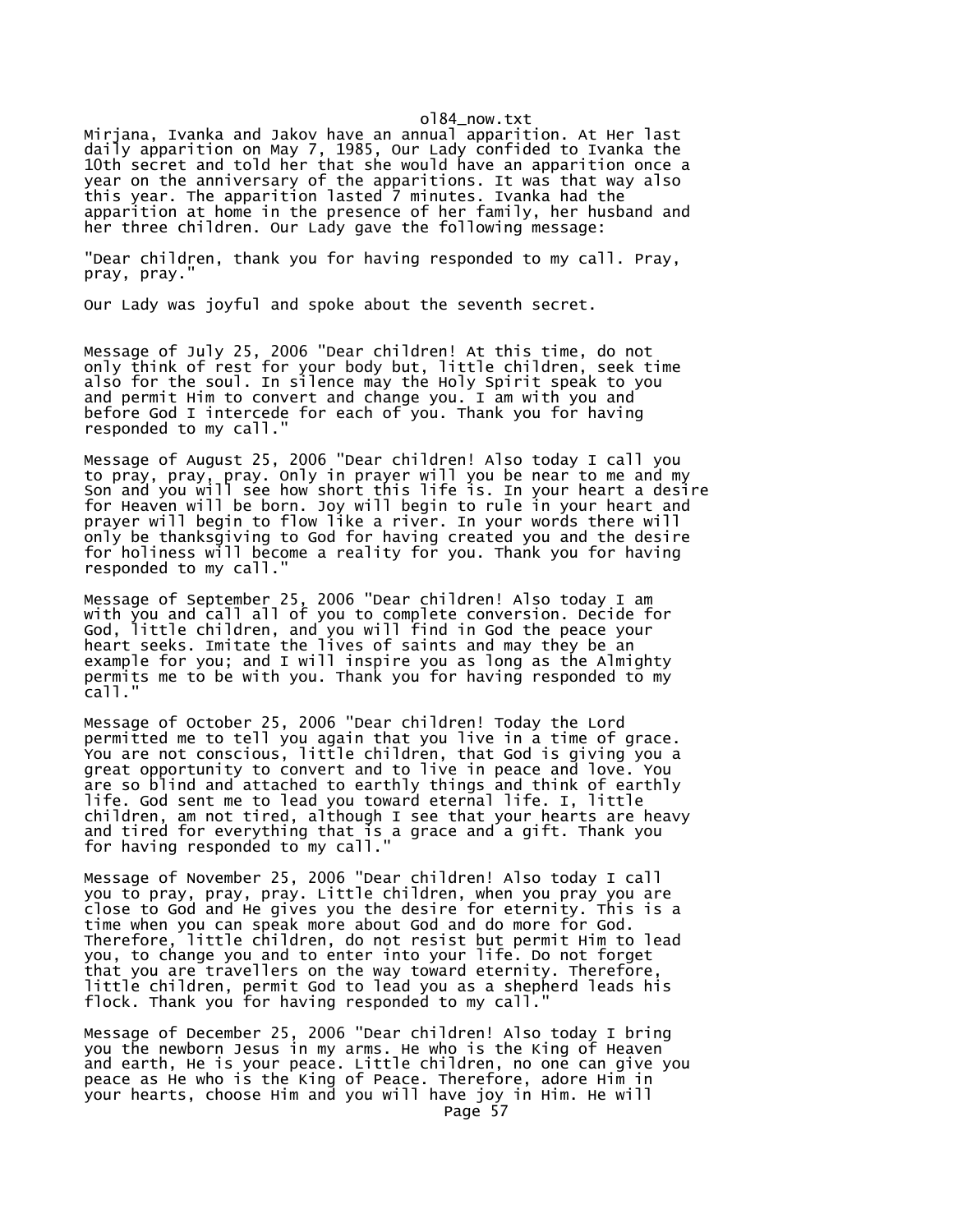ol84\_now.txt bless you with His blessing of peace. Thank you for having responded to my call."

## ANNUAL APPARITION TO JAKOV ON DECEMBER 25TH 2006

At the last daily apparition to Jakov Colo on September 12th, 1998, Our Lady told him that henceforth he would have one apparition a year, every December 25th, on Christmas Day. This is also how it was this year. The apparition began at 3:23 pm and lasted 6 minutes.

"Today is a great day of joy and peace. Rejoice with me. Little children, in a special way, I call you to holiness in your families. I desire, little children, that each of your families be holy and that God's joy and peace, which God sends you today in a special way, may come to rule and dwell in your families. Little children, open your hearts today on this day of grace, decide for God and put Him in the first place in your family. I am your Mother. I love you and give you my Motherly Blessing."

Message of January 25, 2007 "Dear children! Put Sacred Scripture in a visible place in your family and read it. In this way, you will come to know prayer with the heart and your thoughts will be on God. Do not forget that you are passing like a flower in a field, which is visible from afar but disappears in a moment. Little children, leave a sign of goodness and love wherever you pass and God will bless you with an abundance of His blessing. Thank you for having responded to my call."

Message Of February 25, 2007 "Dear children! Open your heart to God's mercy in this lenten time. The heavenly Father desires to deliver each of you from the slavery of sin. Therefore, little children, make good use of this time and through meeting with God in confession, leave sin and decide for holiness. Do this out of love for Jesus, who redeemed you all with his blood, that you may be happy and in peace. Do not forget, little children: your freedom is your weakness, therefore follow my messages with seriousness. Thank you for having responded to my call."

THE ANNUAL APPARITION TO MIRJANA DRAGICEVIC-SOLDO ON MARCH 18, 2007

The visionary Mirjana Dragicevic-Soldo had daily apparitions from June 24th 1981 to December 25th 1982. During the last daily apparition, Our Lady gave her the 10th secret, and told her that she would appear to her once a year, on the 18th of March. It has been this way through the years.

This year several thousand pilgrims gathered to pray the Rosary at the Cenacolo Community in Medjugorje. The apparition lasted from 14:07 to 14:12 and Our Lady gave the following message:

"Dear children! I come to you as a Mother with gifts. I come with love and mercy. Dear children, mine is a big heart. In it, I desire all of your hearts, purified by fasting and prayer. I desire that, through love, our hearts may triumph together. I desire that through that triumph you may see the real Truth, the real Way and the real Life. I desire that you may see my Son. Thank you."

Our Lady blessed all of us and all religious articles. Again She Page 58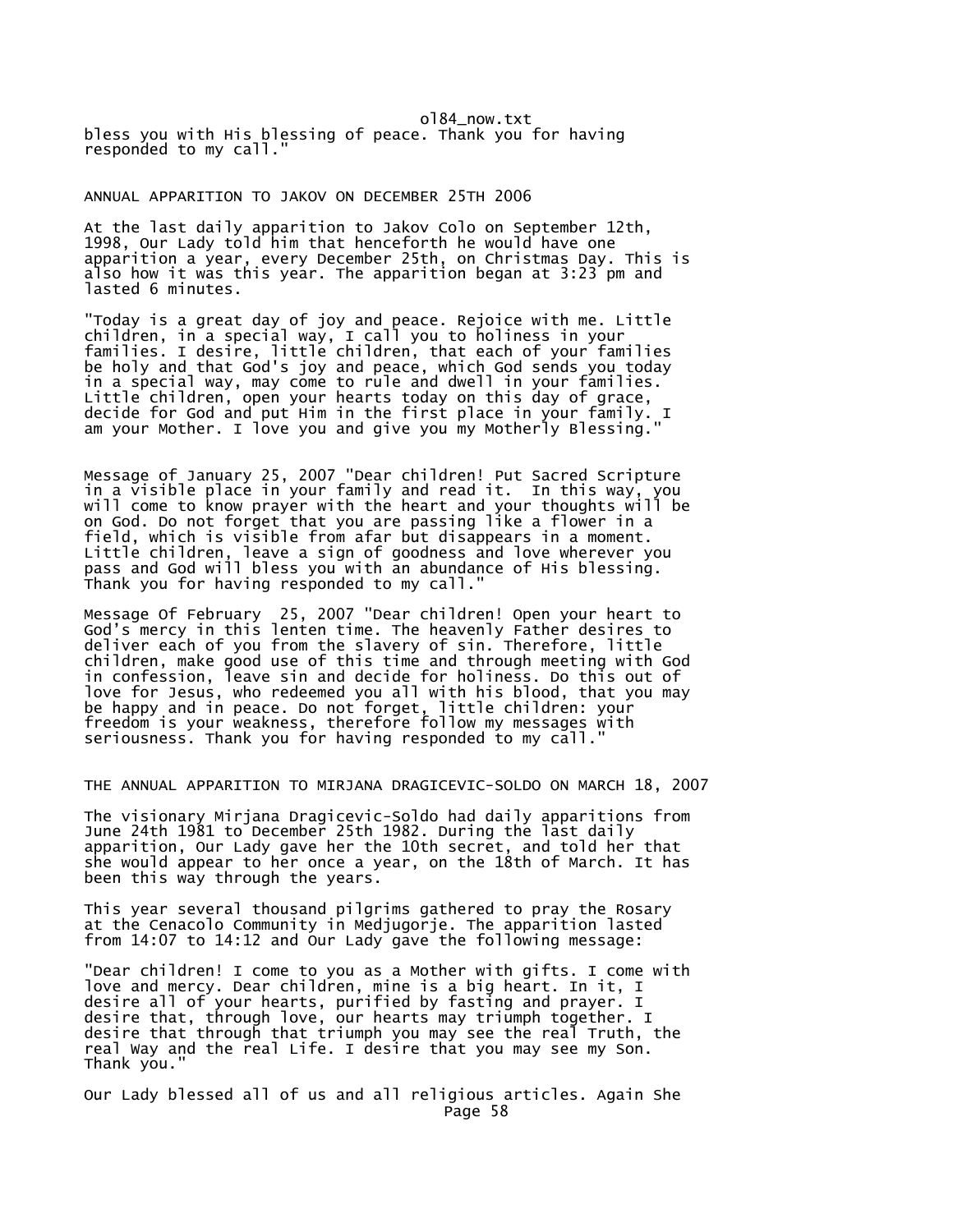ol84\_now.txt emphasized that it is only Her Motherly blessing and She asked for daily prayers for those whom She said "my Son has chosen and blessed". Mirjana clarified that she thought Our Lady was referring to priests.

Message of March 25, 2007 "Dear children! I desire to thank you from my heart for your Lenten renunciations. I desire to inspire you to continue to live fasting with an open heart. By fasting and renunciation, little children, you will be stronger in faith. In God you will find true peace through daily prayer. I am with you and I am not tired. I desire to take you all with me to Heaven, therefore, decide daily for holiness. Thank you for having responded to my call.

Message of April 25, 2007 "Dear children! Also today I again call you to conversion. Open your hearts. This is a time of grace while I am with you, make good use of it. Say: 'This is the time for my soul'. I am with you and love you with immeasurable love. Thank you for having responded to my call."

Message of May 25, 2007 "Dear children! Pray with me to the Holy Spirit for Him to lead you in the search of God's will on the way of your holiness. And you, who are far from prayer, convert and, in the silence of your heart, seek salvation for your soul and nurture it with prayer. I bless you all individually with my motherly blessing. Thank you for having responded to my call."

Message of June 25, 2007 "Dear children! Also today, with great joy in my heart, I call you to conversion. Little children, do not forget that you are all important in this great plan, which God leads through Medjugorje. God desires to convert the entire world and to call it to salvation and to the way towards Himself, who is the beginning and the end of every being. In a special way, little children, from the depth of my heart, I call you all to open yourselves to this great grace that God gives you through my presence here. I desire to thank each of you for the sacrifices and prayers. I am with you and I bless you all. Thank you for having responded to my call."

# ANNUAL APPARITION TO IVANKA 2007

The visionary Ivanka Ivankovic-Elez had her regular annual apparition on June 25th 2007. According to the visionaries, Vicka, Marija and Ivan continue to have daily apparitions, and Mirjana, Ivanka and Jakov have an annual apparition.

At Her last daily apparition on May 7, 1985, Our Lady confided to Ivanka the 10th secret and told her that she would have an apparition once a year on the anniversary of the apparitions. It was that way also this year. The apparition lasted 17 minutes. Ivanka had the apparition at home in the presence of her family, her husband and her three children.

After the apparition, the visionary Ivanka said: "Our Lady remained with me for 17 minutes. She was joyful and spoke to me about Her life. Our Lady said: 'Dear children, receive my motherly blessing.' "

Message of July 25, 2007 "Dear children! Today, on the day of the Patron of your Parish, I call you to imitate the lives of the Page 59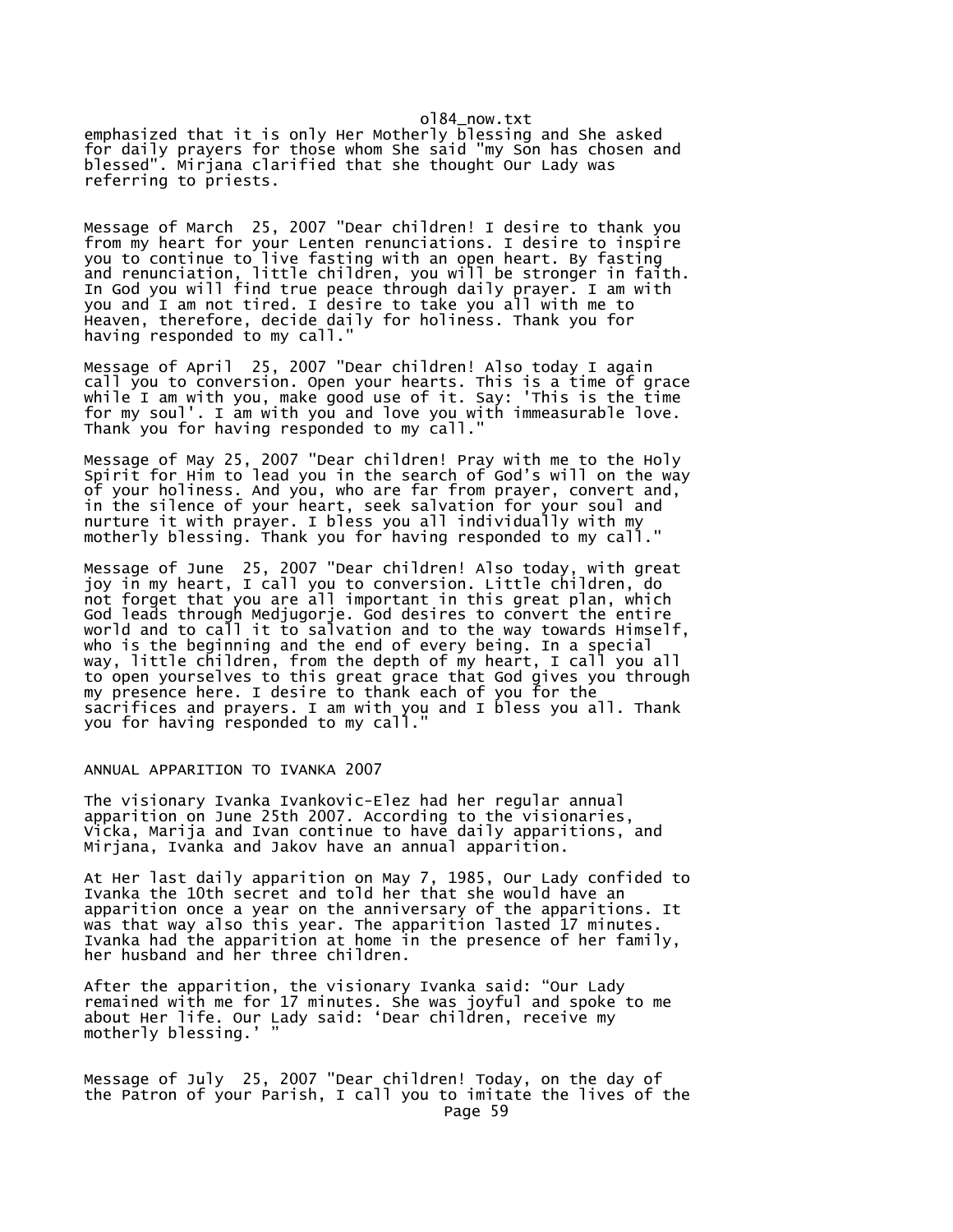Saints. May they be, for you, an example and encouragement to a life of holiness. May prayer for you be like the air you breathe in and not a burden. Little children, God will reveal His love to you and you will experience the joy that you are my beloved. God will bless you and give you an abundance of grace. Thank you for having responded to my call."

Message Of August 25, 2007 "Dear Children! Also Today I Call You To Conversion. May Your Life, Little Children, Be A Reflection Of God's Goodness And Not Of Hatred And Unfaithfulness. Pray, Little Children, That Prayer May Become Life For You. In This Way, In Your Life You Will Discover The Peace And Joy Which God Gives To Those Who Have An Open Heart To His Love. And You Who Are Far From God's Mercy, Convert So That God May Not Become Deaf To Your Prayers And That It May Not Be Too Late For You. Therefore, In This Time Of Grace, Convert And Put God In The First Place In Your Life. Thank You For Having Responded To My Call."

Message of September 25, 2007 "Dear children! Also today I call all of you for your hearts to blaze with more ardent love for the Crucified, and do not forget that, out of love for you, He gave His life so that you may be saved. Little children, meditate and pray that your heart may be open to God's love. Thank you for having responded to my call."

Message of October 25, 2007 "Dear children! God sent me among you out of love that I may lead you towards the way of salvation. Many of you opened your hearts and accepted my messages, but many have become lost on this way and have never come to know the God of love with the fullness of heart. Therefore, I call you to be love and light where there is darkness and sin. I am with you and bless you all. Thank you for having responded to my call."

Message of November 25, 2007 "Dear children! Today, when you celebrate Christ, the King of all that is created, I desire for Him to be the King of your lives. Only through giving, little children, can you comprehend the gift of Jesus´ sacrifice on the Cross for each of you. Little children, give time to God that He may transform you and fill you with His grace, so that you may be a grace for others. For you, little children, I am a gift of grace and love, which comes from God for this peaceless world. Thank you for having responded to my call."

Message of December 25, 2007 "Dear children! With great joy I bring you the King of Peace for Him to bless you with His blessing. Adore Him and give time to the Creator for whom your heart yearns. Do not forget that you are passers-by on this earth and that things can give you small joys, while through my Son, eternal life is given to you. That is why I am with you, to lead you towards what your heart yearns for. Thank you for having responded to my call."

#### ANNUAL APPARITION TO JAKOV ON DECEMBER 25TH 2007

At the last daily apparition to Jakov Colo on September 12th, 1998, Our Lady told him that henceforth he would have one apparition a year, every December 25th, on Christmas Day. This is also how it was this year. The apparition began at 2:29 pm and lasted 6 minutes. Our Lady gave the following message:

"Dear children! Today, in a special way I call you to become open to God and for each of your hearts today to become a place of Page 60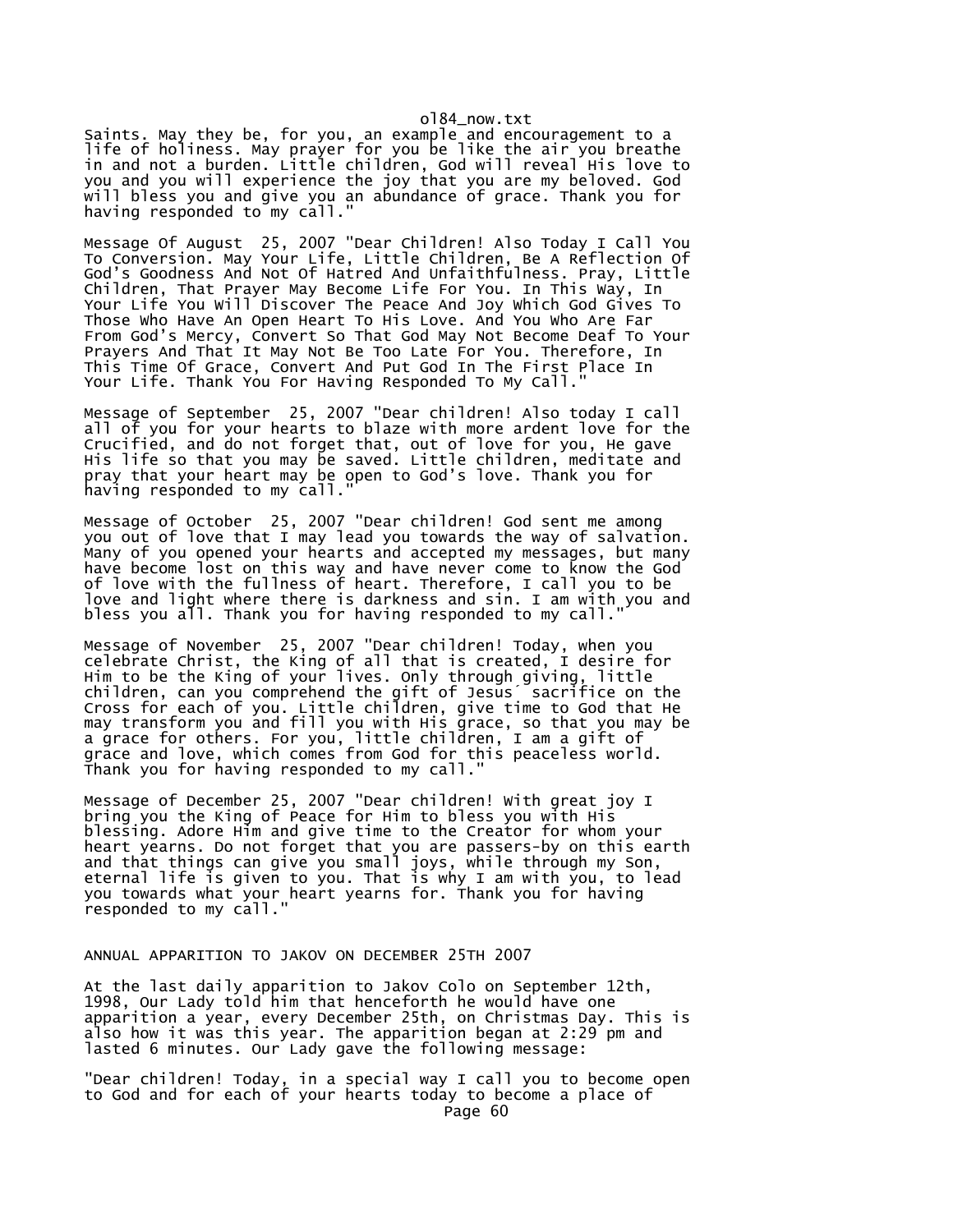Jesus' birth. Little children, through all this time that God permits me to be with you, I desire to lead you to the joy of your life. Little children, the only true joy of your life is God. Therefore, dear children, do not seek joy in things of this earth but open your hearts and accept God. Little children, everything passes, only God remains in your heart. Thank you for having responded to my call."

Message of January 25, 2008 "Dear children! With the time of Lent, you are approaching a time of grace. Your heart is like ploughed soil and it is ready to receive the fruit which will grow into what is good. You, little children, are free to choose good or evil. Therefore, I call you to pray and fast. Plant joy and the fruit of joy will grow in your hearts for your good, and others will see it and receive it through your life. Renounce sin and choose eternal life. I am with you and intercede for you before my Son. Thank you for having responded to my call."

Message of February 25, 2008 "Dear children! In this time of grace, I call you anew to prayer and renunciation. May your day be interwoven with little ardent prayers for all those who have not come to know God's love. Thank you for having responded to my call.

The annual apparition of our Lady to Mirjana Dragicevic-Soldo on march 18, 2008

The visionary Mirjana Dragicevic-Soldo had daily apparitions from June 24th 1981 to December 25th 1982. During the last daily apparition, Our Lady gave her the 10th secret, and told her that she would appear to her once a year, on the 18th of March. It has been this way through the years.

This year several thousand pilgrims gathered to pray the Rosary at the Cenacolo Community in Medjugorje. The apparition lasted from 14:01 to 14:08.

Mirjana transmitted the following:

I have never seen Our Lady address us in this manner. She extended her hands towards us and with her hands extended in this way, she said:

"Dear children, today I extend my hands towards you. Do not be afraid to accept them. They desire to give you love and peace and to help you in salvation. Therefore, my children, receive them. Fill my heart with joy and I will lead you towards holiness. The way on which I lead you is difficult and full of temptations and falls. I will be with you and my hands will hold you. Be persevering so that, at the end of the way, we can all together, in joy and love, hold the hands of my Son. Come with me; fear not. Thank you."

Message of March 25, 2008 "Dear children! I call you to work on your personal conversion. You are still far from meeting with God in your heart. Therefore, spend all the more time in prayer and Adoration of Jesus in the Most Blessed Sacrament of the Altar, for Him to change you and to put into your hearts a living faith and a desire for eternal life. Everything is passing, little children, only God is not passing. I am with you and I encourage Page 61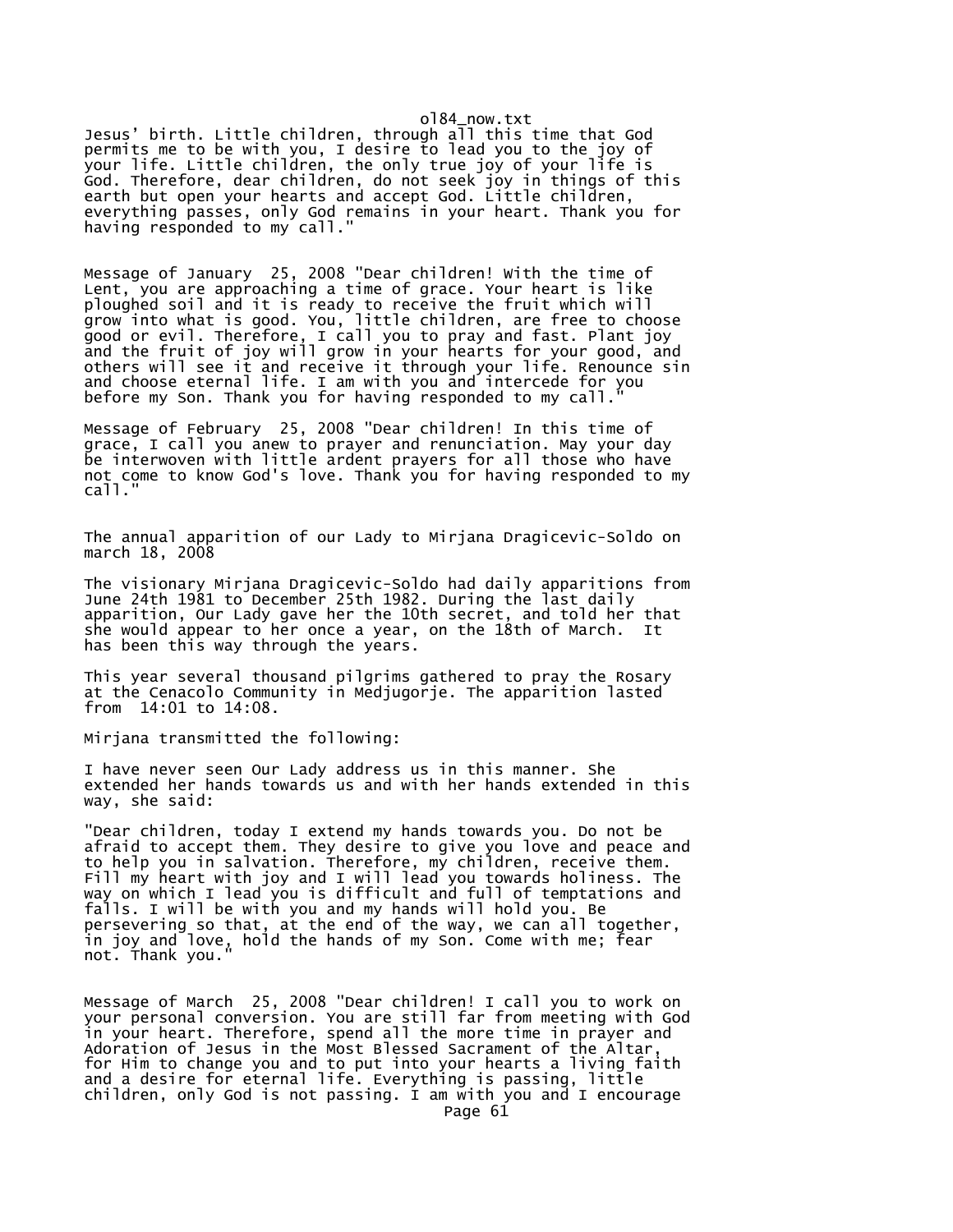## ol84\_now.txt you with love. Thank you for having responded to my call."

Message of April 25, 2008 "Dear children! Also today, I call all of you to grow in God's love as a flower which feels the warm rays of spring. In this way, also you, little children, grow in God's love and carry it to all those who are far from God. Seek God's will and do good to those whom God has put on your way, and be light and joy. Thank you for having responded to my call.

Message of May 25, 2008 "Dear children! In this time of grace, when God has permitted me to be with you, little children, I call you anew to conversion. Work on the salvation of the world in a special way while I am with you. God is merciful and gives special graces, therefore, seek them through prayer. I am with you and do not leave you alone. Thank you for having responded to my call."

Message of June 25, 2008 "Dear children! Also today, with great joy in my heart, I call you to follow me and to listen to my messages. Be joyful carriers of peace and love in this peaceless world. I am with you and I bless you all with my Son Jesus, the King of Peace. Thank you for having responded to my call.

# ANNUAL APPARITION TO THE VISIONARY IVANKA

The visionary Ivanka Ivankovic-Elez had her regular annual apparition on June 25th 2008. According to the visionaries, Vicka, Marija and Ivan continue to have daily apparitions, and Mirjana, Ivanka and Jakov have an annual apparition.

At Her last daily apparition on May 7, 1985, Our Lady confided to Ivanka the 10th secret and told her that she would have an apparition once a year on the anniversary of the apparitions. It was that way also this year. The apparition lasted 6 minutes. Ivanka had the apparition at home in the presence of her family, her husband and her three children. After the apparition, the visionary Ivanka said:

"Our Lady spoke to me about the ninth secret. She gave us Her motherly blessing."

Message of July 25, 2008 "Dear children! At this time when you are thinking of physical rest, I call you to conversion. Pray and work so that your heart yearns for God the Creator who is the true rest of your soul and your body. May He reveal His face to you and may He give you His peace. I am with you and intercede before God for each of you. Thank you for having responded to my ca11.

Message of August 25, 2008 "Dear children! Also today I call you to personal conversion. You be those who will convert and, with your life, will witness, love, forgive and bring the joy of the Risen One into this world, where my Son died and where people do not feel a need to seek Him and to discover Him in their lives. You adore Him, and may your hope be hope to those hearts who do not have Jesus. Thank you for having responded to my call."

Message of September 25, 2008 "Dear children! May your life, anew, be a decision for peace. Be joyful carriers of peace and do not forget that you live in a time of grace, in which God gives you great graces through my presence. Do not close yourselves,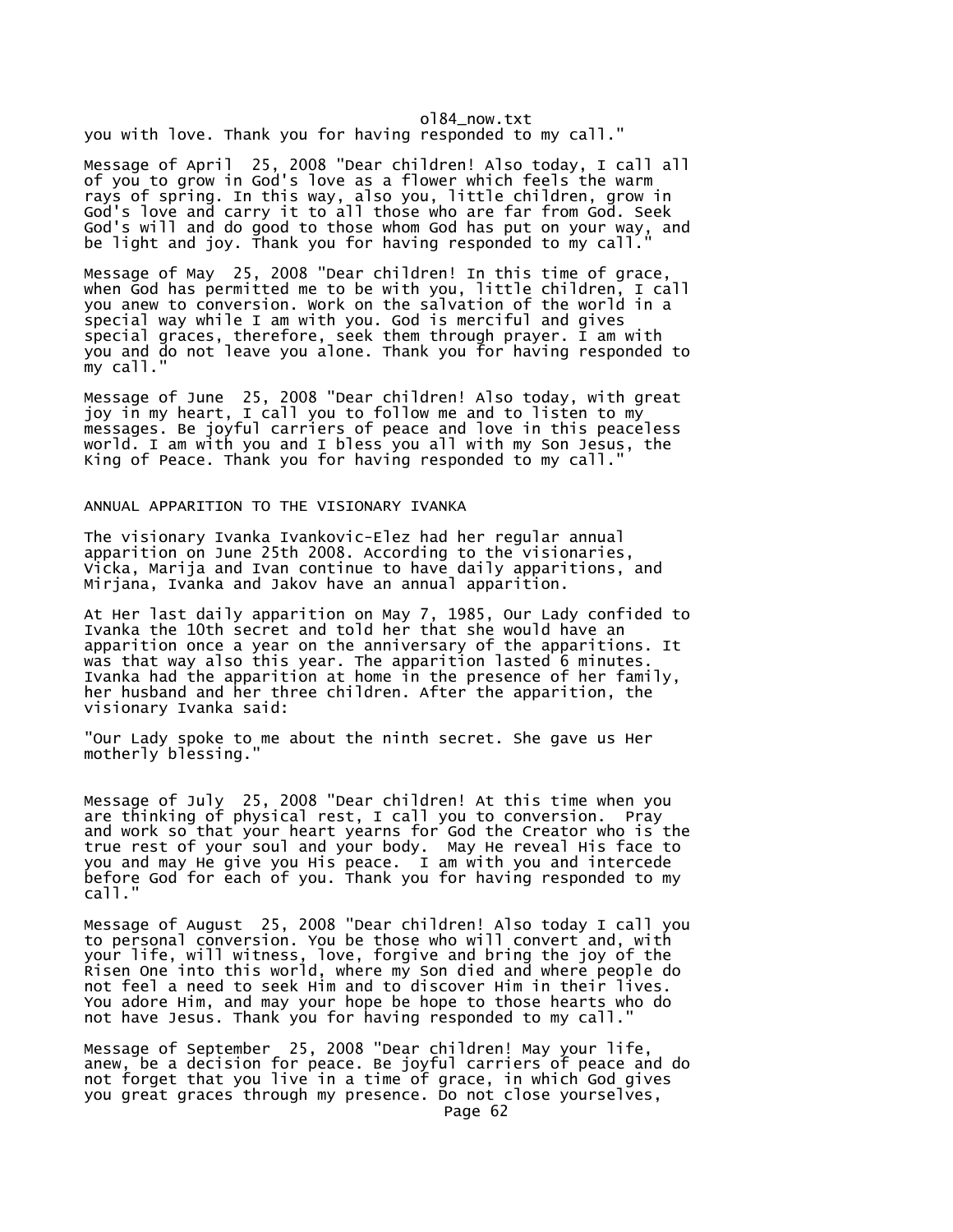ol84\_now.txt little children, but make good use of this time and seek the gift of peace and love for your life so that you may become witnesses to others. I bless you with my motherly blessing. Thank you for having responded to my call."

Message of October 25, 2008 "Dear children! In a special way I call you all to pray for my intentions so that, through your prayers, you may stop Satan's plan over this world, which is further from God every day, and which puts itself in the place of God and is destroying everything that is beautiful and good in the souls of each of you. Therefore, little children, arm yourselves with prayer and fasting so that you may be conscious of how much God loves you and may carry out God's will. Thank you for having responded to my call.

Message of November 25, 2008 "Dear children! Also today I call Messaye of November 25, 2000 Dea. Since it left lessus to be born in your heart. May He, who is peace itself, give peace to the entire world through you. Therefore, little children, pray without ceasing for this turbulent world without hope, so that you may become witnesses of peace for all. May hope begin to flow through your hearts as a river of grace. Thank you for having responded to my call.

Message of December 25, 2008 "Dear children! You are running, working, gathering – but without blessing. You are not praying! Today I call you to stop in front of the manger and to meditate on Jesus, Whom I give to you today also, to bless you and to help you to comprehend that, without Him, you have no future. Therefore, little children, surrender your lives into the hands of Jesus, for Him to lead you and protect you from every evil. Thank you for having responded to my call."

## Annual Apparition To Jakov On December 25th 2008

At the last daily apparition to Jakov Colo on September 12th, 1998, Our Lady told him that henceforth he would have one apparition a year, every December 25th, on Christmas Day. This is also how it was this year. The apparition began at 9:49 am and lasted 6 minutes. Our Lady gave the following message:

"Dear children! Today, in a special way, I call you to pray for peace. Without God you cannot have peace or live in peace. Therefore, little children, today on this day of grace open your hearts to the King of peace, for Him to be born in you and to grant you His peace – and you be carriers of peace in this peaceless world. Thank you for having responded to my call."

Message of January 25, 2009 "Dear children! Also today I call you to prayer. May prayer be for you like the seed that you will put in my heart, which I will give over to my Son Jesus for you, for the salvation of your souls. I desire, little children, for each of you to fall in love with eternal life which is your future, and for all worldly things to be a help for you to draw you closer to God the Creator. I am with you for this long because you are on the wrong path. Only with my help, little children, you will open your eyes. There are many of those who, by living my messages, comprehend that they are on the way of holiness towards eternity. Thank you for having responded to my call."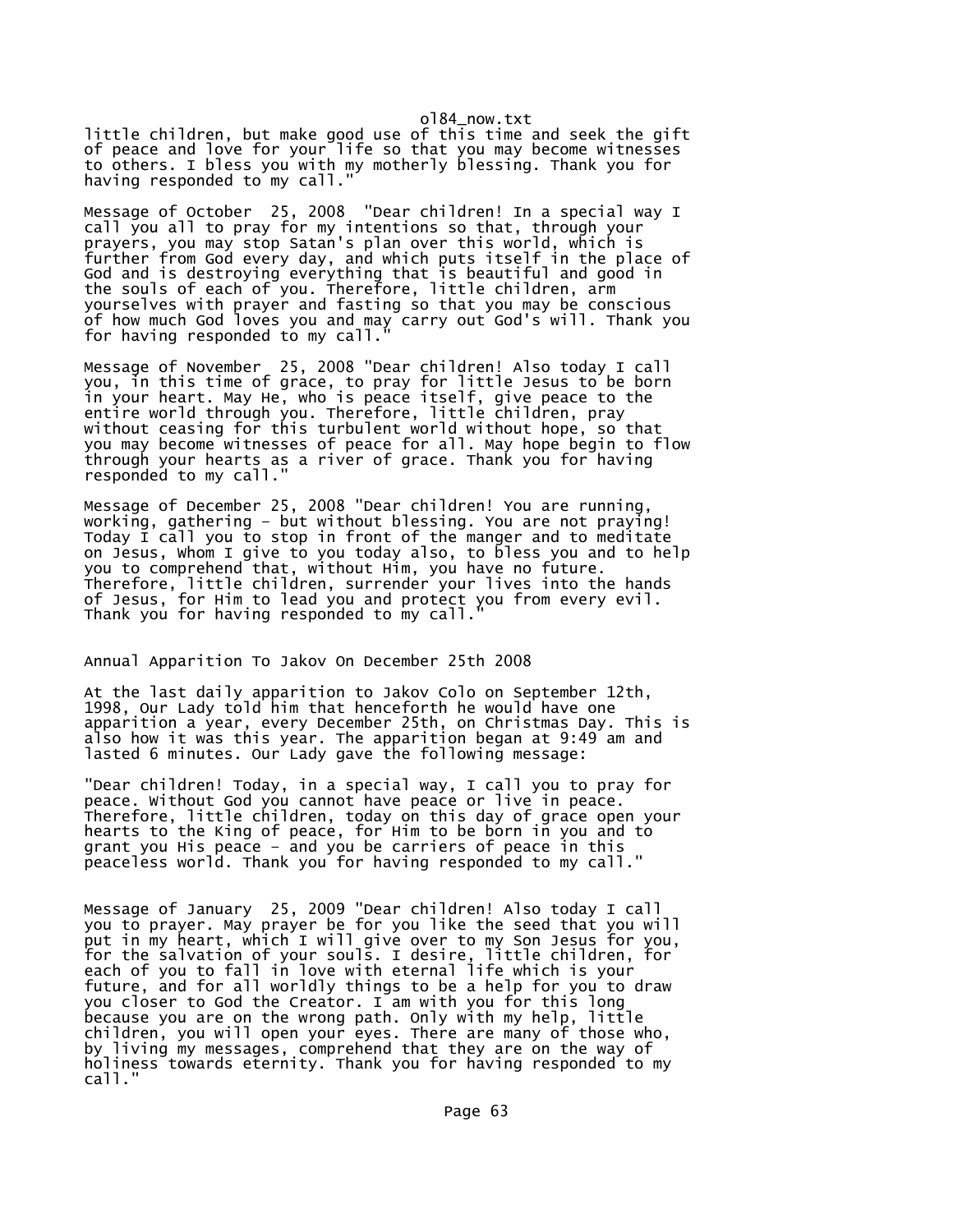Message of February 25, 2009 "Dear children! In this time of renunciation, prayer and penance, I call you anew: go and confess your sins so that grace may open your hearts, and permit it to change you. Convert little children, open yourselves to God and to His plan for each of you. Thank you for having responded to my  $cal1$ .

### Annual Apparition To Mirjana - March 18, 2009

The visionary Mirjana Dragicevic-Soldo had daily apparitions from June 24th 1981 to December 25th 1982. During the last daily apparition, Our Lady gave her the 10th secret, and told her that she would appear to her once a year, on the 18th of March. It has been this way through the years. Several thousand pilgrims gathered in prayer of the Rosary at the 'Blue Cross'. The apparition lasted from 13:52 to 13:58.

Dear children! Today I call you to look into your hearts sincerely and for a long time. What will you see in them? Where is my Son in them and where is the desire to follow me to Him? My children, may this time of renunciation be a time when you will ask yourself: 'What does my God desire of me personally? What am I to do?' Pray, fast and have a heart full of mercy. Do not forget your shepherds. Pray that they may not get lost, that they may remain in my Son so as to be good shepherds to their flock.

Our Lady looked at all those present and added: Again I say to you, if you knew how much I love you, you would cry with happiness. Thank you.

Message of March 25, 2009 "Dear children! In this time of spring, when everything is awakening from the winter sleep, you also awaken your souls with prayer so that they may be ready to receive the light of the risen Jesus. Little children, may He draw you closer to His Heart so that you may become open to eternal life. I pray for you and intercede before the Most High for your sincere conversion. Thank you for having responded to my call."

Message of April 25, 2009 "Dear children! Today I call you all to pray for peace and to witness it in your families so that peace may become the highest treasure on this peaceless earth. I am your Queen of Peace and your mother. I desire to lead you on the way of peace, which comes only from God. Therefore, pray, pray, pray. Thank you for having responded to my call."

Message of May 25, 2009 "Dear children! In this time, I call you all to pray for the coming of the Holy Spirit upon every baptized creature, so that the Holy Spirit may renew you all and lead you on the way of witnessing your faith – you and all those who are far from God and His love. I am with you and intercede for you before the Most High. Thank you for having responded to my call."

Message of June 25, 2009 "Dear children! Rejoice with me, convert in joy and give thanks to God for the gift of my presence among you. Pray that, in your hearts, God may be in the center of your life and with your life witness, little children, so that every creature may feel God's love. Be my extended hands for every creature, so that it may draw closer to the God of love. I bless you with my motherly blessing. Thank you for having responded to my call."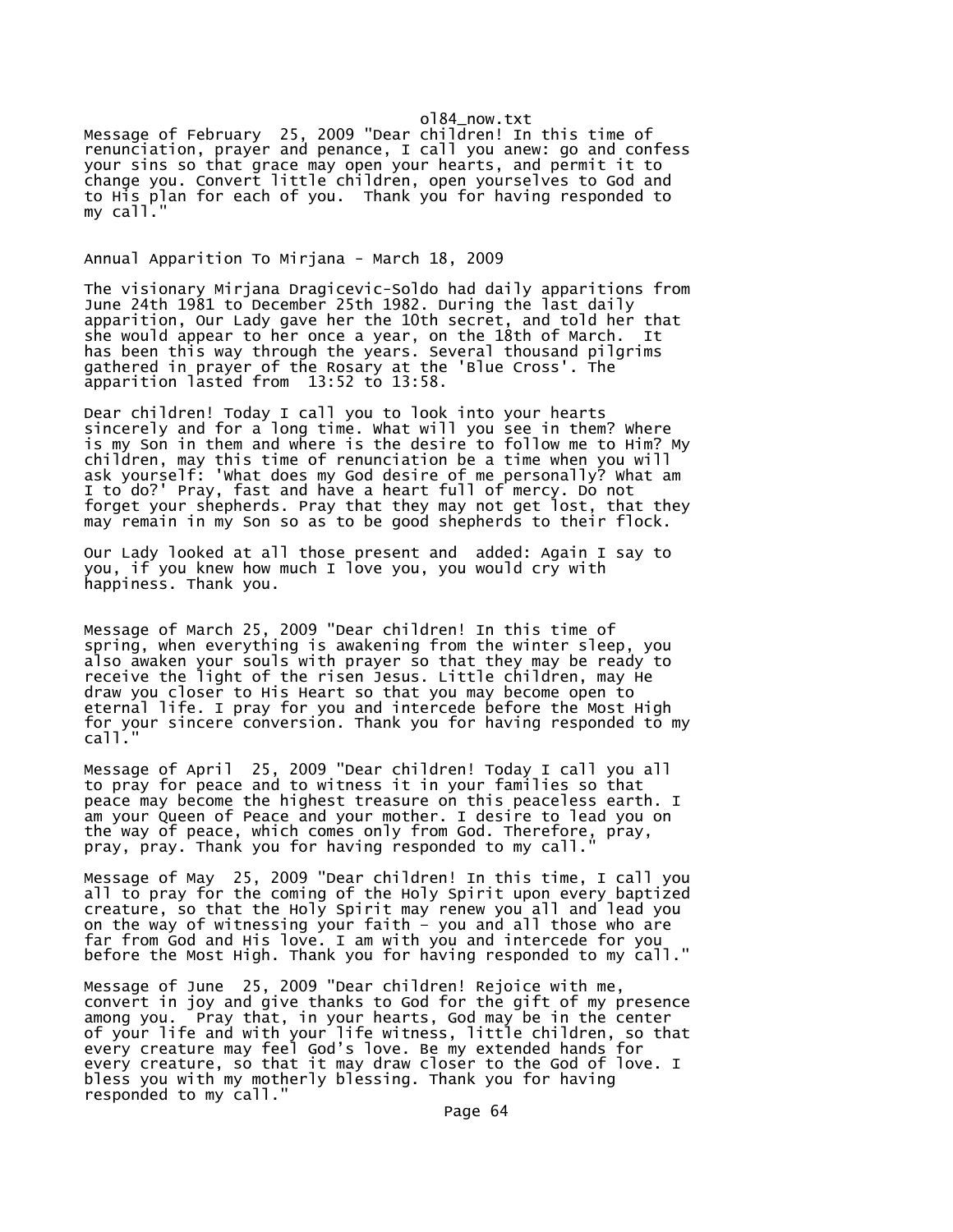#### REGULAR ANNUAL APPARITION TO THE VISIONARY IVANKA

The visionary Ivanka Ivankovic-Elez had her regular annual apparition on June 25th 2009. According to the visionaries, Vicka, Marija and Ivan continue to have daily apparitions, and Mirjana, Ivanka and Jakov have an annual apparition.

At Her last daily apparition on May 7, 1985, Our Lady confided to Ivanka the 10th secret and told her that she would have an apparition once a year on the anniversary of the apparitions. It was that way also this year. The apparition lasted 10 minutes. Ivanka had the apparition at home in the presence of her family, her husband and her three children. After the apparition, the visionary Ivanka said:

"Our Lady remained with me for 10 minutes and spoke to me of the tenth secret. Our Lady said: 'Dear children, I call you to be apostles of peace. Peace, peace, peace.'"

Message of July 25, 2009 "Dear children! May this time be a time of prayer for you. Thank you for having responded to my call."

Message of August 25, 2009 "Dear children! Today I call you anew to conversion. Little children, you are not holy enough and you do not radiate holiness to others, therefore pray, pray, pray and work on your personal conversion, so that you may be a sign of God's love to others. I am with you and am leading you towards eternity, for which every heart must yearn. Thank you for having responded to my call."

Message of September 25, 2009 "Dear children, with joy, persistently work on your conversion. Offer all your joys and sorrows to my Immaculate Heart that I may lead you all to my most beloved Son, so that you may find joy in His Heart. I am with you to instruct you and to lead you towards eternity. Thank you for having responded to my call."

October 2, 2009 Message to Mirjana "Dear Children, As I look at you, my heart seizes with pain. Where are you going my children? Have you sunk so deeply into sin that you do not know how to stop yourselves? You justify yourselves with sin and live according to it. Kneel down beneath the Cross and look at my Son. He conquered sin and died so that you, my children, may live. Permit me to help you not to die but to live with my Son forever. Thank you!"

Message of October 25, 2009 "Dear children! Also today I bring you my blessing, I bless you all and I call you to grow on this way, which God has begun through me for your salvation. Pray, fast and joyfully witness your faith, little children, and may your heart always be filled with prayer. Thank you for having responded to my call."

Message to Mirjana of November 2nd, 2009 "Dear children, Also today I am among you to point you to the way that will help you to come to know God's love, the love of God Who permitted you to call Him Father and to perceive Him as Father. I ask of you to sincerely look into your hearts and to see how much you love Him. Is He the last to be loved? Surrounded by material goods, how many times have you betrayed, denied and forgotten Him? My children, do not deceive yourselves with wordly goods. Think of your soul because it is more important than the body, cleanse it.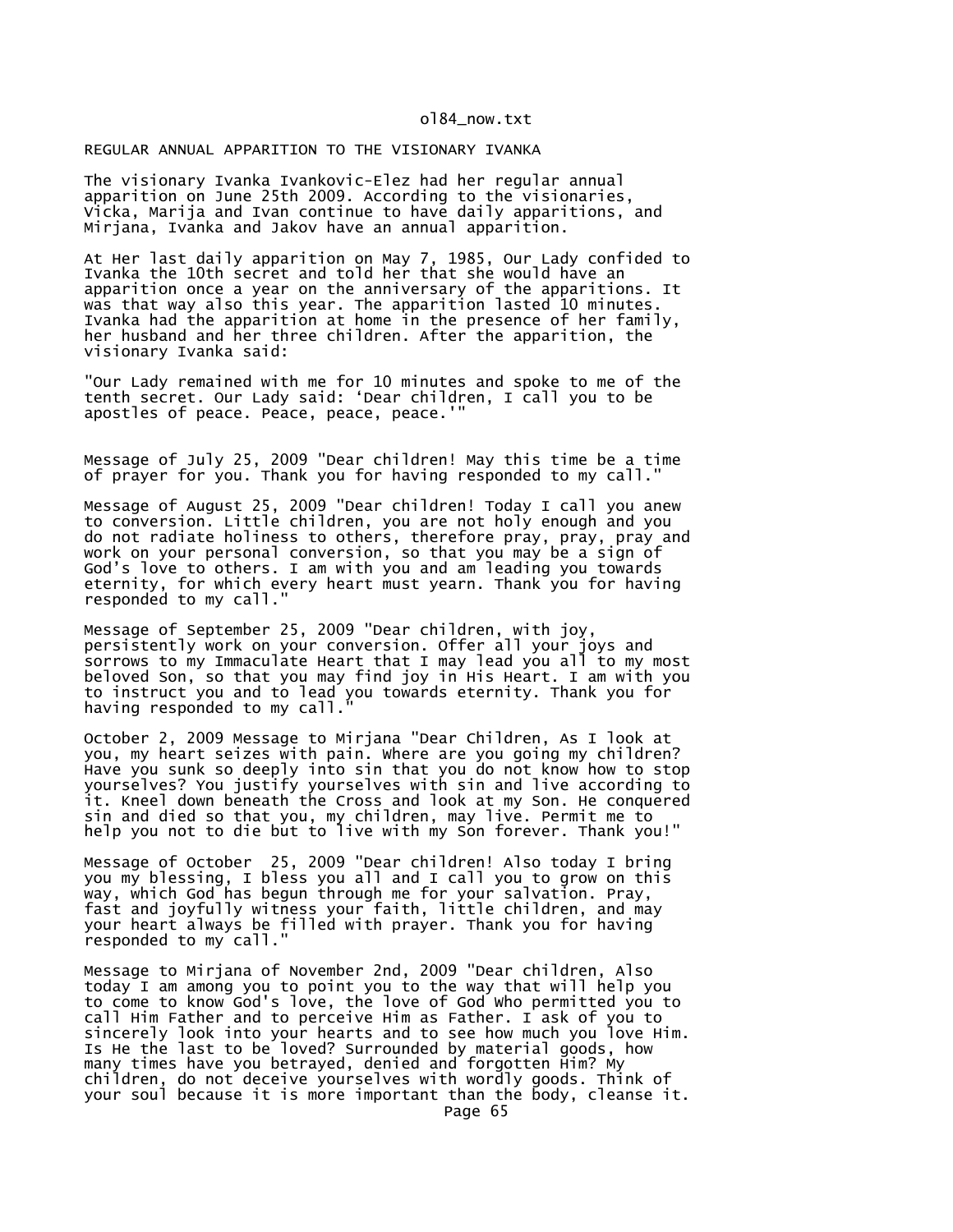ol84\_now.txt Invoke the Father, He is waiting for you. Come back to Him. I am with you because He, in His mercy, sends me. Thank you."

Message of November 25, 2009 "Dear children! In this time of grace I call you all to renew prayer in your families. Prepare yourselves with joy for the coming of Jesus. Little children, may your hearts be pure and pleasing, so that love and warmth may flow through you into every heart that is far from His love. Little children, be my extended hands, hands of love for all those who have become lost, who have no more faith and hope. Thank you for having responded to my call."

Message of December 02, 2009 "Dear children, At this time of preparation and joyful expectation I, as a mother, desire to point you to what is the most important, to your soul. Can my Son be born in it? Is it cleansed by love from lies, arrogance, hatred and malice? Above all else does your soul love God as your Father and does it love your fellow brother in Christ? I am pointing you to the way which will raise your soul to a complete union with my Son. I desire for my Son to be born in you. What a joy that would be for me as mother. Thank you.'

Message of December 25, 2009> "Dear children! On this joyful day, I bring all of you before my Son, the King of Peace, that He may give you His peace and blessing. Little children, in love share that peace and blessing with others. Thank you for having responded to my call.

Annual Apparition To Jakov On December 25th 2009

At the last daily apparition to Jakov Colo on September 12th, 1998, Our Lady told him that henceforth he would have one apparition a year, every December 25th, on Christmas Day. This is also how it was this year. The apparition began at 14:35 am and lasted 12 minutes. Our Lady gave the following message:

"Dear children! All of this time in which God in a special way permits me to be with you, I desire to lead you on the way that leads to Jesus and to your salvation. My little children, you can find salvation only in God and therefore, especially on this day of grace with little Jesus in my arms, I call you to permit Jesus to be born in your hearts. Only with Jesus in your heart can you set out on the way of salvation and eternal life. Thank you for having responded to my call."

Message of January 02, 2010 "Dear children, Today I am calling you to, with complete trust and love, set out with me, because I desire to acquaint you with my Son. Do not be afraid, my children, I am here with you, I am next to you. I am showing you the way to forgive yourselves, to forgive others, and, with sincere repentance of heart, to kneel before the Father. Make everything die in you that hinders you from loving and saving that you may be with Him and in Him. Decide for a new beginning, a beginning of sincere love of God Himself. Thank you."

Message of January 25, 2010 "Dear children! May this time be a time of personal prayer for you, so that the seed of faith may grow in your hearts; and may it grow into a joyful witness to others. I am with you and I desire to inspire you all: grow and rejoice in the Lord Who has created you. Thank you for having responded to my call."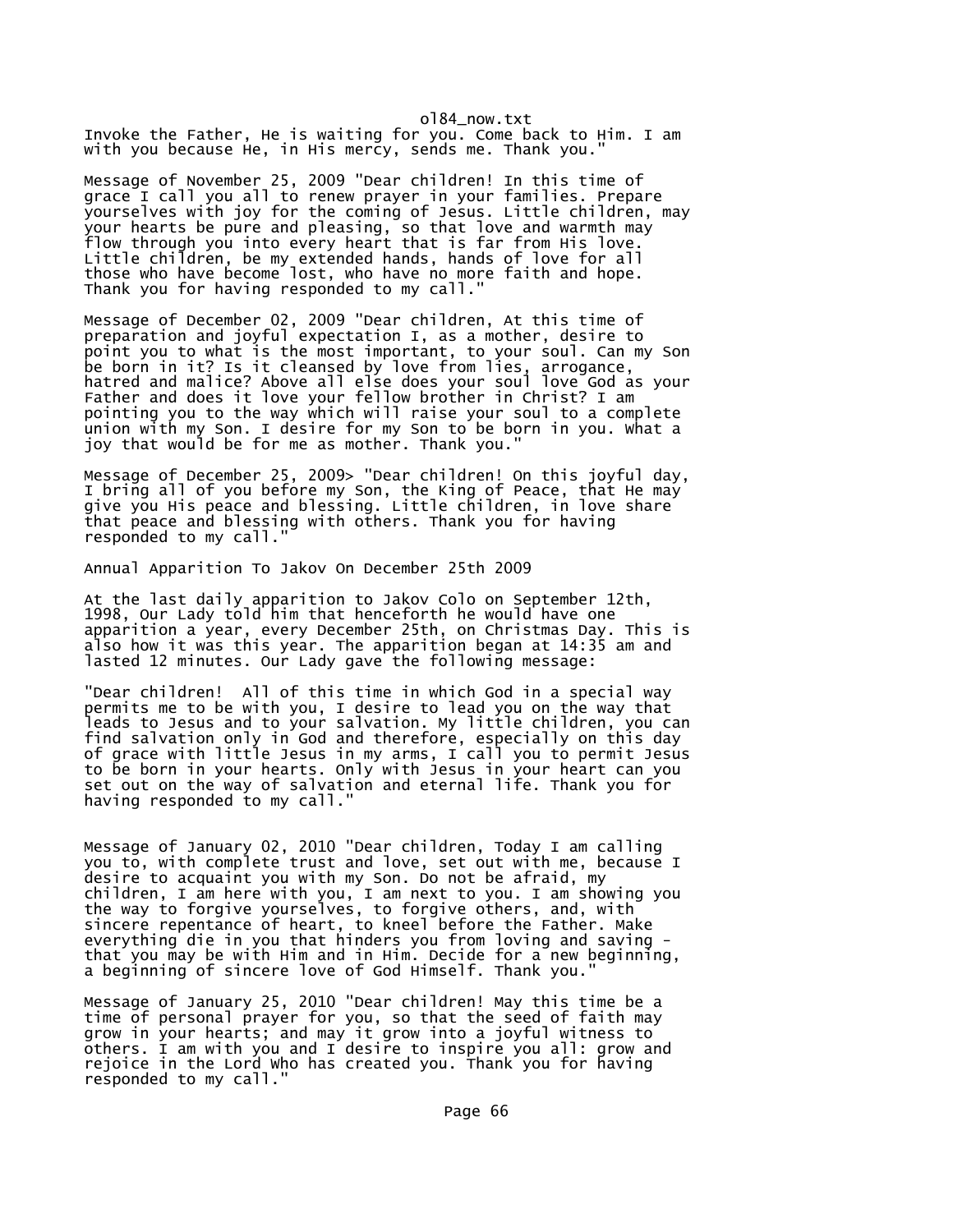Message of February 02, 2010 "Dear children; with motherly love, today I call you to be a lighthouse to all souls who wander in the darkness of ignorance of God's love. That you may shine all the brighter and draw all the more souls, do not permit the untruths which come out of your mouth to silence your conscience. Be perfect. I am leading you with my motherly hand – a hand of love. Thank you"

Message of February 25, 2010 "Dear children! In this time of grace, when nature also prepares to give the most beautiful colors of the year, I call you, little children, to open your hearts to God the Creator for Him to transform and mould you in His image, so that all the good which has fallen asleep in your hearts may awaken to a new life and a longing towards eternity. Thank you for having responded to my call.

Annual Apparition To Mirjana - March 18, 2010

The visionary Mirjana Dragicevic-Soldo had daily apparitions from June 24th 1981 to December 25th 1982. During the last daily apparition, Our Lady gave her the 10th secret, and told her that she would appear to her once a year, on the 18th of March. It has been this way through the years. Several thousand pilgrims gathered in prayer of the Rosary at the 'Blue Cross'. The apparition lasted from 13:50 to 13:54.

"Dear children! Today I call you to love with all your heart and with all your soul. Pray for the gift of love, because when the soul loves it calls my Son to itself. My Son does not refuse those who call Him and who desire to live according to Him. Pray for those who do not comprehend love, who do not understand what it means to love. Pray that God may be their Father and not their Judge. My children, you be my apostles, be my river of love. I need you. Thank you."

Message of March 25 2010 "Dear children! Also today I desire to call you all to be strong in prayer and in the moments when trials attack you. Live your Christian vocation in joy and humility and witness to everyone. I am with you and I carry you all before my Son Jesus, and He will be your strength and support. Thank you for having responded to my call.

Message of April 2, 2010 to Mirjana "Dear children; Today I bless you in a special way and I pray for you to return to the right way, to my Son - your Savior, your Redeemer – to Him who gave you eternal life. Reflect on everything human, on everything that does not permit you to set out after my Son – on transience, imperfection and limitation - and then think of my Son, of His Divine infiniteness. By your surrender and prayer ennoble your body and perfect your soul. Be ready, my children. Thank you."

Our Lady blessed all people and all the religious articles that we had for blessing. As Our Lady was leaving Mirjana saw a large golden Cross behind Our Lady.

Message of 25. April 2010 "Dear children! At this time, when in a special way you are praying and seeking my intercession, I call you, little children, to pray so that through your prayers I can help you to have all the more hearts be opened to my messages. Pray for my intentions. I am with you and I intercede before my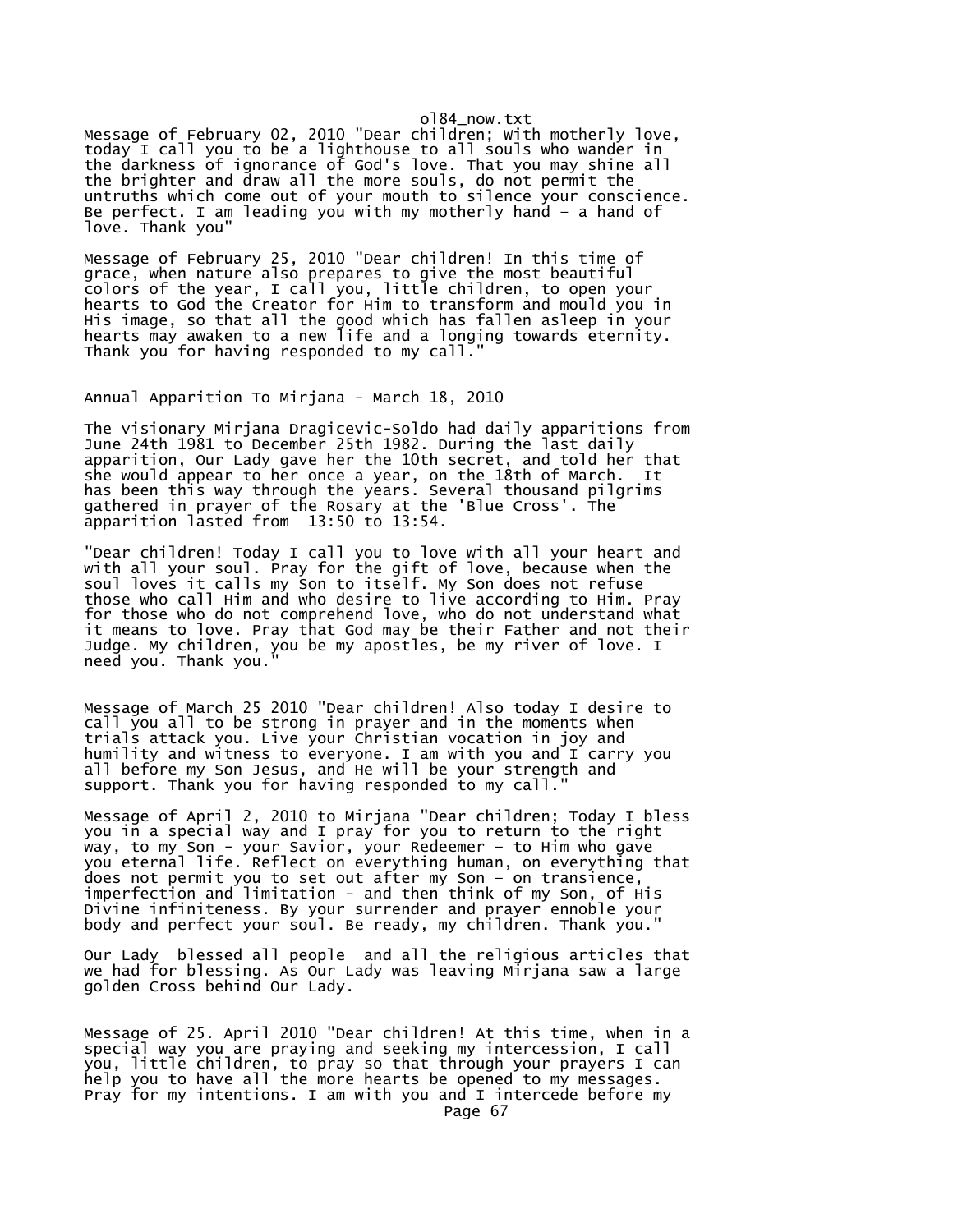ol84\_now.txt Son for each of you. Thank you for having responded to my call."

Message of 02, May 2010 "Dear children; Today, through me, the good Father calls you to, with your soul filled with love, set out on a spiritual visitation. Dear children, be filled with grace, sincerely repent for your sins and yearn for the good. Yearn also in the name of those who have not come to know the perfection of the good. You will be more pleasing to God. Thank you."

Message of 25, May 2010 "Dear children! God gave you the grace to live and to defend all the good that is in you and around you, and to inspire others to be better and holier; but Satan, too, does not sleep and through modernism diverts you and leads you to his way. Therefore, little children, in the love for my Immaculate Heart, love God above everything and live His commandments. In this way, your life will have meaning and peace will rule on earth. Thank you for having responded to my call."

Message of June 2, 2010 "Dear Children, Today I call you with prayer and fasting to clear the path in which my Son will enter into your hearts. Accept me as a mother and a messenger of God's love and His desire for your salvation. Free yourself of everything from the past which burdens you, that gives you a sense of guilt, that which previously led you astray in error and darkness. Accept the light. Be born anew in the righteousness of my Son. Thank you."

Message of 25, June 2010 "Dear children! With joy, I call you all to live my messages with joy; only in this way, little children, will you be able to be closer to my Son. I desire to lead you all only to Him, and in Him you will find true peace and the joy of your heart. I bless you all and love you with immeasurable love. Thank you for having responded to my call."

Annual Apparition to Ivanka - June 25, 2010

The visionary Ivanka Ivankovic-Elez had her regular annual apparition on June 25th 2010. At Her last daily apparition on May 7, 1985, Our Lady confided to Ivanka the 10th secret and told her that she would have an apparition once a year on the anniversary of the apparitions. It was that way also this year.

The apparition, which lasted 6 minutes, took place at Ivanka's family home. Only Ivanka's family was present at the apparition. After the apparition, Ivanka said: "Our Lady spoke to me about the fifth secret and, at the end, said: 'Dear children, receive my motherly blessing.'"

Message of 02, July 2010 "Dear children, my motherly call, which I direct to you today, is a call of truth and life. My Son, who is Life, loves you and knows you in truth. To come to know and to love yourself, you must come to know my Son; to come to know and to love others, you must see my Son in them. Therefore, my children, pray, pray, that you may comprehend and surrender with a spirit that is free, be completely transformed and, in this way, may have the Kingdom of Heaven in your heart on earth. Thank you!"

Message of July 25, 2010 "Dear children! Anew I call you to follow me with joy. I desire to lead all of you to my Son, your Page 68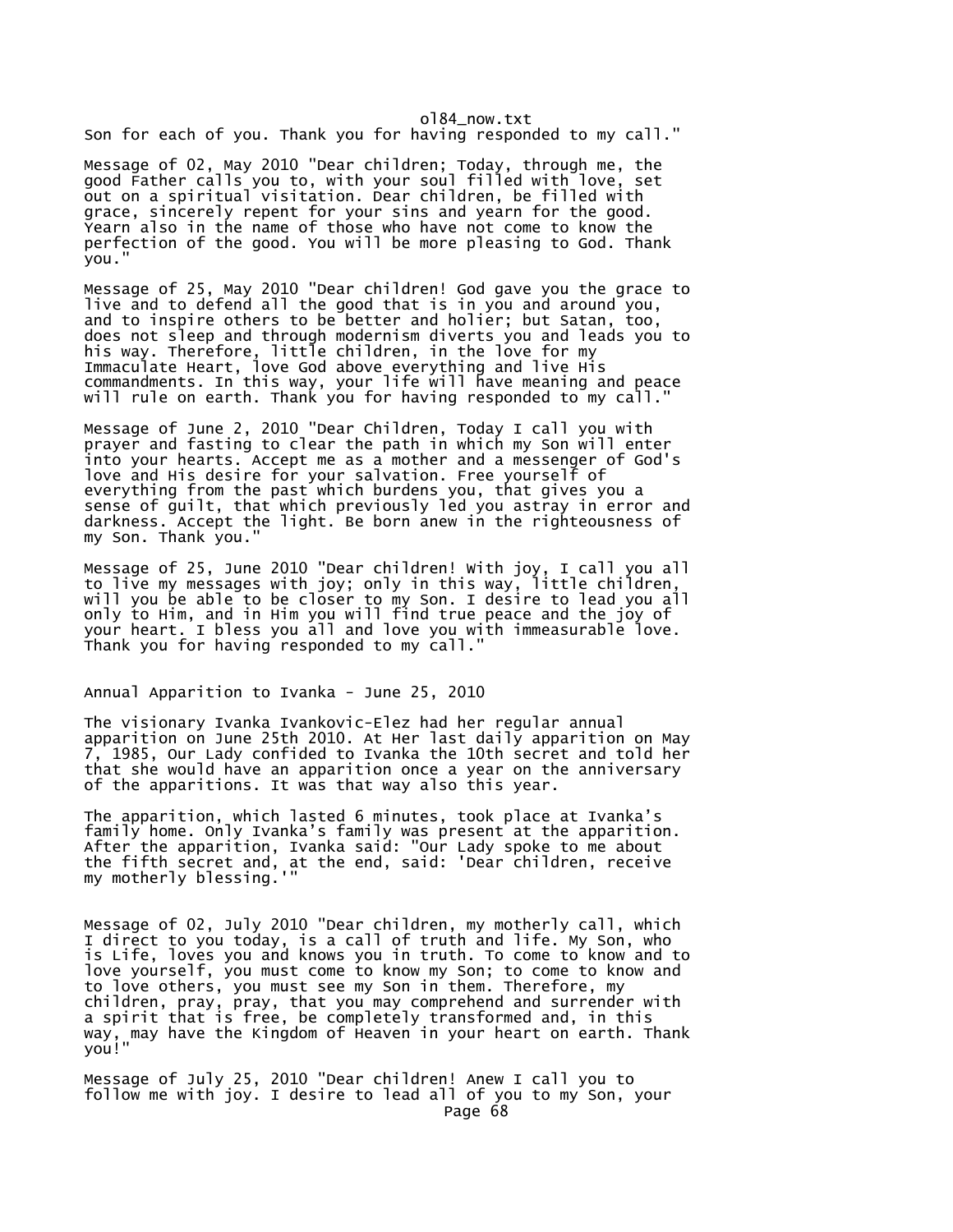ol84\_now.txt Savior. You are not aware that without Him you do not have joy and peace, nor a future or eternal life. Therefore, little children, make good use of this time of joyful prayer and surrender. Thank you for having responded to my call.

Message of August 02, 2010 "Dear children! Today I call you, together with me, to begin to build the Kingdom of Heaven in your hearts; that you may forget that what is personal and – led by the example of my Son – think of what is of God. What does He desire of you? Do not permit Satan to open the paths of earthly happiness, the paths without my Son. My children, they are false and last a short while. My Son exists. I offer you eternal happiness and peace and unity with my Son, with God; I offer you the Kingdom of God. Thank you."

Message of August 25, 2010 "Dear children! With great joy, also today, I desire to call you anew: pray, pray, pray. May this time be a time of personal prayer for you. During the day, find a place where you will pray joyfully in a recollected way. I love you and bless you all. Thank you for having responded to my  $ca11.$ 

Message of September 2, 2010 "Dear children. I am beside you because I desire to help you to overcome trials, which this time of purification puts before you. My children, one of those is not to forgive, and not to ask for forgiveness. Every sin offends Love and distances you from it – and Love is my Son. Therefore, my children, if you desire to walk with me towards the peace of God's love, you must learn to forgive and to ask for forgiveness. Thank you."

Message of September 25, 2010 "Dear children! Today I am with you and bless you all with my motherly blessing of peace, and I urge you to live your life of faith even more, because you are still weak and are not humble. I urge you, little children, to speak less and to work more on your personal conversion so that your witness may be fruitful. And may your life be unceasing prayer. Thank you for having responded to my call.

Message of October 02, 2010 "Dear children, Today I call you to a humble, my children, humble devotion. Your hearts need to be just. May your crosses be your means in the battle against the sins of the present time. May your weapon be patience and boundless love – a love that knows to wait and which will make you capable of recognizing God's signs – that your life, by humble love, may show the truth to all those who seek it in the darkness of lies. My children, my apostles, help me to open the paths to my Son. Once again I call you to pray for your shepherds. Alongside them, I will triumph. Thank you."

Message of October 25, 2010 "Dear children! May this time be a time of prayer for you. My call, little children, desires to be for you a call to decide to follow the way of conversion; therefore, pray and seek the intercession of all the saints. May they be for you an example, an incentive and a joy towards eternal life. Thank you for having responded to my call."

Message of November 02, 2010 "Dear children; With motherly perseverance and love I am bringing you the light of life to destroy the darkness of death in you. Do not reject me, my children. Stop and look within yourselves and see how sinful you are. Be aware of your sins and pray for forgiveness. My children, you do not desire to accept that you are weak and little, but you Page 69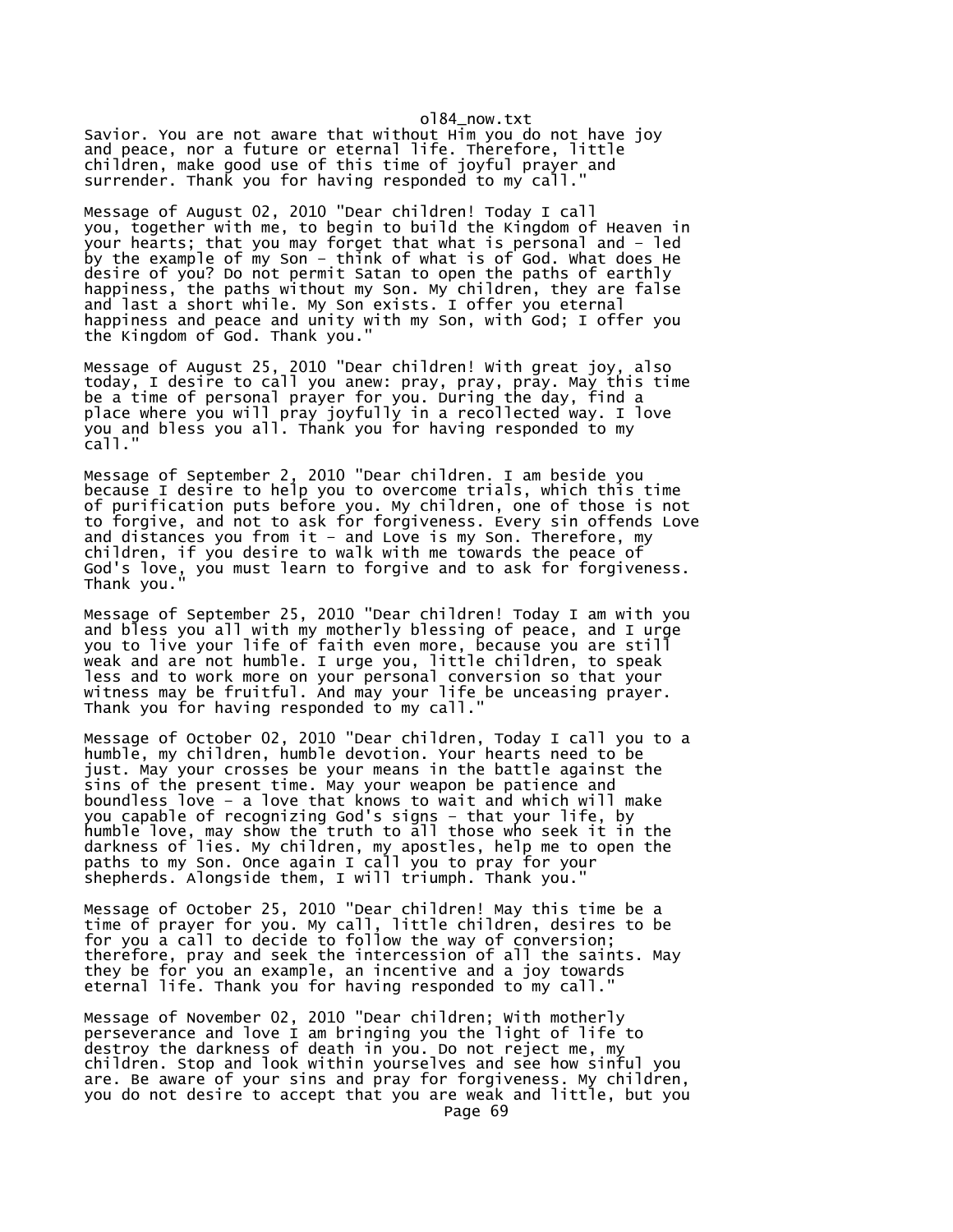ol84\_now.txt can be strong and great by doing God's will. Give me your cleansed hearts that I may illuminate them with the light of life, my Son. Thank you.

Message of November 25, 2010 "Dear children! I look at you and I see in your heart death without hope, restlessness and hunger. There is no prayer or trust in God, that is why the Most High permits me to bring you hope and joy. Open yourselves. Open your hearts to God's mercy and He will give you everything you need and will fill your hearts with peace, because He is peace and your hope. Thank you for having responded to my call."

Message of December 02, 2010 "Dear children; Today I am praying here with you that you may gather the strength to open your hearts and thus to become aware of the mighty love of the suffering God. Through this His love, goodness and meekness, I am also with you. I invite you for this special time of preparation to be a time of prayer, penance and conversion. My children, you need God. You cannot go forward without my Son. When you comprehend and accept this, what was promised to you will be realized. Through the Holy Spirit the Kingdom of Heaven will be born in your hearts. I am leading you to this. Thank you."

Message of December 25, 2010 "Dear children! Today, I and my Son desire to give you an abundance of joy and peace so that each of you may be a joyful carrier and witness of peace and joy in the places where you live. Little children, be a blessing and be peace. Thank you for having responded to my call.

Annual Apparition To Jakov On December 25th 2010

At the last daily apparition to Jakov Colo on September 12th, 1998, Our Lady told him that henceforth he would have one apparition a year, every December 25th, on Christmas Day. This is also how it was this year. The apparition began at 2:25 pm and lasted 7 minutes.

Jakov said: Our Lady spoke to me about the secrets and at the end said: "Pray, pray, pray."

Message of January, 2nd 2011 "Dear children; Today I call you to unity in Jesus, my Son. My motherly heart prays that you may comprehend that you are God's family. Through the spiritual freedom of will, which the Heavenly Father has given you, you are called to become cognizant (to come to the knowledge) of the truth, the good or the evil. May prayer and fasting open your hearts and help you to discover the Heavenly Father through my Son. In discovering the Father, your life will be directed to carrying out of God's will and the realization of God's family, in the way that my Son desires. I will not leave you alone on this path. Thank you."

Mirjana felt that she could say to Our Lady: 'We have all come to you with our sufferings and crosses. Help us, we implore you.' Our Lady extended her hands towards us and said: "Open your hearts to me. Give your sufferings to me. The Mother will help."

Message of January 25, 2011 "Dear children! Also today I am with you and I am looking at you and blessing you, and I am not losing hope that this world will change for the good and that peace will Page 70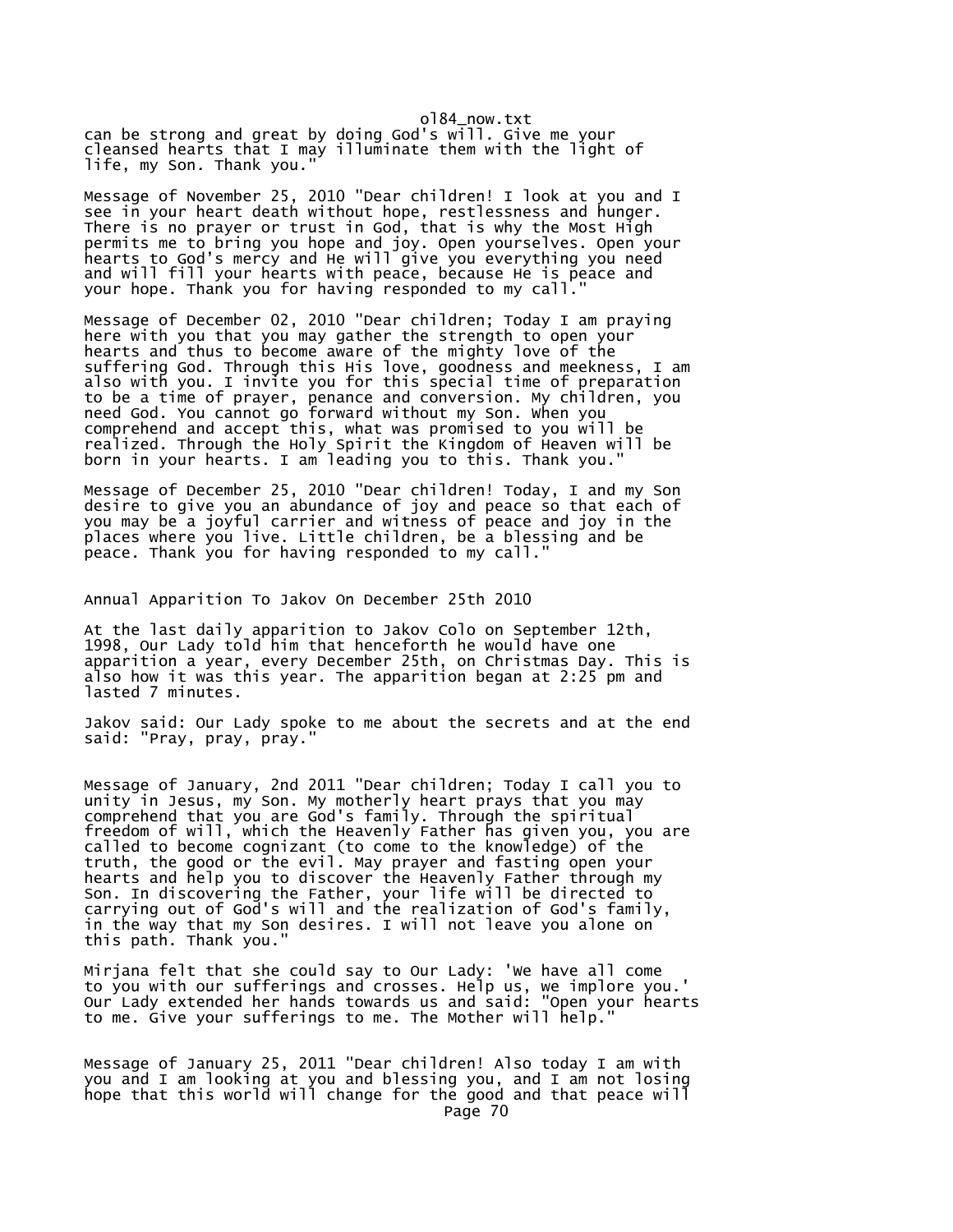ol84\_now.txt reign in the hearts of men. Joy will begin to reign in the world because you have opened yourselves to my call and to God's love. The Holy Spirit is changing a multitude of those who have said

Message of February 02, 2011 "Dear children; You are gathering around me, you are seeking your way, you are seeking, you are seeking the truth but are forgetting what is the most important, you are forgetting to pray properly. Your lips pronounce countless words, but your spirit does not feel anything. Wandering in darkness, you even imagine God Himself according to yourselves, and not such as He really is in His love. Dear children, proper prayer comes from the depth of your heart, from your suffering, from your joy, from your seeking the forgiveness of sins. This is the way to come to know the right God and by that also yourselves, because you are created according to Him. Prayer will bring you to the fulfillment of my desire, of my mission here with you, to the unity in God's family. Thank you." Our Lady blessed everyone present, thanked them and called us to pray for priests.

'yes'. Therefore I desire to say to you: thank you for having

responded to my call.

Message, 25. February 2011 "Dear children! Nature is awakening and on the trees the first buds are seen which will bring most beautiful flowers and fruit. I desire that you also, little children, work on your conversion and that you be those who witness with their life, so that your example may be a sign and an incentive for conversion to others. I am with you and before my Son Jesus I intercede for your conversion. Thank you for having responded to my call."

Message of March 02, 2011 "Dear children; My motherly heart suffers tremendously as I look at my children who persistently put what is human before what is of God; at my children who, despite everything that surrounds them and despite all the signs that are sent to them, think that they can walk without my Son. They cannot! They are walking to eternal perdition. That is why I am gathering you, who are ready to open your heart to me, you who are ready to be apostles of my love, to help me; so that by living God's love you may be an example to those who do not know it. May fasting and prayer give you strength in that and I bless you with motherly blessing in the name of the Father and of the Son and of the Holy Spirit. Thank you." Our Lady was very sad.

## Annual Apparition To Mirjana - March 18, 2011

The visionary Mirjana Dragicevic-Soldo had daily apparitions from June 24th 1981 to December 25th 1982. During the last daily apparition, Our Lady gave her the 10th secret, and told her that she would appear to her once a year, on the 18th of March. It has been this way through the years. Several thousand pilgrims gathered in prayer of the Rosary at the 'Blue Cross'. The apparition lasted from 13:46 to 13:50.

"Dear children! I am with you in the name of the greatest Love, in the name of dear God, who has come close to you through my Son and has shown you real love. I desire to lead you on the way of God. I desire to teach you real love so that others may see it in you, that you may see it in others, that you may be a brother to them and that others may see a merciful brother in you. My children, do not be afraid to open your hearts to me. With motherly love, I will show you what I expect of each of you, what Page 71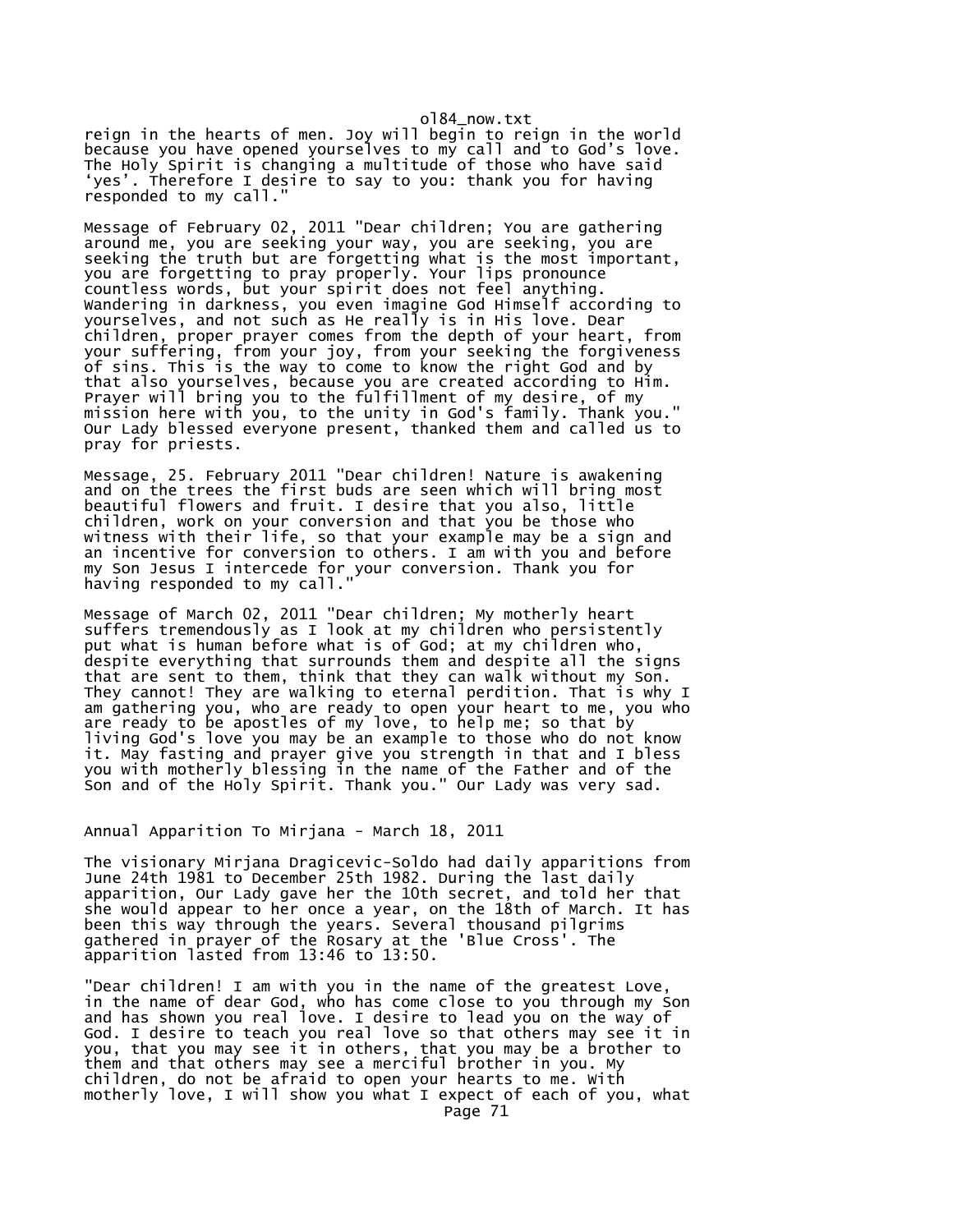ol84\_now.txt I expect of my apostles. Set out with me. Thank you."

Message, 25. March 2011 "Dear children! In a special way today I desire to call you to conversion. As of today, may new life begin in your heart. Children, I desire to see your 'yes', and may your life be a joyful living of God's will at every moment of your life. In a special way today, I bless you with my motherly blessing of peace, love and unity in my heart and in the heart of my Son Jesus. Thank you for having responded to my call."

## Our Lady's message of April 2, 2011 to Mirjana

"Dear children; With motherly love I desire to open the heart of each of you and to teach you personal unity with the Father. To accept this, you must comprehend that you are important to God and that He is calling you individually. You must comprehend that your prayer is a conversation of a child with the Father; that love is the way by which you must set out - love for God and for your neighbour. That is, my children, the love that has no boundaries, that is the love that emanates from truth and goes to the end. Follow me, my children, so that also others, in recognizing the truth and love in you, may follow you. Thank you.

Once again Our Lady called us to pray for our shepherds (priests) and said: "They have a special place in my heart. They represent my Son."

Message of April 25, 2011 "Dear children! As nature gives the most beautiful colors of the year, I also call you to witness with your life and to help others to draw closer to my Immaculate Heart, so that the flame of love for the Most High may sprout in their hearts. I am with you and I unceasingly pray for you that your life may be a reflection of Heaven here on earth. Thank you for having responded to my call."

Message of May 02, 2011 "Dear children; God the Father is sending me to show you the way of salvation, because He, my children, desires to save you and not to condemn you. That is why I, as a mother, am gathering you around me, because with my motherly love I desire to help you to be free of the dirtiness of the past and to begin to live anew and differently. I am calling you to resurrect in my Son. Along with confession of sins renounce everything that has distanced you from my Son and that has made your life empty and unsuccessful. Say 'yes' to the Father with the heart and set out on the way of salvation to which He is calling you through the Holy Spirit. Thank you. I am especially praying for the shepherds (priests), for God to help them to be alongside you with a fullness of heart."

Message of May 25, 2011 "Dear children! My prayer today is for all of you who seek the grace of conversion. You knock on the door of my heart, but without hope and prayer, in sin, and without the Sacrament of Reconciliation with God. Leave sin and decide, little children, for holiness. Only in this way can I help you, hear your prayers and seek intercession before the Most High. Thank you for having responded to my call."

Message of June 02, 2011 "Dear children! As I call you to prayer for those who have not come to know the love of God, if you were Page 72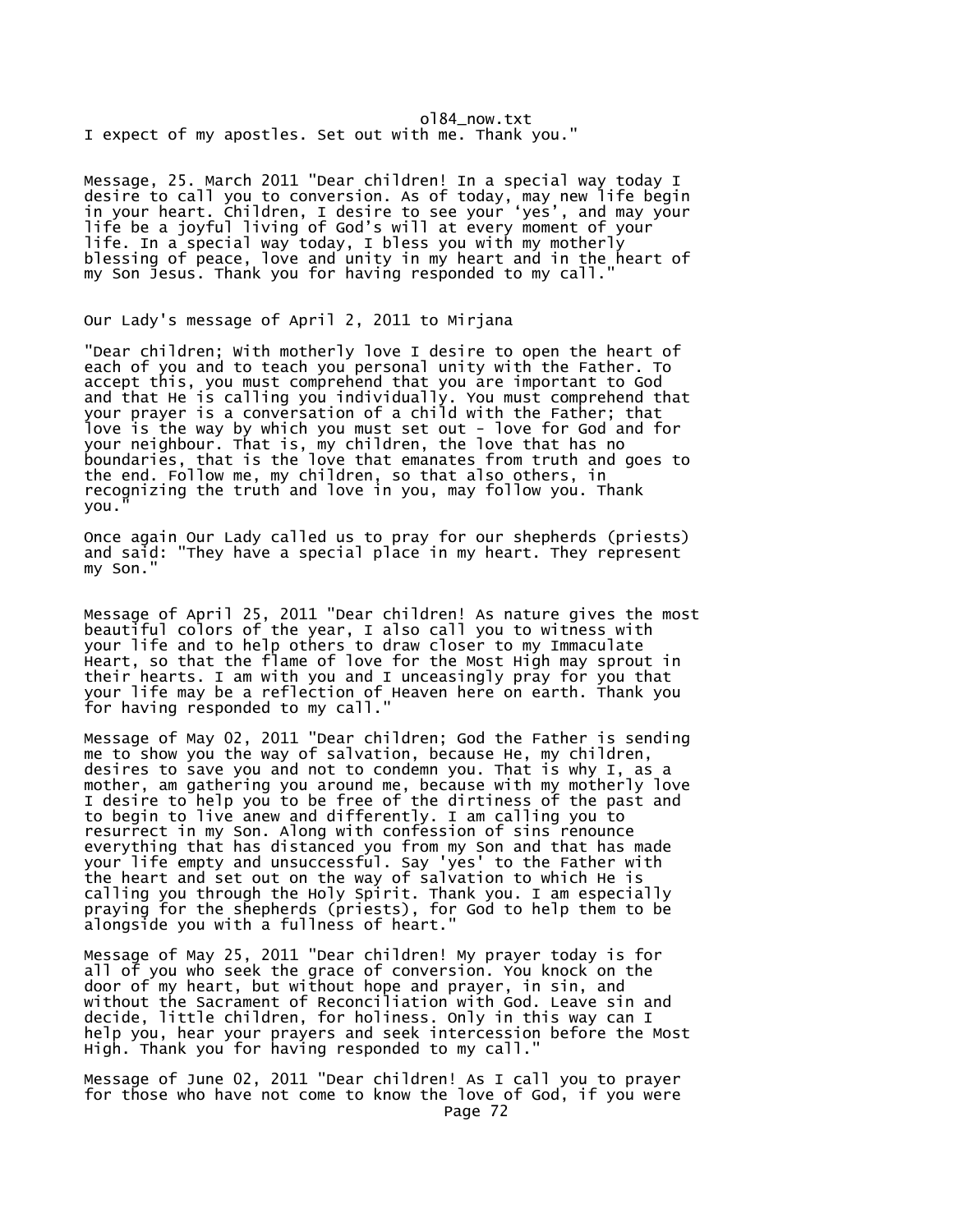to look into your hearts you would comprehend that I am speaking about many of you. With an open heart, sincerely ask yourselves if you want the living God or do you want to eliminate Him and live as you want. Look around you, my children, and see where the world is going, the world that thinks of doing everything without the Father, and which wanders in the darkness of temptation. I am offering to you the light of the Truth and the Holy Spirit. According to God's plan I am with you to help you to have my Son, His Cross and Resurrection, triumph in your hearts. As a mother, I desire and pray for your unity with my Son and His works. I am with you; you decide. Thank you."

Message, 25. June 2011 "Dear children! Give thanks with me to the Most High for my presence with you. My heart is joyful watching the love and joy in the living of my messages. Many of you have responded, but I wait for, and seek, all the hearts that have fallen asleep to awaken from the sleep of unbelief. Little children, draw even closer to my Immaculate Heart so that I can lead all of you toward eternity. Thank you for having responded to my call."

# Annual Apparition to Ivanka - June 25, 2011

The visionary Ivanka Ivankovic-Elez had her regular annual apparition on June 25th 2011. At Her last daily apparition on May 7, 1985, Our Lady confided to Ivanka the 10th secret and told her that she would have an apparition once a year on the anniversary of the apparitions. It was that way also this year.

The apparition, which lasted 8 minutes, took place at Ivanka's family home. Only Ivanka's family was present at the apparition. After the apparition, Ivanka said: 'Our Lady spoke to me about the first secret and, at the end, said: "Dear children, receive my motherly blessing."'

Message of July 2nd, 2011 "Dear children; today I call you to a difficult and painful step for your unity with my Son. I call you to complete admission and confession of sins, to purification. An impure heart cannot be in my Son and with my Son. An impure heart cannot give the fruit of love and unity. An impure heart cannot do correct and just things; it is not an example of the beauty of God's love to those who surround it and to those who have not come to know that love. You, my children, are gathering around me full of enthusiasm, desires and expectations, and I implore the Good Father to, through the Holy Spirit, put my Son - faith, into your purified hearts. My children, obey me, set out with me. As Our Lady was leaving, to her left she showed darkness and to her right a Cross in golden light."

Message of July 25, 2011 "Dear children! May this time be for you a time of prayer and silence. Rest your body and spirit, may they be in God's love. Permit me, little children, to lead you, open your hearts to the Holy Spirit so that all the good that is in you may blossom and bear fruit one hundred fold. Begin and end the day with prayer with the heart. Thank you for having responded to my call."

Message of August 2, 2011 "Dear children; Today I call you to be born anew in prayer and through the Holy Spirit, to become a new people with my Son; a people who knows that if they have lost God, they have lost themselves; a people who knows that, with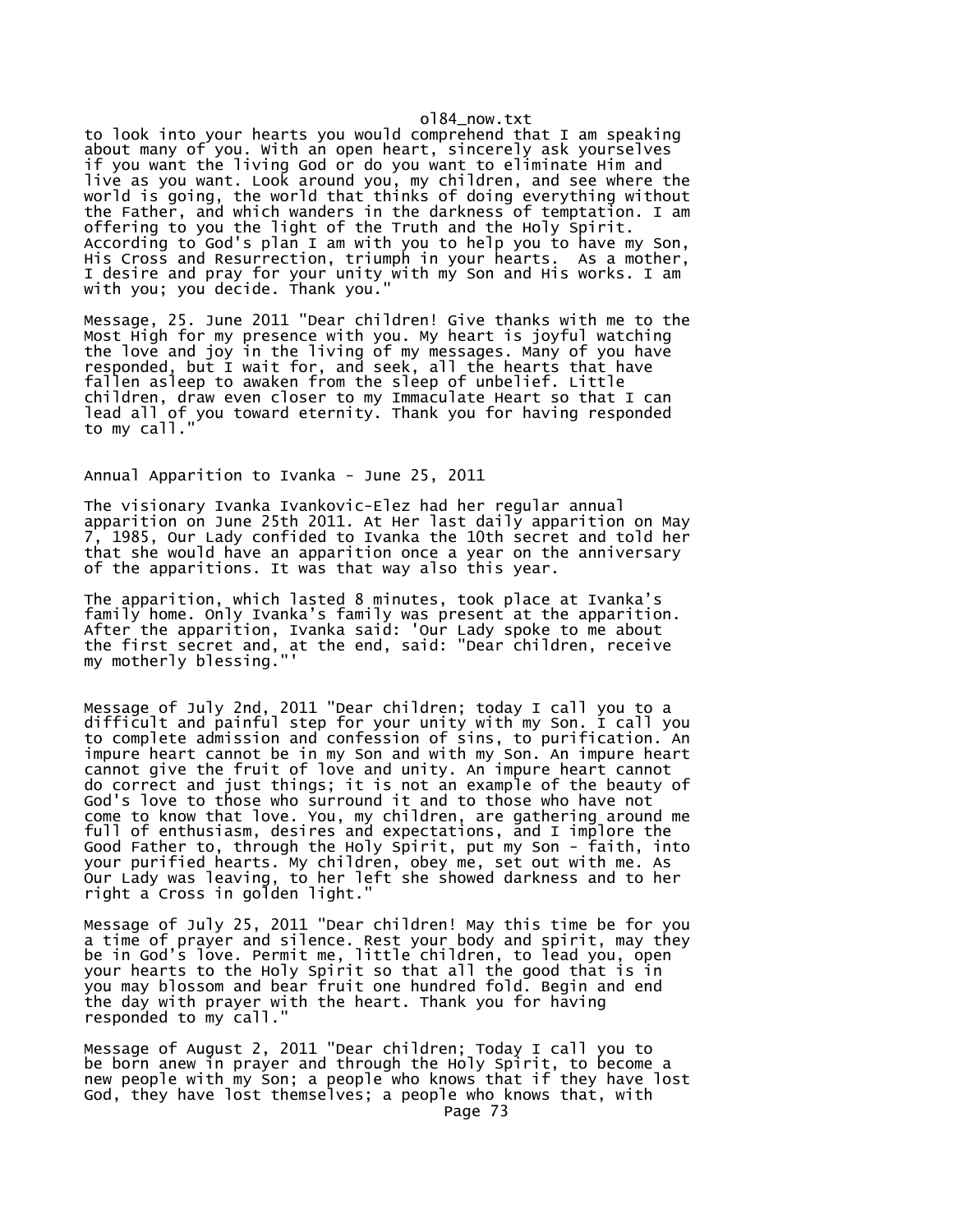God, despite all sufferings and trials, they are secure and saved. I call you to gather into God's family and to be strengthened with the Father's strength. As individuals, my children, you cannot stop the evil that wants to begin to rule in this world and to destroy it. But, according to God's will, all together, with my Son, you can change everything and heal the world. I call you to pray with all your heart for your shepherds, because my Son chose them. Thank you."

Message, 25. August 2011 "Dear children! Today I call you to pray and fast for my intentions, because Satan wants to destroy my plan. Here I began with this parish and invited the entire world. Many have responded, but there is an enormous number of those who do not want to hear or accept my call. Therefore, you who have said 'yes', be strong and resolute. Thank you for having responded to my call."

Message of September 02, 2011 "Dear children; With all my heart and soul full of faith and love in the Heavenly Father, I gave my Son to you and am giving Him to you anew. My Son has brought you, the people of the entire world, to know the only true God and His love. He has led you on the way of truth and made you brothers and sisters. Therefore, my children, do not wander, do not close your heart before that truth, hope and love. Everything around you is passing and everything is falling apart, only the glory of God remains. Therefore, renounce everything that distances you from the Lord. Adore Him alone, because He is the only true God. I am with you and I will remain with you. I am especially praying for the shepherds that they may be worthy representatives of my Son and may lead you with love on the way of truth. Thank you."

Message, 25. September 2011 "Dear children! I call you, for this time to be for all of you, a time of witnessing. You, who live in the love of God and have experienced His gifts, witness them with your words and life that they may be for the joy and encouragement to others in faith. I am with you and incessantly intercede before God for all of you that your faith may always be alive and joyful, and in the love of God. Thank you for having responded to my call."

"Dear children; Also today my motherly heart calls you to prayer, to your personal relationship with God the Father, to the joy of prayer in Him. God the Father is not far away from you and He is not unknown to you. He revealed Himself to you through my Son and gave you Life that is my Son. Therefore, my children, do not give in to temptations that want to separate you from God the Father. Pray! Do not attempt to have families and societies without Him. Pray! Pray that your hearts may be flooded with the goodness which comes only from my Son, Who is sincere goodness. Only hearts filled with goodness can comprehend and accept God the Father. I will continue to lead you. In a special way I implore you not to judge your shepherds. My children, are you forgetting that God the Father called them? Pray! Thank you."

Mirjana said: I have never said anything before, but are you aware, brothers and sisters, that the Mother of God was with us? Each of us should ask himself: "Are you worthy of this?" I am saying this because it is difficult for me to see Her (Our Lady) in pain, because each of us is seeking a miracle, but does not want to work a miracle in himself.

Message of October 25, 2011 "Dear children! I am looking at you and in your hearts I do not see joy. Today I desire to give you Page 74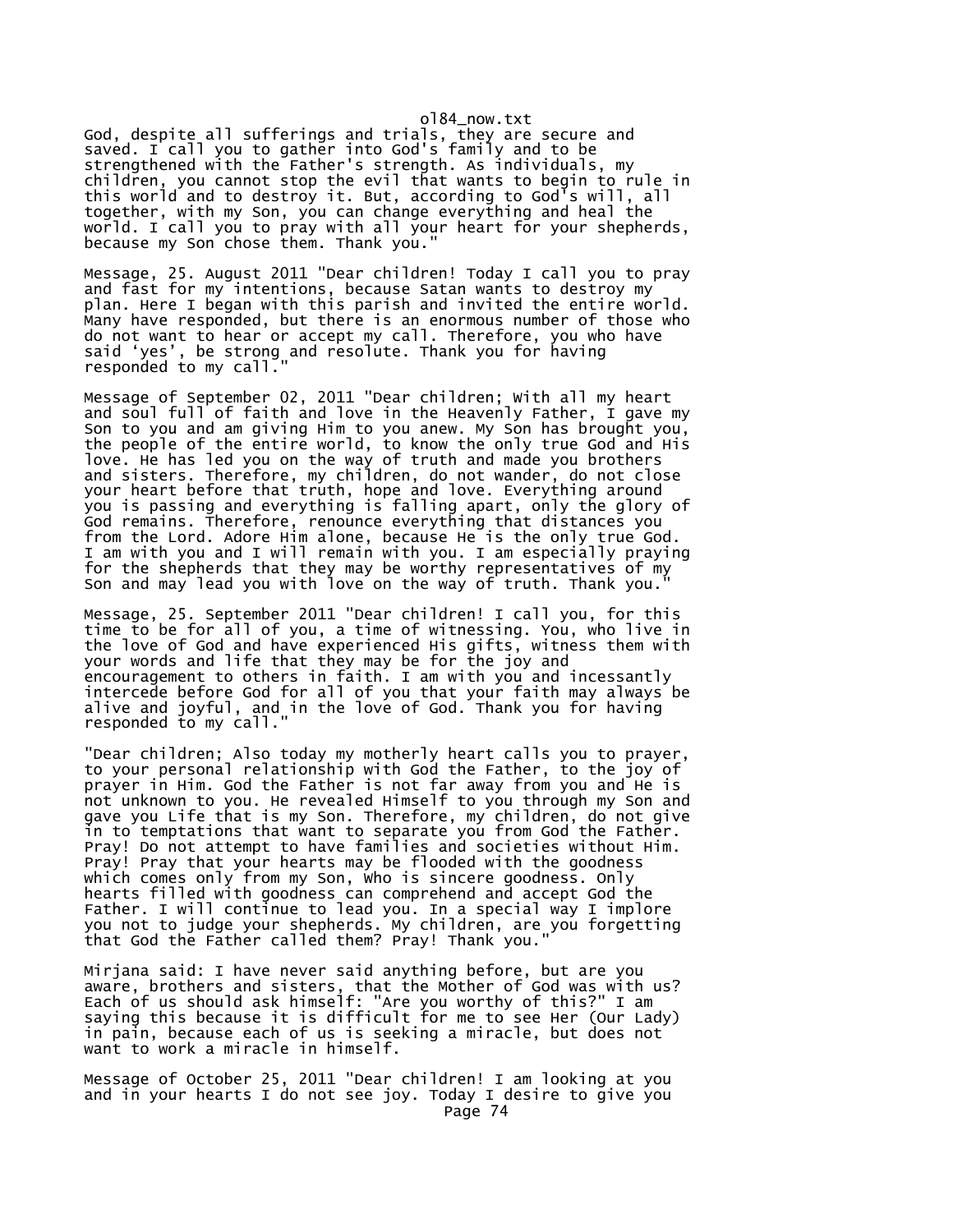the joy of the Risen One, that He may lead you and embrace you with His love and tenderness. I love you and I am praying for your conversion without ceasing before my Son Jesus. Thank you for having responded to my call."

Message of November 02, 2011 "Dear children, the Father has not left you to yourselves. Immeasurable is His love, the love that is bringing me to you, to help you to come to know Him, so that, through my Son, all of you can call Him 'Father' with the fullness of heart; that you can be one people in God's family. However, my children, do not forget that you are not in this world only for yourselves, and that I am not calling you here only for your sake. Those who follow my Son think of the brother in Christ as of their very selves and they do not know selfishness. That is why I desire that you be the light of my Son, that to all those who have not come to know the Father - to all those who wander in the darkness of sin, despair, pain and loneliness - you may illuminate the way and that, with your life, you may show them the love of God. I am with you. If you open your hearts, I will lead you. Again I am calling you: pray for your shepherds. Thank you.

Message of November 25, 2011 "Dear children! Today I desire to give you hope and joy. Everything that is around you, little children, leads you towards worldly things but I desire to lead you towards a time of grace, so that through this time you may be all the closer to my Son, that He can lead you towards His love and eternal life, for which every heart yearns. You, little children, pray and may this time for you be one of grace for your soul. Thank you for having responded to my call."

Message of December 02, 2011 "Dear children, As a mother I am with you so that with my love, prayer and example I may help you to become a seed of the future, a seed that will grow into a firm tree and spread it's branches throughout the world. For you to become a seed of the future, a seed of love, implore the Father to forgive you your omissions up to now. My children, only a pure heart, unburdened by sin, can open itself and only honest eyes can see the way by which I desire to lead you. When you become aware of this, you will become aware of the love of God - it will be given (as a gift) to you. Then you will give it (as a gift) to others as a seed of love. Thank you."

Message of December 25, 2011 "Dear children! Also today, in my arms I am carrying my Son Jesus to you, for Him to give you His peace. Pray, little children, and witness so that in every heart, not human but God's peace may prevail, which no one can destroy. It is that peace in the heart which God gives to those whom He loves. By your baptism you are all, in a special way called and loved, therefore witness and pray that you may be my extended hands to this world which yearns for God and peace. Thank you for having responded to my call."

Annual Apparition To Jakov On December 25th 2011

At the last daily apparition to Jakov Colo on September 12th, 1998, Our Lady told him that henceforth he would have one apparition a year, every December 25th, on Christmas Day. This is also how it was this year. The apparition began at 3:30 pm and lasted 11 minutes. Our Lady's Message to Jakov:

"Dear children! Today, in a special way, I desire to take you to Page 75

# ol84\_now.txt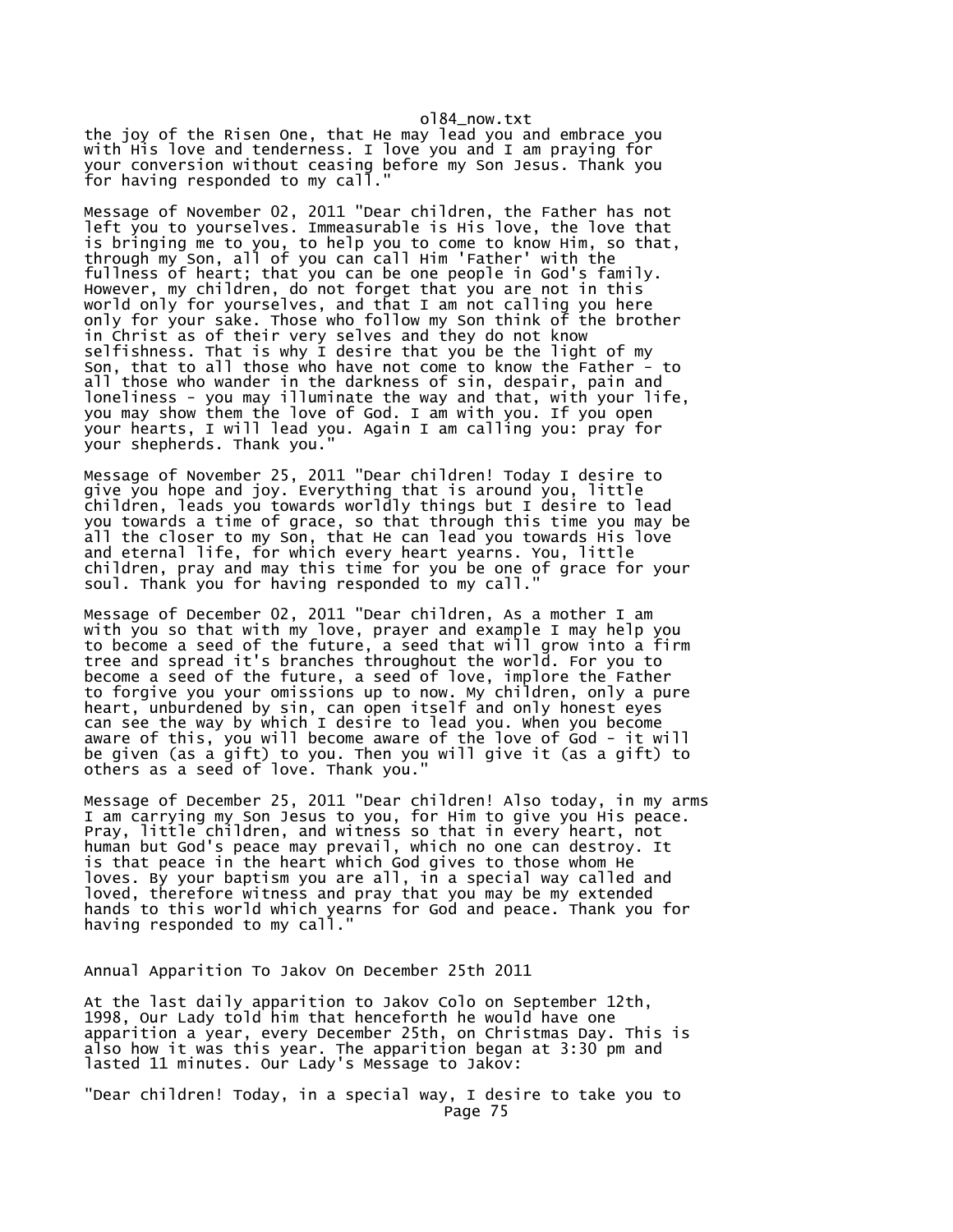ol84\_now.txt and give you over to my Son. Little children, open your hearts and permit Jesus to be born in you, because only in this way, little children, you yourselves will be able to experience your new birth and set out with Jesus in your hearts towards the way of salvation. Thank you for having responded to my call."

Message of January 02, 2012 "Dear children; As with motherly concern I look in your hearts, in them I see pain and suffering; I see a wounded past and an incessant search; I see my children who desire to be happy but do not know how. Open yourselves to the Father. That is the way to happiness, the way by which I desire to lead you. God the Father never leaves His children alone, especially not in pain and despair. When you comprehend and accept this, you will be happy. Your search will end. You will love and you will not be afraid. Your life will be hope and truth which is my Son. Thank you. I implore you, pray for those whom my Son has chosen. Do not judge because you will all be judged."

Message of January 25, 2012 "Dear children! With joy, also today I call you to open your hearts and to listen to my call. Anew, I desire to draw you closer to my Immaculate Heart, where you will find refuge and peace. Open yourselves to prayer, until it becomes a joy for you. Through prayer, the Most High will give you an abundance of grace and you will become my extended hands in this restless world which longs for peace. Little children, with your lives witness faith and pray that faith may grow day by day in your hearts. I am with you. Thank you for having responded to my call."

Message of February 02, 2012 "Dear children; I am with you for so much time and already for so long I have been pointing you to God's presence and His infinite love, which I desire for all of you to come to know. And you, my children? You continue to be deaf and blind as you look at the world around you and do not want to see where it is going without my Son. You are renouncing Him - and He is the source of all graces. You listen to me while I am speaking to you, but your hearts are closed and you are not hearing me. You are not praying to the Holy Spirit to illuminate you. My children, pride has come to rule. I am pointing out humility to you. My children, remember that only a humble soul shines with purity and beauty because it has come to know the love of God. Only a humble soul becomes heaven, because my Son is in it. Thank you. Again I implore you to pray for those whom my Son has chosen - those are your shepherds."

Message of February 25, 2012 "Dear children! At this time, in a special way I call you: 'pray with the heart'. Little children, you speak much and pray little. Read and meditate on Sacred Scripture, and may the words written in it be life for you. I encourage and love you, so that in God you may find your peace and the joy of living. Thank you for having responded to my call."

Message of March 02, 2012 "Dear children; Through the immeasurable love of God I am coming among you and I am persistently calling you into the arms of my Son. With a motherly heart I am imploring you, my children, but I am also repeatedly warning you, that concern for those who have not come to know my Son be in the first place for you. Do not permit that by looking at you and your life, they are not overcome by a desire to come to know Him. Pray to the Holy Spirit for my Son to be impressed within you. Pray that you can be apostles of the divine light in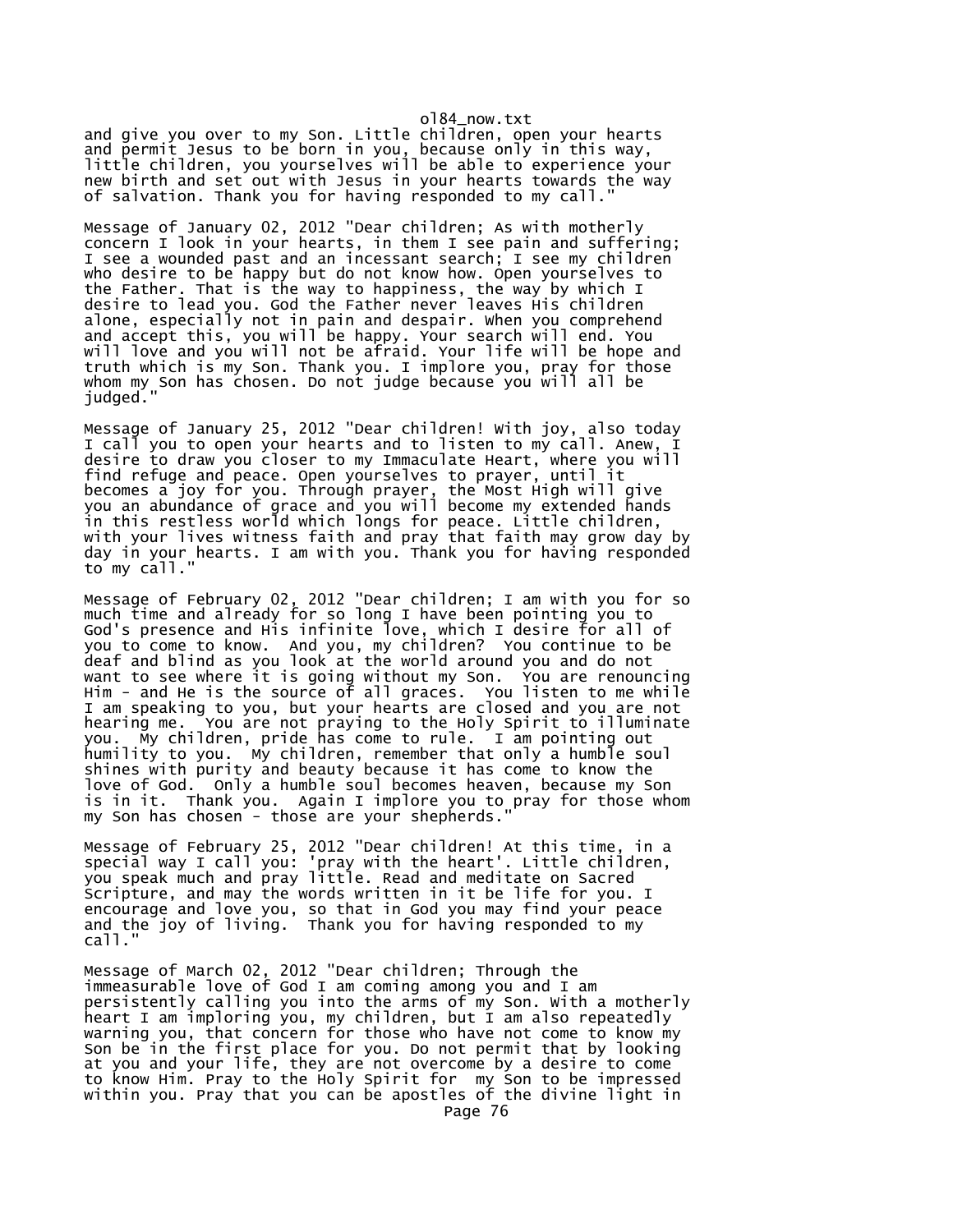this time of darkness and hopelessness. This is a time of your trial. With a rosary in hand and love in the heart set out with me. I am leading you towards Easter in my Son. Pray for those whom my Son has chosen that they can always live through Him and in Him - the High Priest. Thank you."

# Annual Apparition To Mirjana - March 18, 2012

The visionary Mirjana Dragicevic-Soldo had daily apparitions from June 24th 1981 to December 25th 1982. During the last daily apparition, Our Lady gave her the 10th secret, and told her that she would appear to her once a year, on the 18th of March. It has been this way through the years. Several thousand pilgrims gathered in prayer of the Rosary at the 'Blue Cross'. The apparition lasted from 14:00 to 14:05.

"Dear children! I am coming among you because I desire to be your mother - your intercessor. I desire to be the bond between you and the Heavenly Father - your mediatrix. I desire to take you by the hand and to walk with you in the battle against the impure spirit. My children, consecrate yourselves to me completely. I will take your lives into my motherly hands and I will teach them peace and love, and then I will give them over to my Son. I am asking of you to pray and fast because only in this way will you know how to witness my Son in the right way through my motherly heart. Pray for your shepherds that, united in my Son, they can always joyfully proclaim the Word of God. Thank you."

Message of March 25, 2012 "Dear children! Also today, with joy, I desire to give you my motherly blessing and to call you to prayer. May prayer become a need for you to grow more in holiness every day. Work more on your conversion because you are far away, little children. Thank you for having responded to my call."

Message of April 02, 2012 "Dear children, As the Queen of Peace, I desire to give peace to you, my children, true peace which comes through the heart of my Divine Son. As a mother I pray that wisdom, humility and goodness may come to reign in your hearts – that peace may reign – that my Son may reign. When my Son will be the ruler in your hearts, you will be able to help others to come to know Him. When heavenly peace comes to rule over you, those who are seeking it in the wrong places, thus causing pain to my motherly heart, will recognize it. My children, great will be my joy when I see that you are accepting my words and that you desire to follow me. Do not be afraid, you are not alone. Give me your hands and I will lead you. Do not forget your shepherds. Pray that in their thoughts they may always be with my Son who called them to witness Him. Thank you."

Message of April 25, 2012 "Dear children! Also today I am calling you to prayer, and may your heart, little children, open towards God as a flower opens towards the warmth of the sun. I am with you and I intercede for all of you. Thank you for having responded to my call."

Message of May 02, 2012 "Dear children! With motherly love I implore you to give me your hands, permit me to lead you. I, as a mother, desire to save you from restlessness, despair and eternal exile. My Son, by His death on the Cross, showed how much He loves you; He sacrificed Himself for your sake and the sake of your sins. Do not keep rejecting His sacrifice and do not keep renewing His sufferings with your sins. Do not keep shutting the Page 77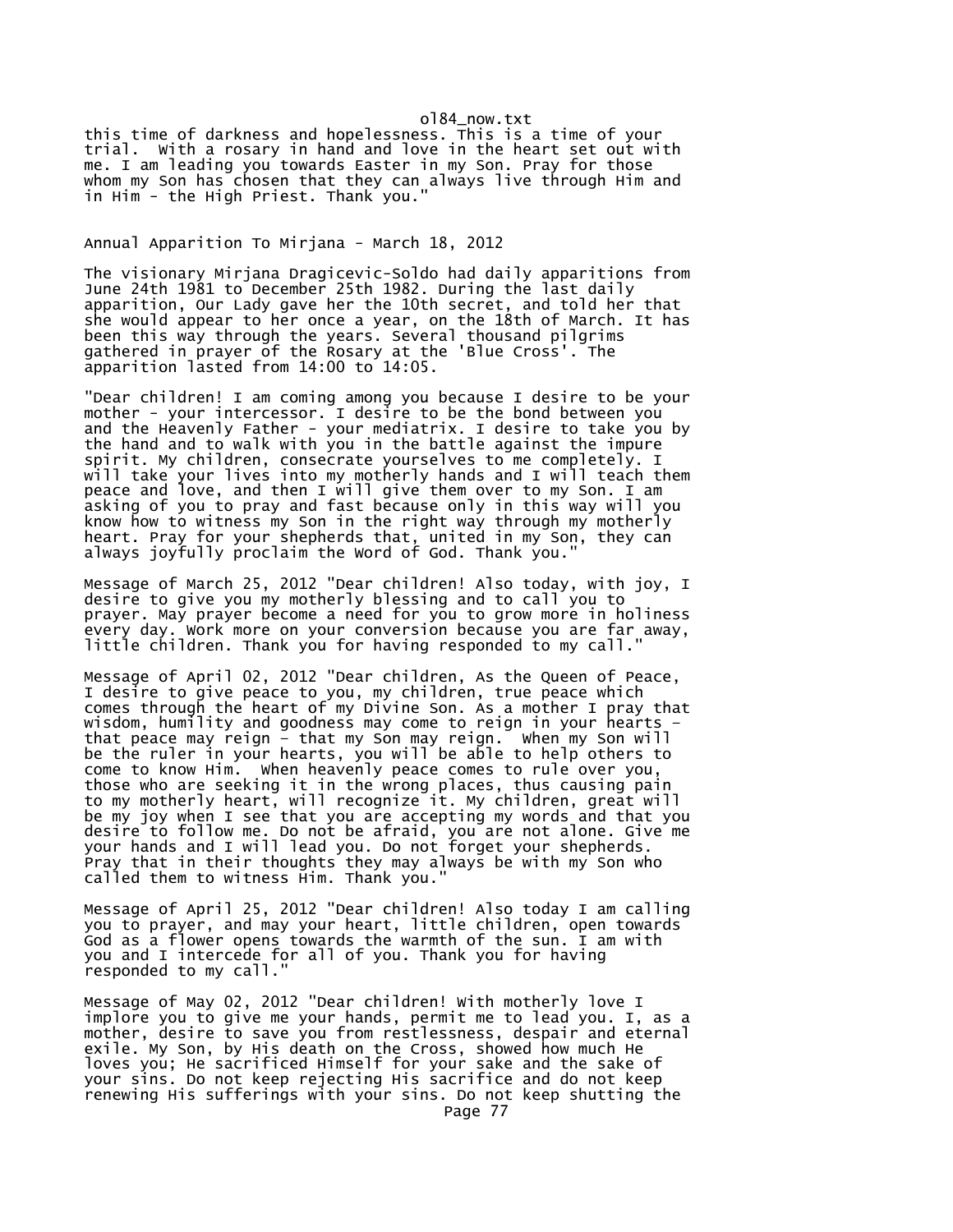doors of Heaven to yourselves. My children, do not waste time. Nothing is more important than unity in my Son. I will help you because the Heavenly Father is sending me so that, together, we can show the way of grace and salvation to all those who do not know Him. Do not be hard hearted. Have confidence in me and adore my Son. My children, you cannot be without the shepherds. May they be in your prayers every day. Thank you.

Message of May 25, 2012 "Dear children! Also today I call you to conversion and to holiness. God desires to give you joy and peace through prayer but you, little children, are still far away attached to the earth and to earthly things. Therefore, I call you anew: open your heart and your sight towards God and the things of God - and joy and peace will come to reign in your hearts. Thank you for having responded to my call.

Message of June 02, 2012 "Dear children, I am continuously among you because, with my endless love, I desire to show you the door of Heaven. I desire to tell you how it is opened: through goodness, mercy, love and peace - through my Son. Therefore, my children, do not waste time on vanities. Only knowledge of the love of my Son can save you. Through that salvific love and the Holy Spirit He chose me and I, together with Him, am choosing you to be apostles of His love and will. My children, great is the responsibility upon you. I desire that by your example you help sinners regain their sight, enrich their poor souls and bring them back into my embrace. Therefore, pray, pray, fast and confess regularly. If receiving my Son in the Eucharist is the center of your life then do not be afraid, you can do everything. I am with you. Every day I pray for the shepherds and I expect the same of you. Because, my children, without their guidance and strengthening through their blessing, you cannot do it. Thank you."

Message of June 25, 2012 "Dear children! With great hope in the heart, also today I call you to prayer. If you pray, little children, you are with me and you are seeking the will of my Son and are living it. Be open and live prayer and, at every moment, may it be for you the savor and joy of your soul. I am with you and I intercede for all of you before my Son Jesus. Thank you for having responded to my call."

Annual Apparition to Ivanka Ivankovic-Elez - June 25th 2012.

At Her last daily apparition on May 7, 1985, Our Lady confided to Ivanka the 10th secret and told her that she would have an apparition once a year on the anniversary of the apparitions. It was that way also this year.

The apparition, which lasted 7 minutes, took place at Ivanka's family home. Only Ivanka's family was present at the apparition. After the apparition, Ivanka said: Our Lady spoke to me about the 5th secret and at the end said: "I am giving you my motherly blessing. Pray for peace, peace, peace."

Message of July 02, 2012 "My children; Again, in a motherly way, I implore you to stop for a moment and to reflect on yourselves and on the transience of this your earthly life. Then reflect on eternity and the eternal beatitude. What do you want? Which way do you want to set out on? The Father`s love sends me to be a mediatrix for you, to show you with motherly love the way which leads to the purity of soul; a soul unburdened by sin; a soul that will come to know eternity. I am praying that the light of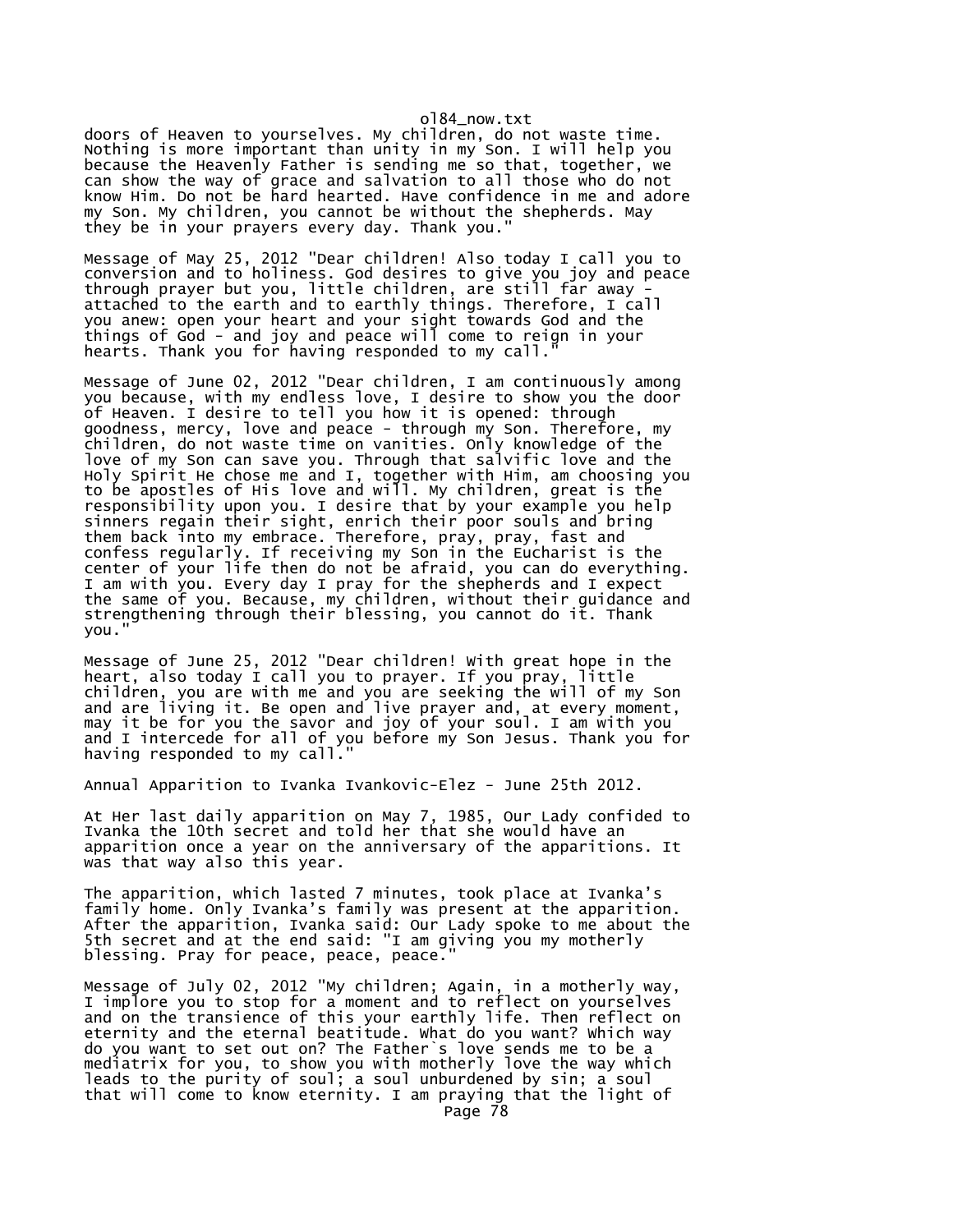the love of my Son may illuminate you, so that you may triumph over weaknesses and come out of misery. You are my children and I desire for all of you to be on the way of salvation. Therefore, my children, gather around me that I may have you come to know the love of my Son and thus open the door of eternal beatitude. Pray as I do for your shepherds. Again I caution you: do not judge them, because my Son chose them. Thank you."

Message of July 25, 2012 "Dear children! Today I call you to the 'good'. Be carriers of peace and goodness in this world. Pray that God may give you the strength so that hope and pride may always reign in your heart and life because you are God's children and carriers of His hope to this world that is without joy in the heart, and is without a future, because it does not have its heart open to God who is your salvation. Thank you for having responded to my call."

August 02, 2012 "Dear children, I am with you and I am not giving up. I desire to have you come to know my Son. I desire for my children to be with me in eternal life. I desire for you to feel the joy of peace and to have eternal salvation. I am praying that you may overcome human weaknesses. I am imploring my Son to give you pure hearts. My dear children, only pure hearts know how to carry a cross and know how to sacrifice for all those sinners who have offended the Heavenly Father and who, even today, offend Him, although they have not come to know Him. I am praying that you may come to know the light of true faith which comes only from prayer of pure hearts. It is then that all those who are near you will feel the love of my Son. Pray for those whom my Son has chosen to lead you on the way to salvation. May your mouth refrain from every judgment. Thank you.

Message of August 25, 2012 "Dear children! Also today, with hope in the heart, I am praying for you and am thanking the Most High for every one of you who lives my messages with the heart. Give thanks to God's love that I can love and lead each of you through my Immaculate Heart also toward conversion. Open your hearts and decide for holiness, and hope will give birth to joy in your hearts. Thank you for having responded to my call."

September 02, 2012 "Dear children, as my eyes are looking at you, my soul is seeking those souls with whom it desires to be one – the souls who have understood the importance of prayer for those of my children who have not come to know the love of the Heavenly Father. I am calling you because I need you. Accept the mission and do not be afraid, I will strengthen you. I will fill you with my graces. With my love I will protect you from the evil spirit. I will be with you. With my presence I will console you in difficult moments. Thank you for your open hearts. Pray for priests. Pray that the unity between my Son and them may be all the stronger, that they may be one. Thank you."

September 25, 2012 "Dear children! When in nature you look at the richness of the colors which the Most High gives to you, open your heart and pray with gratitude for all the good that you have and say: 'I am here created for eternity' – and yearn for heavenly things because God loves you with immeasurable love. This is why He also gave me to you to tell you: 'Only in God is your peace and hope, dear children'. Thank you for having responded to my call."

October 02, 2012 "Dear children; I am calling you and am coming among you because I need you. I need apostles with a pure heart. Page 79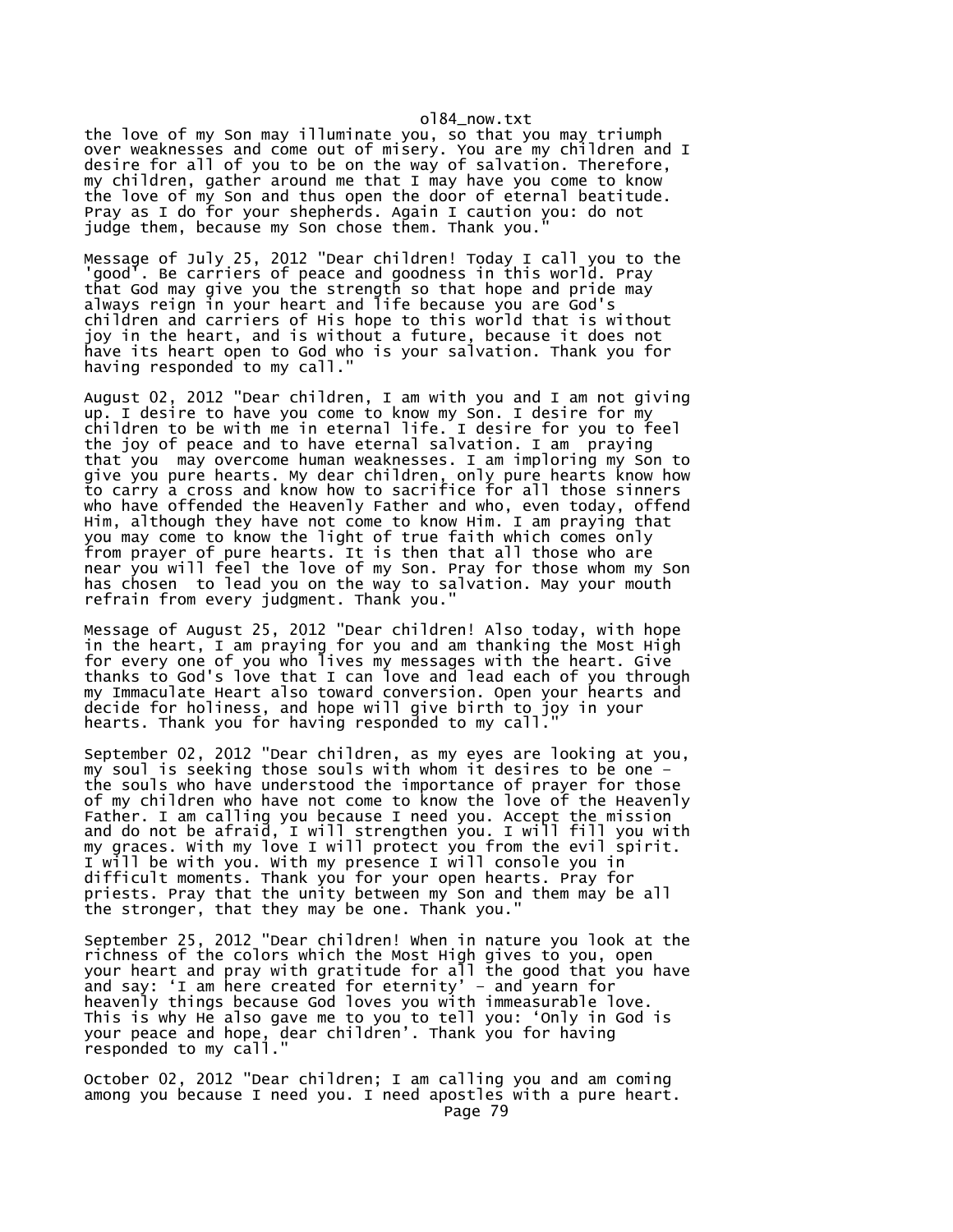I am praying, and you should also pray, that the Holy Spirit may enable and lead you, that He may illuminate you and fill you with love and humility. Pray that He may fill you with grace and mercy. Only then will you understand me, my children. Only then will you understand my pain because of those who have not come to know the love of God. Then you will be able to help me. You will be my light-bearers of God's love. You will illuminate the way for those who have been given eyes but do not want to see. I desire for all of my children to see my Son. I desire for all of my children to experience His Kingdom. Again I call you and implore you to pray for those whom my Son has called. Thank you."

October 25, 2012 "Dear children! Today I call you to pray for my intentions. Renew fasting and prayer because Satan is cunning and attracts many hearts to sin and perdition. I call you, little children, to holiness and to live in grace. Adore my Son so that He may fill you with His peace and love for which you yearn. Thank you for having responded to my call."

November 02, 2012 "Dear children, as a mother I implore you to persevere as my apostles. I am praying to my Son to give you Divine wisdom and strength. I am praying that you may discern everything around you according to God's truth and to strongly resist everything that wants to distance you from my Son. I am praying that you may witness the love of the Heavenly Father according to my Son. My children, great grace has been given to you to be witnesses of God's love. Do not take the given responsibility lightly. Do not sadden my motherly heart. As a mother I desire to rely on my children, on my apostles. Through fasting and prayer you are opening the way for me to pray to my Son for Him to be beside you and for His name to be holy through you. Pray for the shepherds because none of this would be possible without them. Thank you."

November 25, 2012 "Dear children! In this time of grace, I call all of you to renew prayer. Open yourselves to Holy Confession so that each of you may accept my call with the whole heart. I am with you and I protect you from the ruin of sin, but you must open yourselves to the way of conversion and holiness, that your heart may burn out of love for God. Give Him time and He will give Himself to you and thus, in the will of God you will discover the love and the joy of living. Thank you for having responded to my call."

December 02, 2012 "Dear children, with motherly love and motherly patience anew I call you to live according to my Son, to spread His peace and His love, so that, as my apostles, you may accept God's truth with all your heart and pray for the Holy Spirit to guide you. Then you will be able to faithfully serve my Son, and show His love to others with your life. According to the love of my Son and my love, as a mother, I strive to bring all of my strayed children into my motherly embrace and to show them the way of faith. My children, help me in my motherly battle and pray with me that sinners may become aware of their sins and repent sincerely. Pray also for those whom my Son has chosen and consecrated in His name. Thank you."

December 25, 2012 Our Lady came with little Jesus in her arms and she did not give a message, but little Jesus began to speak and said: "I am your peace, live my commandments." With a sign of the cross, Our Lady and little Jesus blessed us together.

December 25, 2012 At the last daily apparition to Jakov Colo on Page 80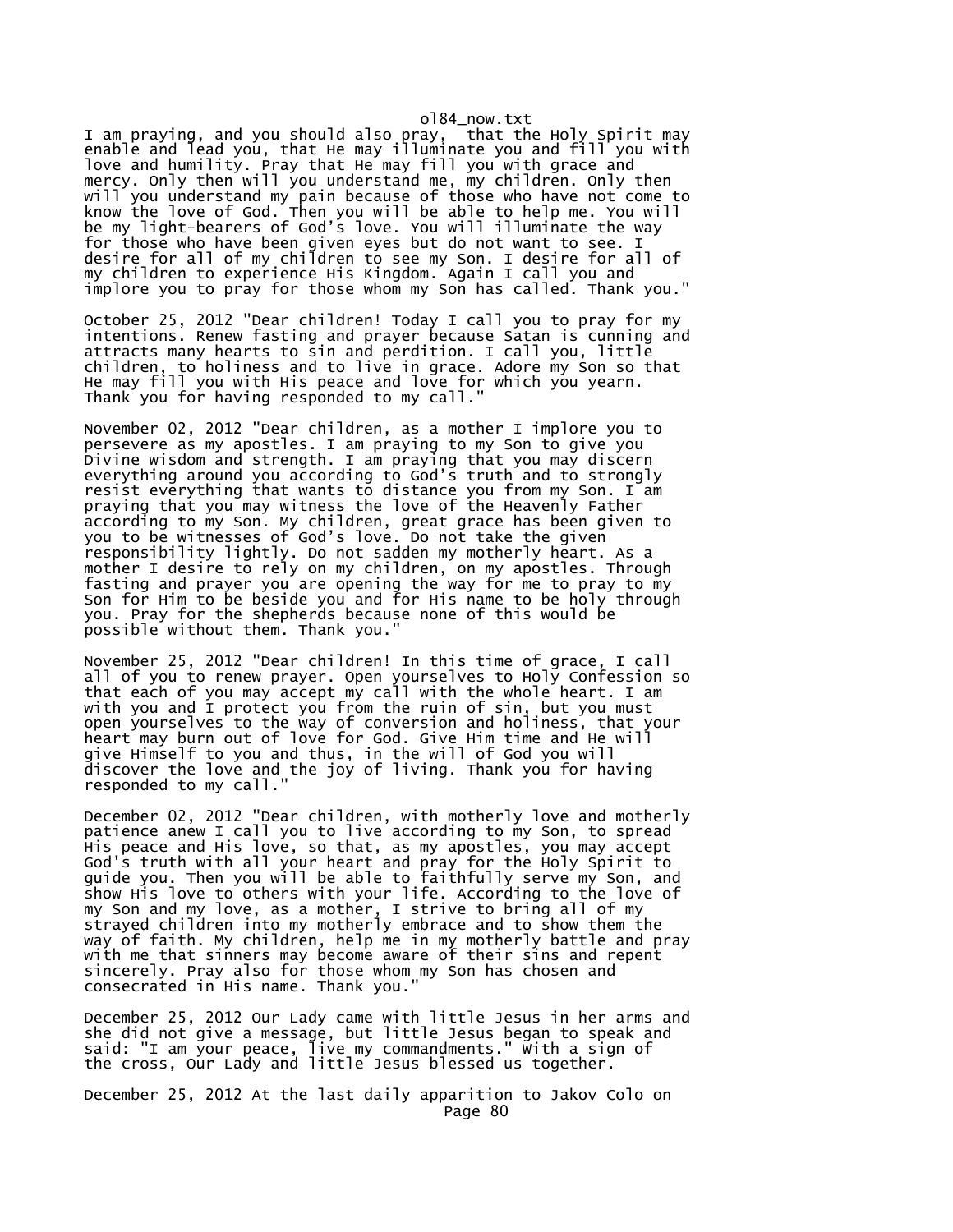September 12th, 1998, Our Lady told him that henceforth he would have one apparition a year, every December 25th, on Christmas Day. This is also how it was this year. The apparition began at 2:15 pm and lasted 10 minutes. Afterwards Jakov transmitted this message:

"Dear children, give the gift of your life to me and completely surrender to me so that I may help you to comprehend my motherly love and the love of my Son for you. My children, I love you immeasurably and today, in a special way, on the day of the birth of my Son, I desire to receive each of you into my heart and to give a gift of your lives to my Son. My children, Jesus loves you and gives you the grace to live in His mercy, but sin has overtaken many of your hearts and you live in darkness. Therefore, my children, do not wait, say 'no' to sin and surrender your hearts to my Son, because only in this way will you be able to live God's mercy and, with Jesus in your hearts, set out on the way of salvation."

January 02, 2013 "Dear children, with much love and patience I strive to make your hearts like unto mine. I strive, by my example, to teach you humility, wisdom and love because I need you; I cannot do without you my children. According to God's will I am choosing you, by His strength I am strengthening you. Therefore, my children, do not be afraid to open your hearts to me. I will give them to my Son and in return, He will give you the gift of Divine peace. You will carry it to all those whom you meet, you will witness God's love with your life and you will give the gift of my Son through yourselves. Through reconciliation, fasting and prayer, I will lead you. Immeasurable is my love. Do not be afraid. My children, pray for the shepherds. May your lips be shut to every judgment, because do not forget that my Son has chosen them and only He has the right to judge. Thank you."

January 25, 2013 "Dear children! Also today I call you to prayer. May your prayer be as strong as a living stone, until with your lives you become witnesses. Witness the beauty of your faith. I am with you and intercede before my Son for each of you. Thank you for having responded to my call."

February 02, 2013 "Dear children, love is bringing me to you the love which I desire to teach you also - real love; the love which my Son showed you when He died on the Cross out of love for you; the love which is always ready to forgive and to ask for forgiveness. How great is your love? My motherly heart is sorrowful as it searches for love in your hearts. You are not ready to submit your will to God's will out of love. You cannot help me to have those who have not come to know God's love to come to know it, because you do not have real love. Consecrate your hearts to me and I will lead you. I will teach you to forgive, to love your enemies and to live according to my Son. Do not be afraid for yourselves. In afflictions my Son does not forget those who love. I will be beside you. I will implore the Heavenly Father for the light of eternal truth and love to illuminate you. Pray for your shepherds so that through your fasting and prayer they can lead you in love. Thank you.

February 25, 2013 "Dear children! Also today I call you to prayer. Sin is pulling you towards worldly things and I have come to lead you towards holiness and the things of God, but you are struggling and spending your energies in the battle with the good and the evil that are in you. Therefore, little children, pray, Page 81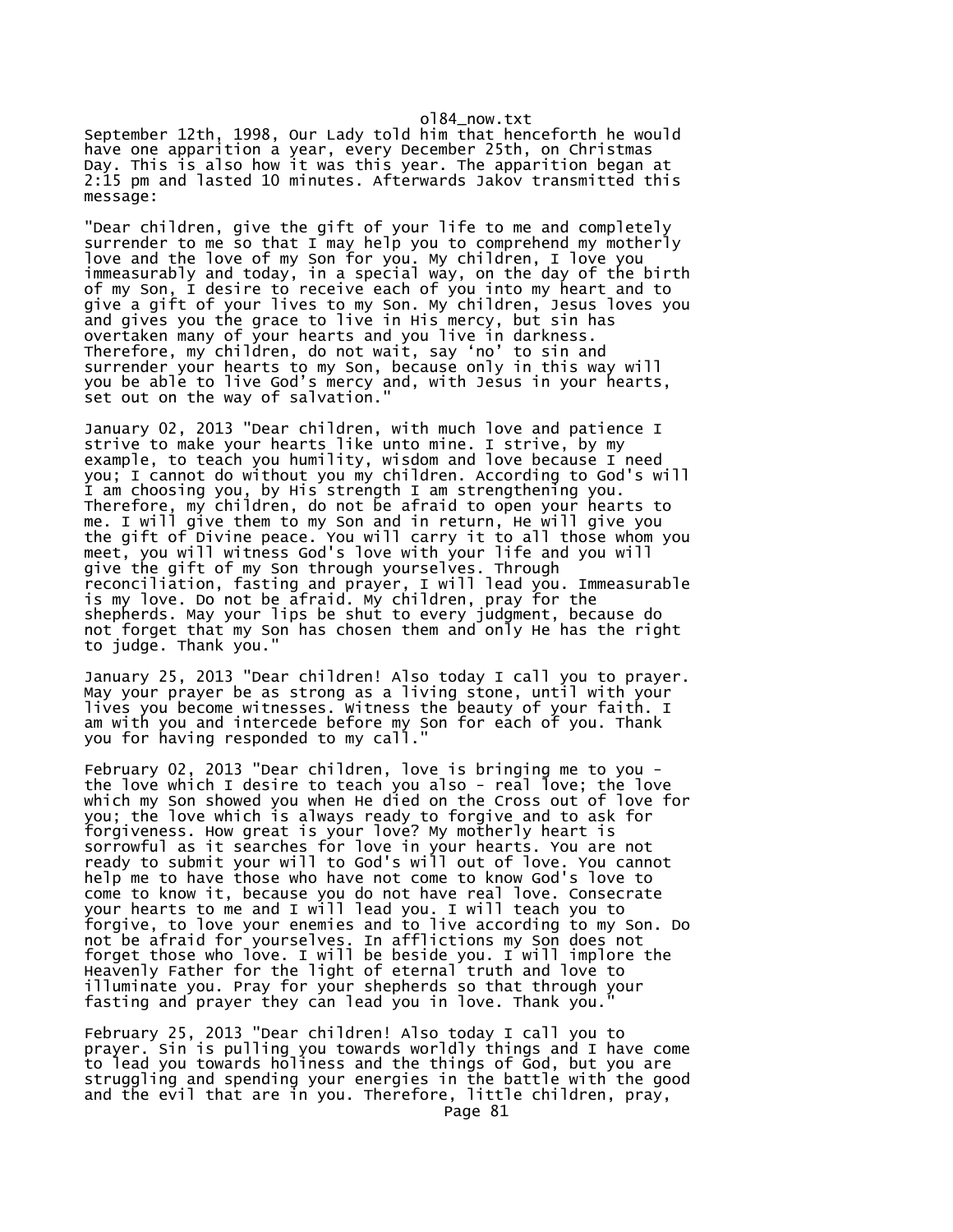ol84\_now.txt pray, pray until prayer becomes a joy for you and your life will become a simple walk towards God. Thank you for having responded to my call."

March 02, 2013 "Dear children! Anew, in a motherly way, I am calling you not to be of a hard heart. Do not shut your eyes to the warnings which the Heavenly Father sends to you out of love. Do you love Him above all else? Do you repent for having often forgotten that the Heavenly Father, out of His great love, sent his Son to redeem us by the Cross? Do you repent for not yet having accepted the message? My children, do not resist the love of my Son. Do not resist hope and peace. Along with your prayer and fasting, by His cross, my Son will cast away the darkness that wants to surround you and come to rule over you. He will give you the strength for a new life. Living it according to my Son, you will be a blessing and a hope to all those sinners who wander in the darkness of sin. My children, keep vigil. I, as a mother, am keeping vigil with you. I am especially praying and watching over those whom my Son called to be light-bearers and carriers of hope for you - for your shepherds. Thank you."

### March 18, 2013 Annual Apparition to Mirjana

The visionary Mirjana Dragicevic-Soldo had daily apparitions from June 24th 1981 to December 25th 1982. During the last daily apparition, Our Lady gave her the 10th secret, and told her that she would appear to her once a year, on the 18th of March. It has been this way through the years. Several thousand pilgrims gathered in prayer of the Rosary.. The apparition lasted from 13:52 to 13:58.

"Dear children! I call you to, with complete trust and joy, bless the name of the Lord and, day by day, to give Him thanks from the heart for His great love. My Son, through that love which He showed by the Cross, gave you the possibility to be forgiven for everything; so that you do not have to be ashamed or to hide, and out of fear not to open the door of your heart to my Son. To the contrary, my children, reconcile with the Heavenly Father so that you may be able to come to love yourselves as my Son loves you. When you come to love yourselves, you will also love others; in them you will see my Son and recognize the greatness of His love. Live in faith! Through me, my Son is preparing you for the works which He desires to do through you – works through which He desires to be glorified. Give Him thanks. Especially thank Him for the shepherds - for your intercessors in the reconcilliation with the Heavenly Father. I am thanking you, my children. Thank you.

March 25, 2013 "Dear children! In this time of grace I call you to take the cross of my beloved Son Jesus in your hands and to meditate on His passion and death. May your suffering be united in His suffering and love will win, because He who is love gave Himself out of love to save each of you. Pray, pray, pray until love and peace begin to reign in your hearts. Thank you for having responded to my call."

April 2, 2013 "Dear children, I am calling you to be one with my Son in spirit. I am calling you, through prayer, and the Holy Mass when my Son unites Himself with you in a special way, to try to be like Him; that, like Him, you may always be ready to carry out God's will and not seek the fulfillment of your own. Because, my children, it is according to God's will that you are and that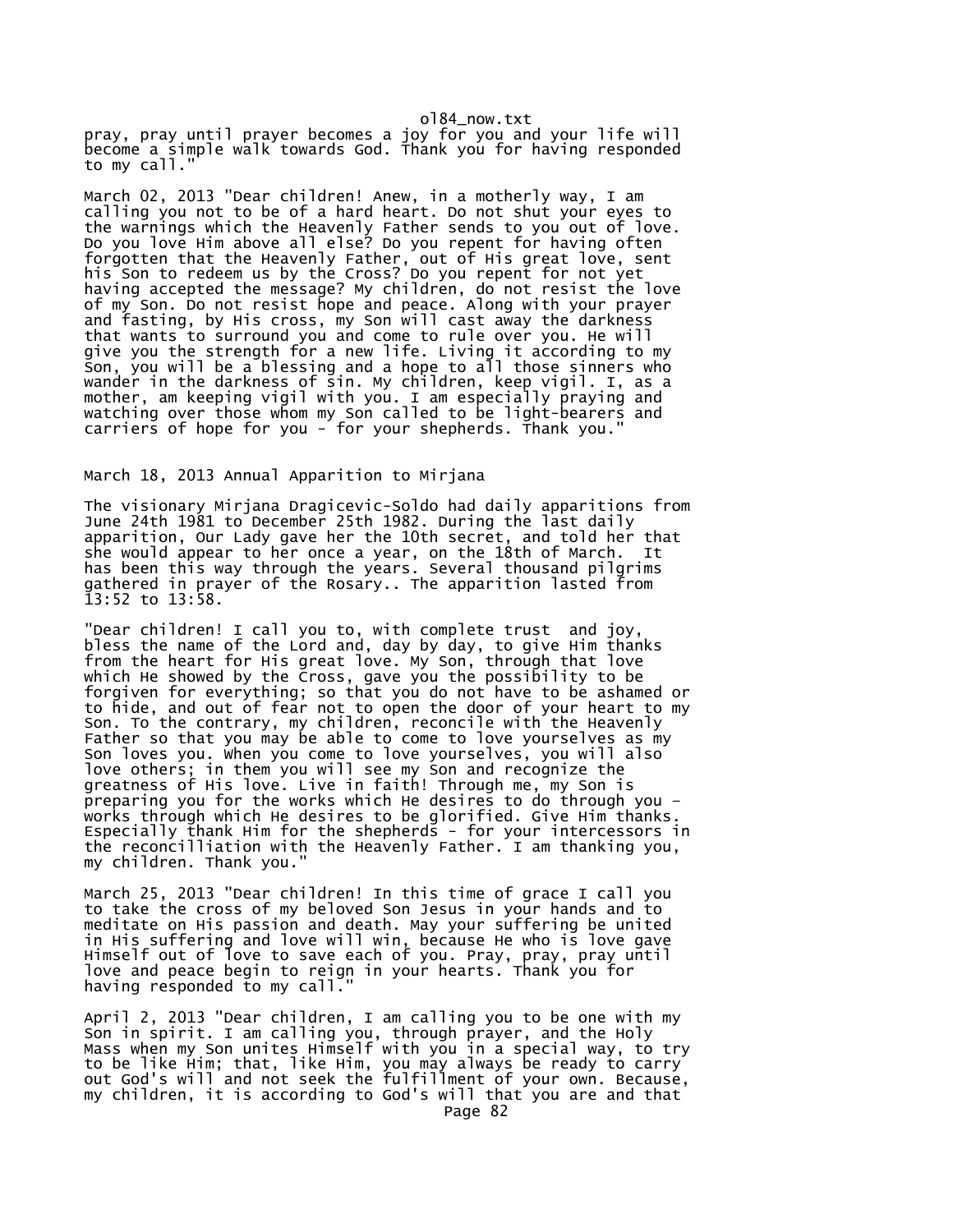ol84\_now.txt you exist, and without God's will you are nothing. As a mother I am asking you to speak about the glory of God with your life because, in that way, you will also glorify yourself in accordance to His will. Show humility and love for your neighbour to everyone. Through such humility and love, my Son saved you and opened the way for you to the Heavenly Father. I implore you to keep opening the way to the Heavenly Father for all those who have not come to know Him and have not opened their hearts to His love. By your life, open the way to all those who still wander in search of the truth. My children, be my apostles who have not lived in vain. Do not forget that you will come before the Heavenly Father and tell Him about yourself. Be ready! Again I am warning you, pray for those whom my Son called, whose hands He blessed and whom He gave as a gift to you. Pray, pray, pray for your shepherds. Thank you."

April 25, 2013 "Dear children! Pray, pray, keep praying until your heart opens in faith as a flower opens to the warm rays of the sun. This is a time of grace which God gives you through my presence but you are far from my heart, therefore, I call you to personal conversion and to family prayer. May Sacred Scripture always be an incentive for you. I bless you all with my motherly blessing. Thank you for having responded to my call."

May 2, 2013 "Dear children; Anew, I am calling you to love and not to judge. My Son, according to the will of the Heavenly Father, was among you to show you the way of salvation, to save you and not to judge you. If you desire to follow my Son, you will not judge but love like your Heavenly Father loves you. And when it is the most difficult for you, when you are falling under the weight of the cross do not despair, do not judge, instead remember that you are loved and praise the Heavenly Father because of His love. My children, do not deviate from the way on which I am leading you. Do not recklessly walk into perdition. May prayer and fasting strengthen you so that you can live as the Heavenly Father would desire; that you may be my apostles of faith and love; that your life may bless those whom you meet; that you may be one with the Heavenly Father and my Son. My children, that is the only truth, the truth that leads to your conversion, and then to the conversion of all those whom you meet - those who have not come to know my Son - all those who do not know what it means to love. My children, my Son gave you a gift of the shepherds. Take good care of them. Pray for them. Thank you."

May 25, 2013 "Dear children! Today I call you to be strong and resolute in faith and prayer, until your prayers are so strong so as to open the Heart of my beloved Son Jesus. Pray little children, pray without ceasing until your heart opens to God's love. I am with you and I intercede for all of you and I pray for your conversion. Thank you for having responded to my call."

June 02, 2013 "Dear children, In this restless time, anew I am calling you to set out after my Son - to follow Him. I know of the pain, suffering and difficulties, but in my Son you will find rest; in Him you will find peace and salvation. My children, do not forget that my Son redeemed you by His Cross and enabled you, anew, to be children of God; to be able to, anew, call the Heavenly Father: "Father". To be worthy of the Father, love and forgive, because your Father is love and forgiveness. Pray and fast, because that is the way to your purification, it is the way of coming to know and becoming cognizant of the Heavenly Father. When you become cognizant of the Father, you will comprehend that Page 83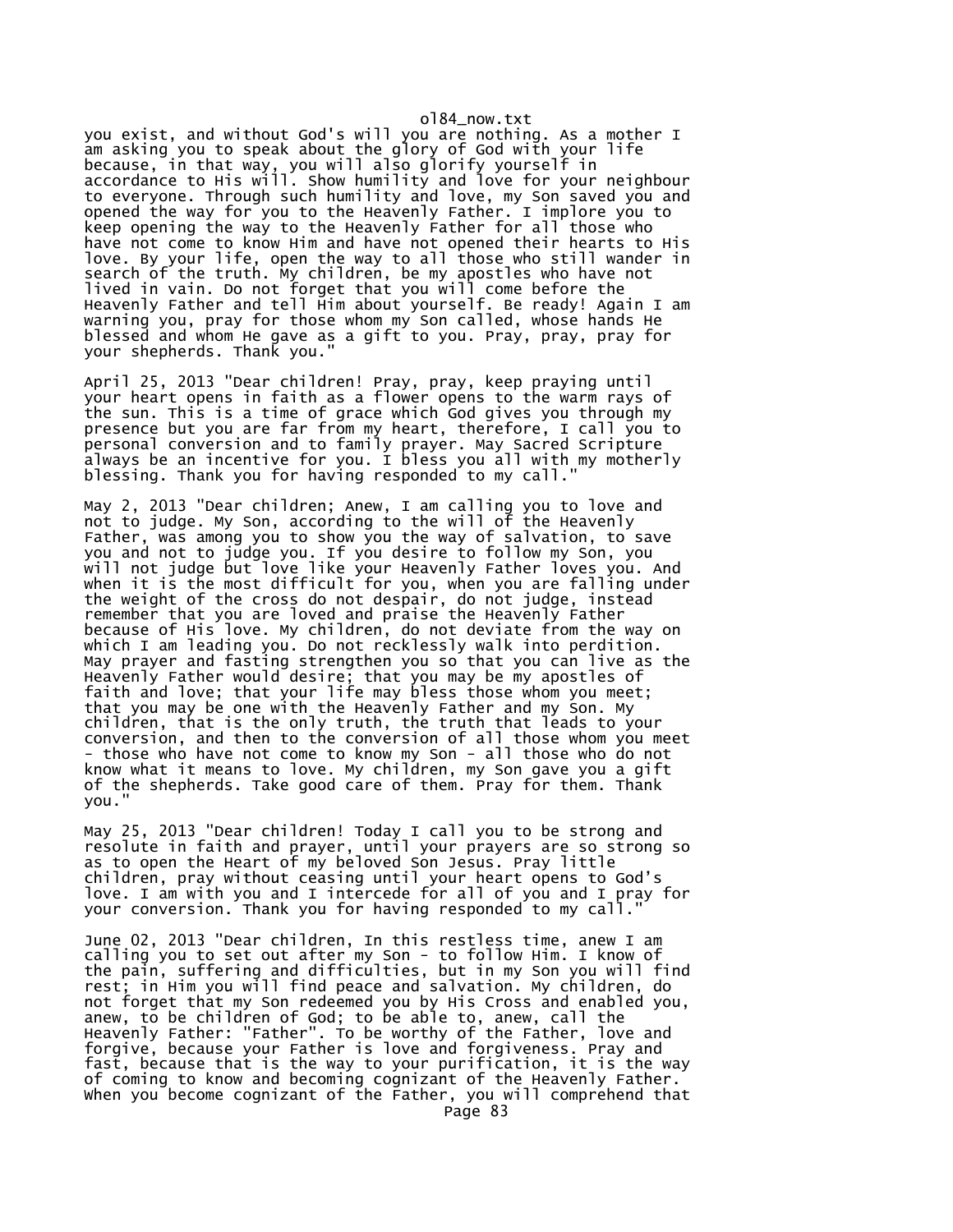He is all you need. I, as a mother, desire my children to be in a community of one single people where the Word of God is listened to and carried out.\* Therefore, my children, set out after my Son. Be one with Him. Be God's children. Love your shepherds as my Son loved them when He called them to serve you. Thank you." \*Our Lady said this resolutely and with emphasis.

June 25, 2013 "Dear children! With joy in the heart I love you all and call you to draw closer to my Immaculate Heart so I can draw you still closer to my Son Jesus, and that He can give you His peace and love, which are nourishment for each one of you. Open yourselves, little children, to prayer – open yourselves to my love. I am your mother and cannot leave you alone in wandering and sin. You are called, little children, to be my children, my beloved children, so I can present you all to my Son. Thank you for having responded to my call."

Ivanka's Yearly Apparition - June 25, 2013

At Her last daily apparition on May 7, 1985, Our Lady confided to Ivanka the 10th secret and told her that she would have an apparition once a year on the anniversary of the apparitions. It was that way also this year.

The apparition, which lasted 2 minutes, took place at Ivanka's family home. Only Ivanka's family was present at the apparition. After the apparition, Ivanka said: "Our Lady did not give a message. She blessed us with her motherly blessing."

July 02, 2013 "Dear children, with a motherly love I am imploring you to give me the gift of your hearts, so I can present them to my Son and free you – free you from all the evil enslaving and distancing you all the more from the only Good – my Son – from everything which is leading you on the wrong way and is taking peace away from you. I desire to lead you to the freedom of the promise of my Son, because I desire for God's will to be fulfilled completely here; and that through reconciliation with the Heavenly Father, through fasting and prayer, apostles of God's love may be born – apostles who will freely, and with love, spread the love of God to all my children – apostles who will spread the love of the trust in the Heavenly Father and who will keep opening the gates of Heaven. Dear children, extend the joy of love and support to your shepherds, just as my Son has asked them to extend it to you. Thank you.

July 25, 2013 "Dear children! With joy in my heart I call all of you to live your faith and to witness it with your heart and by your example in every way. Decide, little children, to be far from sin and temptation and may there be joy and love for holiness in your hearts. I love you, little children, and accompany you with my intercession before the Most High. Thank you for having responded to my call."

August 25, 2013 "Dear children! Also today, the Most High is giving me the grace to be with you and to lead you towards conversion. Every day I am sowing and am calling you to conversion, that you may be prayer, peace, love - the grain that by dying will give birth a hundredfold. I do not desire for you, dear children, to have to repent for everything that you could have done but did not want to. Therefore, little children, again, with enthusiasm say: 'I want to be a sign to others.' Thank you for having responded to my call."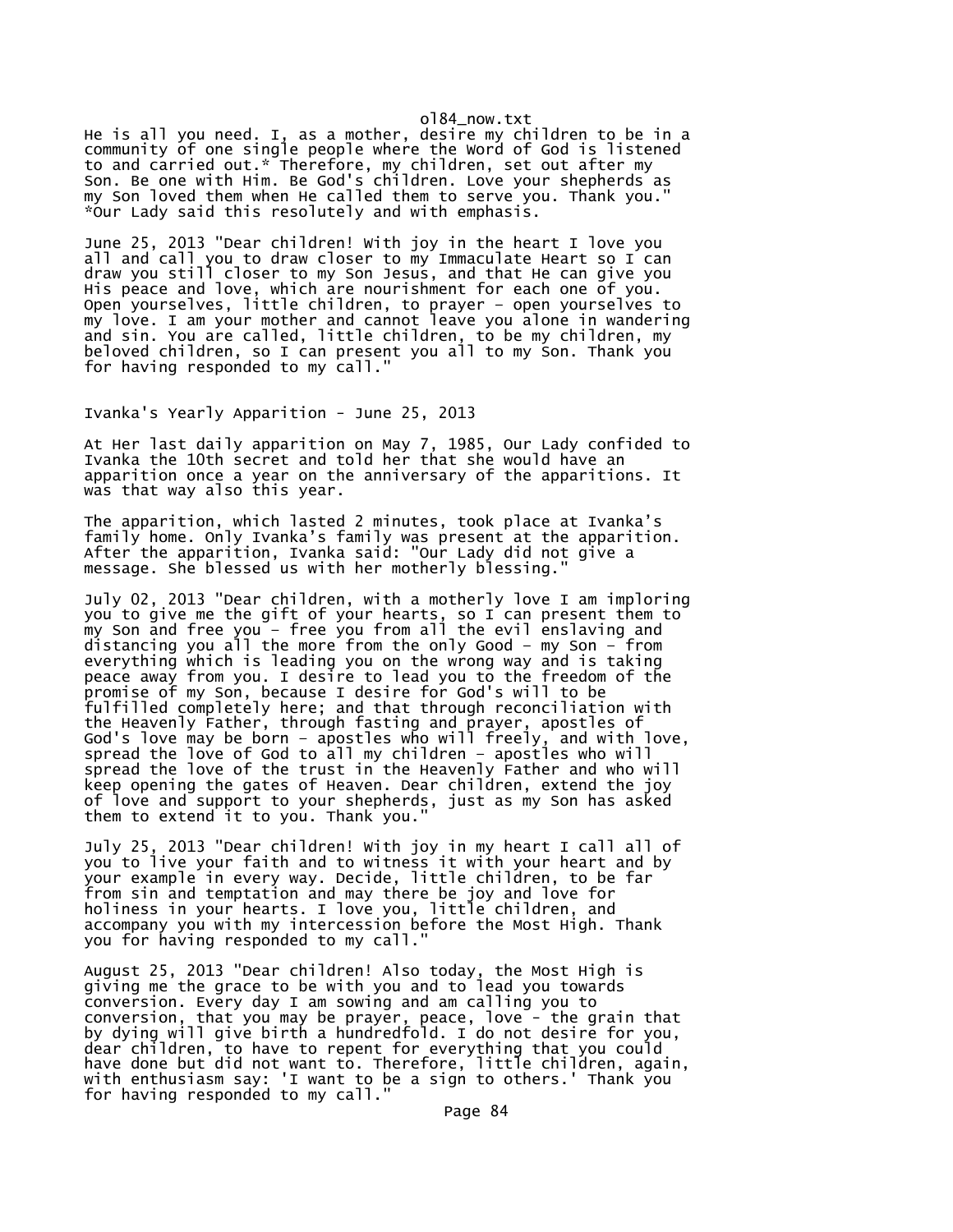September 02, 2013 "Dear children, I love you all. All of you, all of my children, all of you are in my heart. All of you have my motherly love, and I desire to lead all of you to come to know God's joy. This is why I am calling you. I need humble apostles who, with an open heart, will accept the Word of God and help others to comprehend the meaning of their life along side God's word. To be able to do this my children, through prayer and fasting, you must learn to listen with the heart and to learn to keep submitting yourselves. You must learn to keep rejecting everything that distances you from God's word and to yearn only for that which draws you closer to it. Do not be afraid. I am here. You are not alone. I am imploring the Holy Spirit to renew and strengthen you. I am imploring the Holy Spirit that, as you help others, you too may be healed. I am imploring Him that, through Him, you may be God's children and my apostles."

Then with great concern Our Lady said: "For the sake of Jesus, for the sake of my Son, love those whom He has called and long for the blessing only from the hands which He has consecrated. Do not permit evil to come to reign. Anew I repeat – only along side your shepherds will my heart triumph. Do not permit evil to separate you from your shepherds. Thank you."

September 25, 2013 "Dear children! Also today I call you to prayer. May your relationship with prayer be a daily one. Prayer works miracles in you and through you, therefore, little children, may prayer be a joy for you. Then your relationship with life will be deeper and more open and you will comprehend that life is a gift for each of you. Thank you for having responded to my call."

October 02, 2013 "Dear children, I love you with a motherly love and with a motherly patience I wait for your love and unity. I pray that you may be a community of God's children, of my children. I pray that as a community you may joyfully come back to life in the faith and in the love of my Son. My children, I am gathering you as my apostles and am teaching you how to bring others to come to know the love of my Son; how to bring to them the Good News, which is my Son. Give me your open, purified hearts and I will fill them with the love for my Son. His love will give meaning to your life and I will walk with you. I will be with you until the meeting with the Heavenly Father. My children, it is those who walk towards the Heavenly Father with love and faith who will be saved. Do not be afraid. I am with you. Put your trust in your shepherds as my Son trusted when He chose them, and pray that they may have the strength and the love to lead you. Thank you."

October 25, 2013 "Dear children! Today I call you to open yourselves to prayer. Prayer works miracles in you and through you. Therefore, little children, in the simplicity of heart seek of the Most High to give you the strength to be God's children and for Satan not to shake you like the wind shakes the branches. Little children, decide for God anew and seek only His will, and then you will find joy and peace in Him. Thank you for having responded to my call.

November 02, 2013 "Dear children, anew, in a motherly way, I am calling you to love, to continually pray for the gift of love, to love the Heavenly Father above everything. When you love Him you will love yourself and your neighbor. This cannot be separated. The Heavenly Father is in each person. He loves each person and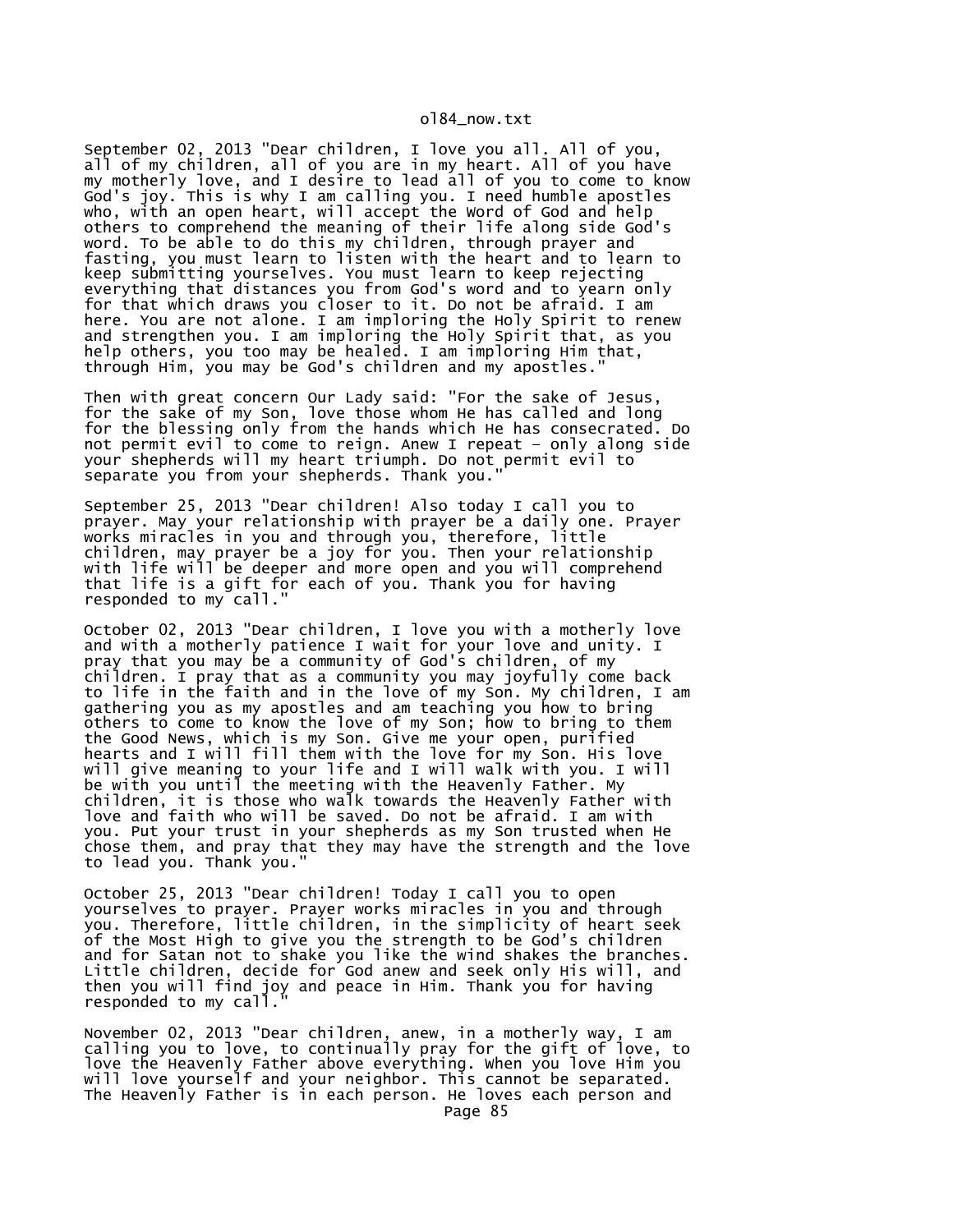calls each person by Name. Therefore, my children, through prayer hearken to the will of the Heavenly Father. Converse with Him. Have a personal relationship with the Father, which will deepen even more your relationship as a community of my children - my apostles. As a mother I desire that, through the love for the Heavenly Father, you may be raised above earthly vanities and may help others to gradually come to know and come closer to the Heavenly Father. My children, pray, pray, pray for the gift of love because 'love' is my Son. Pray for your shepherds that they may always have love for you as my Son had, and showed by giving His life for your salvation. Thank you."

November 25, 2013 "Dear children! Today I call all of you to prayer. Open the doors of your heart profoundly to prayer, little children, to prayer with the heart; and then the Most High will be able to act upon your freedom and conversion will begin. Your faith will become firm so that you will be able to say with all your heart: 'My God, my all.' You will comprehend, little children, that here on earth everything is passing. Thank you for having responded to my call.'

December 02, 2013 "Dear children, with a motherly love and a motherly patience I am looking at your ceaseless wandering and how lost you are. That is why I am with you. I desire to help you to first find and come to know yourself, so that, then, you would be able to recognize and to admit everything that does not permit you to get to know the love of the Heavenly Father, honestly and wholeheartedly. My children, the Father comes to be known through the cross. Therefore, do not reject the cross. Strive to comprehend and accept it with my help. When you will be able to accept the cross you will also understand the love of the Heavenly Father; you will walk with my Son and with me; you will differ from those who have not come to know the love of the Heavenly Father, those who listen to Him but do not understand Him, those who do not walk with Him - who have not come to know Him. I desire for you to come to know the truth of my Son and to be my apostles; that, as children of God, you may rise above the human way of thinking and always, and in everything, seek God's way of thinking, anew. My children, pray and fast that you may be able to recognize all of this which I am seeking of you. Pray for your shepherds and long to come to know the love of your Heavenly Father, in union with them. Thank you."

December 25, 2013 "Dear children! I am carrying to you the King of Peace that He may give you His peace. You, little children, pray, pray, pray. The fruit of prayer will be seen on the faces of the people who have decided for God and His Kingdom. I, with my Son Jesus, bless you all with a blessing of peace. Thank you for having responded to my call."

# Annual Apparition To Jakov On December 25th 2013

At the last daily apparition to Jakov Colo on September 12th, 1998, Our Lady told him that henceforth he would have one apparition a year, every December 25th, on Christmas Day. This is also how it was this year. The apparition began at 3:07 pm and lasted 8 minutes. Afterwards Jakov transmitted the message:

"Little children, today in a special way, Jesus desires to come to dwell in each of your hearts and to share with you your every joy and pain. Therefore, little children, today in a special way, peer into your hearts and ask yourselves if the peace and joy of Page 86